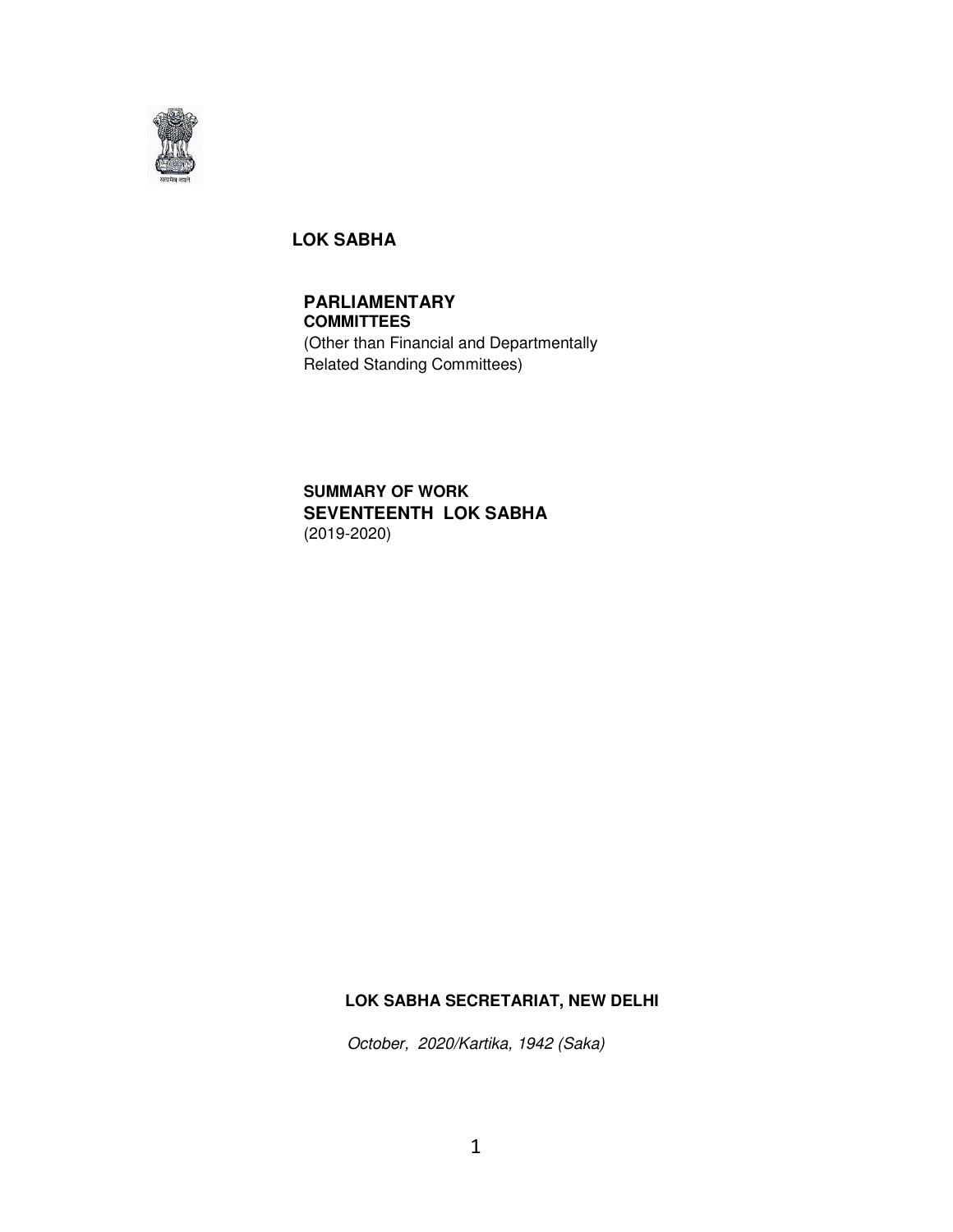# **LOK SABHA**

## **PARLIAMENTARY COMMITTEES**

(Other than Financial and Departmentally Related Standing Committees)

## **SUMMARY OF WORK**

## **SEVENTEENTH LOK SABHA**

(2019-2020)



# **LOK SABHA SECRETARIAT, NEW DELHI**

**October, 2020/Kartika, 1942 (Saka)**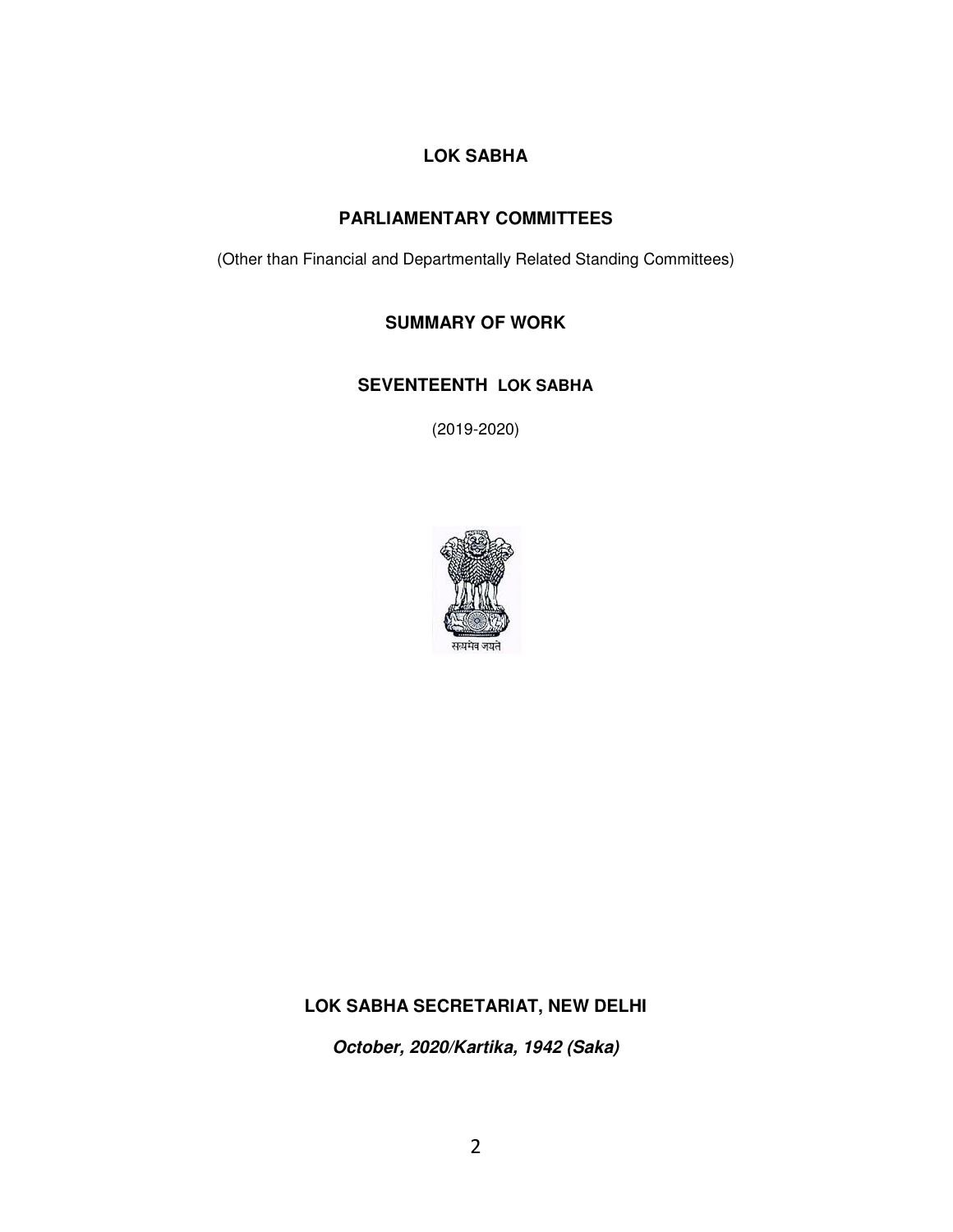Cte. Coord. Br. No. 63

© 2020 By Lok Sabha Secretariat Published under Rule 382 of the Rules of Procedure and Conduct of Business in Lok Sabha.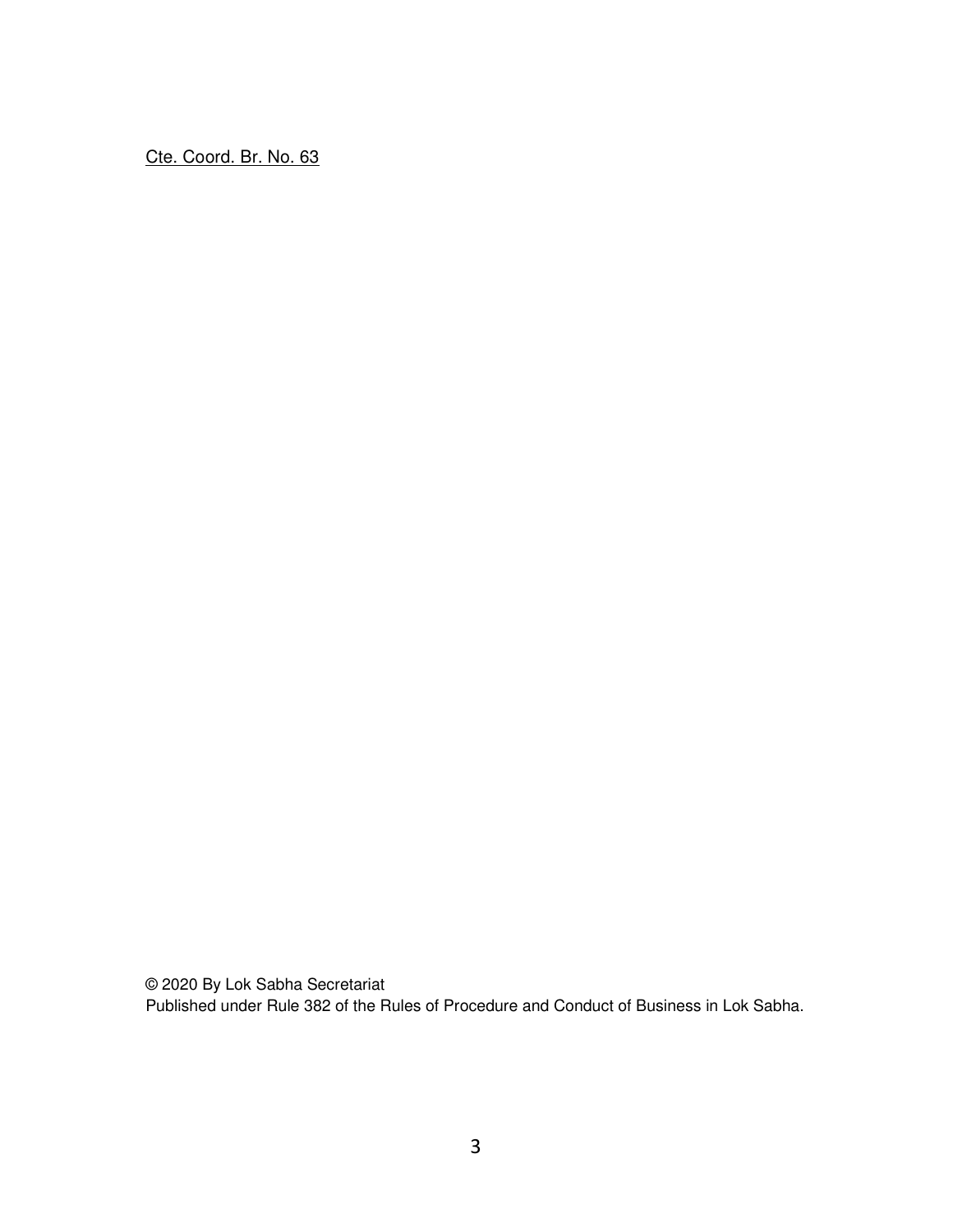#### **PREFACE**

 This brochure attempts to present in concise form information about the activities of Parliamentary Committees, other than the Financial and Departmentally Related Standing Committees, for the period from 2019 - 2020.

2. The material contains present resume of the work done, details of composition of the Committees/Sub-Committees, their sittings, subjects discussed and the composition of the various groups which undertook study visits, places and dates of visits by the Standing Parliamentary Committees and the ad-hoc Committees.

3. For the sake of convenience, a Statement namely **At A Glance** showing sittings held and reports presented (Original and ATRs) has also been prepared.

1 Kartika, 1942 (Saka)

New Delhi: SNEHLATA SHRIVASTAVA 23<sup>rd</sup> October, 2020 **Secretary-General** 

(i)

4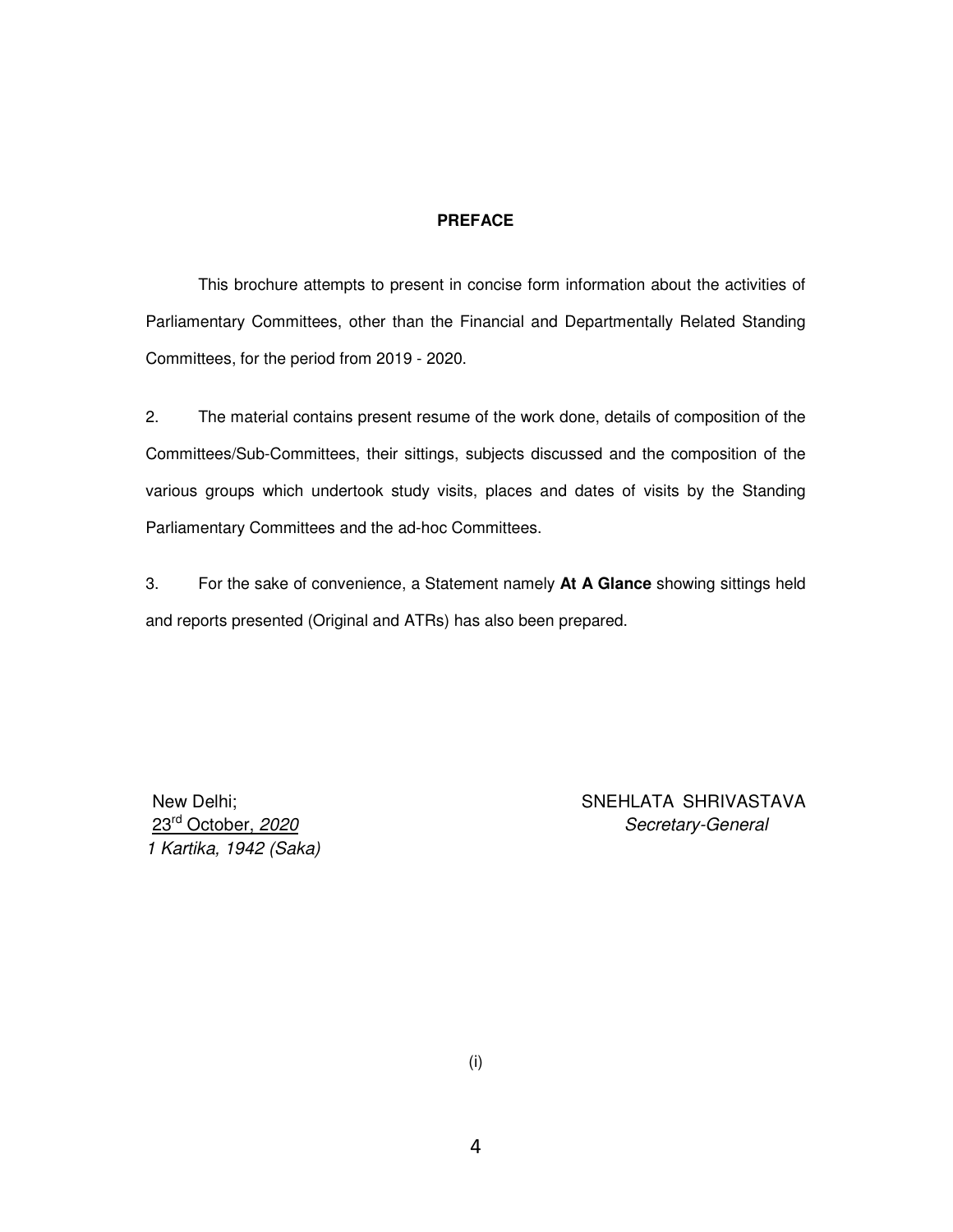## **CONTENTS**

#### **REVIEW OF WORK DONE**

## **PARLIAMENTARY COMMITTEES –OTHER THAN DRSCs AND FINANCIAL COMMITTEES**

|                          | At a Glance                                                                                                                      | $\overline{7}$  |
|--------------------------|----------------------------------------------------------------------------------------------------------------------------------|-----------------|
| <b>CHAPTER ONE</b>       | <b>Business Advisory Committee</b>                                                                                               | $\overline{8}$  |
| <b>CHAPTER TWO</b>       | <b>Committee of Privileges</b>                                                                                                   | $\overline{11}$ |
| <b>CHAPTER THREE</b>     | Committee on Absence of Members from the Sittings of the House                                                                   | 19              |
| <b>CHAPTER FOUR</b>      | <b>Committee on Government Assurances</b>                                                                                        | 22              |
| <b>CHAPTER FIVE</b>      | Committee on Papers Laid on the Table                                                                                            | 28              |
| <b>CHAPTER SIX</b>       | <b>Committee on Petitions</b>                                                                                                    | 36              |
| <b>CHAPTER SEVEN</b>     | Committee on Private Members' Bills and Resolutions                                                                              | 43              |
| <b>CHAPTER EIGHT</b>     | Committee on Subordinate Legislation                                                                                             | 44              |
| <b>CHAPTER NINE</b>      | Committee on the Welfare of Scheduled Castes and Scheduled<br><b>Tribes</b>                                                      | $\overline{51}$ |
| <b>CHAPTER TEN</b>       | Committee on Empowerment of Women                                                                                                | 59              |
| <b>CHAPTER ELEVEN</b>    | <b>General Purposes Committee</b>                                                                                                | 65              |
| <b>CHAPTER TWELVE</b>    | <b>House Committee</b>                                                                                                           | 69              |
| <b>CHAPTER THIRTEEN</b>  | Joint Committee on Offices of Profit                                                                                             | 73              |
| <b>CHAPTER FOURTEEN</b>  | Joint Committee on Salaries and Allowances of Members of<br>Parliament                                                           | $\overline{77}$ |
| <b>CHAPTER FIFTEEN</b>   | <b>Rules Committee</b>                                                                                                           | 80              |
| <b>CHAPTER SIXTEEN</b>   | Committee to Review the Rate of Dividend Payable by Railway Undertaking to<br>General Revenues (Railway Convention<br>Committee) | 82              |
| <b>CHAPTER SEVENTEEN</b> | Committee on Members of Parliament Local Area Development Scheme                                                                 | 82              |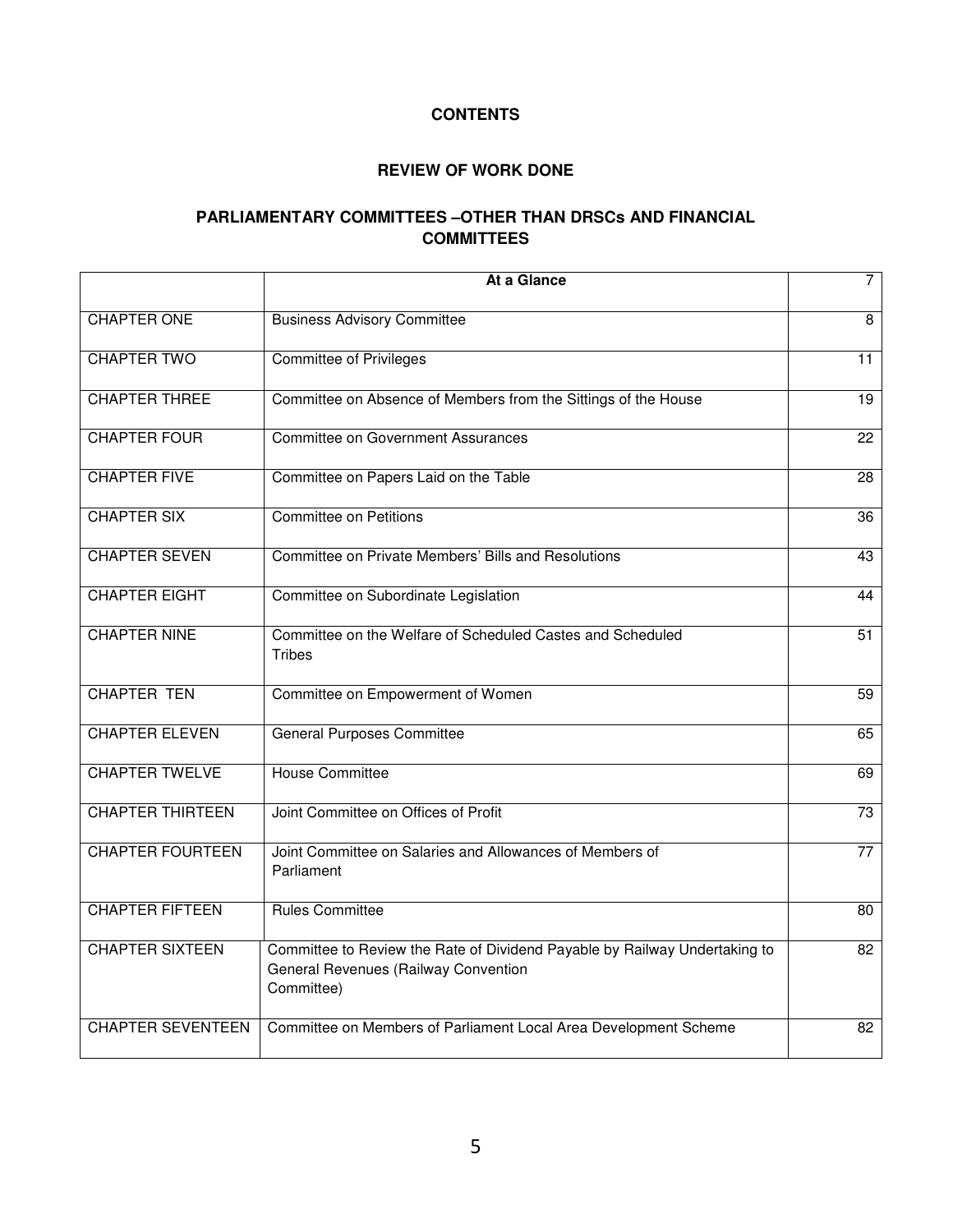| <b>CHAPTER EIGHTEEN</b>              | Joint Committee on Food Management in Parliament House Complex                                                                  | 82 |
|--------------------------------------|---------------------------------------------------------------------------------------------------------------------------------|----|
| <b>CHAPTER NINTEEN</b>               | Committee on Ethics                                                                                                             | 83 |
| <b>CHAPTER TWENTY</b>                | Joint Committee on Installation of Portraits / Statues of National Leaders and<br>Parliamentarians in Parliament House Complex. | 86 |
| <b>CHAPTER TWENTY-</b><br><b>ONE</b> | Joint Parliamentary Committee (JPC) on Maintenance of Heritage Character<br>and Development of Parliament House Complex.        | 86 |
| <b>CHAPTER TWENTY-</b><br>TWO        | Committee on Violation of Protocol Norms and Contemptuous Behaviour of<br>Government Officer with Members of Lok Sabha.         | 86 |
| <b>CHAPTER TWENTY-</b><br>THREE      | Committee on Welfare of Other Backward Classes (OBCs)                                                                           | 87 |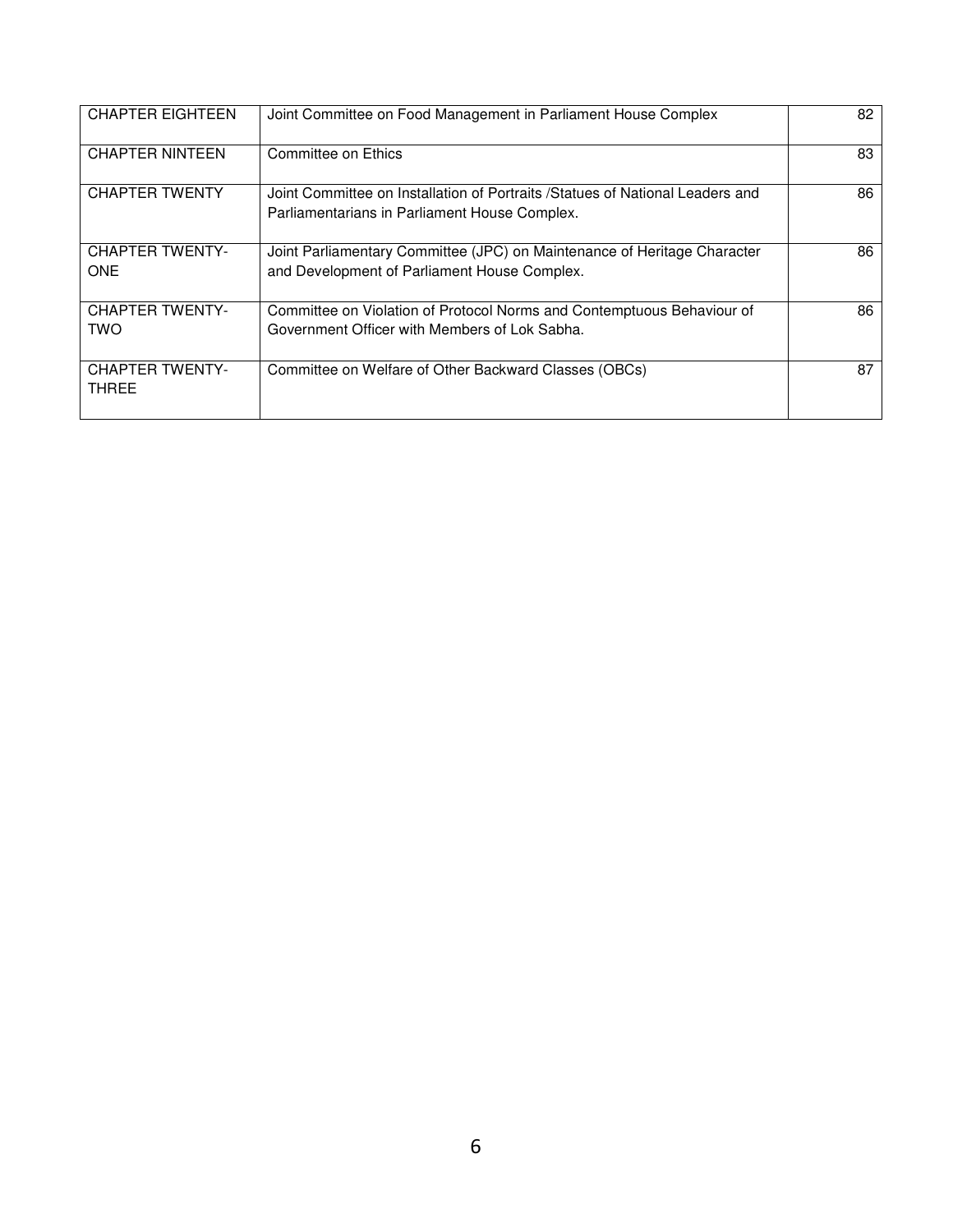| S.No | <b>Name of Parliamentary Committee</b>                   | <b>Sittings held</b> | <b>Reports presented</b> |                |
|------|----------------------------------------------------------|----------------------|--------------------------|----------------|
|      |                                                          |                      | Original                 | <b>ATRs</b>    |
| 1.   | <b>Business Advisory Committee</b>                       | 15                   | 15                       |                |
| 2.   | <b>Committee of Privileges</b>                           | 8                    | $\blacksquare$           |                |
| 3.   | Committee on Absence of Members from the Sittings of the | $\overline{c}$       | $\overline{c}$           |                |
|      | House                                                    |                      |                          |                |
| 4.   | <b>Committee on Government Assurances</b>                | 18                   | 12                       |                |
| 5.   | Committee on Papers Laid on the Table                    | 4                    | 16                       | 16             |
| 6.   | <b>Committee on Petitions</b>                            | 9                    | 3                        | 12             |
| 7.   | Committee on Private Members' Bills and Resolutions      | $\star$              |                          |                |
| 8.   | Committee on Subordinate Legislation                     | 20                   | 6                        | 1              |
| 9.   | Committee on the Welfare of Scheduled Castes and         | 12                   |                          | 1              |
|      | Scheduled Tribes.                                        |                      |                          |                |
| 10.  | Committee on Empowerment of Women                        | 11                   | $\blacksquare$           | 3              |
| 11.  | <b>General Purposes Committee</b>                        | $\overline{c}$       |                          |                |
| 12.  | <b>House Committee</b>                                   | 6                    | $\overline{a}$           |                |
| 13.  | Joint Committee on Offices of Profit                     | 3                    |                          |                |
| 14.  | Joint Committee on Salaries and Allowances of Members    | 7                    |                          |                |
|      | of Parliament                                            |                      |                          |                |
| 15.  | <b>Rules Committee</b>                                   | $\overline{a}$       | $\overline{a}$           | $\blacksquare$ |
| 16.  | Committee to Review the Rate of Dividend Payable by      |                      |                          |                |
|      | Railway Undertaking to General Revenues (Railway         |                      |                          |                |
|      | Convention Committee)                                    |                      |                          |                |
| 17.  | Committee on Members of Parliament Local Area            | $\star$              |                          |                |
|      | Development Scheme                                       |                      |                          |                |
| 18.  | Joint Committee on Food Management in Parliament         | $\star$              |                          |                |
|      | House Complex                                            |                      |                          |                |
| 19.  | Committee on Ethics                                      | 4                    |                          |                |
| 20.  | Joint Committee on Installation of Portraits /Statues of | $\star$              |                          |                |
|      | National Leaders and Parliamentarians in Parliament      |                      |                          |                |
|      | House Complex                                            |                      |                          |                |
| 21.  | Joint Parliamentary Committee (JPC) on Maintenance of    | $\star$              |                          |                |
|      | Heritage Character and Development of Parliament House   |                      |                          |                |
|      | Complex.                                                 |                      |                          |                |
| 22.  | Committee on Violation of Protocol Norms and             | $\star$              |                          |                |
|      | Contemptuous Behaviour of Government Officer with        |                      |                          |                |
|      | Members of Lok Sabha.                                    |                      |                          |                |
| 23.  | Committee on Welfare of Other Backward Classes (OBCs)    | 28                   | 6                        | $\overline{c}$ |
|      | <b>Total</b>                                             | 149                  | 60                       | 35             |

## **AT A GLANCE – Parliamentary Committees (other than DRSCs and Financial Committees) – 2019-20**

\* The Committees were not constituted during the term 2019-20.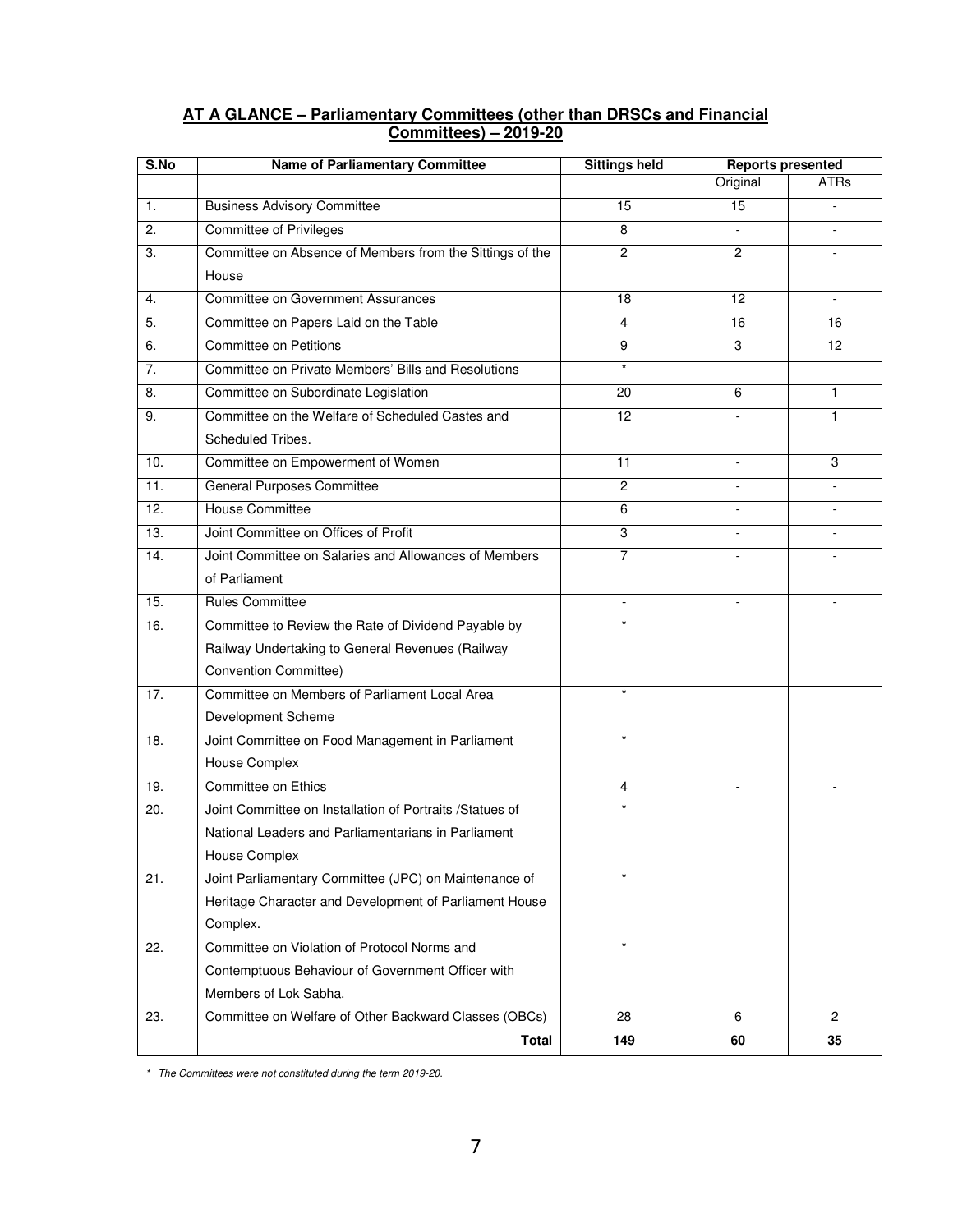#### **CHAPTER – ONE**

#### **BUSINESS ADVISORY COMMITTEE**

#### **I. Constitution of Committee**

1.1 The Business Advisory Committee was constituted on 20.06.2019 and continued in Office during the period under review (2019-20.)

1.2 The Committee consists of not more than fifteen members including the Speaker who is the ex officio Chairperson of the Committee. The Composition of the Committee is given as under:

| 1.  | Shri Om Birla-Chairperson       |                                                     |
|-----|---------------------------------|-----------------------------------------------------|
|     | <b>Members</b>                  |                                                     |
|     | Lok Sabha                       |                                                     |
| 2.  | Shri Sudip Bandyopadhyay        |                                                     |
| 3.  | Shri P.P. Chaudhary             |                                                     |
| 4.  | Shri Adhir Ranjan Chowdhury     |                                                     |
| 5.  | Dr. Sanjay Jaiswal              |                                                     |
| 6.  | Smt. Darshana Vikram Jardosh    |                                                     |
| 7.  | Shri Pinaki Misra               |                                                     |
| 8.  | Shri Jagdambika Pal             |                                                     |
| 9.  | Shri A. Raja                    |                                                     |
| 10. | * Shri S.S. Palanimanickam      |                                                     |
| 11. | \$ Shri Vinayak Bhaurao Raut    |                                                     |
| 12. | Shri Midhun Reddy               |                                                     |
| 13. | Shri Rajiv Pratap Rudy          |                                                     |
| 14. | Shri Rajiv Ranjan Singh (Lalan) |                                                     |
| 15. | Shri Rakesh Singh               |                                                     |
| 16. | Shri Sunil Kumar Singh          |                                                     |
|     | <b>Special Invitee</b>          |                                                     |
| 17. | Shri Pralhad Joshi              | Minister of Parliamentary Affairs                   |
| 18. | Shri Arjun Ram Meghwal          | of<br>Minister of State in<br>Ministry<br>the       |
|     |                                 | <b>Parliamentary Affairs</b>                        |
| 19. | Shri V. Muraleedharan           | Minister<br>of State<br>Ministry<br>in<br>the<br>οf |
|     |                                 | <b>Parliamentary Affairs</b>                        |
| 20. | @ Shri Danish Ali               | MP                                                  |
| 21. | % Shri Ritesh Pandey            | MР                                                  |
| 22. | # Shri Nama Nageswara Rao       | MP                                                  |

Nominated w.e.f. 25.6.2019 vide Bulletin-Part II dated 25.6.2019.

Resigned w.e.f. 4.7.2019 vide Bulletin-Part II dated 4.7.2019 . \* Nominated w.e.f. 4.7.2019 vide Bulletin-Part II dated 9.7.2019.

\$ Nominated w.e.f. 25.06.2019 vide Bulletin-Part II dated 25.6.2019

@ Nominated as Special Invitee w.e.f. 31.7.2019. % Invited w.e.f. 31.1.2020 (in place of Shri Danish Ali) on being appointed as Leader of BSP in Lok Sabha.

# Nominated w.e.f. 18.11.2019.

#### **II. Subjects selected for examination**

| ×                  |
|--------------------|
| ۰,<br>×<br>×<br>۰, |

#### 1.3. N.A. **III. Constitution of Sub-Committees of the Committee**

#### 1.4 Nil **IV. Sittings of the Committee**

1.5 During the period under report, the Committee held 15 sittings lasting 7 hours 22 Minutes. Statement showing the dates of sittings of the Committee, the duration of the sittings, the number of Members present and the subjects discussed is as follows: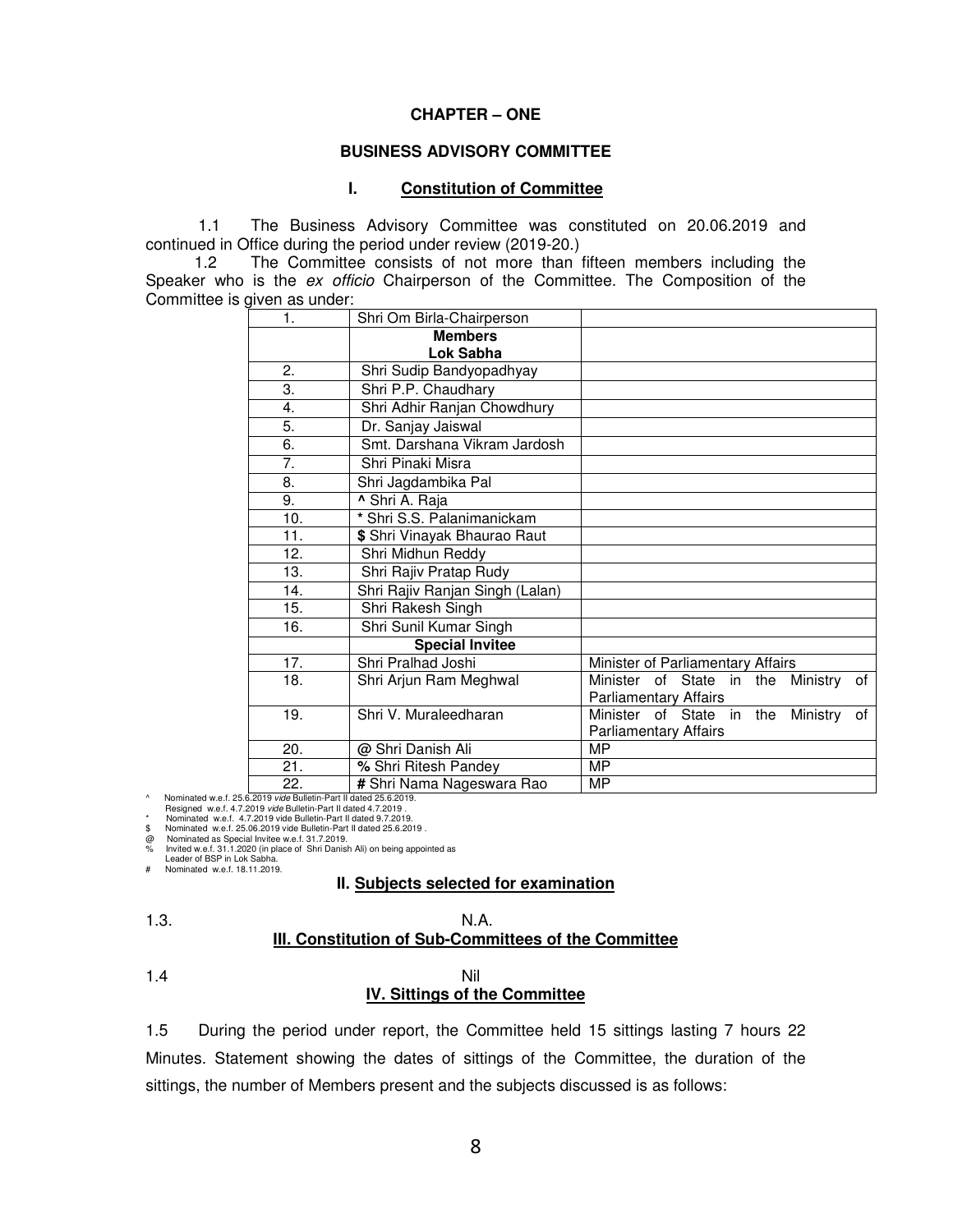| SI. No.        | Date of<br><b>Sitting</b> | Duration (in<br>hours and<br>minutes) |    | Number of<br>members<br>present | <b>Subject</b>                                                                                                |
|----------------|---------------------------|---------------------------------------|----|---------------------------------|---------------------------------------------------------------------------------------------------------------|
| 1.             | $\mathbf{2}$              |                                       | 3  | 4                               | 5                                                                                                             |
|                |                           | Mins.<br>Hrs.                         |    |                                 | [No. of items of Govt.<br>Legislative and Financial<br><b>Business for which time</b><br>was allotted by BAC] |
| 1.             | 25.06.2019                | 00                                    | 20 | 10                              | 11                                                                                                            |
| $\overline{c}$ | 02.07.2019                | 00                                    | 35 | 11                              | 4                                                                                                             |
| 3              | 10.07.2019                | 00                                    | 25 | 14                              | 8                                                                                                             |
| 4              | 16.07.2019                | 00                                    | 35 | 10                              | 4                                                                                                             |
| 5              | 22.07.2019                | 00                                    | 47 | 10                              | 10                                                                                                            |
| 6              | 30.07.2019                | 00                                    | 20 | 12                              |                                                                                                               |
| $\overline{7}$ | 01.08.2019                | 00                                    | 20 | 9                               | 3                                                                                                             |
| 8              | 18.11.2019                | 00                                    | 30 | 12                              | 5                                                                                                             |
| 9              | 25.11.2019                | 00                                    | 45 | 09                              | 6                                                                                                             |
| 10             | 29.11.2019                | 00                                    | 30 | 08                              | $\overline{c}$                                                                                                |
| 11             | 05.12.2019                | 00                                    | 40 | 13                              | 6                                                                                                             |
| 12             | 31.01.2020                | 00                                    | 20 | 12                              | 4                                                                                                             |
| 13             | 06.02.2020                | 00                                    | 25 | 11                              | 4                                                                                                             |
| 14             | 02.03.2020                | 00                                    | 35 | 10                              | 9                                                                                                             |
| 15             | 19.03.2020                | 00                                    | 15 | 12                              | 5                                                                                                             |

## **V. Details of Number of Sittings attended by each Member**

1.6 Statement showing the number of sittings of the Committee attended by each member is as follows:

| S.No |                                 | <b>No. of Sittings attended</b><br>by each Member |
|------|---------------------------------|---------------------------------------------------|
| 1.   | Shri Om Birla-Chairperson       | 15                                                |
|      | <b>Members</b>                  |                                                   |
|      | Lok Sabha                       |                                                   |
| 2.   | Shri Sudip Bandyopadhyay        | 11                                                |
| 3.   | Shri P.P. Chaudhary             | 13                                                |
| 4.   | Shri Adhir Ranjan Chowdhury     | 14                                                |
| 5.   | Dr. Sanjay Jaiswal              | 14                                                |
| 6.   | Smt. Darshana Vikram Jardosh    | 9                                                 |
| 7.   | Shri Pinaki Misra               | 9                                                 |
| 8.   | Shri Jagdambika Pal             | 9                                                 |
| 9.   | Shri A. Raja                    | <b>NIL</b>                                        |
| 10.  | Shri S.S. Palanimanickam        | 6                                                 |
| 11.  | Shri Vinayak Bhaurao Raut       | 11                                                |
| 12.  | Shri Midhun Reddy               | 10                                                |
| 13.  | Shri Rajiv Pratap Rudy          | 13                                                |
| 14.  | Shri Rajiv Ranjan Singh (Lalan) | 13                                                |
| 15.  | Shri Rakesh Singh               | 4                                                 |
| 16.  | Shri Sunil Kumar Singh          | 12                                                |
|      | <b>Special Invitee</b>          |                                                   |
| 17.  | Shri Pralhad Joshi              | 11                                                |
| 18.  | Shri Arjun Ram Meghwal          | 15                                                |
| 19.  | Shri V. Muraleedharan           |                                                   |
| 20.  | Shri Kunwar Danish Ali          | 6                                                 |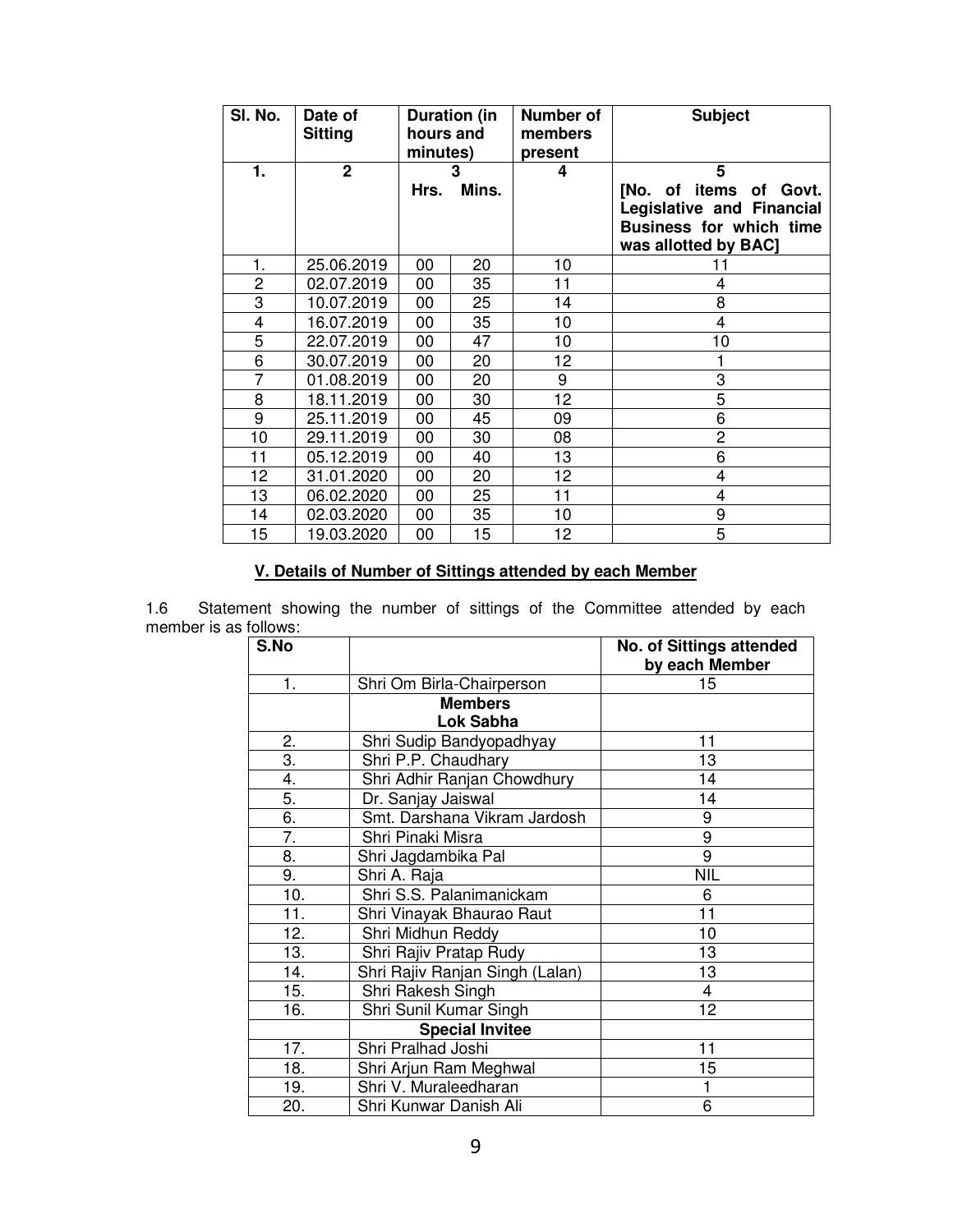| Shri Ritesh Pandey      |  |
|-------------------------|--|
| Shri Nama Nageswara Rao |  |

#### **VI Government Bills/Policies referred to the Committee**

1.7 The Committee allotted time to 82 items of Government Legislative and Financial Business during the period under review.

#### **VII. Material and Memoranda received.**

1.8 No background material has been received during the period under review. **VIII. Study Visits undertaken**

1.9 No Study visits were undertaken by the Committee during the period under review.

#### **IX Original Reports presented**

1.10 During the period ( $1<sup>st</sup>$  June, 2019 to  $30<sup>th</sup>$  April, 2020) under review, the Business Advisory Committee presented the following Reports to the House:-

| SI. No.          | Report           | <b>Subject</b>                                           | <b>Date</b>  | of |
|------------------|------------------|----------------------------------------------------------|--------------|----|
|                  | number           |                                                          | presentation |    |
| 1.               | $1^{\rm st}$     | First Report of Business Advisory Committee              | 26.06.2019   |    |
| 2.               | 2 <sup>nd</sup>  | Second Report of Business Advisory                       | 03.07.2019   |    |
|                  |                  | Committee                                                |              |    |
| 3.               | 3 <sup>rd</sup>  | Third Report of Business Advisory Committee              | 11.072019    |    |
| $\overline{4}$ . | $4^{\text{th}}$  | Fourth<br>Report of<br><b>Business</b><br>Advisory       | 16.07.2019   |    |
|                  |                  | Committee                                                |              |    |
| 5.               | $5^{\text{th}}$  | Fifth Report of Business Advisory Committee              | 22.07.2019   |    |
| 6.               | $6^{\text{th}}$  | Sixth Report of Business Advisory Committee              | 30.07.2019   |    |
| 7.               | 7 <sup>th</sup>  | Seventh Report of Business Advisory                      | 01.08.2019   |    |
|                  |                  | Committee                                                |              |    |
| 8.               | $8^{\text{th}}$  | Eighth Report of<br><b>Business</b><br>Advisory          | 19.11.2019   |    |
|                  |                  | Committee                                                |              |    |
| 9.               | $q^{th}$         | Ninth Report of Business Advisory Committee   26.11.2019 |              |    |
| 10.              | 10 <sup>th</sup> | Tenth<br>Report of Business<br>Advisory                  | 02.12.2019   |    |
|                  |                  | Committee                                                |              |    |
| 11.              | $11^{\text{th}}$ | Eleventh Report of Business Advisory                     | 5.12.2019    |    |
|                  |                  | Committee                                                |              |    |
| 12.              | $12^{th}$        | Twelfth Report of Business<br>Advisory                   | 03.02.2020   |    |
|                  |                  | Committee                                                |              |    |
| 13.              | 13 <sup>th</sup> | Report of Business Advisory<br>Thirteenth                | 10.02.2020   |    |
|                  |                  | Committee                                                |              |    |
| 14.              | $14^{\text{th}}$ | Fourteenth Report of Business Advisory                   | 03.03.2020   |    |
|                  |                  | Committee.                                               |              |    |
| 15.              | $15^{\text{th}}$ | Fifteenth Report of Business Advisory                    | 19.03.2020   |    |
|                  |                  | Committee                                                |              |    |

#### **X. Action Taken Reports** 1.11 N.A.

**X. Action Taken Statement Laid**

$$
1.12\phantom{0}
$$

1.12 N.A.

## **XI Statements made under Direction 73A**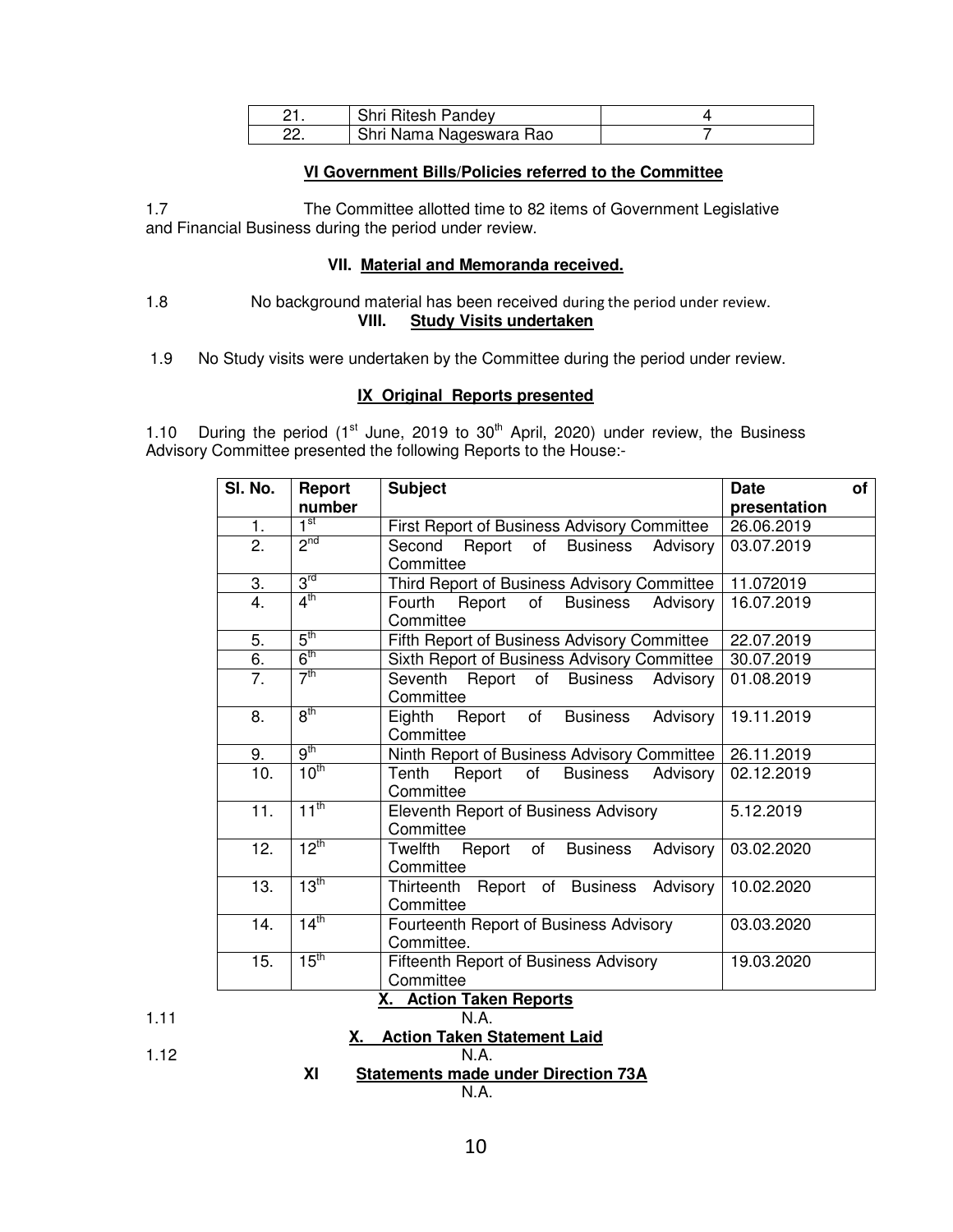## **CHAPTER – TWO**

## **COMMITTEE OF PRIVILEGES**

## **I. Constitution of Committee**

2.1 The Committee of Privileges ( $17<sup>th</sup>$  Lok Sabha) was constituted on  $9<sup>th</sup>$  October, 2019 for a one year term.

2.2 The Committee comprised 15 Members of Lok Sabha. Shri Sunil Kumar Singh, MP has been appointed by the Speaker as the Chairperson of the Committee. The Composition of the Committee is given as under:

|                 | Shri Sunil Kumar Singh- Chairperson                |
|-----------------|----------------------------------------------------|
|                 | <b>Members</b>                                     |
| $\overline{c}$  | Shri Thalikkottai Rajuthevar Baalu                 |
| معا حد          | Shri Kalyan Banerjee                               |
|                 | Shri Raju Bista                                    |
| $\frac{5}{7}$   | Shri Dilip Ghosh                                   |
|                 | Shri Chandra Prakash Joshi                         |
|                 | Shri Naranbhai Bhikhabhai Kachhadiya               |
| 8               | Shri Suresh Kodikunnil                             |
| 9               | Smt. Meenakashi Lekhi                              |
| 10              | Shri Omprakash BhupalsinhRajenimbalkar alias Pawan |
| $\overline{11}$ | Shri Talari Rangaiah                               |
| $\overline{12}$ | Shri Achyutananda Samanta                          |
| 13              | Shri Janardan Singh Sigriwal                       |
| 14              | Shri Prathap Simha                                 |
| 15              | Shri Ganesh Singh                                  |

## **II. Subjects selected for examination**

2.3. The Committee suo motu does not take up any matter for examination . The Committee examines only such matters which are referred to it either by the House under Rule 226 or by the Speaker under Rule 227 of the Rules of Procedure and Conduct of Business in Lok Sabha. During the period ,the Committee examined the following matters which were referred by HS to the Committee for investigation and report:-

| SI.<br>No. | <b>Subject</b>                                                                                                                                                                                                                                                   | Date of<br>Reference to the<br><b>Committee by</b><br>HS |
|------------|------------------------------------------------------------------------------------------------------------------------------------------------------------------------------------------------------------------------------------------------------------------|----------------------------------------------------------|
|            | Notice of question of breach of privilege dated 7 November, 03.03.2020<br>2019 given by Shri Bandi Sanjay Kumar, MP against<br>Commissioner of Police in charge, Shri Satya Narayana, Addl.<br>DCP, Shri Sanjeev and certain other police officers for allegedly |                                                          |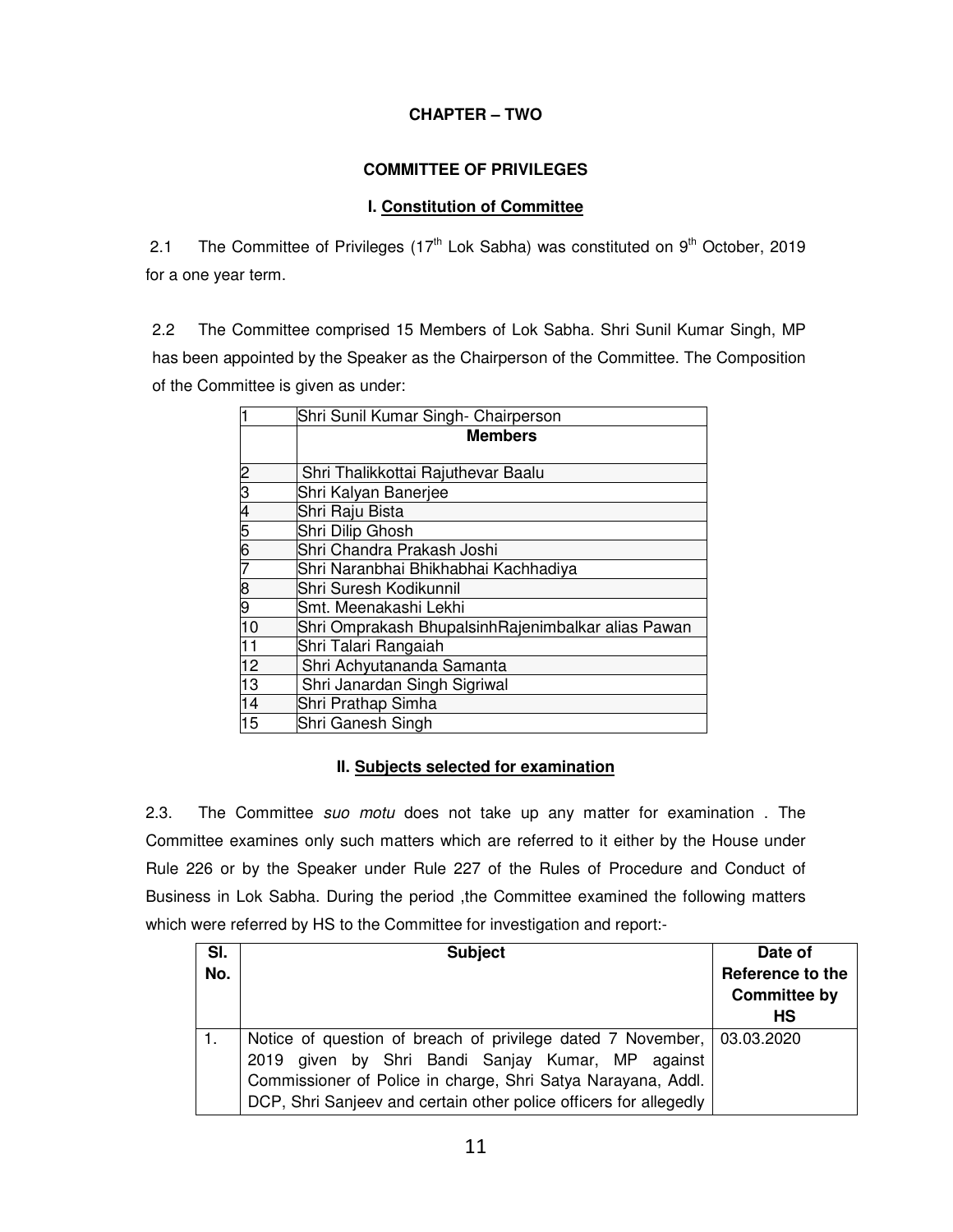|    | assaulting him while he was attending the funeral ceremony of<br>a TSRTC driver.                                                                                                                                                                                                                                                                                                                                                                   |            |
|----|----------------------------------------------------------------------------------------------------------------------------------------------------------------------------------------------------------------------------------------------------------------------------------------------------------------------------------------------------------------------------------------------------------------------------------------------------|------------|
| 2. | Notice of question of breach of privilege dated19 November,<br>2019 given by Shri Hanuman Beniwal, MP against senior<br>Administrative/Police officials of Government of Rajasthan for<br>failing to provide him adequate security which led to physical<br>attack on him.                                                                                                                                                                         | 24.01.2020 |
| 3. | Notice of question of breach of privilege dated25 November,<br>2019 given by Shri H. Vasanthakumar, MP for alleged non-<br>intimation of his detention on 21.10.2019 by Police Authorities<br>of Tirunelveli to the Hon'ble Speaker, Lok Sabha                                                                                                                                                                                                     | 10.02.2020 |
| 4. | Complaint dated 23 December, 2019, 27 January and 10<br>February 2020 given by Shri Ashok Kumar Rawat, MP against<br>Shri Akhilesh Tiwari, District Magistrate, Sitapur, Uttar Pradesh<br>alleging non-acknowledgement of his letters, not responding to<br>phone calls and not supplying information regarding meetings<br>etc.                                                                                                                   |            |
| 5. | Notice of question of breach of privilege dated09 and 10<br>December, 2019 given by Dr. Sanjay Jaiswal, MP against ASP,<br>Motihari, Bihar for allegedly issuing arrest warrant including<br>forfeiture of property against him as reported in television<br>channels while he was heading for Delhi for attending the<br>ongoing Parliament session.                                                                                              | 04.03.2020 |
| 6. | Complaint(s) given by Shri Shyam Singh Yadav, MP against Dr.<br>Rajneesh Dubey, Principal Secretary to Government of Uttar<br>Pradesh Medical Education Department, Lucknow, for allegedly<br>not responding to his telephonic calls and SMS on his official<br>mobile phone.                                                                                                                                                                      | 08.08.2020 |
| 7. | Notice of question of breach of privilege dated05 March, 2020<br>given by Shri Adhir Ranjan Chowdhury, MP against Delhi Police<br>officials posted at Vijay Chowk for allegedly obstructing him<br>from proceeding towards Parliament House for attending the<br>session and a further notice dated 06 March, 2020 against<br>News India 18 Channel and an unnamed senior official of Delhi<br>Police for allegedly misreporting the matter.       | 11.03.2020 |
| 8. | Complaint(s) dated 18 September, 2019, 24 October, 2019, 01<br>November, 2019, 10 February, 2020 and 05 March, 2020 given<br>by Shri Raju Bista, MP alleging subversion of demorcracy and<br>safety of elected representatives in West Bengal and non-<br>cooperation and inaction on the part of the Police and<br>Administration of the Government of West Bengal for not<br>arresting the perpetrators who attacked him on 22 October,<br>2019. | 11.03.2020 |
| 9. | Notice of question of privilege dated 16 July, 2020 given by Dr<br>Nishikant Dubey, MP against some officials of Government of<br>Jharkhand for allegedly conspiring to defame him and for<br>misusing Government machinery for implicating him and his                                                                                                                                                                                            | 30.07.2020 |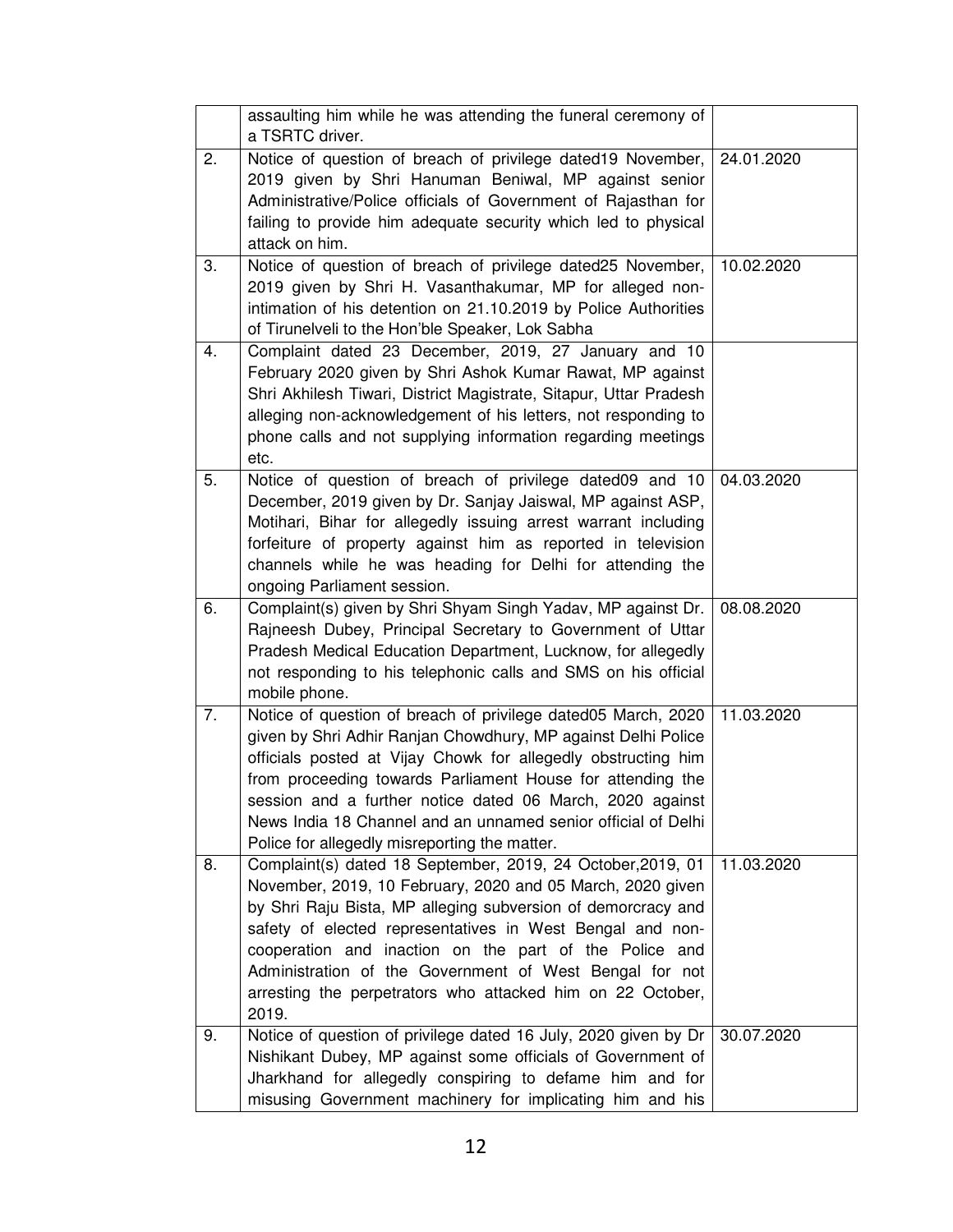|     | family members in false cases with intention to cause hindrance<br>in his parliamentary work and duty.                                                                                                                                                                      |  |
|-----|-----------------------------------------------------------------------------------------------------------------------------------------------------------------------------------------------------------------------------------------------------------------------------|--|
| 10. | Notices of question of privilege dated 14 May, 2020 given by   09.09.2020<br>Shri T.R. Baalu and Dr. Kalanidhi Veeraswamy, MPs and<br>subsequent notice dated 16 May, 2020 against the Chief<br>Secretary, Tamil Nadu for alleged disrespectful and insulting<br>behaviour. |  |

## **III. Constitution of Sub-Committees/Study Groups**

2.4 No Sub-Committee(s)/Study Group(s) were constituted.

## **IV. Sittings of the Committee**

2.5 During the period under report, the Committee held **8** sittings lasting **15 hours 15 Minutes**. Details showing the dates of sittings of the Committee, the duration of the sittings, the number of Members present and the subjects discussed is mentioned in the following statement:-

| SI.<br>No.     | Date of<br><b>Sitting</b> | <b>Duration (in</b><br>hours and<br>minutes) |            |    |                                                                                                                                                                                                                                                                                                                                                                                                                                                                                                                                                   | <b>Number of</b><br>members<br>present | <b>Subject</b> |
|----------------|---------------------------|----------------------------------------------|------------|----|---------------------------------------------------------------------------------------------------------------------------------------------------------------------------------------------------------------------------------------------------------------------------------------------------------------------------------------------------------------------------------------------------------------------------------------------------------------------------------------------------------------------------------------------------|----------------------------------------|----------------|
| 1.             | 2                         | Hrs.                                         | 3<br>Mins. | 4  | 5                                                                                                                                                                                                                                                                                                                                                                                                                                                                                                                                                 |                                        |                |
| $\mathbf{1}$ . | 14.11.2019                | 00                                           | 30         | 8  | First sitting of the Committee of<br>Privileges                                                                                                                                                                                                                                                                                                                                                                                                                                                                                                   |                                        |                |
| 2.             | 10.02.2020                | 00                                           | 40         | 14 | (i) Memorandum on notice of question<br>of privilege dated<br>breach<br>of<br>19<br>November, 2019 given<br>Shri<br>by<br>Hanuman Beniwal, MP against certain<br>Administrative/Police<br><b>Officials</b><br>οf<br>Government of Rajasthan for failing to<br>provide adequate security which led to<br>attack<br>on him.<br>physical<br>for<br>consideration of the Committee.<br>(ii) A background note on Codification<br>Parliamentary<br>Privileges<br>of<br>and<br>related<br>thereto.<br>for<br>matters<br>consideration of the Committee. |                                        |                |
| 3.             | 05.03.2020                | 00                                           | 50         | 10 | (i) Examination of notice of question of<br>privilege dated 19 November, 2019<br>given by Shri Hanuman Beniwal, MP<br>against Senior Administrative/Police<br>Officials of Government of Rajasthan<br>for failing to provide adequate security<br>which led to physical attack on him. -<br>Evidence of Shri Hanuman Beniwal,<br>MP.                                                                                                                                                                                                              |                                        |                |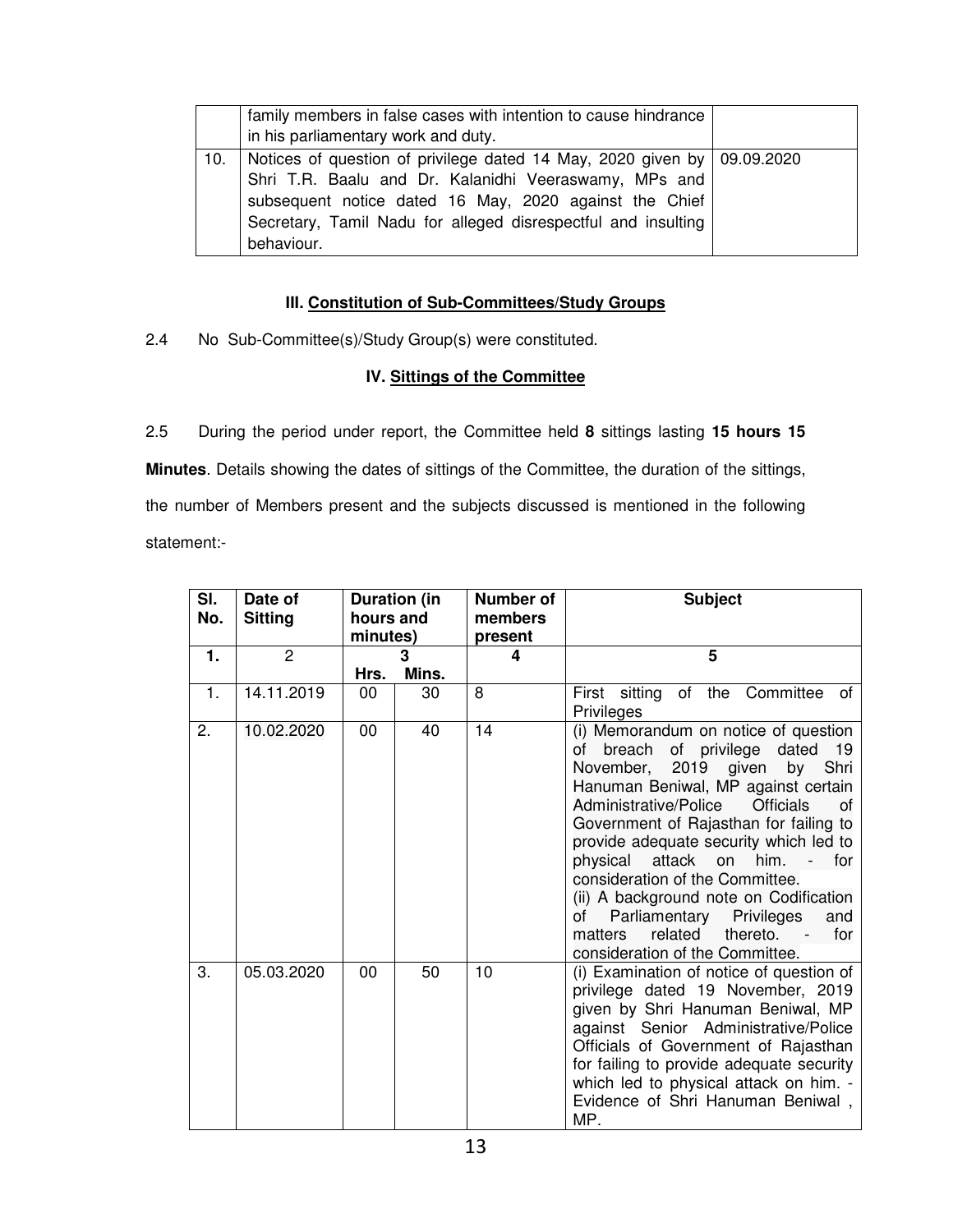| 4. | 17.03.2020 | 01 | 25 | 10 | Codification<br>of Parliamentary<br>(ii)<br>Privileges and matters related thereto.<br>- Further consideration of the subject.<br>(iii) Consideration of Memorandum on<br>notice of question dated 25 November,<br>2019 given by Shri H. Vasanthakumar,<br>MP for alleged non-intimation of his<br>detention on 21.10.2019 by Police<br>Authorities of Tirunelveli to the Hon'ble<br>Speaker, Lok Sabha.<br>(i) Consideration of Memorandum on<br>notice of question of breach of privilege<br>dated 25 November, 2019 given by<br>Shri H. Vasanthakumar, MP for alleged<br>non-intimation of his detention on<br>21.10.2019 by Police Authorities of<br>Tirunelveli to the Hon'ble Speaker, Lok<br>Sabha.-<br>Evidence<br>of<br>Shri<br>Η.<br>Vasanthakumar, MP.<br>(ii) Complaint dated 23 December,<br>2019 given by Shri Ashok Kumar<br>MP against Shri Akhilesh<br>Rawat,<br>Tiwari,<br>District Magistrate,<br>Sitapur,<br>Uttar<br>Pradesh<br>alleging<br>non-<br>acknowledgement of his letters, not<br>responding to phone calls and not<br>supplying<br>information<br>regarding<br>etc.- Consideration<br>meetings<br>of<br>Memorandum and Evidence of Shri<br>Ashok Kumar Rawat, MP.<br>(iii) Examination of notice of question of<br>breach<br>privilege<br>of<br>dated<br>19<br>Shri<br>2019 given<br>by<br>November,<br>Hanuman Beniwal, MP against Senior<br>Administrative/Police<br><b>Officials</b><br>of<br>Government of Rajasthan for failing to<br>provide adequate security which led to<br>physical attack on him. - Evidence of |
|----|------------|----|----|----|-----------------------------------------------------------------------------------------------------------------------------------------------------------------------------------------------------------------------------------------------------------------------------------------------------------------------------------------------------------------------------------------------------------------------------------------------------------------------------------------------------------------------------------------------------------------------------------------------------------------------------------------------------------------------------------------------------------------------------------------------------------------------------------------------------------------------------------------------------------------------------------------------------------------------------------------------------------------------------------------------------------------------------------------------------------------------------------------------------------------------------------------------------------------------------------------------------------------------------------------------------------------------------------------------------------------------------------------------------------------------------------------------------------------------------------------------------------------------------------------------------------------------------------------------------------|
| 5. | 11.08.2020 | 03 | 25 | 08 | Shri D.B. Gupta, Chief Secretary.<br>(i) Oral evidence of Shri Rajendra<br>Chief<br>Kumar Tiwari,<br>Secretary,<br>Government of Uttar Pradesh and Shri<br>Akhilesh Tiwari, District Magistrate,<br>Sitapur, Uttar<br>Pradesh<br>the<br>on<br>complaint dated 23 December, 2019<br>given by Shri Ashok Kumar Rawat,<br>M.P., alleging non-acknowledgement<br>of his letters, not responding to phone<br>calls and not supplying information<br>regarding meetings, etc.<br>(ii) Oral evidence of the officials of the<br>Government of Tamil Nadu on the<br>notice of question of breach of privilege<br>dated 25 November, 2019 given by<br>Shri H. Vasanthakumar, M.P., for                                                                                                                                                                                                                                                                                                                                                                                                                                                                                                                                                                                                                                                                                                                                                                                                                                                                             |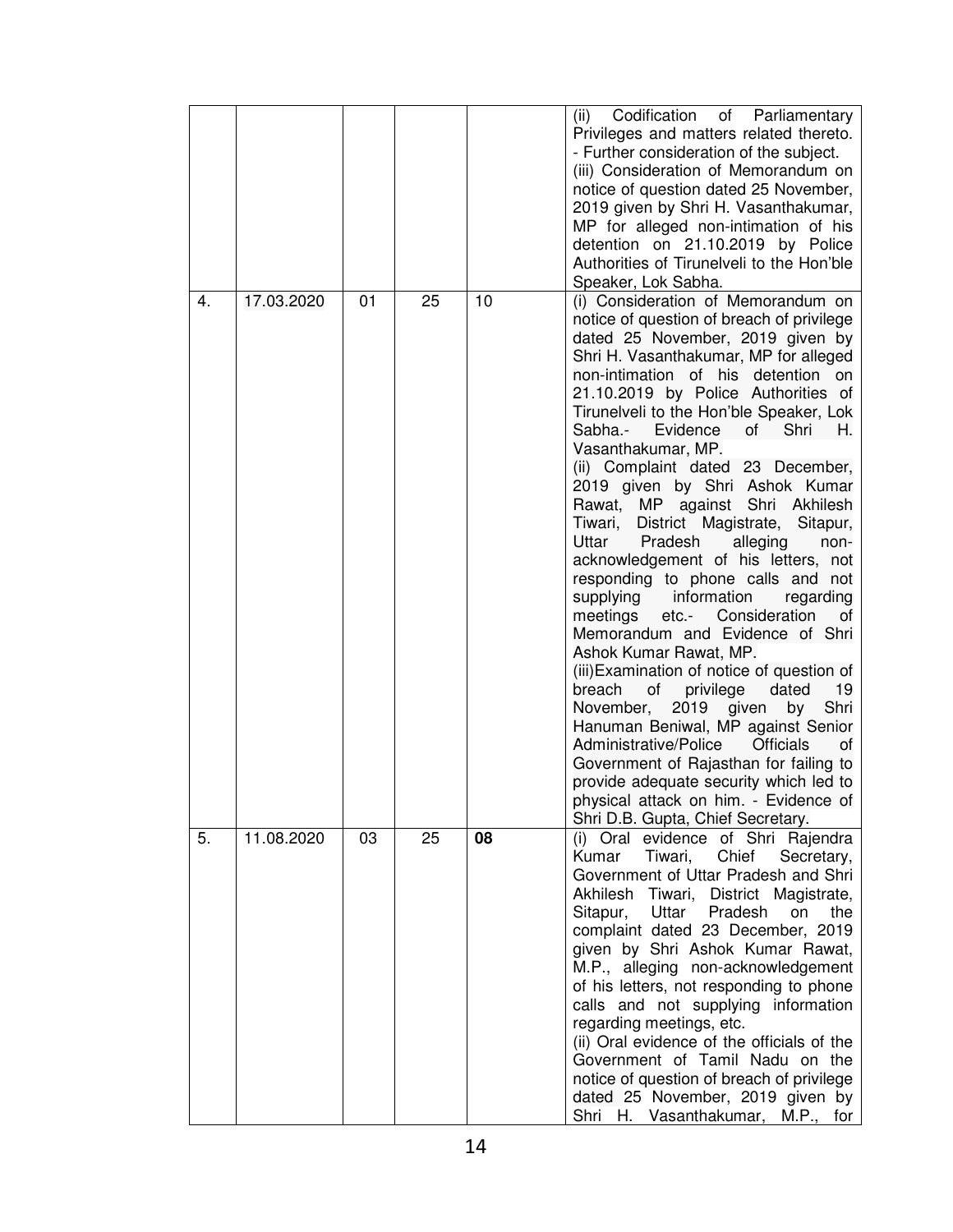|    |            |    |    |    | alleged non-intimation of his detention<br>on 21.10.2019 by Police Authorities of<br>Tirunelveli to the Hon'ble Speaker, Lok<br>Sabha.<br>(iii) Further oral<br>evidence<br>0f<br>the<br>officials<br>the<br>Government<br>οf<br>οt<br>Rajasthan on the notice of question of<br>breach<br>privilege<br>οf<br>dated<br>19<br>November,<br>Shri<br>2019<br>given<br>by<br>Hanuman Beniwal, M.P., for failing to<br>provide adequate security to the<br>Hon'ble Member of Parliament which<br>led to physical attack on him.                                                                                                                                                                                                                                                                                                                                                                                                                                                                                                                                                                                                                                                                                                                                                                                                                                                                                                                                                                                                                                                                                                                                           |
|----|------------|----|----|----|----------------------------------------------------------------------------------------------------------------------------------------------------------------------------------------------------------------------------------------------------------------------------------------------------------------------------------------------------------------------------------------------------------------------------------------------------------------------------------------------------------------------------------------------------------------------------------------------------------------------------------------------------------------------------------------------------------------------------------------------------------------------------------------------------------------------------------------------------------------------------------------------------------------------------------------------------------------------------------------------------------------------------------------------------------------------------------------------------------------------------------------------------------------------------------------------------------------------------------------------------------------------------------------------------------------------------------------------------------------------------------------------------------------------------------------------------------------------------------------------------------------------------------------------------------------------------------------------------------------------------------------------------------------------|
| 6. | 28.08.2020 | 02 | 17 | 10 | (i) Oral evidence of Shri Bandi Sanjay<br>Kumar, MP on the notice of question of<br>privilege dated 07 November, 2019<br>given by him against the in-charge<br>Commissioner<br>οf<br>Police,<br>Shri<br>Additional<br>Sathyanarayana,<br>Deputy<br>Commissioner of Police, Shri Sanjeev<br>and certain other Police Officers for<br>allegedly assaulting him while he was<br>in a funeral ceremony of a TSRTC<br>driver.<br>(ii) Oral evidence of Dr. Sanjay<br>Jaiswal, MP on the notices of question<br>of breach of privilege dated 09 and 10<br>December, 2019 given by him against<br>the ASP, Motihari, Bihar for allegedly<br>issuing<br>arrest warrant<br>including<br>forfeiture of property against him as<br>reported in the Television Channels<br>while he was heading for Delhi for<br>the ongoing Parliament<br>attending<br>Session.<br>(iii) Oral evidence of Shri Adhir Ranjan<br>Chowdhury, MP on the notice of<br>question of privilege dated 05 March,<br>2020 given by him against the Delhi<br>Police Officials posted at Vijay Chowk,<br>Delhi for allegedly obstructing him from<br>proceeding towards Parliament House<br>for attending the Session and a further<br>notice dated 6 March, 2020 against<br>"News 18 Network" News Channel and<br>unnamed senior Delhi Police<br>an<br>Officials for allegedly misreporting the<br>matter.<br>(iv) Oral evidence of Dr. Nishikant<br>Dubey, MP on the notice of question of<br>privilege dated 16 July, 2020 given by<br>him against some officials of Govt. of<br>Jharkhand for allegedly conspiring to<br>defame<br>him<br>and<br>for<br>misusing<br>Government machinery for implicating |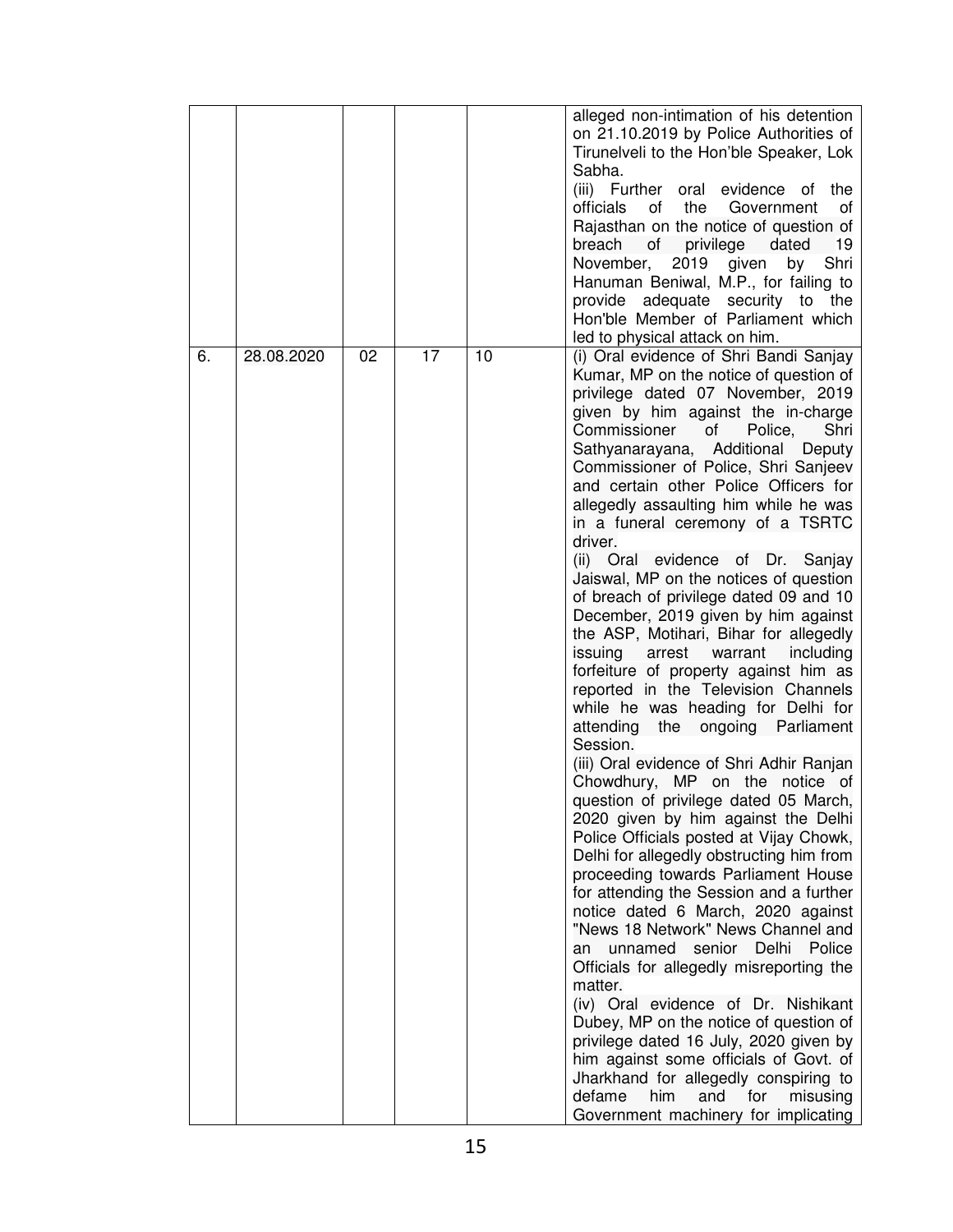|    |            |    |    |    | him and his family members in false<br>with<br>intention<br>cases<br>to<br>cause<br>hindrance in his parliamentary work<br>and duty.                                                                                                                                                                                                                                                                                                                                                                                                                                                                                                                                                                                                                                                                                                                                                                                                                                                                                                                                                                                                                                                                                                                                                                                                                                                                                                                                                                                                                                                                                                                                                                                               |
|----|------------|----|----|----|------------------------------------------------------------------------------------------------------------------------------------------------------------------------------------------------------------------------------------------------------------------------------------------------------------------------------------------------------------------------------------------------------------------------------------------------------------------------------------------------------------------------------------------------------------------------------------------------------------------------------------------------------------------------------------------------------------------------------------------------------------------------------------------------------------------------------------------------------------------------------------------------------------------------------------------------------------------------------------------------------------------------------------------------------------------------------------------------------------------------------------------------------------------------------------------------------------------------------------------------------------------------------------------------------------------------------------------------------------------------------------------------------------------------------------------------------------------------------------------------------------------------------------------------------------------------------------------------------------------------------------------------------------------------------------------------------------------------------------|
| 7. | 08.09.2020 | 03 | 50 | 07 | (i) Oral evidence of Shri Raju Bista, MP<br>18<br>the<br>complaints<br>dated<br>on<br>September, 2019, 24 October, 2019,<br>November, 2019, 10 February,<br>01<br>2020 and 05 March, 2020 given by him<br>alleging subversion of democracy and<br>safety of elected representatives in<br>West Bengal and non-cooperation and<br>inaction on the part of the Police and<br>Administration of the Government of<br>West Bengal for not arresting the<br>perpetrators who attacked him on 22<br>October, 2019.<br>(ii) Oral evidence of Shri Shyam Singh<br>Yadav, MP on the complaints dated 13<br>December, 2019, 04 February, 2020,<br>28 February, 2020 and 19 May, 2020<br>given by him against Dr. Rajneesh<br>Dubey,<br>Principal<br>Secretary<br>to<br>Government of Uttar Pradesh, Medical<br>Education Department, Lucknow, for<br>not responding<br>allegedly<br>to<br>his<br>telephonic calls and SMS on his official<br>mobile phone.<br>Oral evidence of Shri Piyush<br>(iii)<br>Pandey, Superintendent of Police,<br>Deoghar on the notice of question of<br>breach of privilege dated 16 July, 2020<br>given by Dr. Nishikant Dubey, MP<br>against some officials of Govt. of<br>Jharkhand for allegedly conspiring to<br>defame<br>him<br>and<br>misusing<br>for<br>Government machinery for implicating<br>him and his family members in false<br>intention<br>with<br>cases<br>to<br>cause<br>hindrance in his parliamentary work<br>and duty. [Though Shri Piyush Pandey<br>did not appear before the Committee,<br>the matter was deliberated upon by the<br>Committee.]<br>(iv) Further examination/consideration<br>post-evidence<br>reply<br>dated<br>οf<br>18<br>Shri<br>August,<br>2020<br>submitted<br>by |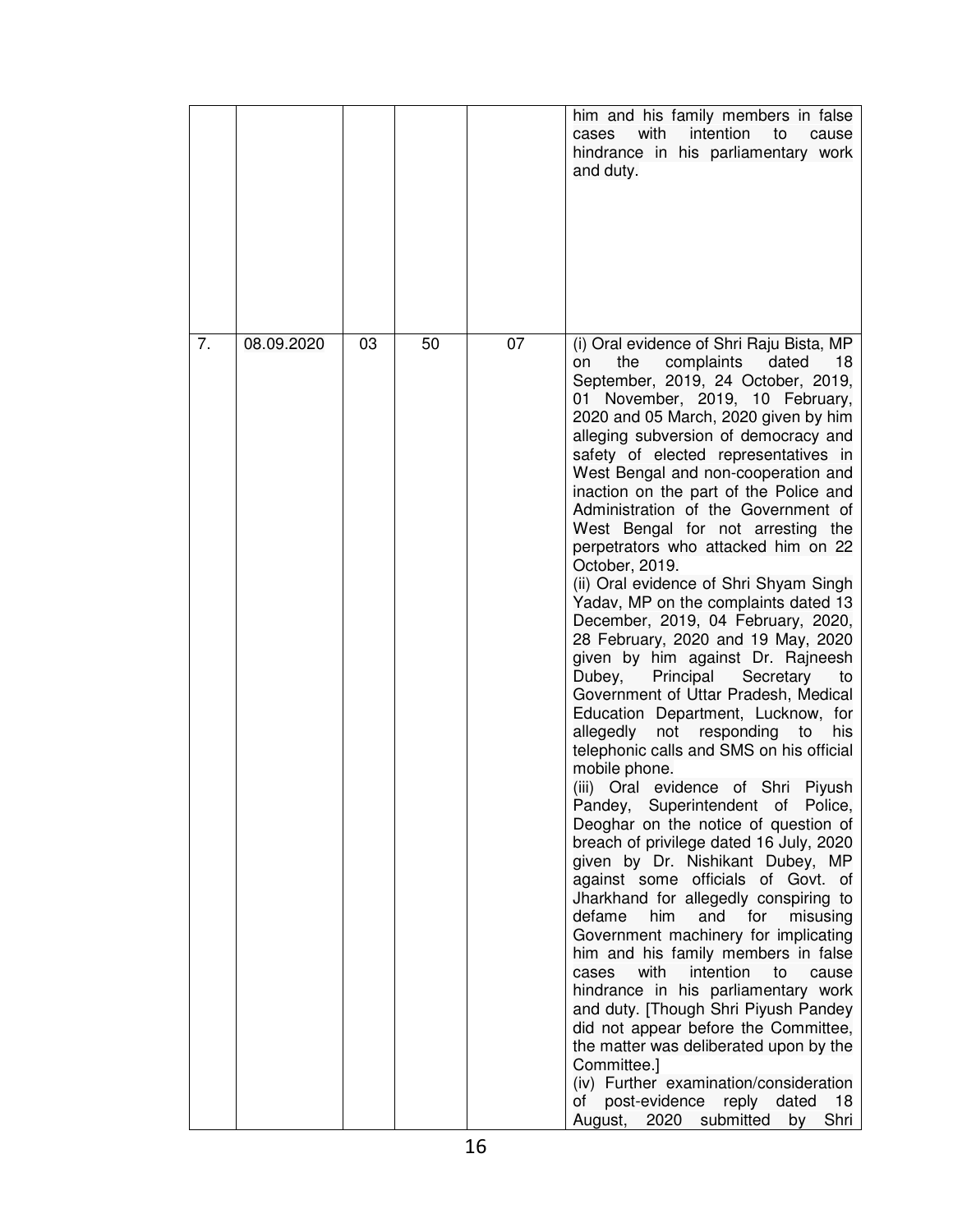|    |            |    |    |    | Bhupendra Singh, DGP, Government<br>of Rajasthan in the matter of 'Notice of<br>question of breach of privilege dated<br>19 November, 2019 given by Shri<br>Hanuman Beniwal, MP against senior<br>Administrative/Police<br>officials<br>οt<br>Government of Rajasthan for failing to<br>provide adequate security which led to<br>physical attack on him.                                                                                                                                                                                                                                                                                                                                                                                                                                                                                                                                                                                                                                                                                                                                                                                                                                                                                                                                                                   |
|----|------------|----|----|----|-----------------------------------------------------------------------------------------------------------------------------------------------------------------------------------------------------------------------------------------------------------------------------------------------------------------------------------------------------------------------------------------------------------------------------------------------------------------------------------------------------------------------------------------------------------------------------------------------------------------------------------------------------------------------------------------------------------------------------------------------------------------------------------------------------------------------------------------------------------------------------------------------------------------------------------------------------------------------------------------------------------------------------------------------------------------------------------------------------------------------------------------------------------------------------------------------------------------------------------------------------------------------------------------------------------------------------|
| 8. | 24.09.2020 | 02 | 18 | 08 | (i) Consideration of Memorandum and<br>oral evidence of Shri T. R. Baalu and<br>Dr. Kalanidhi Veeraswamy, MPs on the<br>notices of question of breach<br>ot<br>privilege dated 14 May, 2020 given by<br>them against the Chief Secretary,<br>Government of Tamil Nadu for alleged<br>disrespectful and insulting behaviour.<br>Oral evidence<br>of Additional<br>(ii)<br>Superintendent of Police (ASP), Shri<br>Shaishav Yadav, Motihari, Bihar and<br>the then Superintendent of Police, Shri<br>Upendra Kumar Sharma, Motihari,<br>Bihar presently posted as SSP, Patna<br>on the notices of question of breach of<br>privilege dated 09 and 10 December,<br>2019 given by Dr. Sanjay Jaiswal, MP<br>against the ASP, Motihari, Bihar for<br>allegedly issuing arrest warrant<br>including forfeiture of property against<br>him as reported in the Television<br>Channels while he was heading for<br>for attending the<br>Delhi<br>ongoing<br>Parliament Session.<br>(iii) Consideration and adoption of draft<br>Report on the notice of question of<br>breach<br>of<br>privilege<br>25<br>dated<br>November, 2019 given by Late Shri H.<br>Vasanthakumar, M.P., for alleged non-<br>intimation of his detention on 21<br>October, 2019 by Police Authorities of<br>Tirunelveli to the Hon'ble Speaker, Lok<br>Sabha. |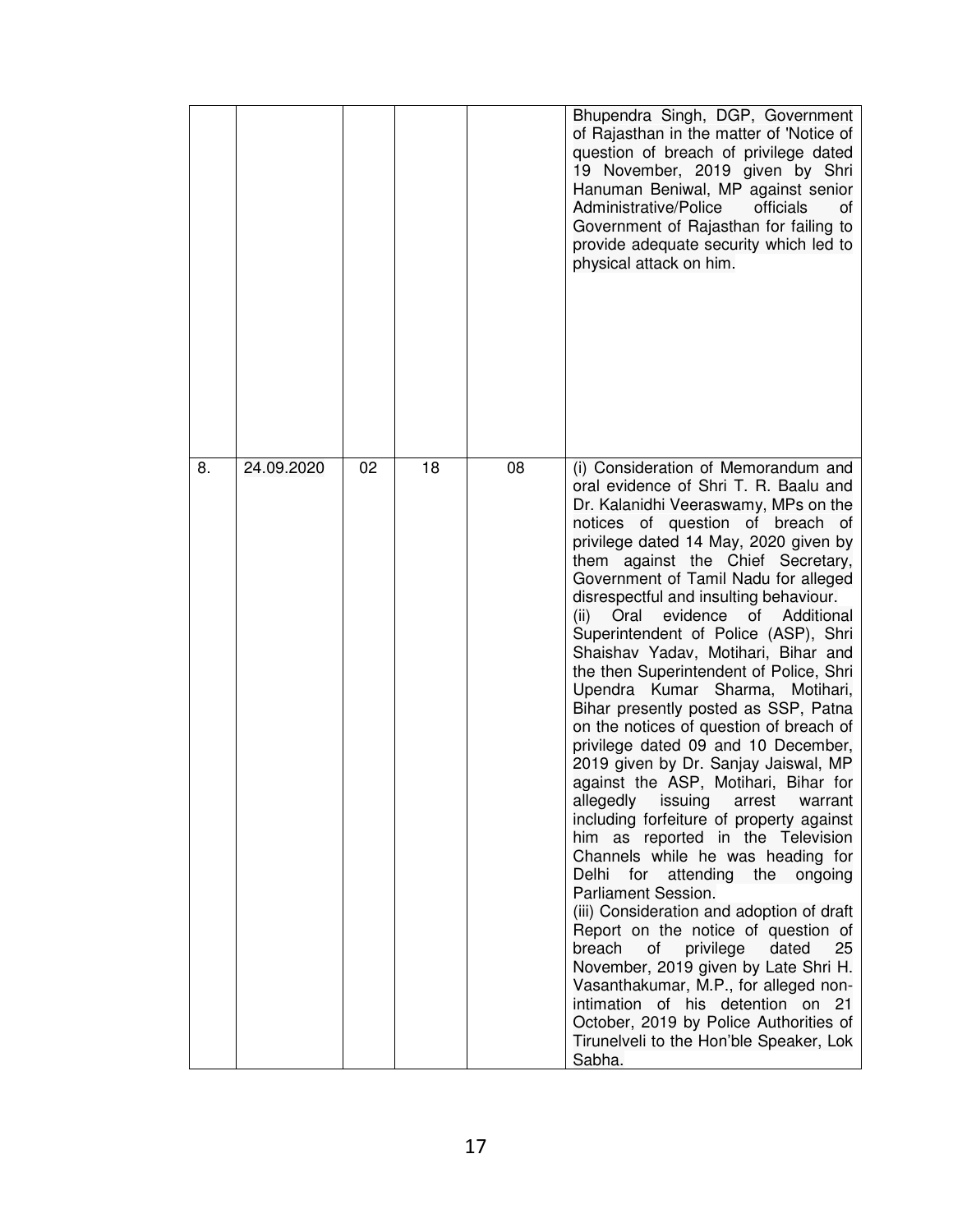#### **V. Details of Number of Sittings attended by each Member**

2.6 Statement showing the number of Sittings of the Committee attended by each Member is given as follows:

| lS.No          |                                              | sittings<br>No.<br>of |  |  |  |  |
|----------------|----------------------------------------------|-----------------------|--|--|--|--|
|                |                                              | attended by each      |  |  |  |  |
|                |                                              | Member                |  |  |  |  |
|                | Shri Sunil Kumar Singh- Chairperson          | 08                    |  |  |  |  |
|                | <b>Members</b>                               |                       |  |  |  |  |
| $\overline{c}$ | Shri Thalikkottai Rajuthevar Baalu           | 06                    |  |  |  |  |
| 3              | Shri Kalyan Banerjee                         | 05                    |  |  |  |  |
| 4              | Shri Raju Bista                              | 07                    |  |  |  |  |
| 5              | Shri Dilip Ghosh                             | 04                    |  |  |  |  |
| 6              | Shri Chandra Prakash Joshi                   | 07                    |  |  |  |  |
| 7              | Shri Naranbhai Bhikhabhai Kachhadiya         | 04                    |  |  |  |  |
| 8              | Shri Suresh Kodikunnil<br>04                 |                       |  |  |  |  |
| 9              | Smt. Meenakashi Lekhi<br>06                  |                       |  |  |  |  |
| 10             | Shri Omprakash BhupalsinhRajenimbalkar alias | 07                    |  |  |  |  |
|                | Pawan                                        |                       |  |  |  |  |
| 11             | Shri Talari Rangaiah<br>03                   |                       |  |  |  |  |
| 12             | Shri Achyutananda Samanta<br>02              |                       |  |  |  |  |
| 13             | Shri Janardan Singh Sigriwal<br>07           |                       |  |  |  |  |
| 14             | Shri Prathap Simha                           | 01                    |  |  |  |  |
| 15             | Shri Ganesh Singh                            | 04                    |  |  |  |  |

## **VI. Bills referred**

2.7 Not Applicable to the Committee.

#### **VII. Material and Memoranda received.**

- 2.8 No background material has been received.<br>VIII. Study Visits u **Study Visits undertaken**
- 2.9 No study visits were undertaken by the Committee during the period under review.

## **VIII. Original Reports presented**

2.10 Report has been adopted by the Committee but is yet to be presented.

## **IX. Action Taken Reports**

2.11 Not applicable to the Committee.

## **X. Action Taken Statement Laid**

2.12 Not applicable.

#### **XI Statements made under Direction 73A**

2.13 Not applicable.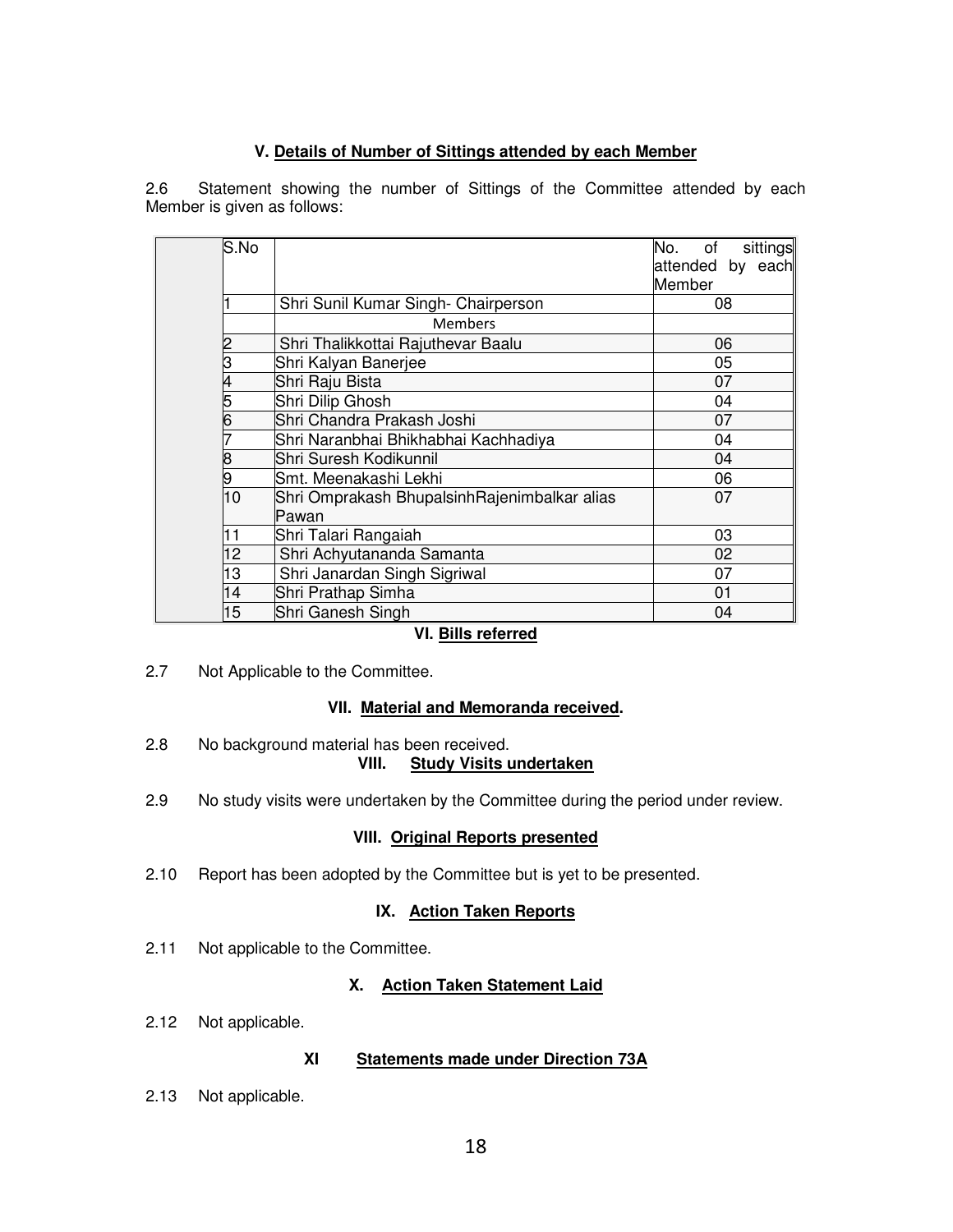#### **CHAPTER-THREE**

#### **COMMITTEE ON ABSENCE OF MEMBERS FROM THE SITTINGS OF THE HOUSE**

#### **I. Composition of the Committee**

3.1The Committee on Absence of Members from the Sittings of the House for the year 2019-20 was constituted on 09.10.2019 and continued in Office during the period under review.

3.2 The Committee consisted of **15** Members of Lok Sabha. The Speaker appointed Shri Ravneet Singh, Member of the Committee, as the Chairperson of the Committee. The composition of the Committee is given as under:

|    | Shri Ravneet Singh- Chairperson  |  |
|----|----------------------------------|--|
|    | <b>Members</b>                   |  |
| 2  | Ms. Pratima Bhoumik              |  |
| 3  | Dr. (Smt.) Kakoli Ghosh Dastidar |  |
| 4  | Shri Dharambir Singh             |  |
| 5  | Shri Suresh Kumar Kashyap        |  |
| 6  | Shri Kanakmal Katara             |  |
|    | Shri Shankar Lalwani             |  |
| 8  | Shri Bhagwant Mann               |  |
| 9  | Shri Ajay Misra (Teni)           |  |
| 10 | Shri Bheemrao Baswanthrao Patil  |  |
| 11 | Shri Kapil Moreshwar Patil       |  |
| 12 | Shri Gautham Sigamani Pon        |  |
| 13 | Shri Ram Shiromani               |  |
| 14 | Dr. Sanjeev Kumar Singari        |  |
| 15 | Shri Y Devendrappa               |  |

#### **II. Subjects selected for examination**

3.3. Not applicable. As a matter of fact, the Committee consider all applications received from members for leave of absence from the sittings of the House.

#### **III. Constitution of Sub-Committees/Study Groups**

3.4 Not applicable.

#### **IV. Sittings of the Committee**

3.5 During the period under report, the Committee held **2** sittings lasting for 1 hour and

35 **m**inutes. Statement showing the dates of sittings of the Committee, the duration of the

sittings, the number of Members present and the subjects discussed is as follows: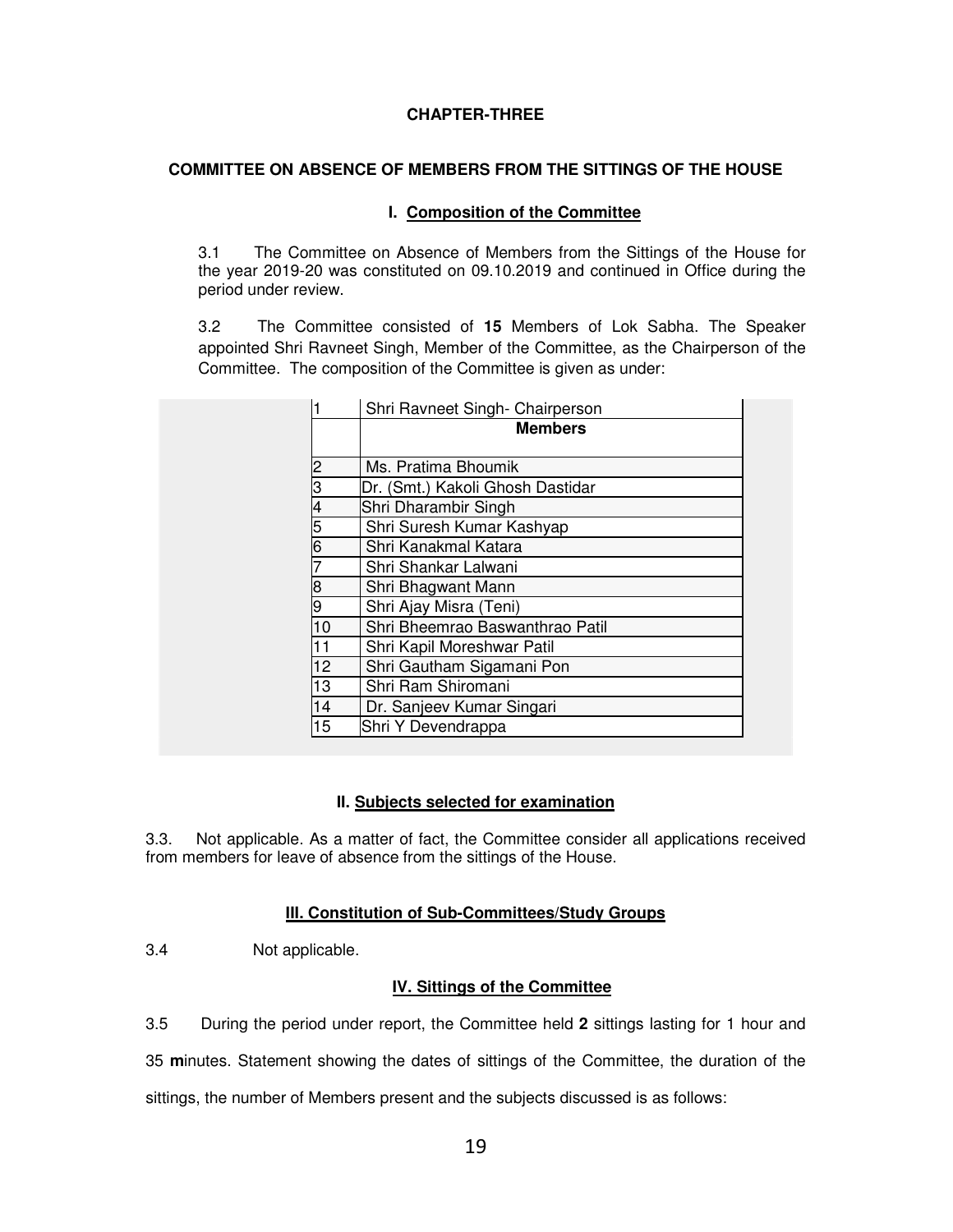| SI. No. | Date of<br><b>Sitting</b> | <b>Duration (in</b><br>hours and<br>minutes) |       | Number of<br><b>Imembers</b><br><b>present</b> | <b>Subjects discussed</b>                                     |
|---------|---------------------------|----------------------------------------------|-------|------------------------------------------------|---------------------------------------------------------------|
| 1.      | $\mathbf{2}$              |                                              | 3     |                                                | 5                                                             |
|         |                           | Hrs.                                         | Mins. |                                                |                                                               |
| 1.      | 27.11.2019                | 00                                           | 45    | l10                                            | Leave of Absence of Members from the<br>Sittings of the House |
| 2.      | 17.03.2020                | 00                                           | 50    | 10                                             | Leave of Absence of Members from the<br>Sittings of the House |

# **V. Details of Number of Sittings attended by each Member**

**3.6** Statement showing the number of Sittings of the Committee attended by each Member is given as follows:

| SI. No. |                                  | <b>Number of Sittings</b><br>attended by<br>member |
|---------|----------------------------------|----------------------------------------------------|
| 1.      | Shri Ravneet Singh-Chiarperson   | 2                                                  |
|         | <b>Members</b>                   |                                                    |
| 2.      | Ms. Pratima Bhoumik              | $\overline{c}$                                     |
| 3.      | Dr. (Smt.) Kakoli Ghosh Dastidar | $\overline{2}$                                     |
| 4.      | Shri Dharambir Singh             | 2                                                  |
| 5.      | Shri Suresh Kumar Kashyap        | 1                                                  |
| 6.      | Shri Kanakmal Katara             | $\overline{2}$                                     |
| 7.      | Shri Shankar Lalwani             | 1                                                  |
| 8.      | Shri Bhagwant Mann               | 1                                                  |
| 9.      | Shri Ajay Misra Teni             | 2                                                  |
| 10.     | Shri Bheemrao Baswanthrao Patil  | 1                                                  |
| 11.     | Shri Kapil Moreshwar Patil       | 1                                                  |
| 12.     | Shri Gautham Sigamani Pon        | Nil                                                |
| 13.     | Shri Ram Shiromani               | 2                                                  |
| 14.     | Dr. Sanjeev Kumar Singari        | 1                                                  |
| 15.     | Shri Y. Devendrappa              | Nil                                                |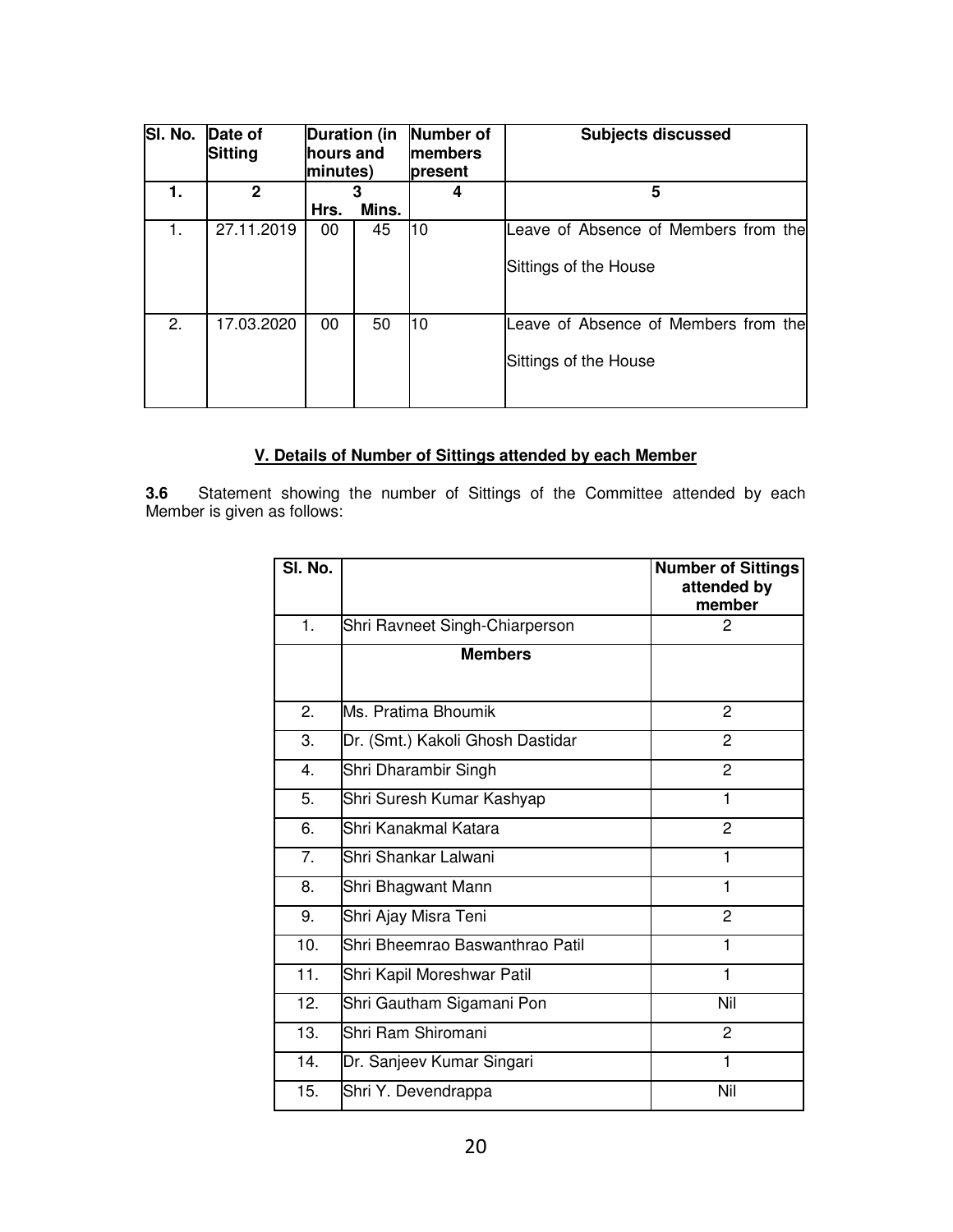#### **VI. Government Bills/Policies referred to the Committee.**

3.7 No Bills are referred to the Committee.

#### **VII. Material and Memoranda received.**

3.8 Nil

#### **VIII. Study Visits undertaken**

3.9 This Committee does not undertake study visits.

#### **IX. Original Reports presented**

| SI. No. | Report          | <b>Subject</b>                                                                           | Date         |  |
|---------|-----------------|------------------------------------------------------------------------------------------|--------------|--|
|         | number          |                                                                                          | presentation |  |
|         | ⊣st             | First Report of the Committee on Absence 28.11.2019                                      |              |  |
|         |                 | of Members from the sitting of the House                                                 |              |  |
|         | 2 <sub>nd</sub> | Second Report of the Committee on<br>Absence of Members from the sitting of<br>the House | 18.03.2020   |  |

#### **X. Action Taken Reports**

3.10 Not applicable to this Committee.

#### **XI. Action Taken Statement Laid**

3.11Not applicable to this Committee.

#### **XII Statements made under Direction 73A**

3.12Not applicable to this Committee.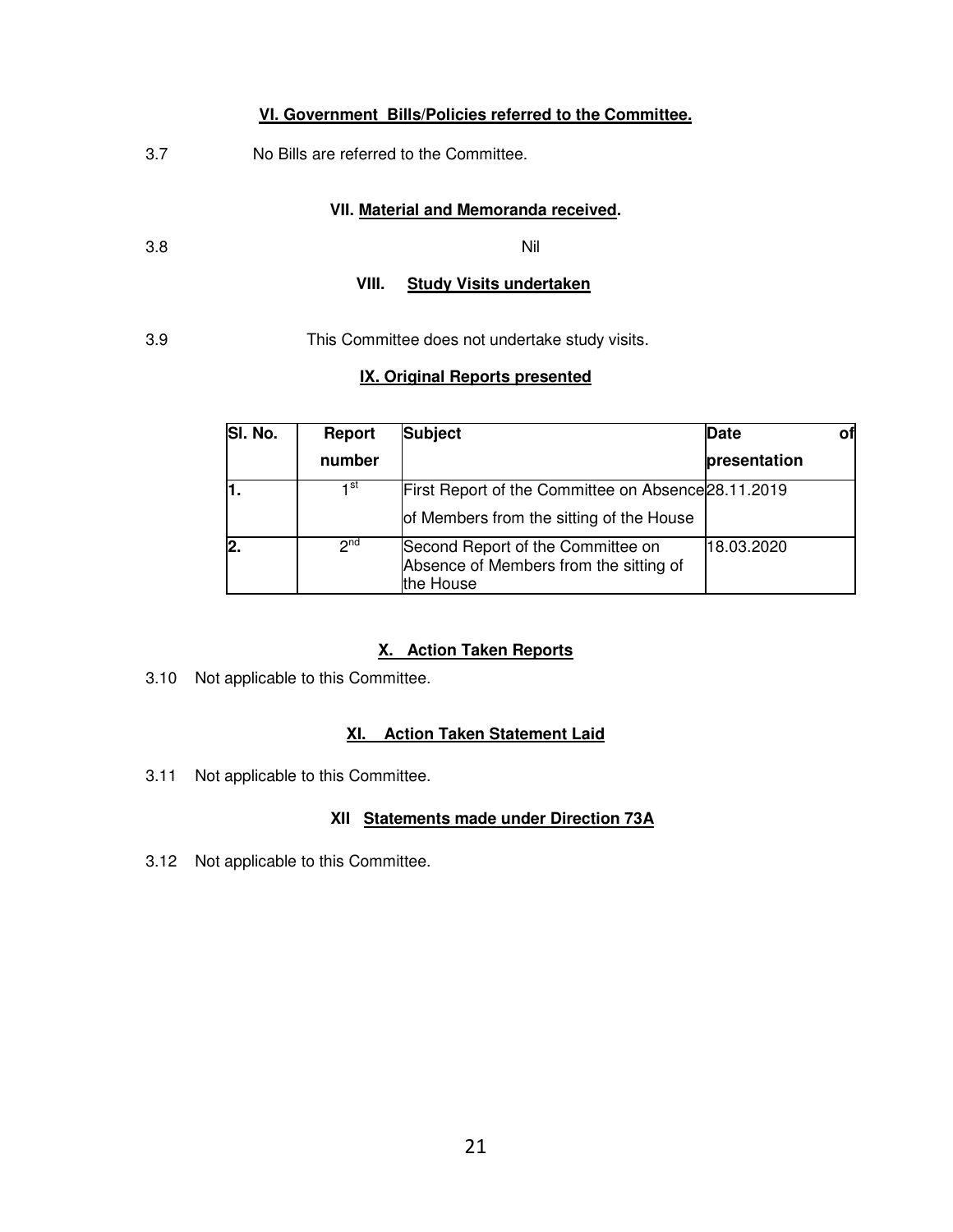#### **CHAPTER – FOUR**

#### **COMMITTEE ON GOVERNMENT ASSURANCES**

#### **I. Constitution of Committee**

4.1 The Committee on Government Assurances for the year 2019-2020 was constituted on  $9<sup>th</sup>$  October, 2019 and continued in office till  $8<sup>th</sup>$  October, 2020.

4.2 The Committee consisted of 15 Members of Lok Sabha The Speaker appointed Shri Rajendra Agrawal, a Member of the Committee, as the Chairperson of the Committee. He served as the Chairperson of the Committee during the tenure of the Committee. The composition of the Committee for the year 2019-2020 was as under:-

| 1              | Shri Rajendra Agrawal-Chairperson  |
|----------------|------------------------------------|
|                | <b>Members</b>                     |
| 2              | Shri Sudip Bandyopadhyay           |
| 3              | <b>Shri Nihal Chand Chauhan</b>    |
| $\overline{4}$ | Shri Gaurav Gogoi                  |
| 5              | <b>Shri Nalin Kumar Kateel</b>     |
| 6              | <b>Shri Ramesh Chander Kaushik</b> |
| 7              | Shri Kaushalendra Kumar            |
| 8              | <b>Shri Ashok Mahadeorao Nete</b>  |
| 9              | Shri Santosh Pandey                |
| 10             | Shri Pashupati Kumar Paras         |
| 11             | Shri Parbatbhai Savabhai Patel     |
| 12             | Shri M. K. Raghavan                |
| 13             | Shri Chandra Sekhar Sahu           |
| 14             | Dr. Bharatiben Dhirubhai Shyal     |
| 15             | Smt. Supriya Sule                  |

#### **I. Composition of Committee**

#### **II. Subjects selected for examination**

4.3. The Committee on Government Assurances scrutinize the Assurances, promises, undertakings, etc. given by the Ministers from time to time on the floor of the House and report to the extent to which such Assurances, promises, undertakings, etc. have been implemented.

#### **III. Constitution of Sub-Committees of the Committee**

4.4 No Sub-Committee was constituted by the Committee during the period under review.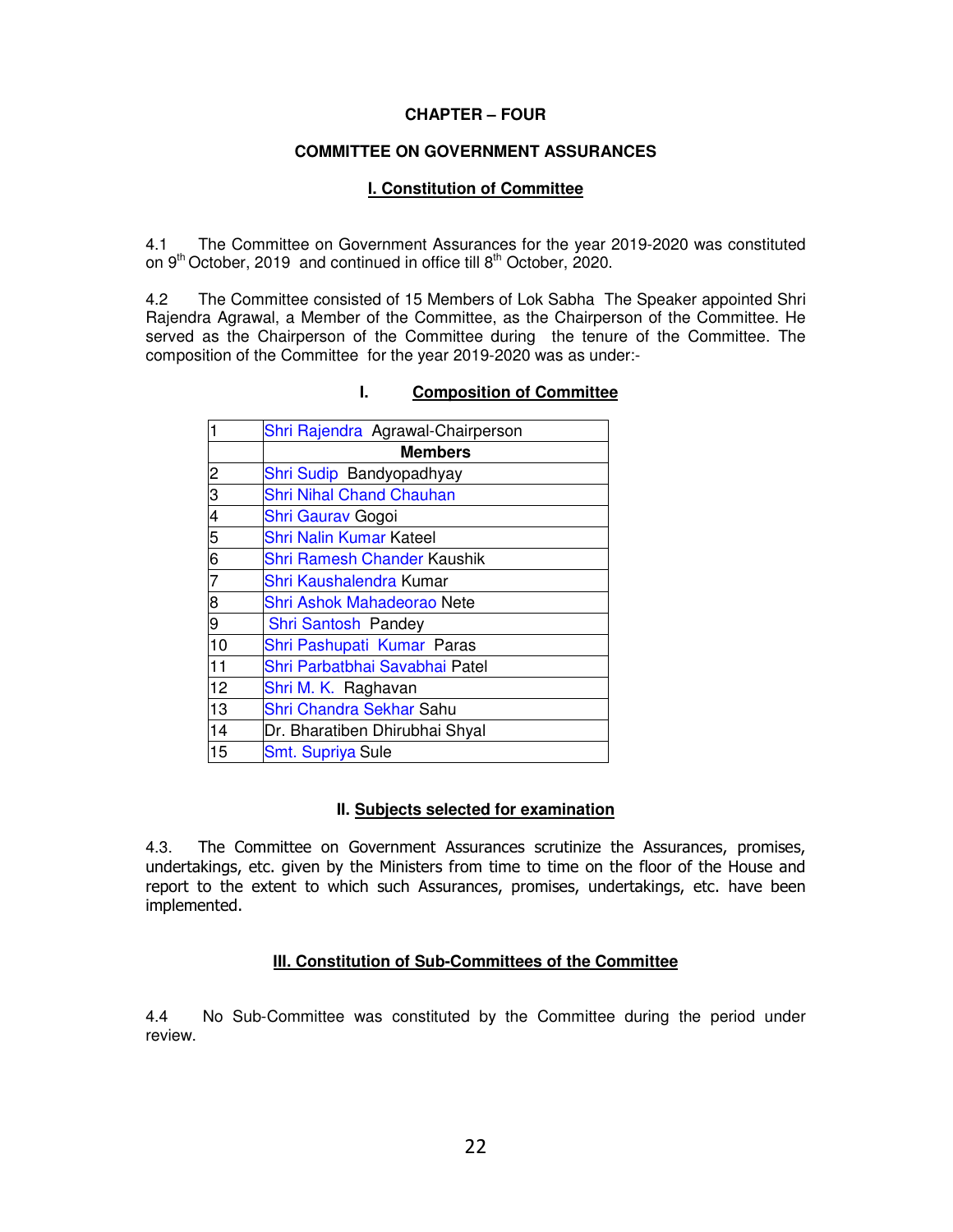## **IV. Sittings of the Committee**

4.5 During the period under review, the Committee held **18** sittings lasting for **18** hours **25** minutes. Statement showing the dates of sittings of the Committee, the duration of the sittings, the number of Members present and the subjects discussed is as follows:

| SI. No.       | Date of<br><b>Sitting</b> | <b>Duration (in</b><br>hours and<br>minutes) |       | <b>Number of</b><br><b>Members</b><br>present | <b>Subjects discussed</b>                                                                                                                                                                                                                                                                                                                                                                                               |  |
|---------------|---------------------------|----------------------------------------------|-------|-----------------------------------------------|-------------------------------------------------------------------------------------------------------------------------------------------------------------------------------------------------------------------------------------------------------------------------------------------------------------------------------------------------------------------------------------------------------------------------|--|
| $\mathbf 1$ . | $\overline{2}$            |                                              | 3     | 4                                             | 5                                                                                                                                                                                                                                                                                                                                                                                                                       |  |
|               |                           | Hrs.                                         | Mins. |                                               |                                                                                                                                                                                                                                                                                                                                                                                                                         |  |
| 01.           | 23.10.2019                | 00                                           | 30    | 8                                             | Inaugural sitting for consideration of<br>Memorandum No.1 regarding working<br>of the Committee on Government<br>Assurances and status of pending<br>Assurances as on 9th October, 2019<br>and to chalk out future programme of<br>the Committee.                                                                                                                                                                       |  |
| 02.           | 11.11.2019                | 01                                           | 30    | 5                                             | Consideration of<br>Memoranda<br>(i)<br>containing requests<br>received from<br>various Ministries/ Departments<br>for<br>dropping of pending Assurances. (ii)<br>Oral evidence of the representatives of<br>Ministry of Culture<br>regarding<br>the<br>pending Assurances. (iii) Oral evidence<br>of the representatives of the Ministry of<br>Law & Justice (Legislative Department)<br>regarding pending Assurances. |  |
| 03.           | 04.12.2019                | 00                                           | 50    | 9                                             | Consideration<br>Memoranda<br>of<br>(i)<br>containing requests<br>received<br>from<br>various Ministries / Departments for<br>dropping of pending Assurances. (ii)<br>Oral evidence of the representatives of<br>the Ministry of Railways regarding<br>pending Assurances.                                                                                                                                              |  |
| 04.           | 03.01.2020                | 01                                           | 30    | 5                                             | Consideration<br>Memoranda<br>of<br>(i)<br>containing<br>received<br>from<br>requests<br>various Ministries / Departments for<br>dropping of pending Assurances. (ii)<br>Oral evidence of the representatives of<br>the<br>Ministry<br>οf<br>Communications<br>(Department of Telecommunications)<br>regarding pending Assurances.                                                                                      |  |
| 05.           | 24.01.2020                | 01                                           | 10    | 5                                             | Consideration<br>Memoranda<br>of<br>(i)<br>containing<br>from<br>requests<br>received<br>various Ministries / Departments for<br>dropping of pending Assurances. (ii)<br>Oral evidence of the representatives of<br>Ministry of Human<br>the<br>Resource                                                                                                                                                                |  |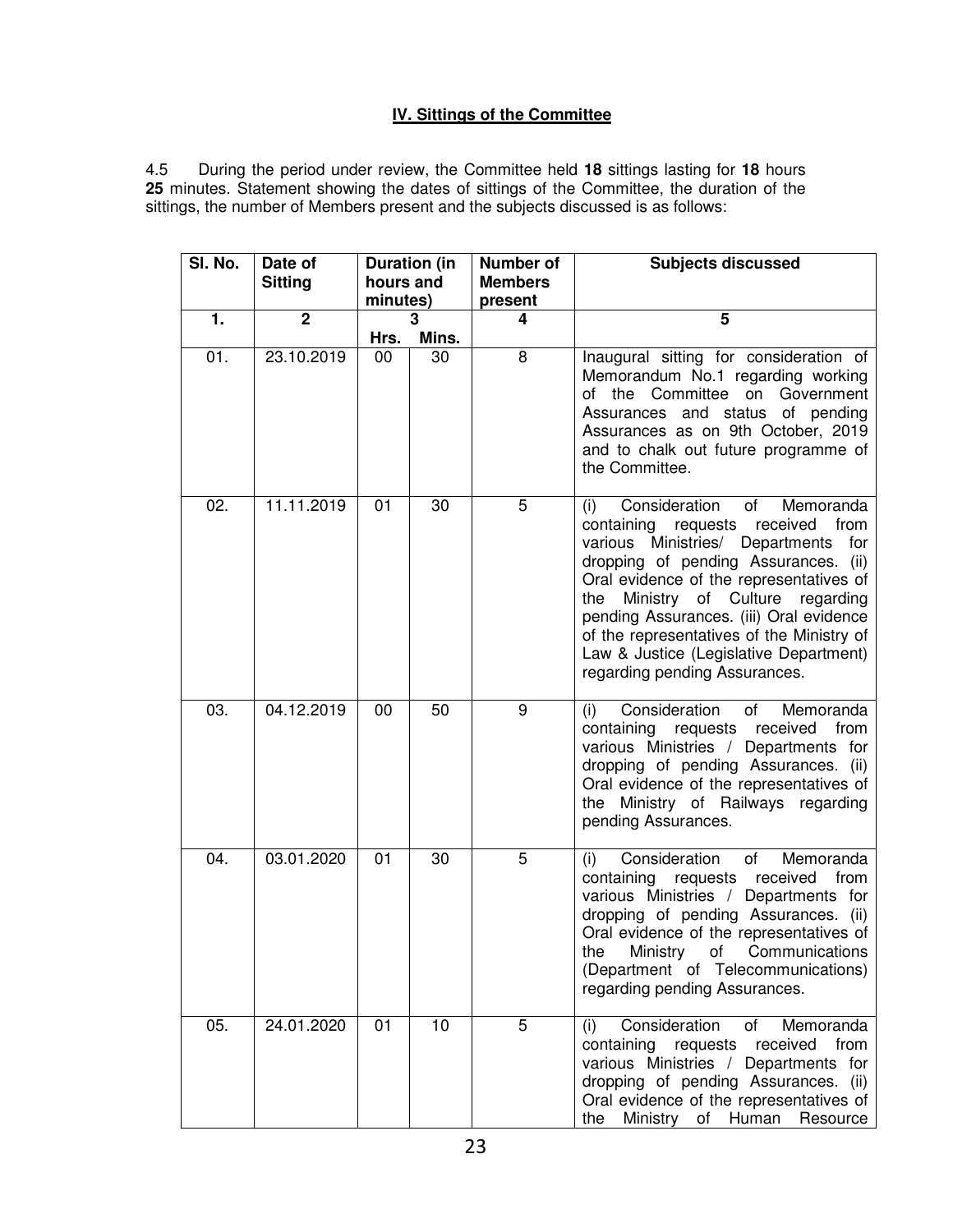|     |            |    |    |    | Development (Department of School<br>Education<br>and Literacy)<br>regarding<br>pending Assurances.                                                                                                                                                                                                                                                                                                                                                               |
|-----|------------|----|----|----|-------------------------------------------------------------------------------------------------------------------------------------------------------------------------------------------------------------------------------------------------------------------------------------------------------------------------------------------------------------------------------------------------------------------------------------------------------------------|
| 06. | 10.02.2020 | 00 | 30 | 10 | Consideration and adoption of draft<br>Reports.                                                                                                                                                                                                                                                                                                                                                                                                                   |
| 07. | 24.02.2020 | 01 | 30 | 06 | Consideration<br>Memoranda<br>of<br>(i)<br>containing<br>received<br>from<br>requests<br>various Ministries / Departments for<br>dropping of pending Assurances; and<br>(ii) Oral evidence of the representatives<br>of the Ministry of Road Transport and<br>Highways<br>regarding<br>pending<br>Assurances.                                                                                                                                                     |
| 08. | 21/07/2020 | 01 | 00 | 05 | Memoranda<br>Consideration<br>of<br>(i)<br>containing<br>from<br>requests<br>received<br>various Ministries / Departments for<br>dropping of pending Assurances; and<br>(ii) Oral evidence of the representatives<br>of the Ministry of Power regarding<br>pending Assurances.                                                                                                                                                                                    |
| 09. | 22/07/2020 | 01 | 15 | 06 | (i) Review of Standard List of Forms<br>Constituting Assurances; (ii) Review of<br>Pending Assurances of the 13th Lok<br>Sabha;<br>Consideration<br>(iii)<br>оt<br>Memoranda<br>containing<br>requests<br>various<br>received<br>from<br>Ministries<br>Departments for dropping of pending<br>Assurances; and (iv) Oral evidence of<br>the representatives of the Ministry of<br>Environment,<br>Forest<br>and<br>Climate<br>Change regarding pending Assurances. |
| 10. | 30/07/2020 | 00 | 40 | 06 | Consideration<br>(i)<br>of<br>Memoranda<br>received from<br>containing<br>requests<br>various Ministries / Departments for<br>dropping of pending Assurances; and<br>(ii) Oral evidence of the representatives<br>of the Ministry of Youth Affairs & Sports<br>(Department of Sports) regarding<br>pending Assurances.                                                                                                                                            |
| 11. | 31/07/2020 | 00 | 55 | 06 | Consideration of Memoranda containing<br>received<br>from<br>various<br>requests<br>Ministries / Departments for dropping of<br>pending Assurances; and<br>(ii) Oral<br>evidence of the representatives of the<br>Ministry of Home Affairs regarding<br>pending Assurances.                                                                                                                                                                                       |
| 12. | 10/08/2020 | 01 | 05 | 06 | Consideration<br>of<br>Memoranda<br>(i).<br>containing<br>received<br>requests<br>from                                                                                                                                                                                                                                                                                                                                                                            |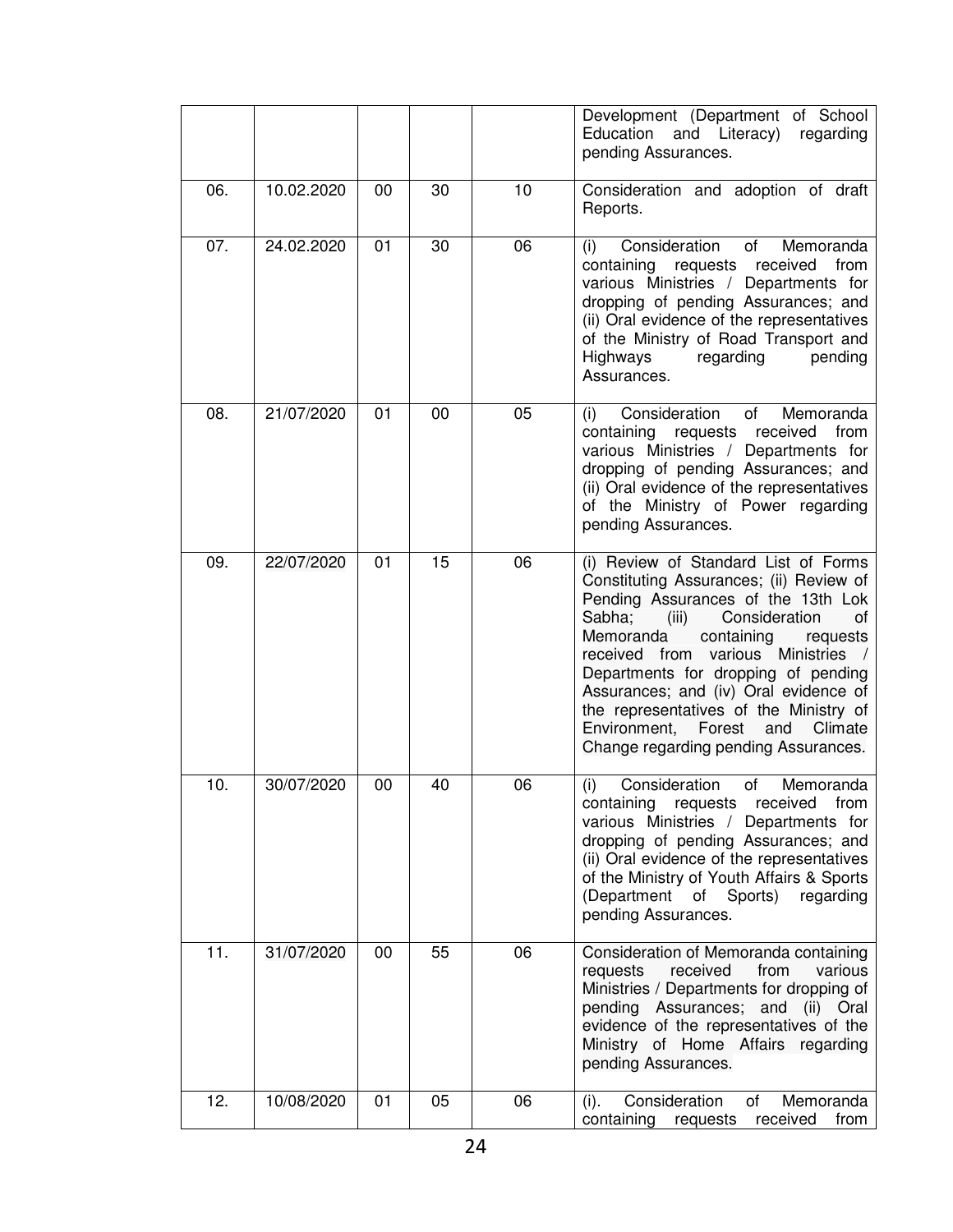|       |            |    |    |    | various Ministries / Departments for<br>dropping of pending Assurances; and<br>(ii). Oral evidence of the representatives<br>Ministry of Chemicals<br>of<br>the<br>-&<br>Fertilizers (Department of Fertilizers)<br>regarding pending Assurances                                                                                                                  |
|-------|------------|----|----|----|-------------------------------------------------------------------------------------------------------------------------------------------------------------------------------------------------------------------------------------------------------------------------------------------------------------------------------------------------------------------|
| 13.   | 11/08/2020 | 01 | 15 | 07 | (i). Review of pending Assurances of<br>the 14th Lok Sabha; (ii). Consideration<br>of Memoranda containing requests<br>received from various<br><b>Ministries</b><br>Departments for dropping of pending<br>Assurances; and (iii). Oral evidence of<br>the representatives of the Ministry of<br>Defence (Department of Defence)<br>regarding pending Assurances. |
| 14.   | 24/08/2020 | 01 | 00 | 05 | Consideration<br>Memoranda<br>of<br>$(i)$ .<br>containing requests<br>received<br>from<br>various Ministries / Departments for<br>dropping of pending Assurances; and<br>(ii). Oral evidence of the representatives<br>of the Ministry of Finance (Department<br>Revenue)<br>regarding<br>pending<br>οf<br>Assurances.                                            |
| 15.   | 25/08/2020 | 01 | 15 | 06 | (i). Consideration and adoption of draft<br>Reports; and (ii). Oral evidence of the<br>representatives of the Ministry of<br>Labour and Employment regarding<br>pending Assurances.                                                                                                                                                                               |
| 16.   | 22/09/2020 | 00 | 30 | 09 | Consideration and adoption of Draft<br>Reports.                                                                                                                                                                                                                                                                                                                   |
| 17.   | 07/10/2020 | 01 | 00 | 05 | Oral evidence of the representatives of<br>the Ministry of Health and Family<br>Welfare (Department of Health and<br>Family Welfare) regarding pending<br>Assurances.                                                                                                                                                                                             |
| 18.   | 08/10/2020 | 01 | 00 | 06 | (i) Consideration and adoption of draft<br>Reports; and (ii) Oral evidence of the<br>representatives of the Ministry of Rural<br>Development<br>(Department<br>of Land<br>Resources)<br>regarding<br>pending<br>Assurances.                                                                                                                                       |
| Total |            | 18 | 25 |    | $\overline{\phantom{a}}$                                                                                                                                                                                                                                                                                                                                          |

## **V. Details of Number of Sittings attended by each Member**

4.6 Statement showing the number of sittings of the Committee attended by each Member is as follows: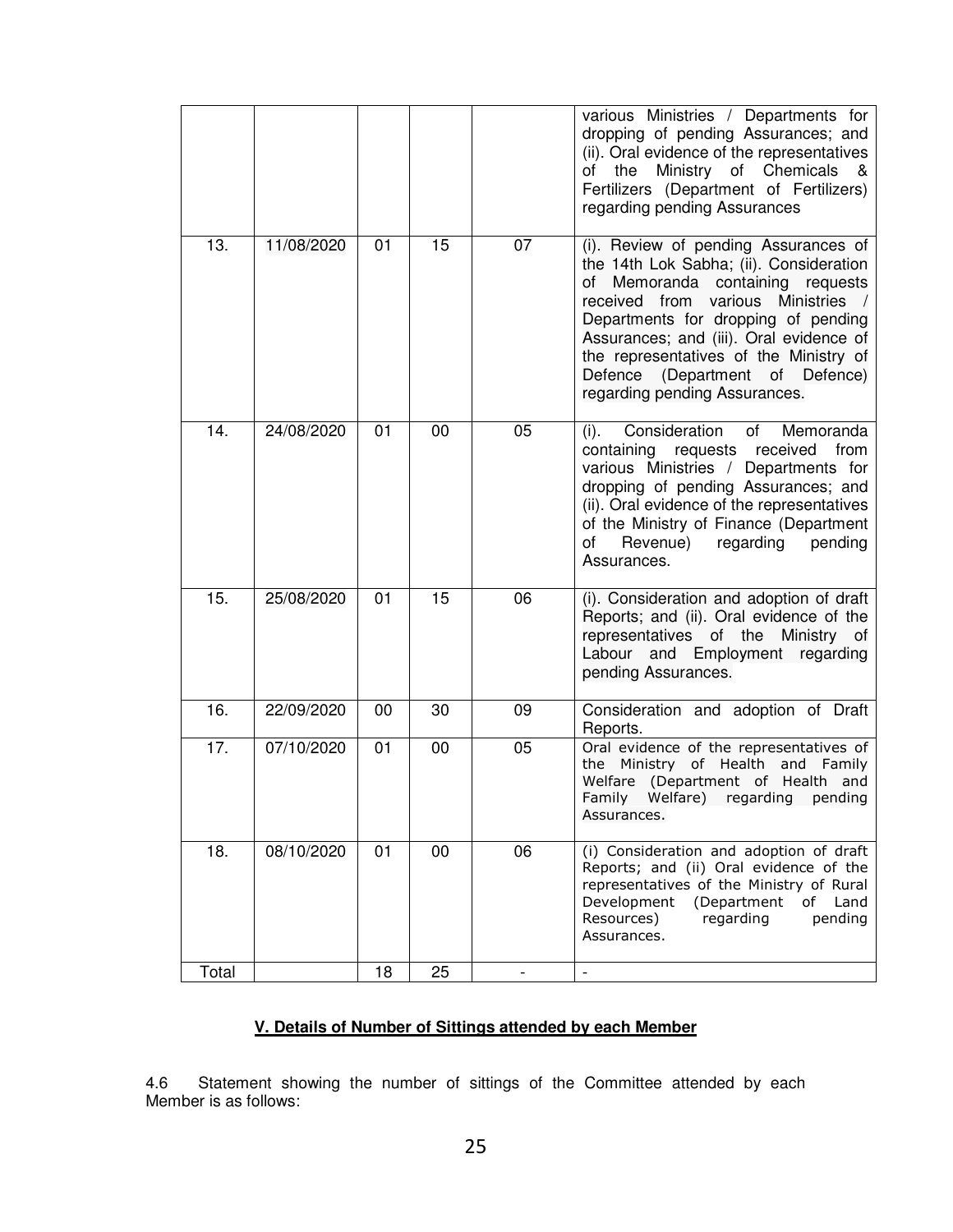| SI.No. |                                   | <b>No. of Sittings</b><br>attended by<br><b>Member</b> |
|--------|-----------------------------------|--------------------------------------------------------|
|        | Shri Rajendra Agrawal-Chairperson | 18                                                     |
|        | <b>Members</b><br>Lok Sabha       |                                                        |
| 2      | Shri Sudip Bandyopadhyay          | 01                                                     |
| 3      | Shri Nihal Chand Chauhan          | 14                                                     |
| 4      | Shri Gaurav Gogoi                 | 04                                                     |
| 5.     | Shri Nalin Kumar Kateel           | 02                                                     |
| 6      | Shri Ramesh Chander Kaushik       | 17                                                     |
| 7.     | Shri Kaushalendra Kumar           | 12                                                     |
| 8.     | Shri Ashok Mahadevrao Nete        | 09                                                     |
| 9.     | Shri Santosh Pandey               | 14                                                     |
| 10.    | Shri Pashupati Kumar Paras        | 09                                                     |
| 11.    | Shri Parbatbhai Savabhai Patel    | 02                                                     |
| 12.    | Shri M.K. Raghvan                 | 03                                                     |
| 13.    | Shri Chandra Sekhar Sahu          | 03                                                     |
| 14.    | Dr. Bharatiben Dhirubhai Shyal    | 05                                                     |
| 15.    | Smt. Supriya Sule                 | 02                                                     |

#### **VI. Government Bills/Policies referred to the Committee**

4.7 Government Bills/Policies are not referred to this Committee.

#### **VII. Material and Memoranda received**

4.8 The Committee took oral evidence of the representatives of 16 Ministries/Departments and received 1135 pages on Status of Pending Assurances (English and Hindi versions).

#### **VIII. Study Visits undertaken**

4.9 No Study Visit was undertaken by the Committee during the period under review.

## **VIII. Original Reports**

| Report No. | <b>Subject</b>                                                                                         | <b>Date of Presentation</b> |
|------------|--------------------------------------------------------------------------------------------------------|-----------------------------|
| 1st        | Request for Dropping of Assurances (Acceded to)                                                        | 12.03.2020                  |
| 2nd        | Request for Dropping of Assurances (Not Acceded<br>to)                                                 | 12.03.2020                  |
| 3rd        | Review of Pending Assurances Pertaining to the<br>Ministry of Law and Justice (Legislative Department) | 20.09.2020                  |
| 4th        | Review of Pending Assurances Pertaining to the<br>Ministry of Culture                                  | 20.09.2020                  |
| 5th        | Request for Dropping of Assurances (Acceded to)                                                        | 20.09.2020                  |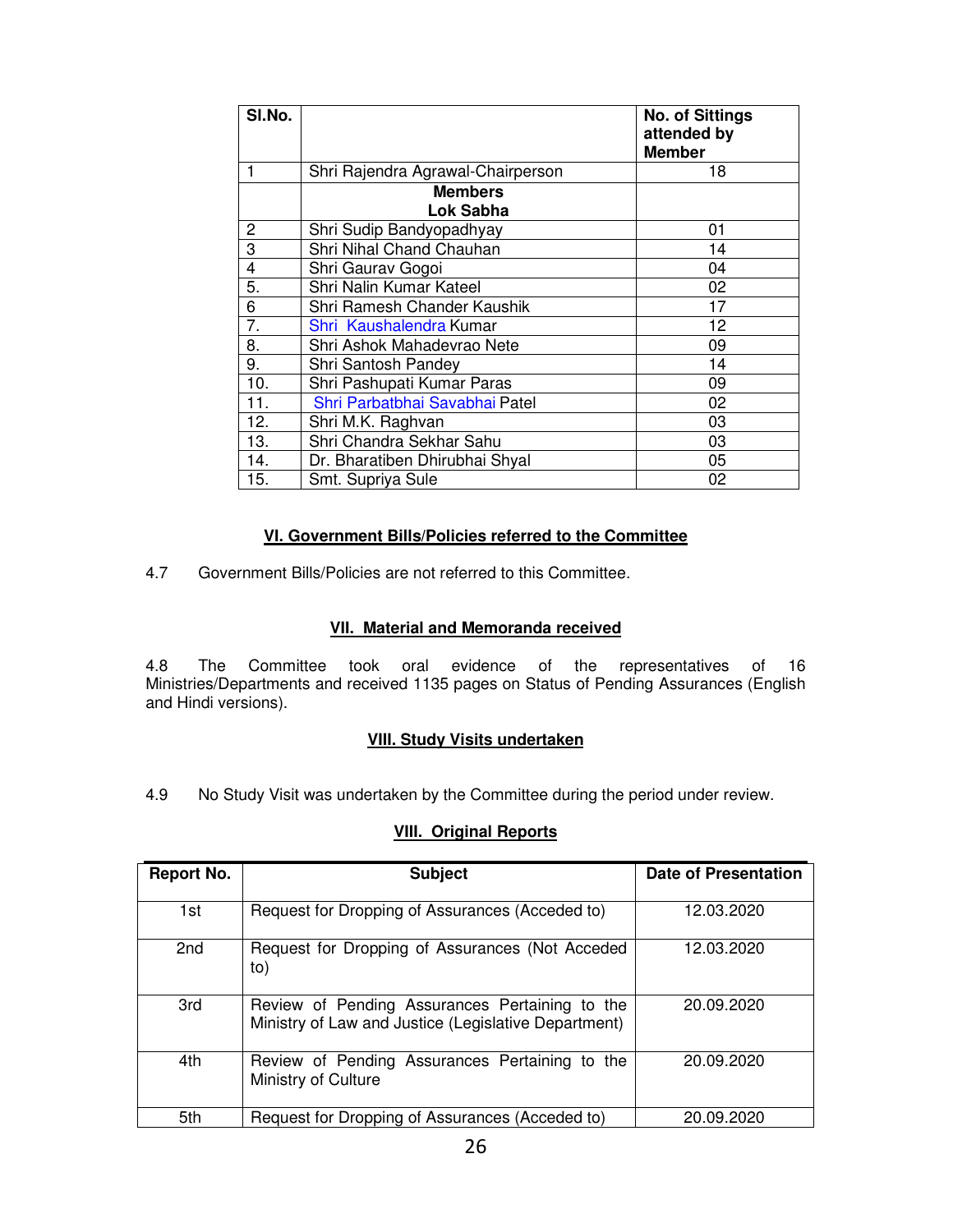| 6th              | Request for Dropping of Assurances (Not Acceded<br>to)                                    | 20.09.2020 |
|------------------|-------------------------------------------------------------------------------------------|------------|
| 7th              | Review of Pending Assurances Pertaining to the<br>Ministry of Road Transport and Highways | 20.09.2020 |
| 8th              | Request for Dropping of Assurances (Acceded to)                                           | 20.09.2020 |
| 9th              | Request for Dropping of Assurances (Not Acceded<br>to)                                    | 20.09.2020 |
| 10th             | Review of Pending Assurances Pertaining to the<br>Ministry of Railways                    | 23.09.2020 |
| 11th             | Request for Dropping of Assurances (Acceded to)                                           | 23.09.2020 |
| 12 <sub>th</sub> | Request for Dropping of Assurances (Not Acceded<br>to)                                    | 23.09.2020 |

## **IX. Action Taken Reports**

4.10 Conventionally, no Action Taken Reports are presented by this Committee since the Ministries/Departments concerned furnish to the Ministry of Parliamentary Affairs the Implementation Reports of the Assurances which have been fulfilled. The Ministry of Parliamentary Affairs lays these Implementation Reports on the Table of the House.

#### **X. Action Taken Statements Laid**

4.11 No Action Taken Statements are laid by this Committee as the Committee do not have the convention of presenting Action Taken Reports.

#### **XI. Statements made under Direction 73A**

4.12 No Statements are made under Direction 73A in respect of this Committee as the same is not applicable to them.

---

27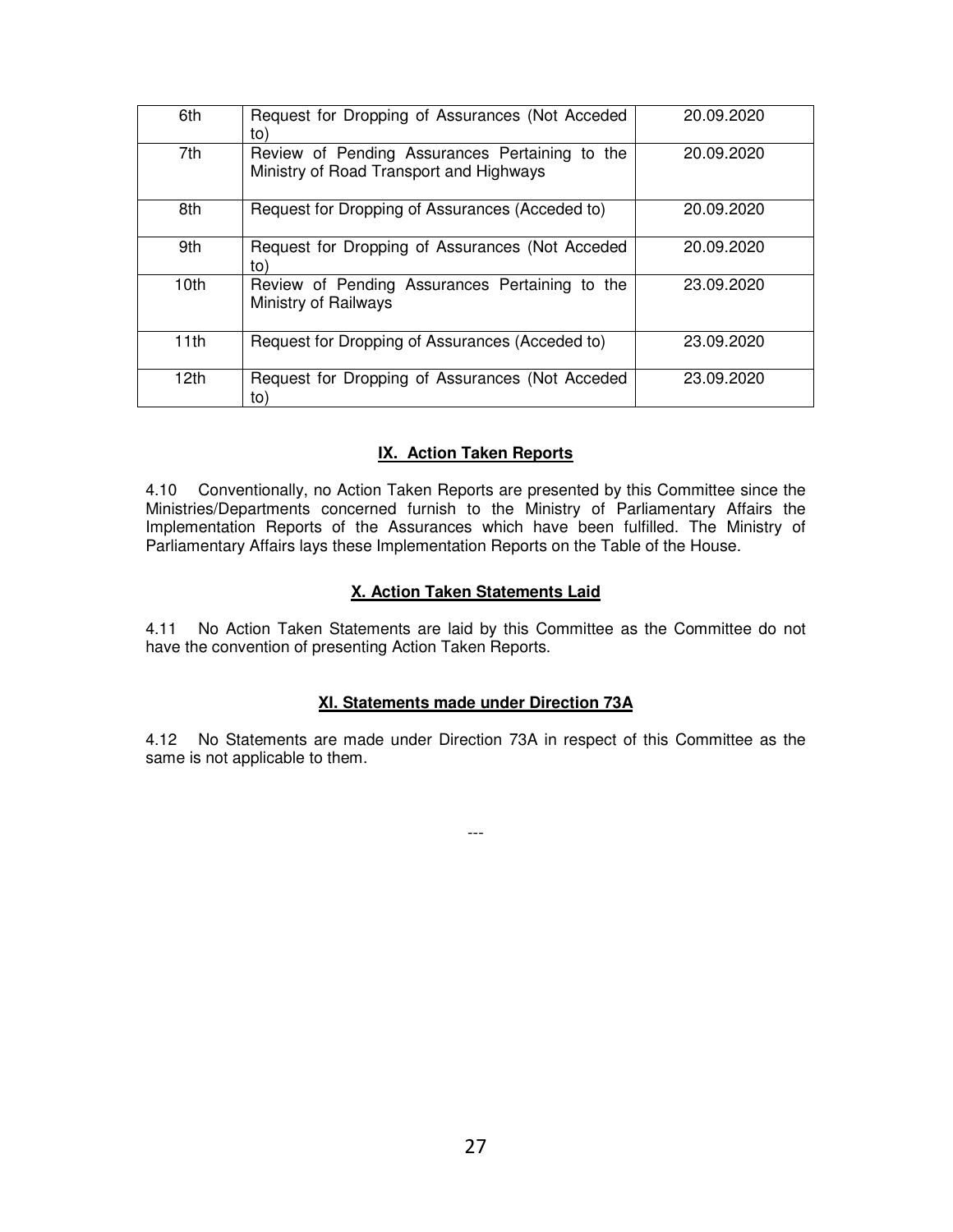#### **CHAPTER – FIVE**

#### **COMMITTEE ON PAPERS LAID ON THE TABLE**

#### **I. Constitution of Committee**

5.1 The Committee on the Papers Laid on the Table for the year 2019-2020 was constituted on  $9<sup>th</sup>$  October, 2019.

5.2 The Speaker has nominated the following Members to the Committee on Papers Laid on the Table w.e.f.  $9<sup>th</sup>$  October, 2019 :-

|                | Shri Shyam Singh Yadav- Chairperson |  |  |  |  |  |  |
|----------------|-------------------------------------|--|--|--|--|--|--|
|                | <b>Members</b>                      |  |  |  |  |  |  |
| $\frac{2}{3}$  | Shri Shafigur Rahman Barg           |  |  |  |  |  |  |
|                | Shri Margani Bharat                 |  |  |  |  |  |  |
| $\overline{4}$ | Dr. A. Chellakumar                  |  |  |  |  |  |  |
| $\overline{5}$ | Shri Pallab Lochan Das              |  |  |  |  |  |  |
| $\overline{6}$ | Shri Choudhury Mohan Jatua          |  |  |  |  |  |  |
| $\overline{7}$ | Choudhary Mehboob Ali Kaiser        |  |  |  |  |  |  |
| 8              | Dr. Amol Ramsing Kolhe              |  |  |  |  |  |  |
| 9              | Shri Raja Amareshwara Naik          |  |  |  |  |  |  |
| 10             | Shri Jamyang Tsering Namgyal        |  |  |  |  |  |  |
| 11             | Smt. Aparupa Poddar                 |  |  |  |  |  |  |
| 12             | Shri T.N. Prathapan                 |  |  |  |  |  |  |
| 13             | Shri S. Ramalingam                  |  |  |  |  |  |  |
| 14             | Shri Saptagiri Ulaka                |  |  |  |  |  |  |
| 15             | Shri Ashok Kumar Yadav              |  |  |  |  |  |  |

#### **II. Subjects selected for examination**

5.3 The Committee as per their mandate examine the Papers i.e. the Annual Reports, Audited Accounts, Review Statements and Delay Statements, if any, laid on the Table of the House. No formal selection / adoption of subjects is done as in the case of DRSCs.

#### **III. Constitution of Sub-Committees/Study Groups**

5.4 No Sub-Committees / Study Groups were constituted.

#### **IV. Sittings of the Committee**

5.5 During the period under report, the Committee held **04** sittings lasting **05** hours. Statement showing the dates of sittings of the Committee, the duration of the sittings, the number of Members present and the subjects discussed is as follows:

| Date of<br>sitting | <b>Duration</b> |     | No. of<br><b>Members</b> | <b>Subjects discussed</b>                                                      |
|--------------------|-----------------|-----|--------------------------|--------------------------------------------------------------------------------|
|                    | <b>Hrs</b>      | mts | present                  |                                                                                |
| 05.11.2019         | 00              | 30  |                          | Memoranda No.1 reg. matters for consideration<br>of the Committee (2019-2020). |
| 10.02.2020         | 01              | 00  | 12                       | Memoranda No.2 reg. examination of Papers                                      |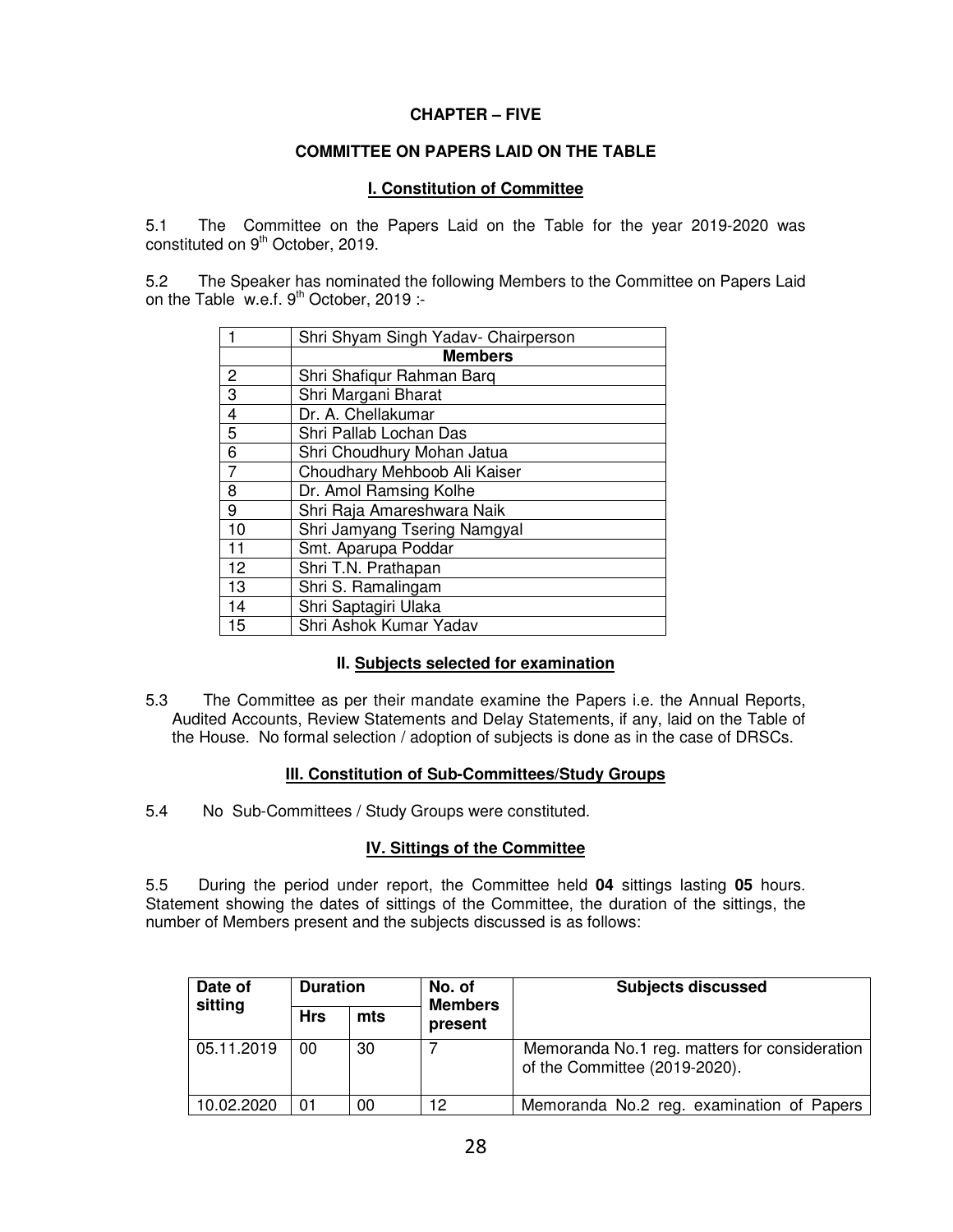|            |    |    |    | laid on the Table of the House during 16th, 17th<br>Session of 16th Lok Sabha i.e. from 11.12.2018<br>to 08.01.2019 and 31.01.2019 to 13.02.2019<br>and 1st, 2nd Session of 17th Lok Sabha i.e.,<br>from 17.06.2019 to 06.08.2019 and 18.11.2019<br>to 13.12.2019; and<br>2. Evidence with Ministry of Human Resource<br>Development (Department of School Education<br>and Literacy) reg. RMSA, Uttarakhand; RMSA,<br>UP; SSA, Haryana and SSA UEEM, Delhi.                                                                                                                                                                                                                                                                                                                                                                                                                                                                                                                                                                                                                                                                                                                                                                                                                                                                                                                                                                                                                                                                                                                                    |
|------------|----|----|----|-------------------------------------------------------------------------------------------------------------------------------------------------------------------------------------------------------------------------------------------------------------------------------------------------------------------------------------------------------------------------------------------------------------------------------------------------------------------------------------------------------------------------------------------------------------------------------------------------------------------------------------------------------------------------------------------------------------------------------------------------------------------------------------------------------------------------------------------------------------------------------------------------------------------------------------------------------------------------------------------------------------------------------------------------------------------------------------------------------------------------------------------------------------------------------------------------------------------------------------------------------------------------------------------------------------------------------------------------------------------------------------------------------------------------------------------------------------------------------------------------------------------------------------------------------------------------------------------------|
| 04.03.2020 | 01 | 00 | 10 | I- Consideration and adoption of draft Original<br>Reports reg. delay in laying of the Annual<br>Reports and Audited Accounts of the:-<br>Bharat Broadband Network<br>Limited<br>(1)<br>(BBNL), New Delhi;<br>(2) SEZs- FALTA, Kolkata; SEEPZ, Mumbai<br>and NOIDA;<br>(3) Rashtriya Madhyamik Shiksha Abhiyan<br>(RMSA), New Delhi;<br>(4) National Council for Teachers Education,<br>New Delhi;<br>(5) Science and Engineering Research Board,<br>New Delhi;<br>(6) National Sports Development Fund (NSDF)<br>New Delhi;<br>(7) Five Zonal Cultural Centres i.e., South Zone<br>Cultural Centre (SZCC) Thanjavur; West Zone<br>Cultural Centre (WZCC) Udaipur; South Central<br>Zone Cultural Centre (SCZCC) Nagpur; North<br>Central Zone Cultural Centre (NCZCC)<br>Allahabad and North East Zone Cultural Centre<br>(NEZCC), Dimapur; and<br>(8) Export Inspection Council of India (EIC).<br>II- Consideration and adoption of draft Action<br>Taken Reports on the recommendations/<br>observations made by the Committee in their<br>Reports regarding delay in laying of the Annual<br>Reports and Audited Accounts of the:-<br>(1) Central Pollution Control Board (CPCB),<br>New Delhi;<br>(2) National Council of Educational Research &<br>Training(NCERT), New Delhi;<br>(3) Banaras Hindu University, Varanasi;<br>(4) Aligarh Muslim University, Aligarh;<br>(5) Nehru Yuva Kendra Sangthan (NYKS), New<br>Delhi;<br>(6) National Institute of Solar Energy (NISE),<br>New Delhi;<br>(7) Office of the Chief Commissioner for<br>Persons with Disabilities (CCPD), New Delhi; |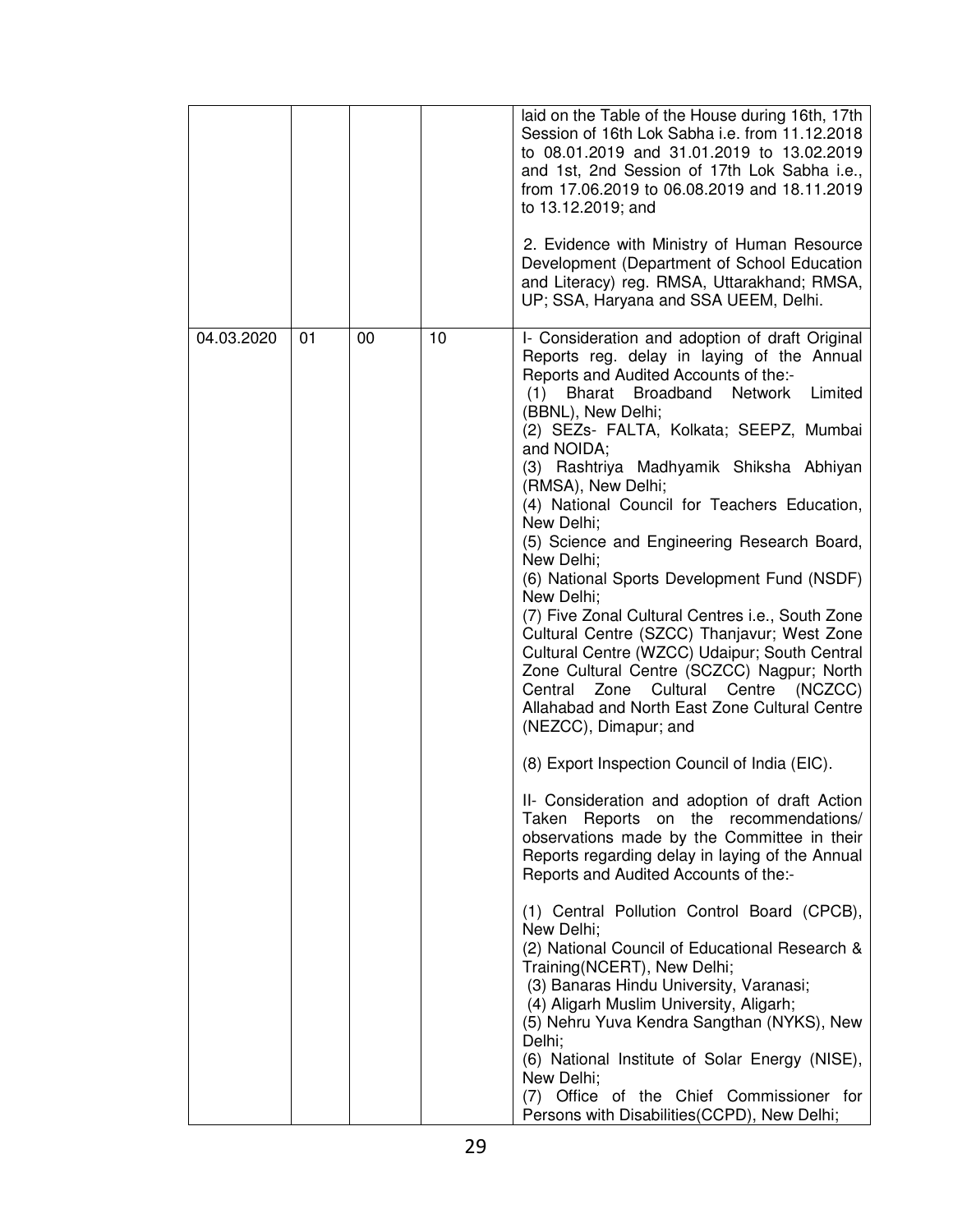|            |    |    |    | (8) National Commission for Scheduled Castes<br>(NCST), New Delhi;<br>(9) National Commission for Safai Karamcharis<br>(NCSK), New Delhi;<br>Institute<br>Technology,<br>(10)<br>National<br>of<br>Meghalaya;<br>(11) National Institute of Technology, Mizoram;<br>(12) National Mission for Clean Ganga<br>(NMCG), New Delhi;<br>(13) AIIMS (Bhopal, Bhubaneswar, Jodhpur,<br>Patna and Rishikesh);<br>(14) Centre for Development for Telematics<br>(CDOT), New Delhi; and<br>(15) National Institute of Pharmaceutical<br>Education and Research (NIPER), Mohali.<br>III- Oral evidence of representatives of the:-<br>(1) Ministry of Agriculture and Farmers Welfare                                                                                                                                       |
|------------|----|----|----|------------------------------------------------------------------------------------------------------------------------------------------------------------------------------------------------------------------------------------------------------------------------------------------------------------------------------------------------------------------------------------------------------------------------------------------------------------------------------------------------------------------------------------------------------------------------------------------------------------------------------------------------------------------------------------------------------------------------------------------------------------------------------------------------------------------|
|            |    |    |    | (Department of Agriculture, Cooperation and<br>Farmers Welfare) reg. delay in laying of the<br>Annual Reports and Audited Accounts of<br>National Centre for Cold-Chain Development<br>(NCCD), New Delhi;<br>(2) Ministry of Personnel, Public Grievances<br>and Pensions (Department of Personnel and<br>Training) reg. delay in laying of the Annual<br>Reports and Audited Accounts of Grih Kalyan<br>Kendra, New Delhi; and                                                                                                                                                                                                                                                                                                                                                                                  |
|            |    |    |    | (3) Ministry of Home Affairs reg. delay in laying<br>of the Annual Reports and Audited Accounts of<br>the Chandigarh Industrial and Tourism<br>Development Corporation Limited (CITCO).                                                                                                                                                                                                                                                                                                                                                                                                                                                                                                                                                                                                                          |
| 22.09.2020 | 02 | 30 | 05 | (I) Memorandum No. 3 reg. examination of<br>Papers laid on the Table of the House during<br>03 <sup>rd</sup><br>Session of 17 <sup>th</sup> Lok Sabha i.e. from 31 <sup>st</sup><br>January to 23 <sup>rd</sup> March, 2020.;<br>(II) Consideration<br>and<br>adoption of<br>draft<br>Reports on delay in laying of the Annual<br>Reports and Audited Accounts of the : -<br>Agricultural<br>and<br>Processed<br>Food<br>(i)<br><b>Products Export Development Authority</b><br>(APEDA), New Delhi;<br>Maulana Azad Education Foundation<br>(ii)<br>(MAEF), New Delhi;<br>Commission<br>Railway<br>(iii)<br>οf<br>Safety,<br>Lucknow, Uttar Pradesh;<br>National Legal Services<br>Authority<br>(iv)<br>(NALSA), New Delhi;<br>National Institute of Pharmaceutical<br>(v)<br>Education and Research<br>(NIPER), |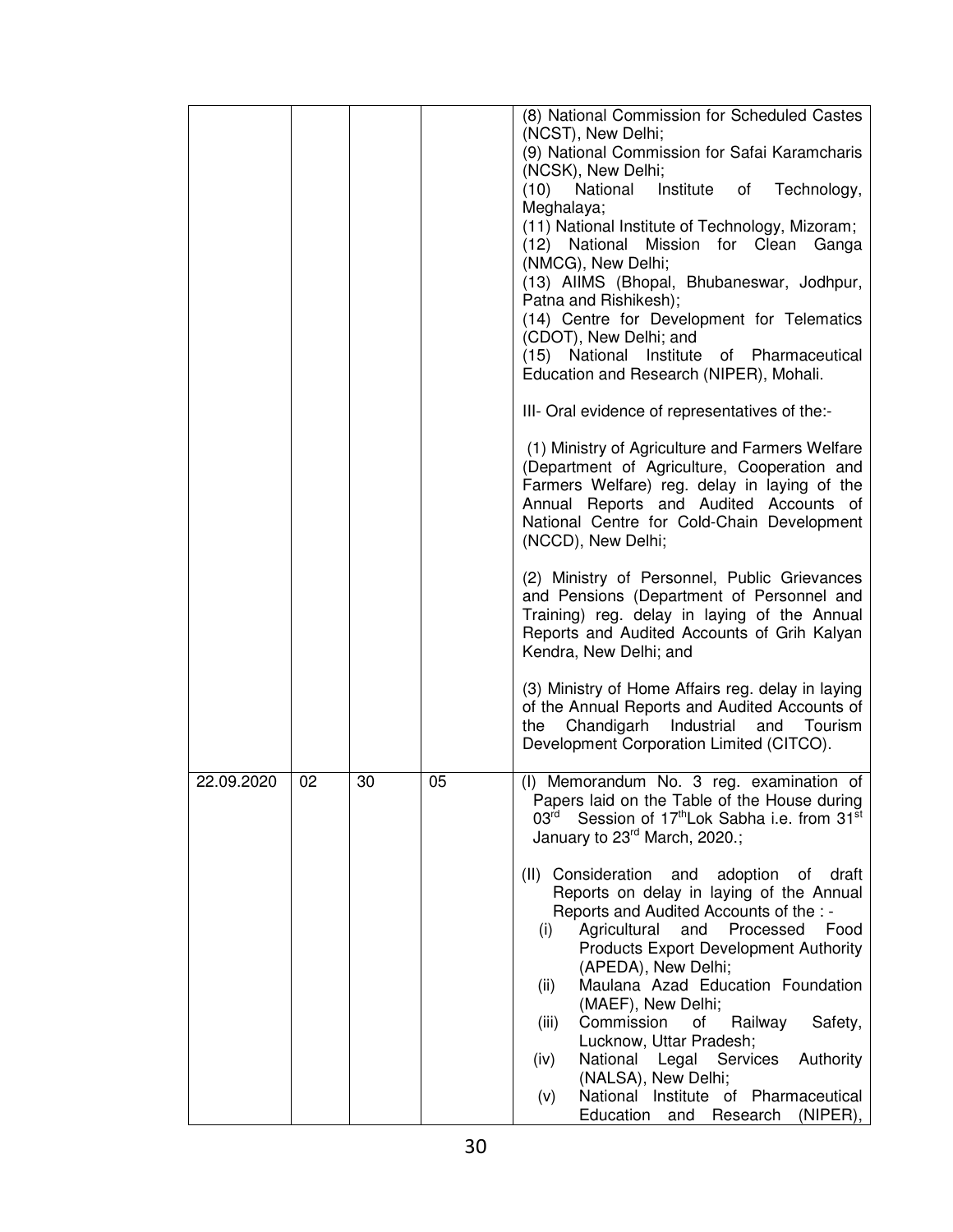|       |    |    |    | Raebareli, U.P.;                                                                                              |
|-------|----|----|----|---------------------------------------------------------------------------------------------------------------|
|       |    |    |    | & Kashmir, SSA (Ujala<br>Jammu<br>(vi)                                                                        |
|       |    |    |    | Society), Jammu;                                                                                              |
|       |    |    |    | Port Blair Municipal Council (PBMC),<br>(vii)                                                                 |
|       |    |    |    | Port Blair; and                                                                                               |
|       |    |    |    | National Commission for Scheduled<br>(viii)                                                                   |
|       |    |    |    | Tribes (NCST), New Delhi.                                                                                     |
|       |    |    |    | (III) Consideration and adoption of draft Report                                                              |
|       |    |    |    | reg. Action Taken by the Government on                                                                        |
|       |    |    |    | the recommendations/ observations made<br>by the Committee in their 21 <sup>st</sup> Report (16 <sup>th</sup> |
|       |    |    |    | Lok Sabha) in respect of delay in laying of                                                                   |
|       |    |    |    | the Annual Reports and Audited Accounts                                                                       |
|       |    |    |    | of All India Institute of Medical Sciences                                                                    |
|       |    |    |    | (AIIMS), New Delhi                                                                                            |
|       |    |    |    | (IV) Oral evidence of the representatives of                                                                  |
|       |    |    |    | the: $-$                                                                                                      |
|       |    |    |    |                                                                                                               |
|       |    |    |    | (i) Ministry of Information and Broadcasting                                                                  |
|       |    |    |    | in connection with delay in laying of the                                                                     |
|       |    |    |    | Annual Reports and Audited Accounts of the                                                                    |
|       |    |    |    | Broadcast Engineering Consultants India                                                                       |
|       |    |    |    | Limited (BECIL), Noida;                                                                                       |
|       |    |    |    | (ii) Ministry of Education (Department of                                                                     |
|       |    |    |    | Higher Education) in connection with delay in                                                                 |
|       |    |    |    | laying of the Annual Reports and Audited                                                                      |
|       |    |    |    | Accounts of the Educational Consultants                                                                       |
|       |    |    |    | India Limited (EdCIL), Noida;                                                                                 |
|       |    |    |    |                                                                                                               |
|       |    |    |    | (iii) Ministry of Labour and Employment in                                                                    |
|       |    |    |    | connection with delay in laying of the Annual                                                                 |
|       |    |    |    | Reports and Audited Accounts of the V.V.<br>Giri National Labour Institute, Noida;                            |
|       |    |    |    |                                                                                                               |
|       |    |    |    | (iv) Ministry of Housing and Urban Affairs in                                                                 |
|       |    |    |    | connection with delay in laying of the Annual                                                                 |
|       |    |    |    | Reports and Audited Accounts of the Noida                                                                     |
|       |    |    |    | Metro Rail Corporation Limited, Noida; and                                                                    |
|       |    |    |    |                                                                                                               |
|       |    |    |    | (v) Ministry of Shipping in connection with                                                                   |
|       |    |    |    | delay in laying of the Annual Reports and                                                                     |
|       |    |    |    | Audited Accounts of the Inland Waterways                                                                      |
|       |    |    |    | Authority of India, Noida.                                                                                    |
| Total | 05 | 00 | 34 |                                                                                                               |

**V.** 

# **Details of number of Sittings attended by each Member**

5.6 Statement showing the number of sittings of the Committee attended by each member is as follows:

| S. No. |                                      | No. of Sittings attended<br>by Member |
|--------|--------------------------------------|---------------------------------------|
|        | Shri Shyam Singh Yadav - Chairperson | 04                                    |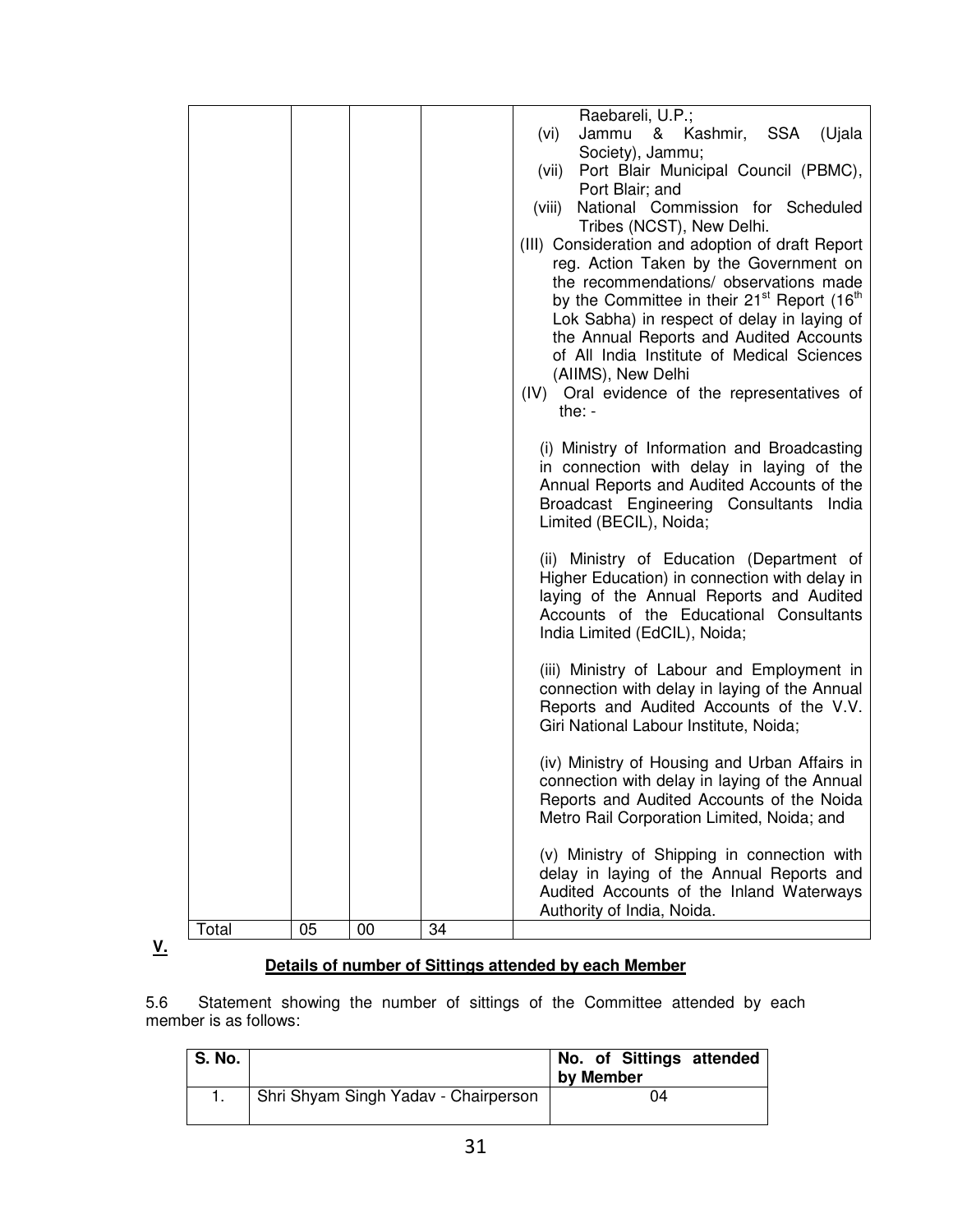|     | <b>Members</b>               |    |  |  |
|-----|------------------------------|----|--|--|
| 2.  | Shri Shafiqur Rahman Barq    | 04 |  |  |
| 3.  | Shri Margani Bharat          | 01 |  |  |
| 4.  | Dr. A. Chellakumar           | 01 |  |  |
| 5   | Shri Pallab Lochan Das       | 02 |  |  |
| 6   | Shri Choudhury Mohan Jatua   | 01 |  |  |
| 7.  | Choudhary Mehboob Ali Kaiser | 02 |  |  |
| 8.  | Dr. Amol Ramsing Kolhe       | 01 |  |  |
| 9.  | Shri Raja Amareshwara Naik   | 03 |  |  |
| 10. | Shri Jamyang Tsering Namgyal | 02 |  |  |
| 11. | Smt. Aparupa Poddar          | 03 |  |  |
| 12. | Shri T.N. Prathapan          | 03 |  |  |
| 13. | Shri S. Ramalingam           | 02 |  |  |
| 14. | Shri Saptagiri Ulaka         | 02 |  |  |
| 15. | Shri Ashok Kumar Yadav<br>03 |    |  |  |

Note :- The Sitting of the Committee scheduled for **11.09.2020 could not be held due to want of quorum.** In the sitting **03 Members**, including the Chairperson, Shri Shyam Singh Yadav and Members, Shri Shafiqur Rahman Barq and Shri Saptagiri Ulaka **were present**.

#### **(vi) Government Bills/Policies referred to the Committees** NIL

#### **(vii) Material and memoranda received**

5.7 The Committee examined the Papers (Annual Reports and Audited Accounts of various organizations) laid on the Table of the House.

#### **(viii) Study visits undertaken**

5.8 No study visits have been undertaken by the Committee during the period under review.

| (ix) | <b>Original Reports</b> |  |
|------|-------------------------|--|
|      |                         |  |

| S.no | Report<br>No.   | <b>Subject</b>                                                                                                                                                                             | Date of<br>laying |
|------|-----------------|--------------------------------------------------------------------------------------------------------------------------------------------------------------------------------------------|-------------------|
| l1   | ⊣ st            | Delay in laying of the Annual Reports and Audited Accounts<br>of the Bharat Borad Band Network Limited, New Delhi.                                                                         | 20.03.2020        |
| 2    | $2^{nd}$        | Delay in laying of the Annual Reports and Audited Accounts 20.03.2020<br>of the (i) Falta SEZ Authority, Kolkata (ii) SPEEZ SEZ<br>Authority, Mumbai and (iii) Noida SEZ Authority, Noida. |                   |
| 13   | $3^{\text{rd}}$ | Delay in laying of the Annual Reports and Audited Accounts 20.03.2020<br>of the Rashtriya Madhyamik Shiksha Abhiyan (RMSA),<br>Delhi.                                                      |                   |
| 14   | $4^{\text{th}}$ | Delay in laying of the Annual Reports and Audited Accounts 20.03.2020<br>of the National Council for Teacher Education (NCTE), New<br>Delhi.                                               |                   |
| 5    | $5^{\text{th}}$ | Delay in laying of the Annual Reports and Audited Accounts 20.03.2020<br>Science and Engineering Research Board, New<br>lof the                                                            |                   |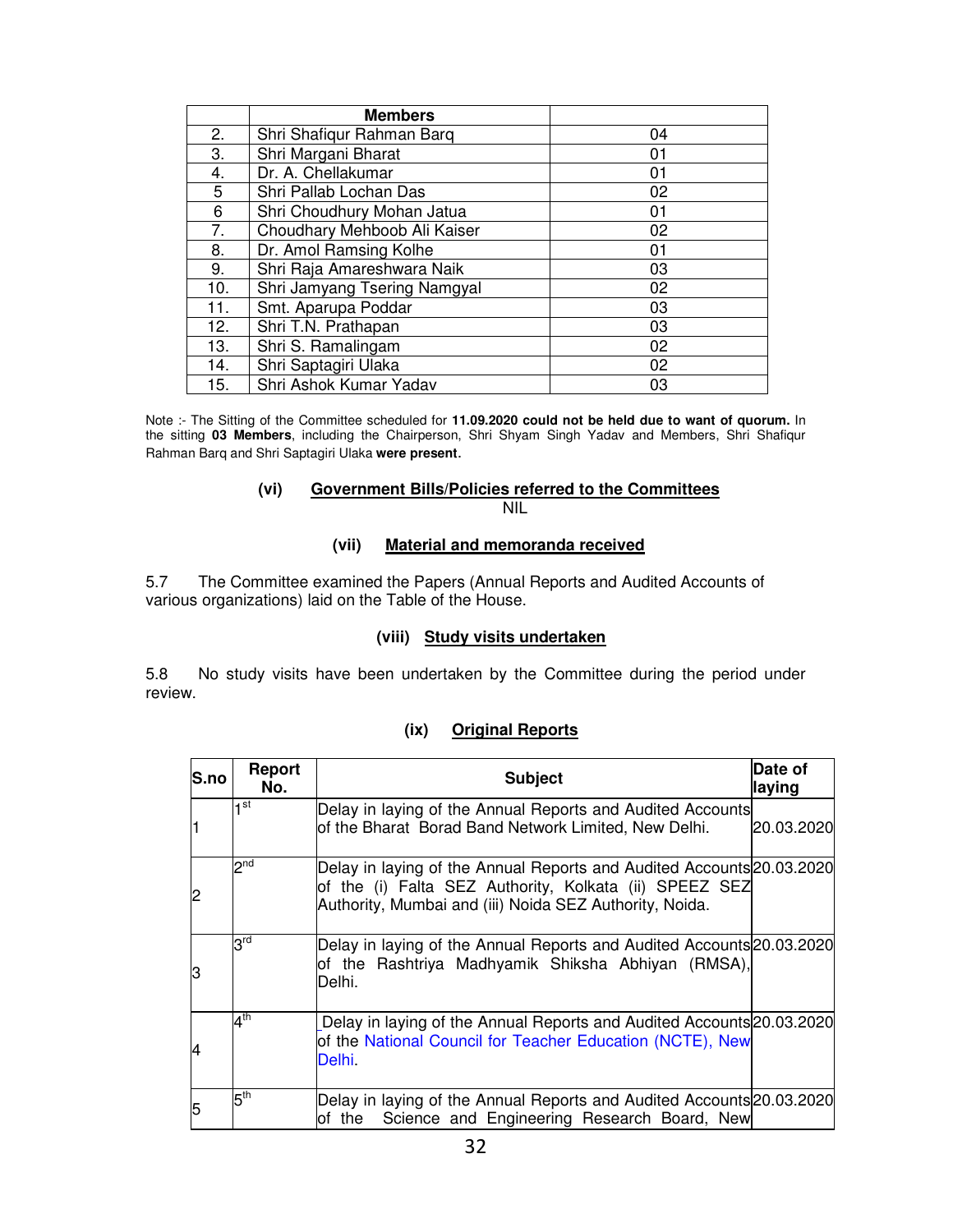|    |                  | Delhi.                                                                                                                                                                                                                                                                                                                                                                      |  |
|----|------------------|-----------------------------------------------------------------------------------------------------------------------------------------------------------------------------------------------------------------------------------------------------------------------------------------------------------------------------------------------------------------------------|--|
| 6  | $6^{\text{th}}$  | Delay in laying of the Annual Reports and Audited Accounts 20.03.2020<br>of the National Sports Development Fund (NSDF), New<br>Delhi.                                                                                                                                                                                                                                      |  |
| 17 | 7 <sup>th</sup>  | Delay in laying of the Annual Reports and Audited Accounts 20.03.2020<br>of the (i) South Zone Cultural Centre (SZCC), Thanjavur; (ii)<br>West Zone Cultural Centre (WZCC), Udaipur (iii) South<br>Central Zone Cultural Centre (SCZCC), Nagpur; (iv) North<br>Central Zone Cultural Centre (NCZCC), Allahabad and (v)<br>North East Zone Cultural Centre (NEZCC), Dimapur. |  |
| 8  | $8^{\text{th}}$  | Delay in laying of the Annual Reports and Audited Accounts 20.03.2020<br>of the Export Inspection Council (EIC).                                                                                                                                                                                                                                                            |  |
| 9. | $24^{\text{th}}$ | Delay in laying of the Annual Reports and Audited 23.9.2020<br>Accounts of the Agricultural and Processed Food Products<br>Export Development Authority (APEDA), New Delhi.                                                                                                                                                                                                 |  |
| 10 | $25^{\text{th}}$ | Delay in laying of the Annual Reports and Audited 23.9.2020<br>Accounts of the Maulana Azad Education Foundation,<br>New Delhi.                                                                                                                                                                                                                                             |  |
| 11 | $26^{\text{th}}$ | Delay in laying of the Annual Reports and Audited Accounts 23.9.2020<br>of the Commission of Railway Safety, Lucknow, Uttar<br>Pradesh.                                                                                                                                                                                                                                     |  |
| 12 | 27 <sup>th</sup> | Delay in laying of the Annual Reports and Audited Accounts 23.9.2020<br>of the National Legal Services Authority (NALSA), New<br>Delhi.                                                                                                                                                                                                                                     |  |
| 13 | 28 <sup>th</sup> | Delay in laying of the Annual Reports and Audited Accounts 23.9.2020<br>of the National Institute of Pharmaceutical Education and<br>Research, Raebareli, U.P.                                                                                                                                                                                                              |  |
| 14 | 29 <sup>th</sup> | Delay in laying of the Annual Reports and Audited Accounts 23.9.2020<br>of the Ujala Society, Jammu.                                                                                                                                                                                                                                                                        |  |
| 15 | 30 <sup>th</sup> | Delay in laying of the Annual Reports and Audited 23.9.2020<br>Accounts of the Port Blair Municipal Council (PBMC), Port<br>Blair.                                                                                                                                                                                                                                          |  |
| 16 | $31^{st}$        | Delay in laying of the Annual Reports and Audited Accounts 23.9.2020<br>of the National Commission for Scheduled Tribes, New<br>Delhi.                                                                                                                                                                                                                                      |  |

# (x) **Action Taken Reports**

| S.no | <b>Report</b><br>No. |        |  | <b>Subject</b> |                                                       |    |      | Date of<br>laying |
|------|----------------------|--------|--|----------------|-------------------------------------------------------|----|------|-------------------|
|      | 9 <sup>th</sup>      | Action |  |                | Taken by the Government on                            |    | thel |                   |
|      |                      |        |  |                | Recommendations/Observations made                     | bv |      | the 20.03.2020    |
|      |                      |        |  |                | Committee in their Thirty First Report (Sixteenth Lok |    |      |                   |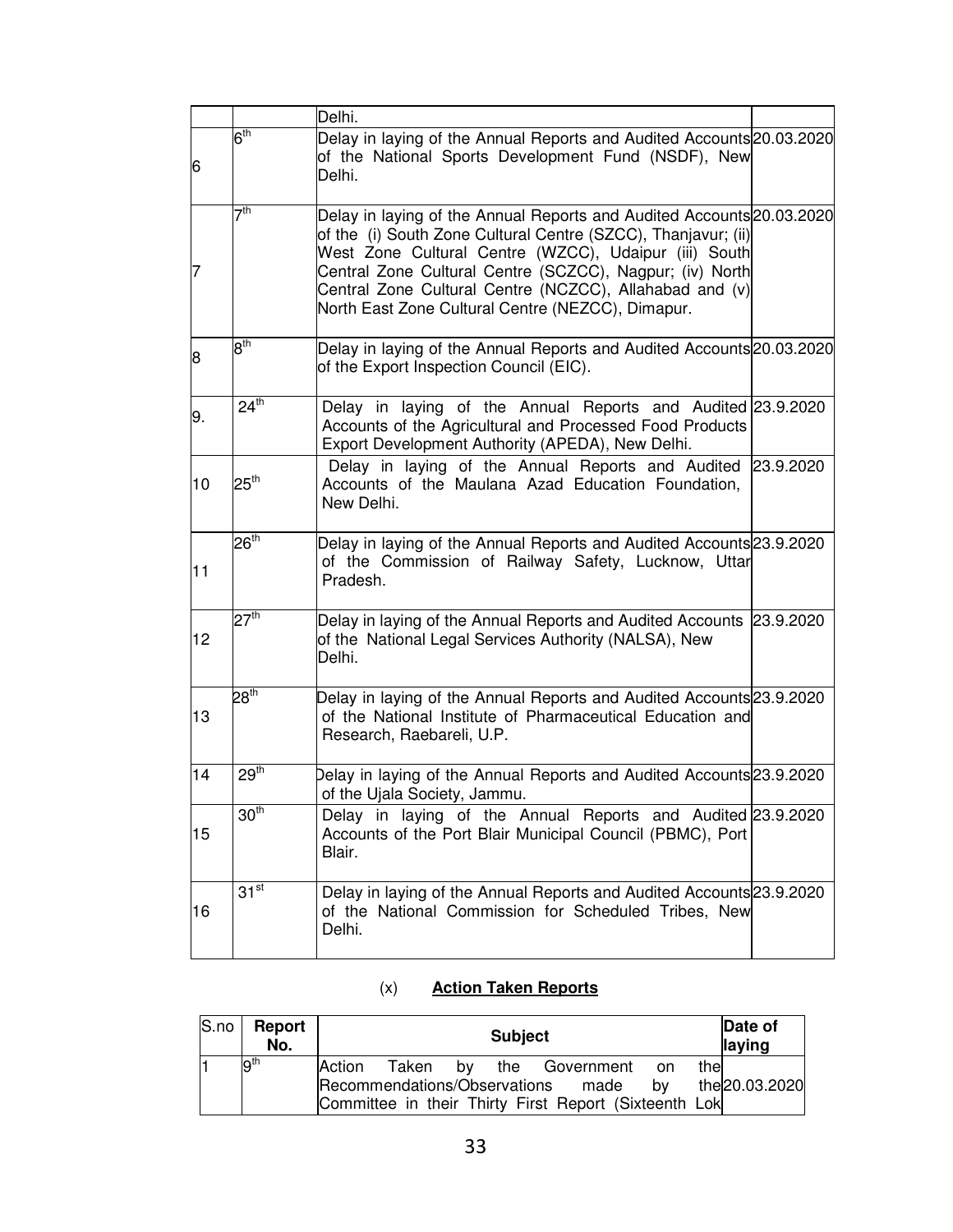|   |                      | Sabha) on delay in laying of the Annual Reports and<br>Audited Accounts of the Central Pollution Control Board.                                                                                                                                                                                                                              |
|---|----------------------|----------------------------------------------------------------------------------------------------------------------------------------------------------------------------------------------------------------------------------------------------------------------------------------------------------------------------------------------|
| 2 | $10^{th}$            | the 20.03.2020<br>Taken<br>by<br>the<br>Government<br>Action<br>on<br>Recommendations/Observations<br>made<br>by<br>the<br>Committee in their Fortieth Report (Sixteenth Lok<br>Sabha) on delay in laying of the Annual Reports and<br>Audited Accounts of the National Council of Educational<br>Research and Training, New Delhi.          |
| З | $11^{th}$            | the 20.03.2020<br>Action<br>Taken<br>by<br>the<br>Government<br>on<br>Recommendations/Observations<br>made<br>by<br>the<br>Committee in their Third Report (Sixteenth Lok Sabha)<br>on delay in laying of the Annual Reports and Audited<br>Accounts of the Banaras Hindu University.                                                        |
| 4 | $12^{th}$            | the 20.03.2020<br>Taken<br>Action<br>the<br>by<br>Government<br>on<br>Recommendations/Observations<br>made<br>by<br>the<br>Committee in their Third Report (Sixteenth Lok Sabha)<br>on delay in laying of the Annual Reports and Audited<br>Accounts of the Aligarh Muslim University.                                                       |
| 5 | 13 <sup>th</sup>     | the 20.03.2020<br>Action<br>Taken<br>by<br>the<br>Government<br>on<br>Recommendations/Observations<br>made<br>by<br>the<br>Committee in their Twenty Third Report (Sixteenth Lok<br>Sabha) on delay in laying of the Annual Reports and<br>Audited Accounts of the Nehru Yuva Kendra Sangthan.                                               |
| 6 | $14^{th}$            | the 20.03.2020<br>Taken<br>Action<br>the<br>by<br>Government<br>on<br>Recommendations/Observations<br>made<br>by<br>the<br>Committee in their Twenty Fourth Report (Sixteenth Lok<br>Sabha) on delay in laying of the Annual Reports and<br>Audited Accounts of the National Institute of Solar<br>Energy, New Delhi.                        |
| 7 | $15^{\overline{th}}$ | the 20.03.2020<br>Taken<br>by<br>the<br>Action<br>Government<br>on<br>Recommendations/Observations<br>made<br>by<br>the<br>Committee in their Thirty Third Report (Sixteenth Lok<br>Sabha) on delay in laying of the Annual Reports and<br>Audited Accounts of the Office of Chief Commissioner<br>for Persons with Disabilities, New Delhi. |
| 8 | 16 <sup>th</sup>     | the 20.03.2020<br>Action<br>Taken<br>the<br>by<br>Government<br>on<br>Recommendations/Observations<br>the<br>made<br>by<br>Committee in their Thirty Fourth Report (Sixteenth Lok<br>Sabha) on delay in laying of the Annual Reports and<br>Audited Accounts of the National Commission for<br>Scheduled Castes, New Delhi.                  |
| 9 | 17 <sup>th</sup>     | the 20.03.2020<br>Action<br>Taken<br>by<br>the<br>Government<br>on<br>Recommendations/Observations<br>made<br>the<br>by<br>Committee in their Forty Fourth Report (Sixteenth Lok<br>Sabha) on delay in laying of the Annual Reports and<br>Audited Accounts of the National Commission for Safai<br>Karamcharis, New Delhi.                  |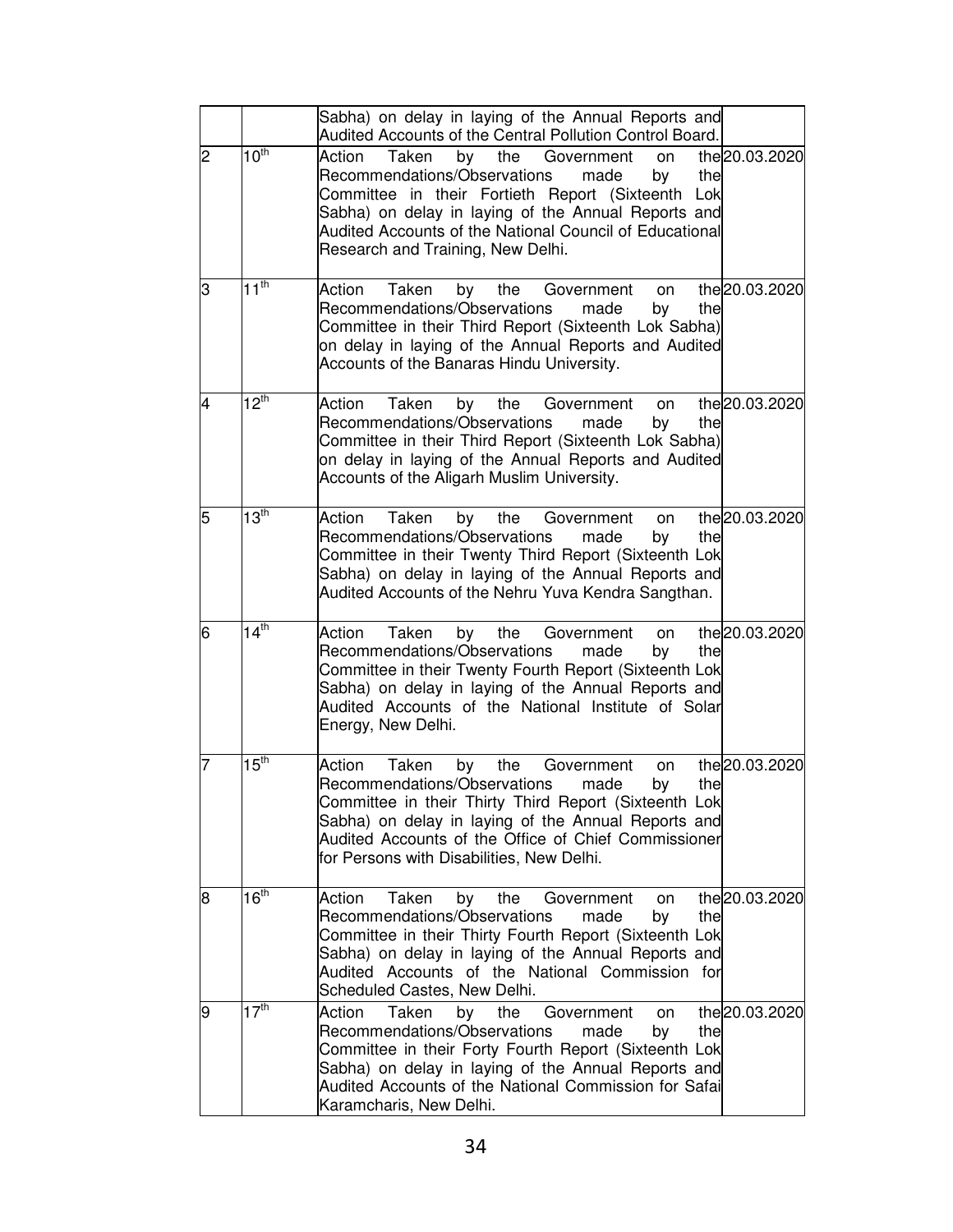| 10 | 18 <sup>th</sup>     | the 20.03.2020<br>Action<br>Taken<br>by the Government<br>on<br>Recommendations/Observations<br>made<br>by<br>the<br>Committee in their Thirty Eighth Report (Sixteenth Lok<br>Sabha) on delay in laying of the Annual Reports and<br>of the<br>National<br>Audited<br>Accounts<br>Institute<br>οf<br>Technology, Meghalaya.                                             |
|----|----------------------|--------------------------------------------------------------------------------------------------------------------------------------------------------------------------------------------------------------------------------------------------------------------------------------------------------------------------------------------------------------------------|
| 11 | 19 <sup>th</sup>     | Action Taken by the Government on the<br>20.03.2020<br>Recommendations/Observations made by the<br>Committee in their Forty Third Report (Sixteenth Lok<br>Sabha) on delay in laying of the Annual Reports and<br>Audited Accounts of the National Institute of<br>Technology, Mizoram.                                                                                  |
| 12 | $20^{\overline{th}}$ | the 20.03.2020<br>Taken<br>the<br>Action<br>by<br>Government<br>on<br>Recommendations/Observations<br>by<br>made<br>the<br>Committee in their Thirty Second Report (Sixteenth Lok<br>Sabha) on delay in laying of the Annual Reports and<br>Audited Accounts of the National Mission for Clean<br>Ganga, New Delhi.                                                      |
| 13 | $21^{\overline{st}}$ | the 20.03.2020<br>Action<br>Taken<br>the<br>by<br>Government<br>on<br>Recommendations/Observations<br>made<br>by<br>the<br>Committee in their Twelfth Report (Sixteenth Lok<br>Sabha) on delay in laying of the Annual Reports and<br>Audited Accounts of the All India Institute of Medical<br>Sciences, Raipur, Bhopal, Bhubaneshwar, Jodhpur,<br>Patna and Rishikesh. |
| 14 | $22^{nd}$            | the 20.03.2020<br>Action<br>Taken<br>the<br>Government<br>by<br>on<br>Recommendations/Observations<br>made<br>the<br>by<br>Committee in their Forty Second Report (Sixteenth Lok<br>Sabha) on delay in laying of the Annual Reports and<br>Audited Accounts of the Centre for Telematics, New<br>Delhi.                                                                  |
| 15 | 23 <sup>rd</sup>     | Taken<br>the 20.03.2020<br>Action<br>the<br>by<br>Government<br>on<br>Recommendations/Observations made<br>the<br>by<br>Committee in their Forty Sixth Report (Sixteenth Lok<br>Sabha) on delay in laying of the Annual Reports and<br>Accounts<br>the<br>National<br>Institute<br>Audited<br>of<br>οf<br>Pharmaceutical Education and Research, Mohali.                 |
| 16 | 32 <sup>nd</sup>     | the 23.09.2020<br>Taken<br>the<br>Government<br>Action<br>by<br>on<br>Recommendations/Observations<br>made<br>by<br>the<br>Committee in their Twenty First Report (Sixteenth Lok<br>Sabha) on delay in laying of the Annual Reports and<br>Audited Accounts of the All India Institute of Medical<br>Sciences, New Delhi.                                                |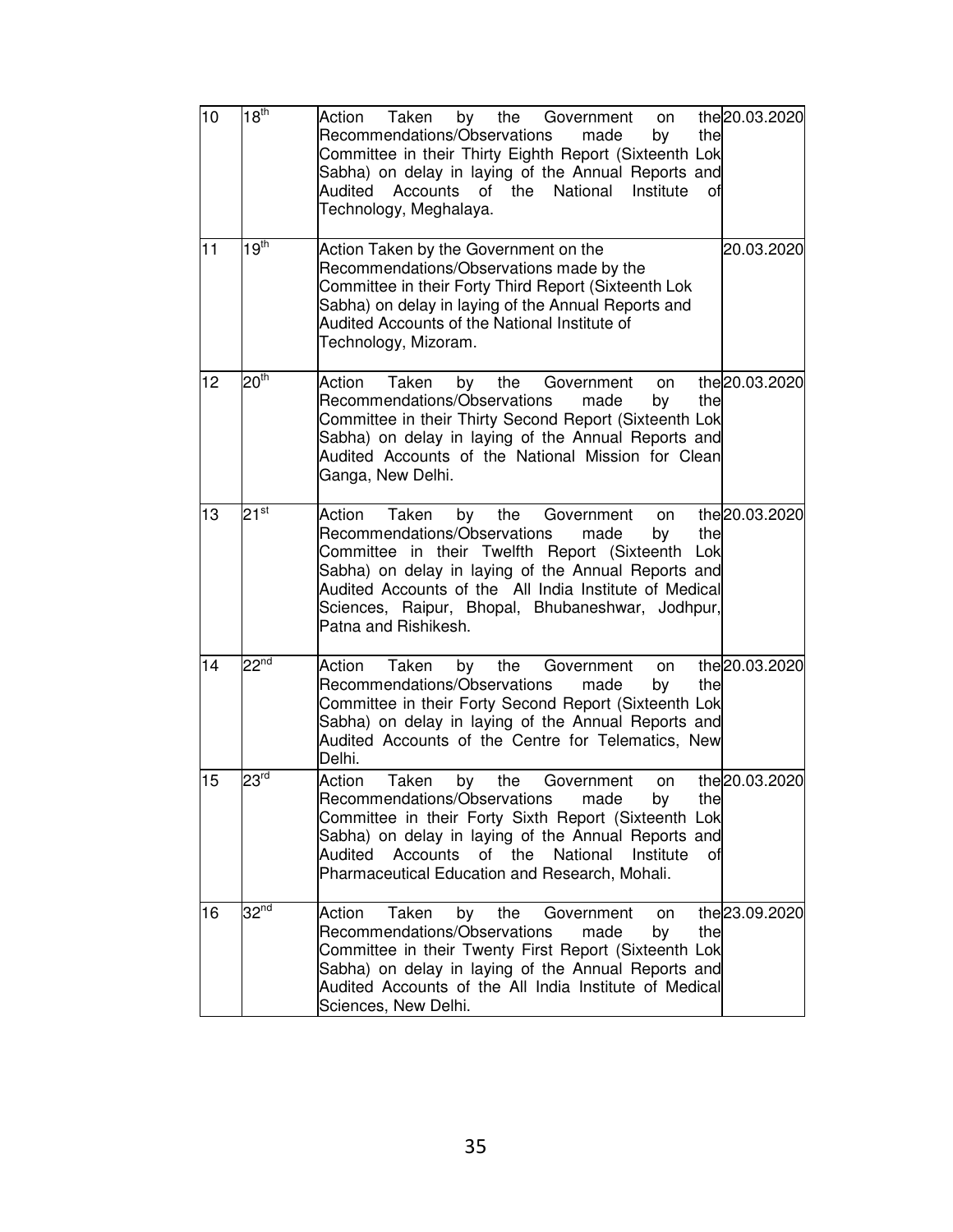#### **CHAPTER – SIX**

#### **COMMITTEE ON PETITIONS**

#### **I. Constitution of Committee**

6.1 The Committee on Petitions for the year 2019-20 was constituted on 09 October, 2019 and it continued in office during the period under review.

6.2 The Committee consist of 15 Members of Lok Sabha. The Speaker appointed Dr. Virendra Kumar, Member of the Committee, as the Chairperson of the Committee. The composition of the Committee is given as under:

| SI. |                                  |
|-----|----------------------------------|
| No. |                                  |
| 1.  | Dr. Virendra Kumar-Chairperson   |
|     | <b>Members</b>                   |
| 2.  | Shri Anto Antony                 |
| 3.  | Shri Sukhbir Singh Badal         |
| 4.  | Shri Harish Dwivedi              |
| 5.  | Dr. Sukanta Majumdar             |
| 6.  | Shri Sanjay Sadashivrao Mandlik  |
| 7.  | Shri Kunhalikutty P.K.           |
| 8.  | Smt. Anupriya Patel              |
| 9.  | Dr. Bharti Pravin Pawar          |
| 10. | Shri V. Srinivas Prasad          |
| 11. | Shri P. Raveendranath Kumar      |
| 12. | Shri Brijendra Singh             |
| 13. | Shri Sushil Kumar Singh          |
| 14. | Shri Prabhubhai Nagarbhai Vasava |
| 15. | Shri Rajan Baburao Vichare       |

#### **II. Subjects selected for examination**

6.3 In terms of relevant Rules contained in the Rules of Procedure and Conduct of Business in Lok Sabha as well as relevant Directions contained in the Directions by the Speaker, Lok Sabha, the Committee on Petitions examine Petitions/Representations received from individuals/Groups/Associations, etc. During the period under review, the Committee received 2930 Representations out of which 178 Representations were forwarded to the Ministries/Departments concerned for furnishing their comments, 111 Representations were forwarded to the Ministries concerned and other Branches of Lok Sabha/Rajya Sabha Secretariat for such necessary action as they may deem fit, 2100 representations were filed/closed after examination as per the laid down procedure in this regard and remaining 541 representations are under examination.

#### **III. Constitution of Sub-Committees of the Committee, if applicable**

6.4 Nil

#### **IV. Sittings of the Committee**

6.5 During the period under review, the Committee held 09 sittings lasting for 10 hrs. A statement showing the dates of sittings of the Committee held, the duration of the sittings, the number of members present and the subjects discussed therein is as under: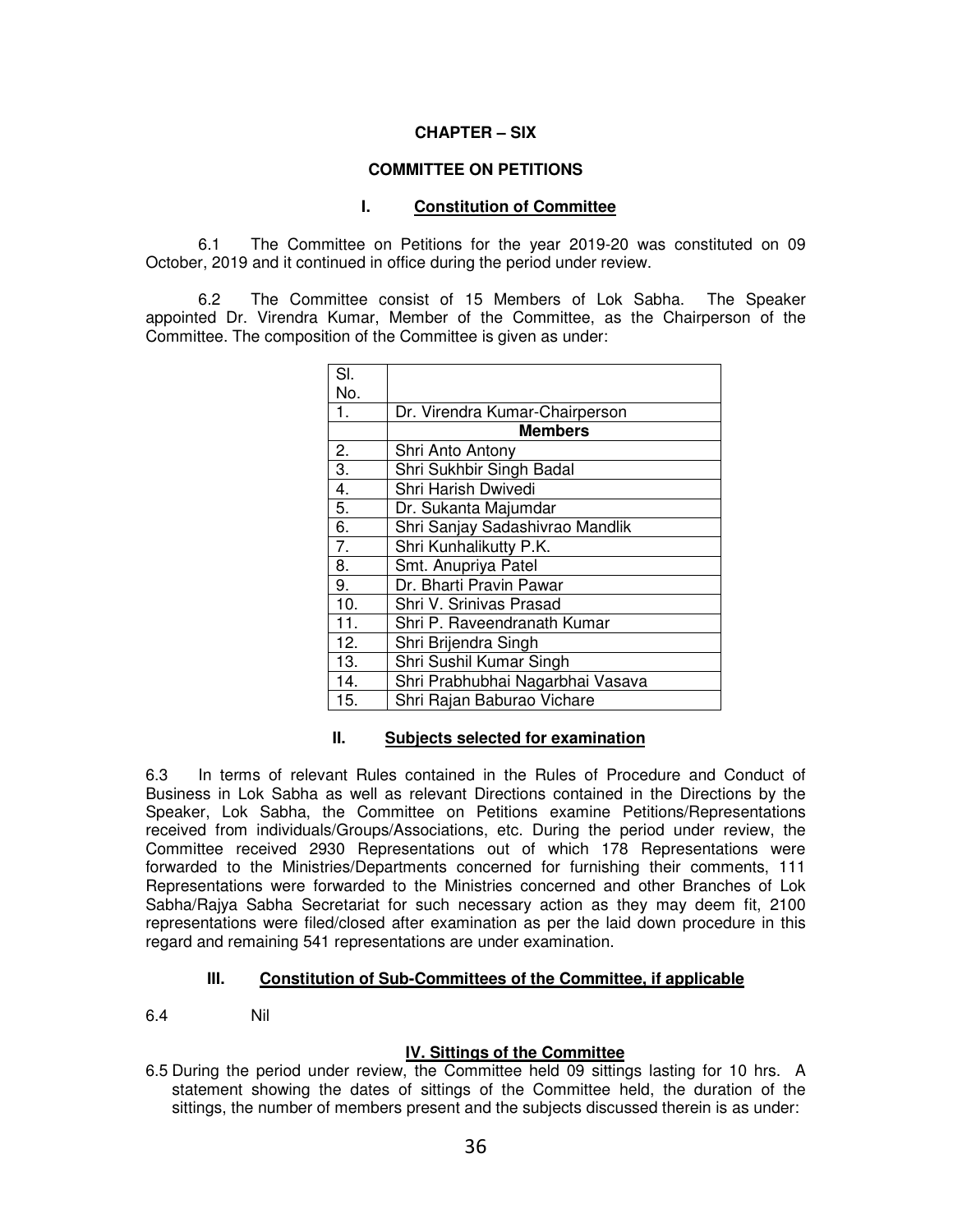6.6

| SI.<br>No. | <b>Date</b><br>οf<br><b>Sittings</b> | <b>Duration of</b><br><b>Sittings</b> |             | <b>Number</b><br>οf<br><b>Members</b><br><b>Present</b> | <b>Subject Discussed</b>                                                                                                                                                                                                                                                                                                                                                                                                                                                                                                                                                                                                                                                                                                                                                                                                                                                                                                                                                                        |
|------------|--------------------------------------|---------------------------------------|-------------|---------------------------------------------------------|-------------------------------------------------------------------------------------------------------------------------------------------------------------------------------------------------------------------------------------------------------------------------------------------------------------------------------------------------------------------------------------------------------------------------------------------------------------------------------------------------------------------------------------------------------------------------------------------------------------------------------------------------------------------------------------------------------------------------------------------------------------------------------------------------------------------------------------------------------------------------------------------------------------------------------------------------------------------------------------------------|
|            |                                      | Hrs.                                  | <b>Mins</b> |                                                         |                                                                                                                                                                                                                                                                                                                                                                                                                                                                                                                                                                                                                                                                                                                                                                                                                                                                                                                                                                                                 |
| 1.         | 11.11.2019                           | 01                                    | 00          | 07                                                      | To consider Memorandum No.1 regarding<br>working of the Committee on Petitions.                                                                                                                                                                                                                                                                                                                                                                                                                                                                                                                                                                                                                                                                                                                                                                                                                                                                                                                 |
| 2.         | 06.01.2020                           | 01                                    | 30          | 07                                                      | To hear the views of Dr. Amit Kansal on<br>Representation regarding<br>his<br>alleged<br>Fundamental Right<br>violation<br>of<br>to<br>Education & IGNOU Act 1985. (i) Oral<br>evidence of the representatives of the<br>Ministry of Human Resource Development<br>Department of Higher Education on the<br>representation<br>of Dr.<br>Amit<br>Kansal<br>regarding alleged violation of Fundamental<br>Right to Education & IGNOU Act, 1985;<br>and (ii) Status of examination/scrutiny of<br>representations, letters etc. received from<br>various Individuals Associations etc. from<br>29th May 2019 onwards                                                                                                                                                                                                                                                                                                                                                                               |
| 3.         | 20.01.2020                           | 01                                    | 00          | 6                                                       | (i) Oral evidence of the representatives of<br>the Ministry of Civil Aviation on the<br>representation of Shri Shyamal Kumar<br>Das regarding inordinate delay in his<br>appointment in Airports Authority of India,<br>Kolkata on compassionate grounds and<br>other important issues related therewith.<br>(ii) Status of examination/scrutiny of<br>representations, letters, etc., received from<br>various Individuals, Associations,<br>etc.,<br>from 1st January, 2020 onwards.                                                                                                                                                                                                                                                                                                                                                                                                                                                                                                          |
| 4.         | 18.02.2020                           | 01                                    | 30          | 08                                                      | 1. Briefing by the representatives of the<br>Ministry of Defence on the representation<br>of Smt. Suman Dudee forwarded by Shri<br>Rajendra Agrawal, M.P., Lok Sabha<br>alleging injustice to her husband, Colonel<br>R.S. Dudee by denying him consequential<br>benefits and other important issues related<br>therewith. 2. Consideration and adoption<br>of the following draft Reports:- (i) Report<br>on the representation of Dr. Amit Kansal<br>regarding alleged violation of Fundamental<br>Right to Education vis-a-vis Indira Gandhi<br>National Open University (IGNOU) Act,<br>1985 and other important issues related<br>therewith; (ii) Action Taken Report on the<br>Action Taken by the Government on the<br>recommendations of the Committee on<br>Petitions (16th Lok Sabha) made in their<br>Forty-Eight Report (16th Lok Sabha) on<br>the representation of Shri D. Shivamurti<br>forwarded by Shri Suresh C. Angadi, M.P.,<br>Sabha<br>alleging<br>Lok<br>violation<br>of |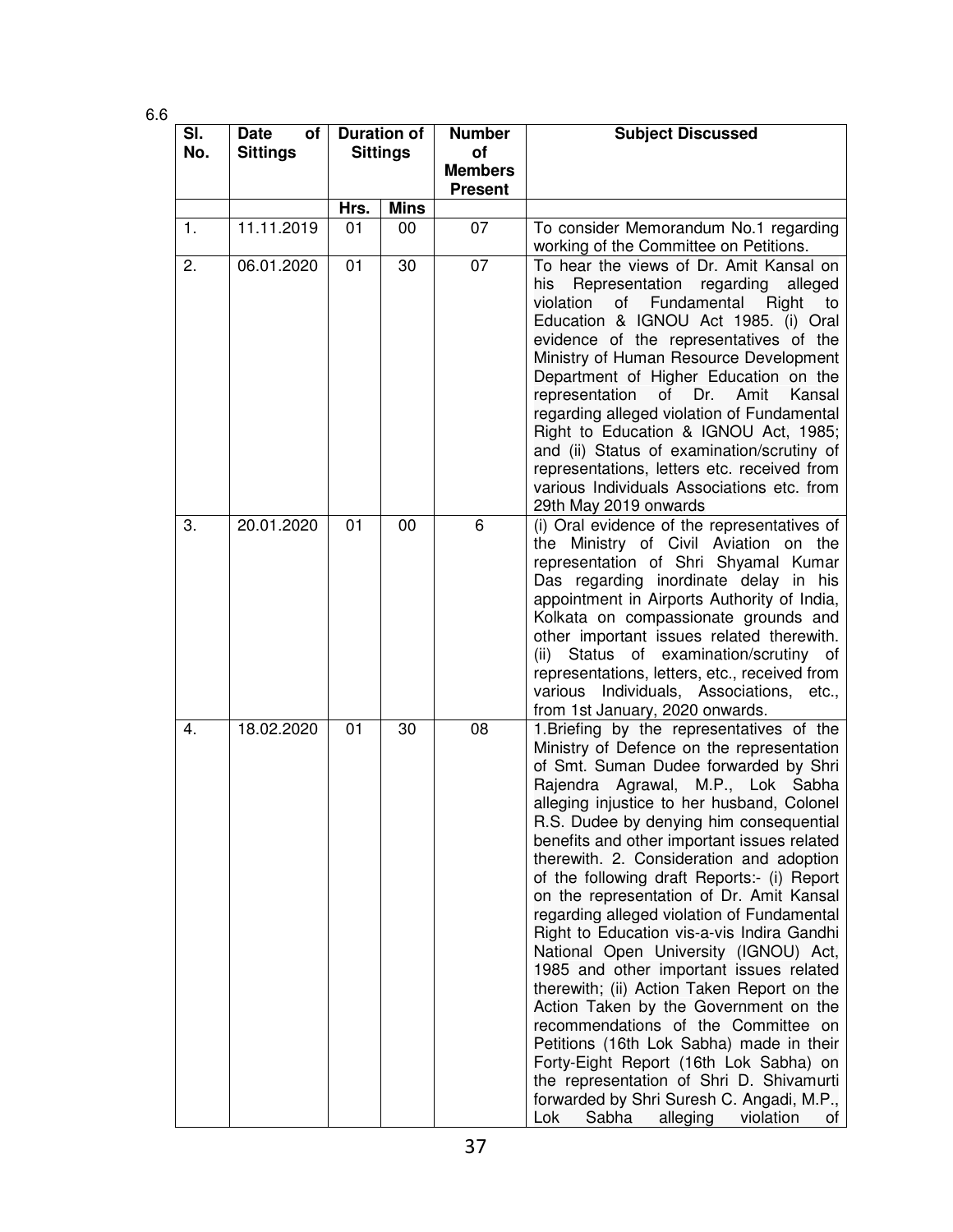|   |          |   |    |   | of<br>Department<br>Personnel<br>&<br>Training/Department of Public Enterprises<br>(DoPT/DPE) Guidelines by the Hindustan<br>Aeronautics Limited; (iii) Action Taken<br>Report on the Action Taken by the<br>Government on the recommendations of<br>the Committee on Petitions (16th Lok<br>Sabha) made in their Fifty-Seventh Report<br>(16th Lok Sabha) on the representation<br>received from Shri Madhuban Yadav and<br>others forwarded by Shri Ram Tahal<br>Choudhary, M.P., Lok Sabha regarding<br>non-payment of arrears to the retired<br>employees<br>Heavy Engineering<br>of<br>Corporation Limited (HECL) Ranchi; and<br>(iv) Action Taken Report on the Action<br>by the<br>Government on<br>Taken<br>the<br>recommendations made by the Committee<br>on Petitions (16th Lok Sabha) in their Fifty-<br>Ninth Report (16th Lok Sabha) on the<br>representation received from Ms. Nisha<br>Kamath and other office bearers of<br>Nainital<br>Bank<br>Officers Association<br>regarding proposed sale of Nainital Bank<br>Limited-a subsidiary of the Bank of<br>Baroda, in the guise of Digital Venture. 3.<br>of examination/scrutiny<br>Status<br>of<br>representations, letters etc. received from<br>various Individuals Associations etc. from |
|---|----------|---|----|---|-----------------------------------------------------------------------------------------------------------------------------------------------------------------------------------------------------------------------------------------------------------------------------------------------------------------------------------------------------------------------------------------------------------------------------------------------------------------------------------------------------------------------------------------------------------------------------------------------------------------------------------------------------------------------------------------------------------------------------------------------------------------------------------------------------------------------------------------------------------------------------------------------------------------------------------------------------------------------------------------------------------------------------------------------------------------------------------------------------------------------------------------------------------------------------------------------------------------------------------------------------------------|
| 5 | 7.8.2020 | 1 | 30 | 5 | 11th January, 2020 onwards.<br>1. The Committee took oral evidence of<br>the representatives of the Ministry of<br>Agriculture<br>and<br>Farmers<br>Welfare<br>(Department of Agriculture Cooperation<br>Welfare-Cooperation<br>Farmers<br>and<br>Division) on the representation of Shri Ved<br>Prakash Mathur alleging Sahara Credit<br>Cooperative Society Limited, Deoli (Kekri)<br>Region-Ajmer for non payment of fixed<br>deposit amount on maturity and important<br>issues<br>related<br>therewith.<br>2.<br><b>The</b><br>Committee considered and adopted the<br>following two draft Reports: (i) Action<br>Taken<br>by the Government<br>the<br>on<br>recommendations made by the Committee<br>on Petitions (Sixteenth Lok Sabha) in their<br>the<br>Forty-Seventh<br>Report<br>on<br>representation of Shri Subhash Kumar<br>Singh alleging gross financial irregularities<br>by Bharat Coking Coal Limited BCCL<br>authorities in terms of making payment to<br>Ms Mahalakshmi Infracontract Private<br>Limited without completion of work (ii)<br>Action Taken by the Government on the<br>recommendations made by the Committee                                                                                                                 |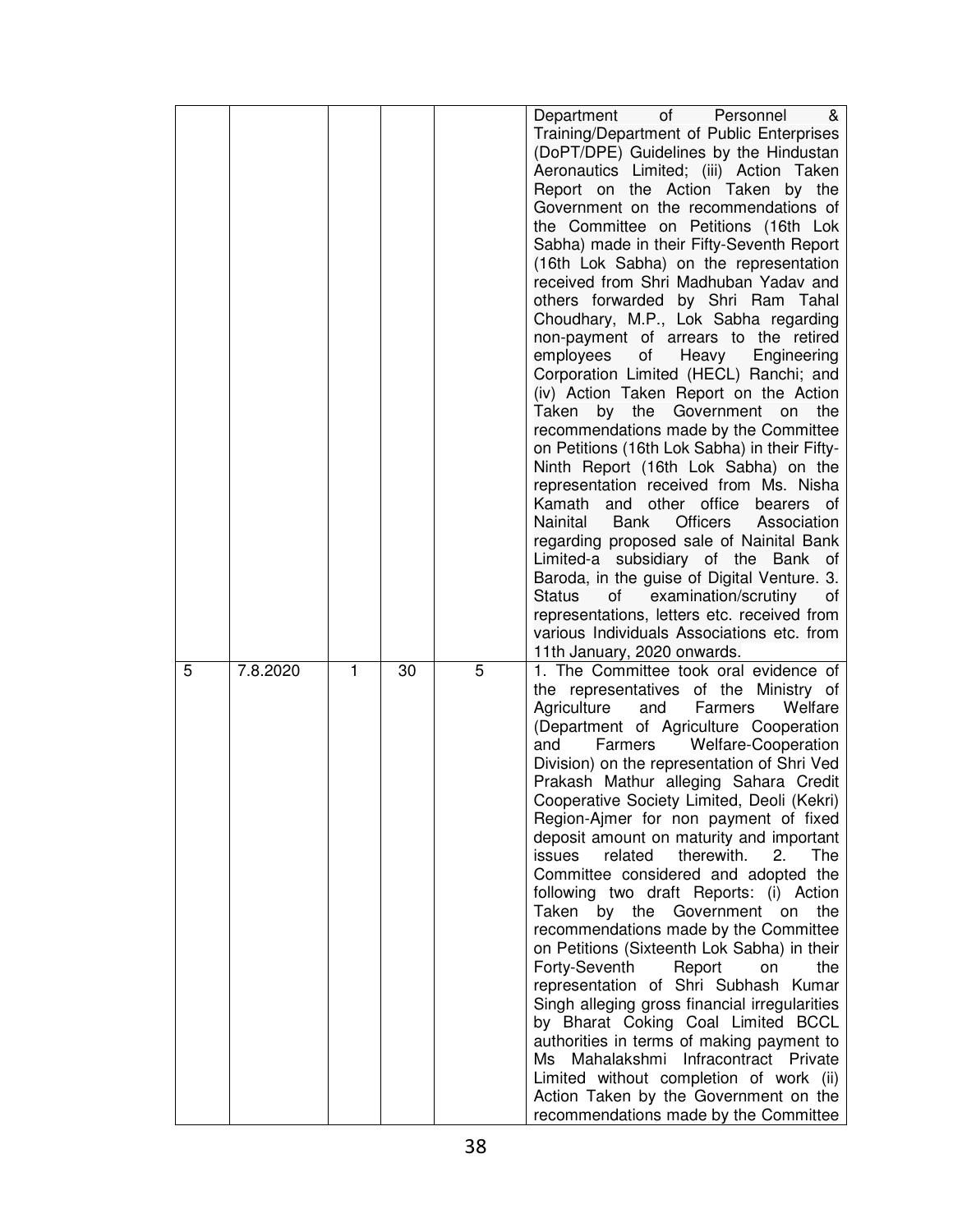|    |           |   |    |   | on Petitions Sixteenth Lok Sabha in their<br>Fifty-Fourth Report on the representation<br>of Shri Jiten Sundi and others, forwarded<br>by Shri Jitendra Chaudhury, M.P., Lok<br>Sabha regarding extension of broad gauge<br>line to Tezpur Railway Station 3. The<br>Committee also considered the<br>draft<br>Report on the Action Taken by the<br>Government on the recommendations<br>made by the Committee on Petitions<br>(Sixteenth Lok Sabha) in their Sixty-Fourth<br>Report on the representation of Shri<br>Arvind<br>Sawant,<br>M.P., Lok<br>Sabha<br>requesting to review his case of premature<br>resignation from MTNL and other related<br>issues 4. Status of examination/scrutiny of<br>representations, letters, etc., received from<br>various individuals, associations, etc., from<br>25 January, 2020 onwards.                                   |
|----|-----------|---|----|---|------------------------------------------------------------------------------------------------------------------------------------------------------------------------------------------------------------------------------------------------------------------------------------------------------------------------------------------------------------------------------------------------------------------------------------------------------------------------------------------------------------------------------------------------------------------------------------------------------------------------------------------------------------------------------------------------------------------------------------------------------------------------------------------------------------------------------------------------------------------------|
| 6. | 17.8.2020 | 1 | 30 | 5 | Further oral<br>evidence<br>the<br>of<br>(i)<br>representatives<br>of the<br>Ministry<br>of<br>Communications<br>(Department<br>of<br>Telecommunications) and the Ministry of<br>Personnel Public Grievances & Pensions<br>(Department of Pension & Pensioners<br>Welfare and Department of Personnel &<br>Training) on the Action Taken Replies<br>furnished by them on the implementation<br>of the recommendations made by the<br>Committee on Petitions (Sixteenth Lok<br>Sabha) in their Sixty-Fourth Report on the<br>Representation of Shri Arvind Sawant,<br>M.P., Lok Sabha requesting to review his<br>case of premature resignation from MTNL<br>and other related issues. (ii) Status of<br>examination/scrutiny of representations,<br>letters, etc., received from various<br>Individuals, Associations, etc., from third<br>week of June, 2020 onwards. |
| 7  | 27.8.2020 |   | 30 | 5 | (1) Consideration and adoption of the draft<br>Report on the representation of Smt.<br>Suman Dudee regarding injustice to her<br>husband, Col. (TS) (Retd.) Ran Singh<br>Dudee by denying him consequential<br>benefits and other important issues related<br>therewith.<br>(2)<br><b>Status</b><br>οf<br>examination/scrutiny of representations,<br>received from<br>letters, etc.,<br>various<br>Individuals, Associations, etc., from last<br>week of July, 2020 onwards.                                                                                                                                                                                                                                                                                                                                                                                          |
| 8  | 16.9.2020 | 1 | 00 | 8 | Consideration<br>and<br>adoption<br>the<br>of<br>following draft Action Taken Reports of the<br>Committee on Petitions (i) Draft Action<br>Taken Report on the Action Taken by the                                                                                                                                                                                                                                                                                                                                                                                                                                                                                                                                                                                                                                                                                     |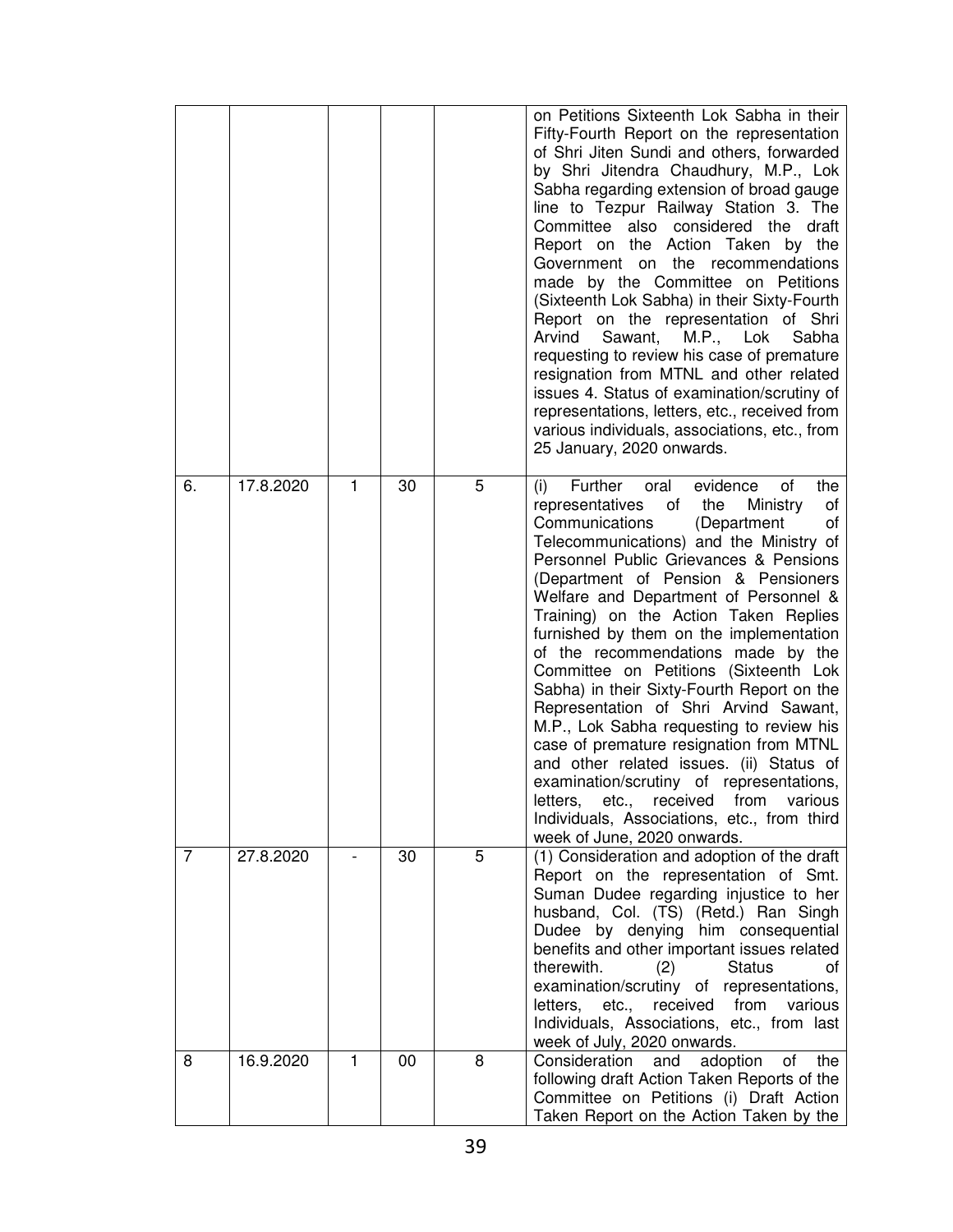|   |           |    |     | Government on the recommendations<br>made by the Committee on Petitions<br>(Sixteenth Lok Sabha) in their Fifty-First<br>Report on the representation of Shri<br>Subhash Kumar Singh regarding payment<br>of full contracted amount by the Bharat<br>Coking Coal Limited (BCCL) to M/s.<br>Sadbhav<br>Annapurna (JV)<br>without<br>completion of the work; (ii) Draft Action<br>Taken Report on the Action Taken by the<br>Government on the recommendations<br>made by the Committee on Petitions<br>(Sixteenth Lok Sabha) in their Fifty-<br>Second Report on the representation of<br>Shri T. K. Kaul, father of Ms. Parul Kaul<br>regarding inordinate delay on extradition of<br>Shri Rajnesh Kaul, husband of Ms. Parul<br>Kaul for subjecting her to cruelty, criminal<br>breach of trust, acts done in furtherance of<br>common intention; (iii) Draft Action Taken<br>Report on the Action Taken by the<br>Government on the recommendations<br>made by the Committee on Petitions<br>(Sixteenth Lok Sabha) in their Sixty-Fourth<br>Report on the representation of Shri<br>Sawant, M.P., Lok<br>Arvind<br>Sabha<br>requesting to review his case of premature<br>resignation from MTNL and other related<br>issues; and (iv) Draft Action Taken Report<br>on the Action Taken by the Government<br>on the recommendations made by the<br>Committee on Petitions (Sixteenth Lok<br>Sabha) in their Sixty-Sixth Report on the<br>representation of Shri Satish Kumar Singh<br>requesting for his reinstatement in Central<br>School for Tibetans (CST) under Central<br>Tibetan Schools Administration (CTSA). |
|---|-----------|----|-----|-------------------------------------------------------------------------------------------------------------------------------------------------------------------------------------------------------------------------------------------------------------------------------------------------------------------------------------------------------------------------------------------------------------------------------------------------------------------------------------------------------------------------------------------------------------------------------------------------------------------------------------------------------------------------------------------------------------------------------------------------------------------------------------------------------------------------------------------------------------------------------------------------------------------------------------------------------------------------------------------------------------------------------------------------------------------------------------------------------------------------------------------------------------------------------------------------------------------------------------------------------------------------------------------------------------------------------------------------------------------------------------------------------------------------------------------------------------------------------------------------------------------------------------------------------------------------------------------------------------------------|
|   |           |    | ี่ค |                                                                                                                                                                                                                                                                                                                                                                                                                                                                                                                                                                                                                                                                                                                                                                                                                                                                                                                                                                                                                                                                                                                                                                                                                                                                                                                                                                                                                                                                                                                                                                                                                         |
| 9 | 20.9.2020 | 30 |     | Consideration and adoption of the draft<br>Report on the representation of Shri<br>Shyamal Kumar Das regarding inordinate<br>delay in his appointment in Airports<br>Authority<br>Kolkata<br>of<br>India<br>on<br>compassionate<br>grounds<br>other<br>and<br>important issues related therewith.                                                                                                                                                                                                                                                                                                                                                                                                                                                                                                                                                                                                                                                                                                                                                                                                                                                                                                                                                                                                                                                                                                                                                                                                                                                                                                                       |

# **VI. Details of number of Sittings attended by each Member**

6.6 Statement showing the number of sittings of the Committee attended by each Member is given as follows:

| SI.<br>No. |                                | <b>Number of Sittings attended by</b><br><b>Member</b> |
|------------|--------------------------------|--------------------------------------------------------|
|            | Dr. Virendra Kumar-Chairperson |                                                        |
|            | <b>Member</b>                  |                                                        |
| $\Omega$   | Shri Anto Antony               |                                                        |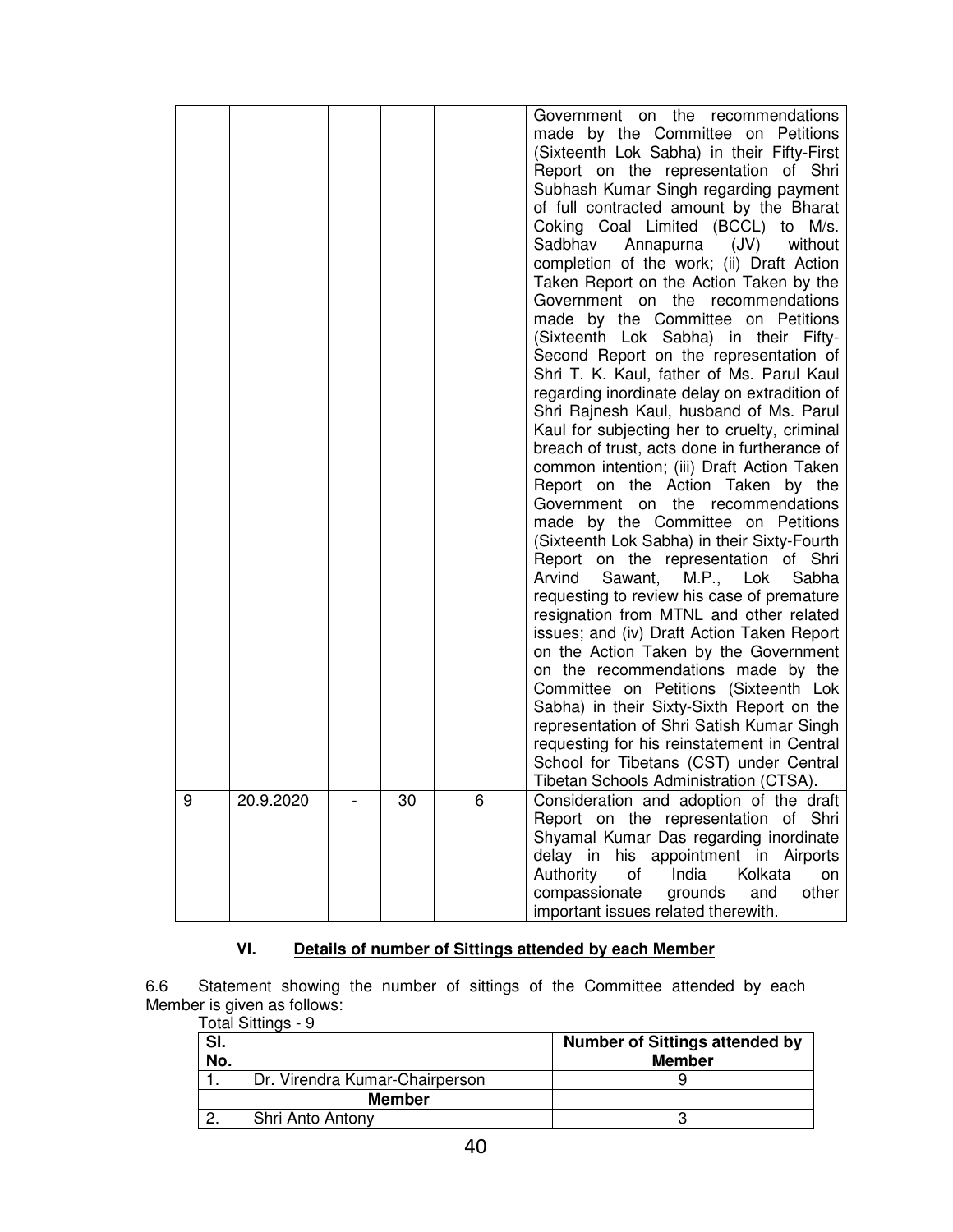| 3.  | Shri Sukhbir Singh Badal         |   |
|-----|----------------------------------|---|
| 4.  | Shri Harish Dwivedi              |   |
| 5.  | Dr. Sukanta Majumdar             | 2 |
| 6.  | Shri Sanjay Sadashivrao Mandlik  |   |
| 7.  | Shri Kunhalikutty P.K.           |   |
| 8.  | Smt. Anupriya Patel              | 5 |
| 9.  | Dr. Bharti Pravin Pawar          | 4 |
| 10. | Shri V. Srinivas Prasad          |   |
| 11. | Shri P. Raveendranath Kumar      |   |
| 12. | Shri Brijendra Singh             | 9 |
| 13. | Shri Sushil Kumar Singh          | 5 |
| 14. | Shri Prabhubhai Nagarbhai Vasava | 4 |
| 15. | Shri Rajan Baburao Vichare       | 6 |

# **VII. Material and Memoranda received**

- **6.7** (i) Comments received from the Ministries/Departments concerned in 83 cases under examination.
	- (ii) Replies to Lists of Points also received from the Ministries/Departments concerned in 12 cases which are under detailed examination by the Committee.

## **VIII. Study Visits Undertaken**

6.8 No Study Visit has been undertaken by the Committee on Petitions during the period under review.

# **IX. Original Reports**

6.9 During the period under review, the Committee presented the following 3 Original Reports to the House:-

| Report          | <b>Subject</b>                                                                                                                                                                                                                                                             | <b>Date</b><br>οf   |
|-----------------|----------------------------------------------------------------------------------------------------------------------------------------------------------------------------------------------------------------------------------------------------------------------------|---------------------|
| <b>Number</b>   |                                                                                                                                                                                                                                                                            | <b>Presentation</b> |
| 1 <sup>st</sup> | Representation of Dr. Amit Kansal regarding alleged violation of<br>Fundamental Right to Education vis-a-vis Indira Gandhi<br>National Open University (IGNOU) Act, 1985 and other<br>important issues related therewith.                                                  | 06.03.2020          |
| 5 <sup>th</sup> | Representation of Smt. Suman Dudee forwarded by Shri   17.09.2020<br>Rajendra Agrawal, M.P., Lok Sabha alleging injustice to her<br>spouse, Colonel (TS) (Retd.) Ran Singh Dudee by denying him<br>consequential benefits and other important issues related<br>therewith. |                     |
| 9 <sup>th</sup> | Representation of Shri Shyamal Kumar Das regarding<br>inordinate delay in his appointment in Airports Authority of India,<br>Kolkata on compassionate grounds and other important issues<br>related therewith.                                                             | 21.09.2020          |

# **X. Action Taken Reports**

6.10 The following 9 Action Taken Reports were presented to the House during the period under review:-

| Report          | <b>Subject</b>                                                          | <b>Date</b><br>٥t   |
|-----------------|-------------------------------------------------------------------------|---------------------|
| <b>Number</b>   |                                                                         | <b>Presentation</b> |
| 2 <sup>nd</sup> | Action Taken by the Government on the recommendations of the 06.03.2020 |                     |
|                 | Committee on Petitions (Sixteenth Lok Sabha) made in their Forty-       |                     |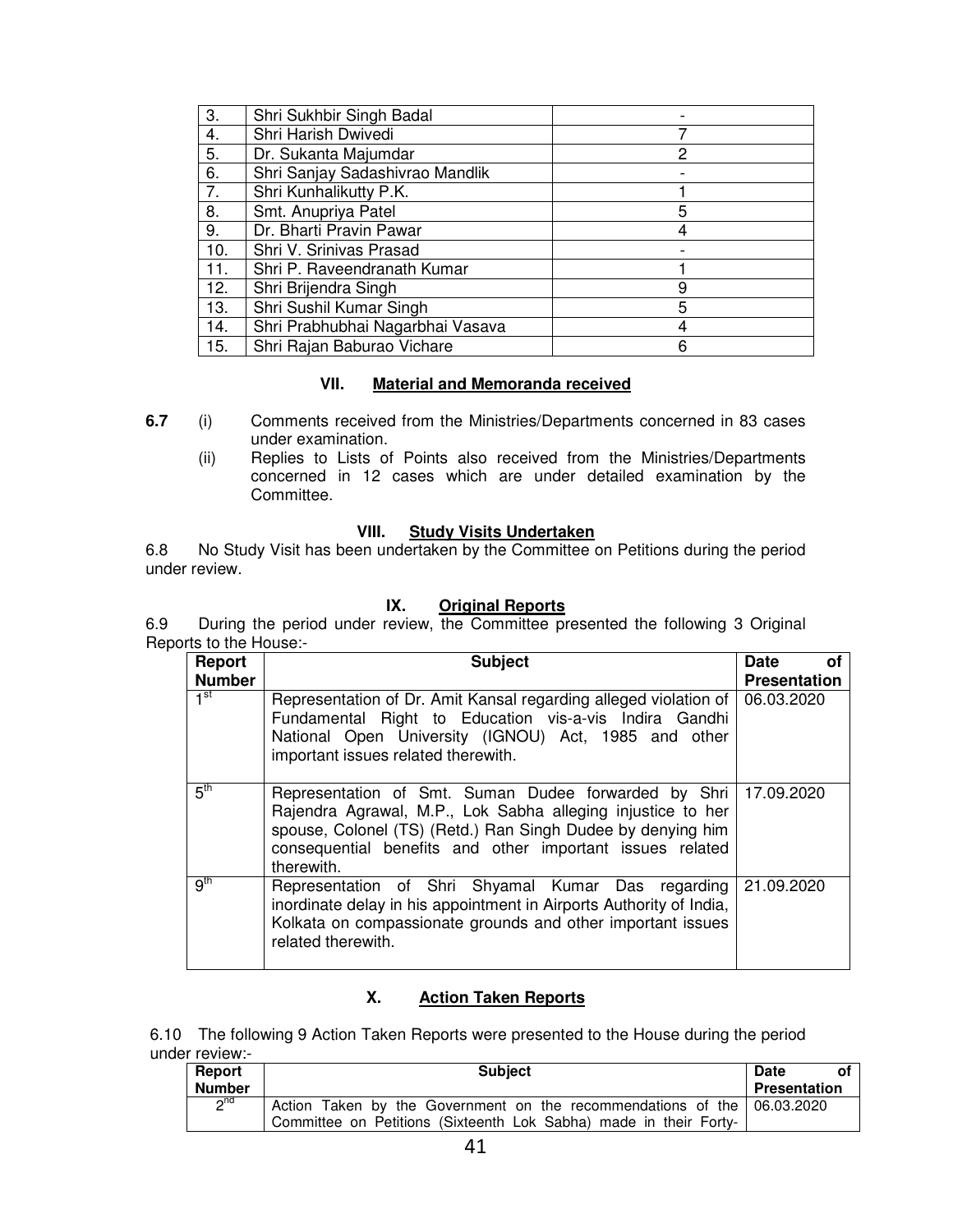|                  | Eighth Report on the representation of Shri D. Shivamurti forwarded by<br>Shri Suresh C. Angadi, M.P., Lok Sabha alleging violation of<br>Department of Personnel & Training/Department of Public Enterprises<br>(DoPT/DPE) Guidelines by the Hindustan Aeronautics Limited.                                                                                                                                                   |            |
|------------------|--------------------------------------------------------------------------------------------------------------------------------------------------------------------------------------------------------------------------------------------------------------------------------------------------------------------------------------------------------------------------------------------------------------------------------|------------|
| $3^{\text{ra}}$  | Action Taken by the Government on the recommendations of the<br>Committee on Petitions (Sixteenth Lok Sabha) made in their Fifty-<br>Seventh Report on the representation of Shri Madhuban Yadav and<br>others and forwarded by Shri Ram Tahal Choudhary, M.P., Lok Sabha<br>regarding non-payment of arrears to the retired employees of Heavy<br>Engineering Corporation Limited (HECL), Ranchi.                             | 06.03.2020 |
| 4 <sup>th</sup>  | Action Taken by the Government on the recommendations of the<br>Committee on Petitions (Sixteenth Lok Sabha) made in their Fifty-Ninth<br>Report on the representation of Ms. Nisha Kamath and other office<br>bearers of Nainital Bank Officers' Association regarding proposed sale<br>of Nainital Bank Limited - a subsidiary of the Bank of Baroda, in the<br>guise of Digital Venture.                                    | 06.03.2020 |
| 6 <sup>th</sup>  | Action Taken by the Government on the recommendations made by the<br>Committee on Petitions (Sixteenth Lok Sabha) in their Forty-Seventh<br>Report on the representation of Shri Subhash Kumar Singh alleging<br>gross financial irregularities by Bharat Coking Coal Limited (BCCL)<br>authorities in terms of making payment to M/s. Mahalakshmi<br>Infracontract Private Limited without completion of work.                | 17.09.2020 |
| 7 <sup>th</sup>  | Action Taken by the Government on the recommendations made by the<br>Committee on Petitions (Sixteenth Lok Sabha) in their Fifty-First Report<br>on the representation received from Shri Subhash Kumar Singh<br>regarding payment of full contracted amount by the Bharat Coking Coal<br>Limited (BCCL) to M/s. Sadbhav Annapurna (JV) without completion of<br>the work.                                                     | 17.09.2020 |
| 8 <sup>tn</sup>  | Action Taken by the Government on the recommendations made by the<br>Committee on Petitions (Sixteenth Lok Sabha) in their Fifty-Fourth<br>Report on the representation of Shri Jiten Sundi and others, forwarded<br>by Shri Jitendra Chaudhury, M.P., Lok Sabha regarding extension of<br>broad gauge line to Tezpur Railway Station.                                                                                         | 17.09.2020 |
| 10 <sup>th</sup> | Action Taken by the Government on the recommendations made by the<br>Committee on Petitions (Sixteenth Lok Sabha) in their Fifty-Second<br>Report on the representation of Shri T.K. Kaul, Father of Ms. Parul Kaul,<br>regarding inordinate delay on extradition of Shri Rajnesh Kaul, husband<br>of Ms. Parul Kaul for subjecting her to cruelty, criminal breach of trust,<br>acts done in furtherance of common intention. | 21.09.2020 |
| $11^{\text{th}}$ | Action Taken by the Government on the recommendations made by the<br>Committee on Petitions (Sixteenth Lok Sabha) in their Sixty-Fourth<br>Report on the representation of Shri Arvind Sawant, M.P., Lok Sabha<br>requesting to review his case of premature resignation from MTNL and<br>other related issues.                                                                                                                | 21.09.2020 |
| $12^{\text{tn}}$ | Action Taken by the Government on the recommendations made by the<br>Committee on Petitions (Sixteenth Lok Sabha) in their Sixty-Sixth<br>Report on the representation of Shri Satish Kumar Singh requesting for<br>his reinstatement in the Central School for Tibetans (CST) functioning<br>under the Central Tibetan Schools Administration (CTSA).                                                                         | 21.09.2020 |

# **XI. Action Taken Statement Laid**

**N.A.** 

# **XII. Statements made under Direction 73A**

N.A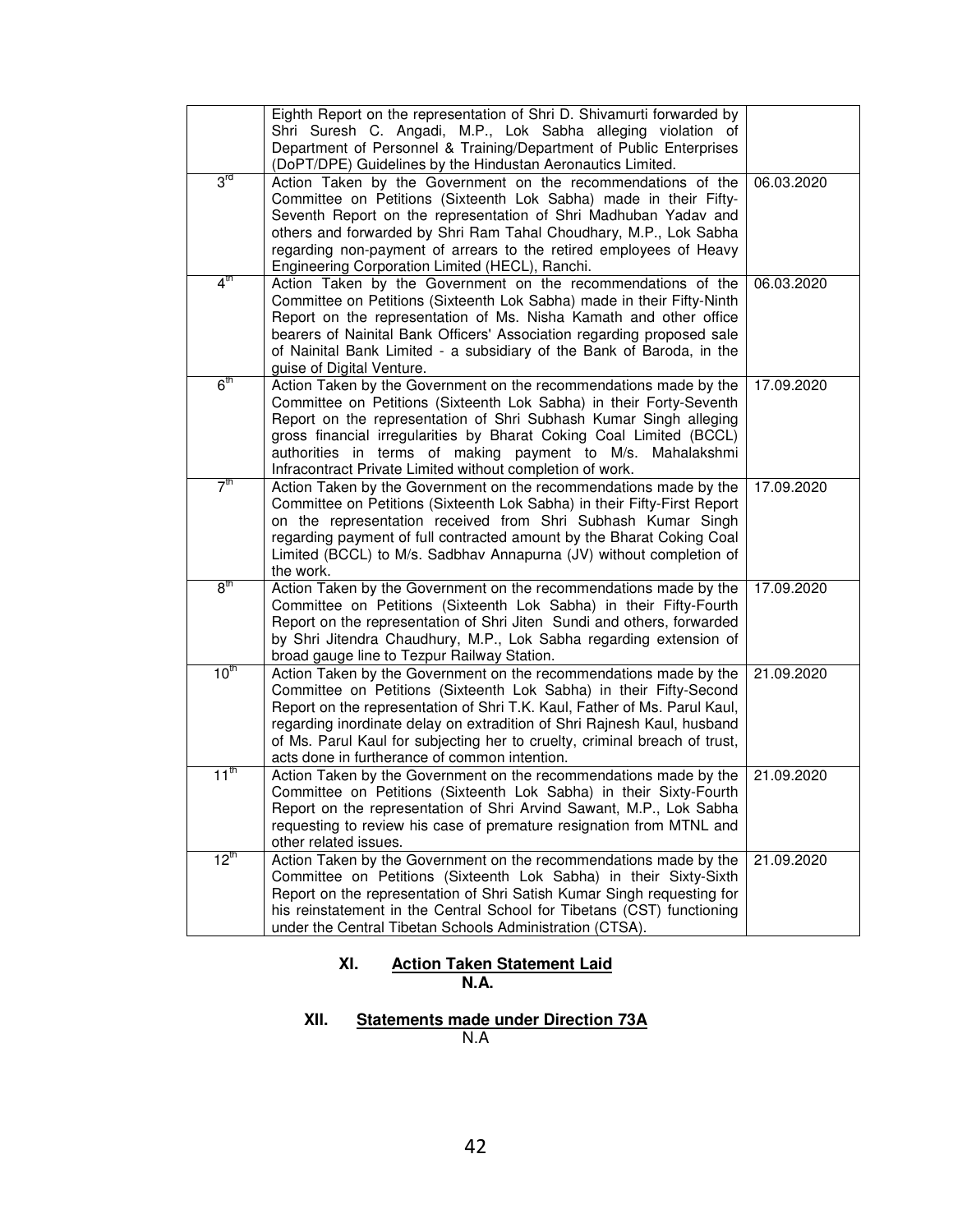# **CHAPTER – SEVEN**

# **COMMITTEE ON PRIVATE MEMBERS' BILLS AND RESOLUTIONS**

The Committee has not yet been constituted.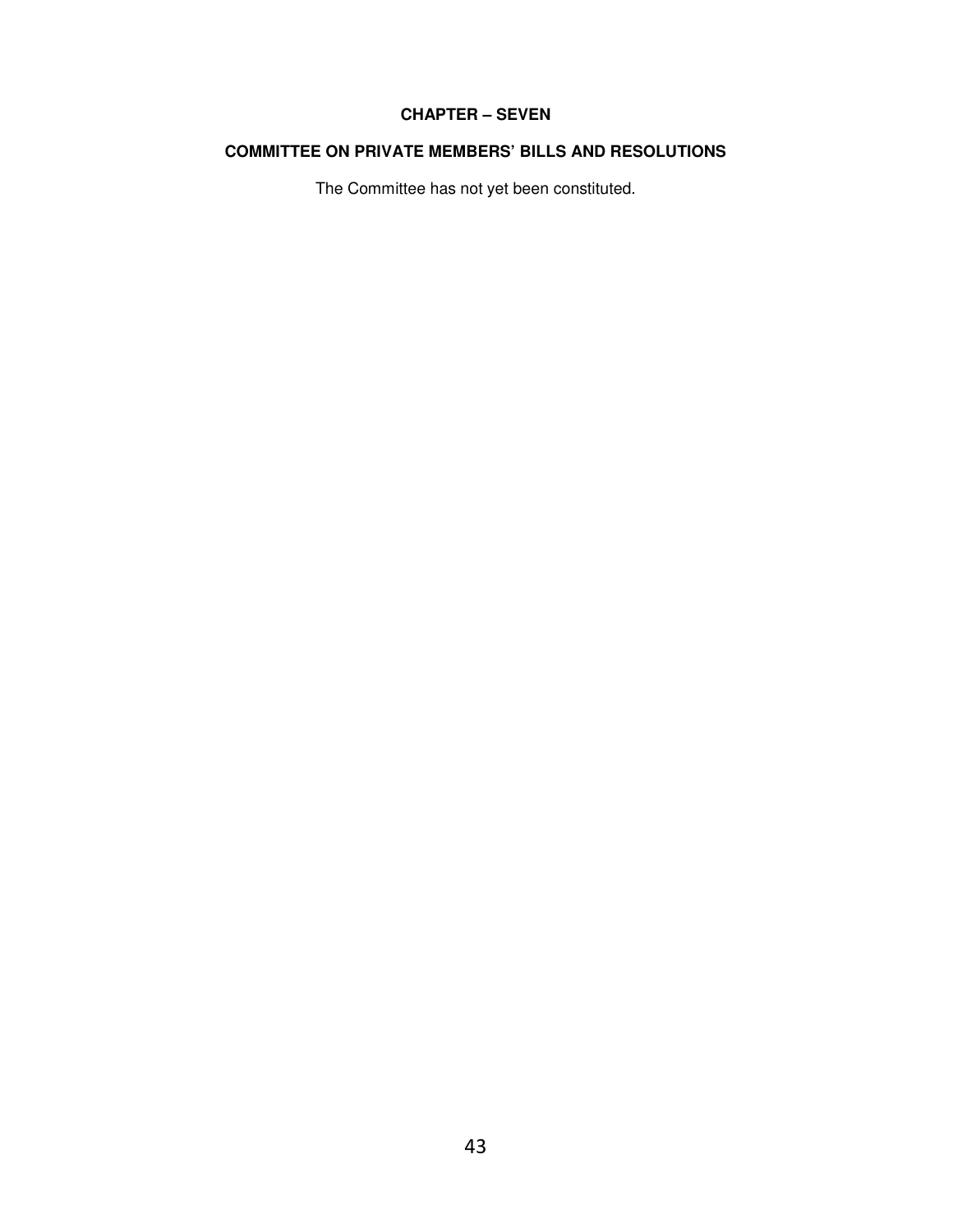### **CHAPTER – EIGHT**

# **COMMITTEE ON SUBORDINATE LEGISLATION**

### **I. Constitution of Committee**

8.1 The Committee on Subordinate Legislation for the year 2019-20 was constituted with effect from 9 October, 2019 vide Bulletin Part-II Para No 612 dated 9<sup>th</sup> October, 2019 and continued in Office during the period under review.

8.2 The Committee consists of 15 Members of Lok Sabha. The Speaker appointed Shri Raghurama Krishnaraju Kanumuru, member of the Committee, as the Chairperson of the Committee for the term 2019-2020. The composition of the Committee (2019-2020) is as follows:

1. Shri Raghuram Krishnaraju Kanumuru - Chairperson

## **Members**

- 2. Shri S.P Singh Baghel
- 3. Shri Ajay Bhatt
- 4. Shri Jyotirmay Singh Mahato
- 5. Shri Pinaki Misra
- 6. Shri Chandeshwar Prasad
- 7. Shri Suresh Pujari
- 8. Shri A.Raja
- 9. Shri Nama Nageshwar Rao
- 10. Shri N.Uttam Kumar Reddy
- 11. Shri Sanjay Seth
- 12. Shri Mahendra Singh Solanky
- 13. Shri Su Thirunavukkarasar
- 14. Shri B.Manickam Tagore
- 15. Shri Ram Kripal Yadav

## **II. Subjects selected for examination/discussed**

8.3 During the period under review the Committee considered the First Memorandum, highlighting the achievements of the Committee made during their previous term as well as on matters which remained pending for consideration by the Committee on Subordinate Legislation (2018-2019). The Committee also examined 150 Statutory Orders and considered and adopted Four other Memoranda based on the infirmities/points arising out of examination of these statutory orders and the replies of the concerned Ministries/ Departments received thereon. The Committee adopted and presented 7 Reports (6 Original Reports and 1 Action Taken Report) to the House during the period under review.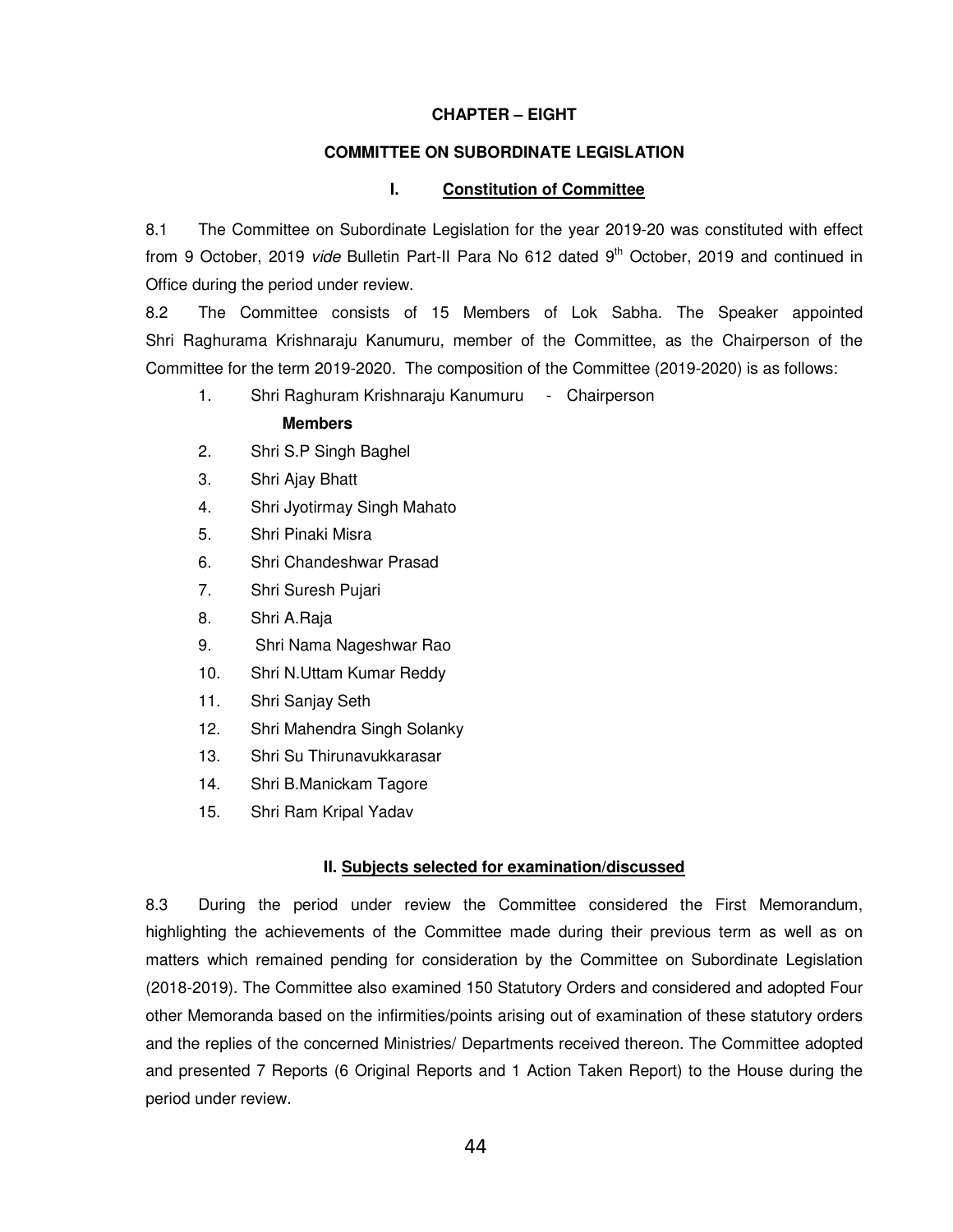The Committee also considered and adopted the Memorandum regarding amendment to Rules 317 and 320 of the Rules of Procedure and Conduct of Business in Lok Sabha and forwarded the same to CB-I for placing it before the Rules Committee of Lok Sabha for consideration and bringing the proposed amendments to the Rules.

## **III. Sittings of the Committee**

8.4 During the period under review, the Committee held 20 sittings lasting for 37 hrs 05 min. Statement showing the dates on which sittings of the Committee were held, the duration of each of the sitting, the number of Members present and the subjects discussed is given as under:

|                | S.No Date of Sitting | <b>Duration</b> | No. of                    | <b>Subject Discussed</b>                                                                                                                                                                                                                                                                                                                                                                          |
|----------------|----------------------|-----------------|---------------------------|---------------------------------------------------------------------------------------------------------------------------------------------------------------------------------------------------------------------------------------------------------------------------------------------------------------------------------------------------------------------------------------------------|
|                |                      | of Sitting      | <b>Members</b><br>present |                                                                                                                                                                                                                                                                                                                                                                                                   |
| 1              | 16/10/2019           | 01:45           | 6                         | The Committee considered Memorandum<br>(No.1)<br>regarding<br><b>Matters</b><br>for<br>$\overline{\phantom{0}}$<br>by the<br>consideration<br>Committee<br>on<br>Subordinate legislation (2019-20)<br>and<br>adopted the same.                                                                                                                                                                    |
| 2              | 04/11/2019           | 02:00           | 8                         | Briefing by the representatives of Ministry<br>of Law and Justice on various important<br>aspects of Subordinate Legislation.<br>Briefing by the representatives of the<br>Ministry of Environment, Forests and<br>Climate Change on Rules/Regulations<br>governing the proposed ban on Single Use<br>Plastic in the Country.                                                                     |
| $\overline{3}$ | 13/11/2019           | 03:30           | $\overline{5}$            | Briefing by the representatives of the<br>Ministries of Housing and Urban Affairs<br>and Jal Shakti (Department of Drinking<br>Water<br>Sanitation)<br>the<br>and<br>on<br>Rules/Regulations<br>governing<br>the<br>implementation of Swachh Bharat Mission<br>programme in respect of both Urban and<br>Rural areas.                                                                             |
| 4              | 27/11/2019           | 01:15           | 6                         | Briefing by the representatives of the<br>Ministry of Corporate Affairs on<br>the<br>Rules/Regulations framed<br>under<br>the<br>Companies Act, 2013                                                                                                                                                                                                                                              |
| 5              | 10/12/2019           | 01:30           | 5                         | Briefing by the representatives of the<br>of Finance (Department of<br>Ministry<br>Financial<br>Services)<br>on the<br>following<br>subjects:-<br><b>The</b><br>Insurance<br>Ombudsman<br>(i)<br>Rules, 2017 (GSR 413-E).<br>Implementation<br>(ii)<br>(ii)<br>of<br>the<br>recommendations contained in<br>the 42nd Action Taken Report<br>(16 th Lok Sabha) on RBI<br>Pension Regulations, 1990 |
| 6              | 09/01/2020           | 02:15           | 9                         | Briefing by legal experts on the Insolvency<br>Bankruptcy<br>Code,<br>2016<br>and<br>and<br>Provisions of the Act and the Rules as                                                                                                                                                                                                                                                                |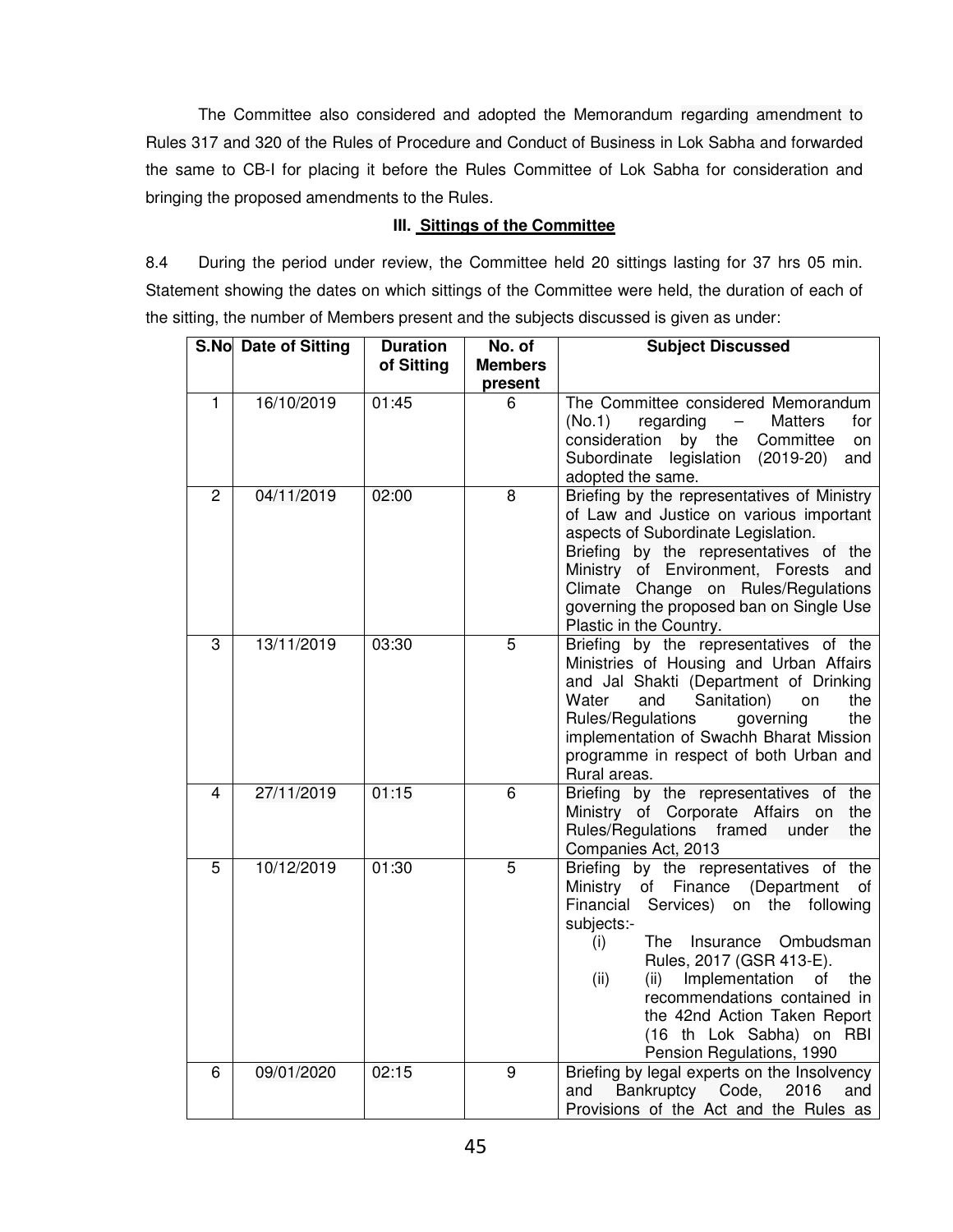|    |            |       |    | applicable to 'guarantors of loans'.<br>Briefing by the representatives of the<br>Ministry of Corporate Affairs, Government<br>of India on the Insolvency and Bankruptcy<br>Code, 2016 and Provisions of the Act and<br>the rules as applicable to 'guarantors of<br>loans'.                                                                                                                                                                                                                                                                                                                                                                                                                                                                                                                                                                                             |
|----|------------|-------|----|--------------------------------------------------------------------------------------------------------------------------------------------------------------------------------------------------------------------------------------------------------------------------------------------------------------------------------------------------------------------------------------------------------------------------------------------------------------------------------------------------------------------------------------------------------------------------------------------------------------------------------------------------------------------------------------------------------------------------------------------------------------------------------------------------------------------------------------------------------------------------|
| 7  | 24/01/2020 | 01:30 | 9  | Briefing by the representatives of the<br>Ministry of Health and Family Welfare on<br>Drugs and Cosmetics Act, 1940 and Rules<br>thereunder<br>framed<br>regarding<br>proper<br>storage of medicine, e-pharmacy, shelf<br>life/expiry period of drugs/cosmetics and<br>pricing of drugs.                                                                                                                                                                                                                                                                                                                                                                                                                                                                                                                                                                                 |
| 8  | 06/02/2020 | 01:30 | 8  | Consideration and adoption of memoranda<br>nos. 2 to 5                                                                                                                                                                                                                                                                                                                                                                                                                                                                                                                                                                                                                                                                                                                                                                                                                   |
| 9  | 10/02/2020 | 02:00 | 9  | Briefing by the representatives of the<br>Ministry of Personnel, Public Grievances<br>and Pensions (Department of Personnel<br>Training) / Central Bureau<br>and<br>οf<br>Investigation (CBI) on Rules, Regulations,<br>governing<br>the<br>Recruitment,<br>etc.<br>Promotion, Deputation and Seniority in<br>Central Bureau of Investigation.                                                                                                                                                                                                                                                                                                                                                                                                                                                                                                                           |
| 10 | 24/02/2020 | 02:30 | 5  | Briefing by the representatives of the<br>Ministry<br>Railways<br>of<br>on<br>Rules/Regulations/Policy on Recruitment,<br>Promotion, Deputation and fixation of<br>Seniority and transfer of Non- Gazetted<br>Officers of Railways.                                                                                                                                                                                                                                                                                                                                                                                                                                                                                                                                                                                                                                      |
| 11 | 05/03/2020 | 01:30 | 10 | Consideration and adoption of:-<br>Draft First Action Taken Report on<br>(i)<br>observations / recommendations<br>contained on the 10th Report of<br>the Committee on Subordinate<br>Legislation (16th Lok Sabha).<br>Draft Second Report<br>(ii)<br>the<br>of<br>Subordinate<br>Committee<br>on<br>Legislation based on the infirmities<br>observed by the Committee during<br>examination of 'Statutory Orders'<br>notified<br>by<br>the<br><b>Ministries</b><br>οf<br>Finance<br>and<br>Human<br>Resource<br>Development<br>under<br>delegated<br>legislation.<br>Draft<br><b>Third</b><br>(iii)<br>Report<br>of<br>the<br>Committee<br>Subordinate<br>on<br>Legislation based on the infirmities<br>observed by the Committee during<br>examination of 'Statutory Orders'<br>notified<br>the<br><b>Ministries</b><br>by<br>οf<br>Finance<br>Shipping<br>and<br>under |
| 12 | 18/03/2020 | 02:30 | 10 | delegated legislation.<br>Briefing by the representatives of various<br>Associations/<br><b>NGOs</b><br><b>Rules</b><br>on                                                                                                                                                                                                                                                                                                                                                                                                                                                                                                                                                                                                                                                                                                                                               |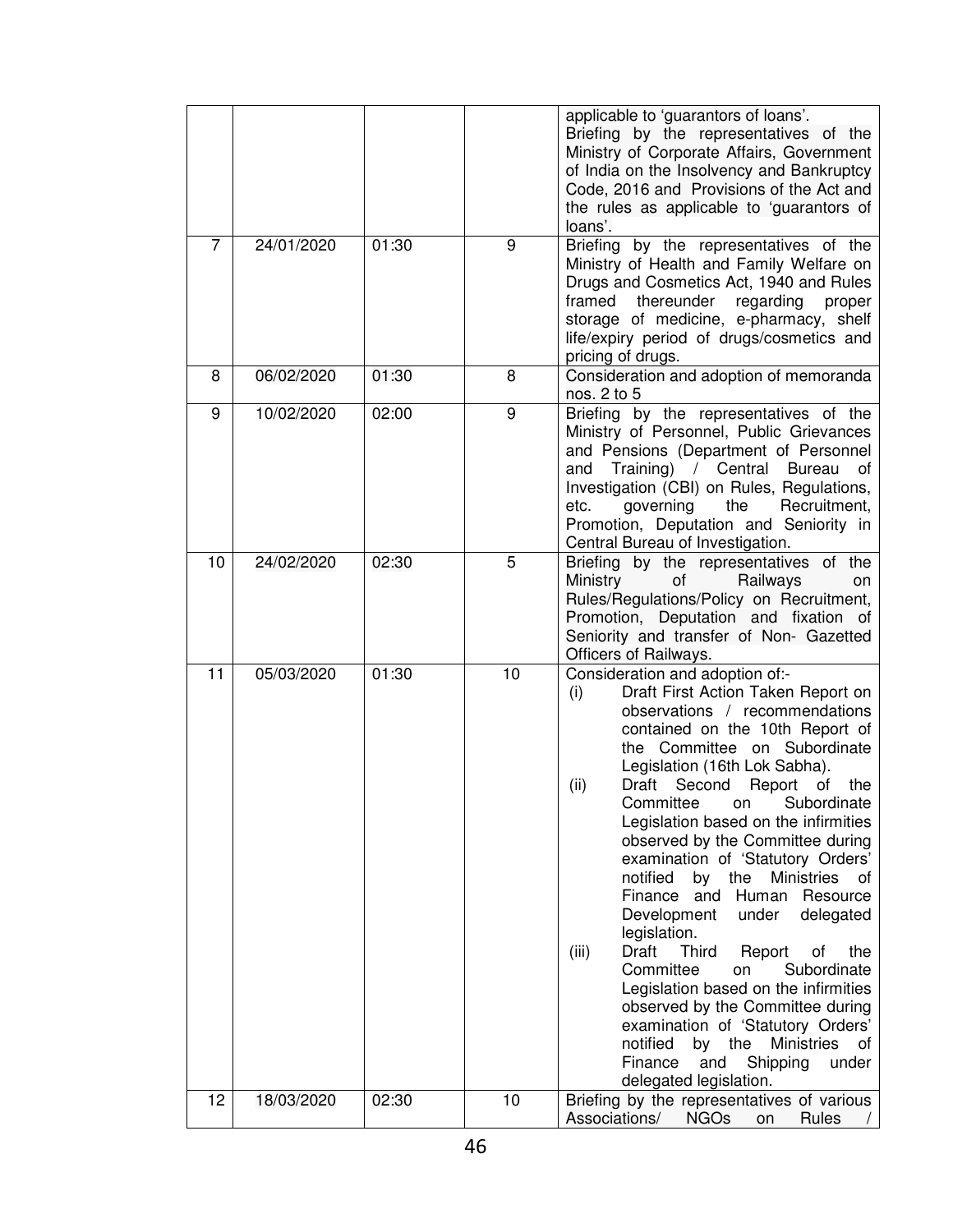|    |            |       |                | Regulations framed under Drugs and<br>Cosmetics Act, 1940 and other related<br>issues including e-pharmacy by the :-<br><b>Association of Retails Chemists</b><br>(i)<br>and Druggists;<br>Association<br>(ii)<br>of the contract of the contract of the contract of the contract of the contract of the contract of the contract<br>e-pharma<br>companies<br>Non<br>Governmental<br>(iii)<br>Oranigstions (NGOs)                                                                                                                                                                                                                                                                                                                                                                                                                                                                                                                                                                                                                                                          |
|----|------------|-------|----------------|----------------------------------------------------------------------------------------------------------------------------------------------------------------------------------------------------------------------------------------------------------------------------------------------------------------------------------------------------------------------------------------------------------------------------------------------------------------------------------------------------------------------------------------------------------------------------------------------------------------------------------------------------------------------------------------------------------------------------------------------------------------------------------------------------------------------------------------------------------------------------------------------------------------------------------------------------------------------------------------------------------------------------------------------------------------------------|
| 13 | 04/08/2020 | 02:00 | $\overline{7}$ | Consideration and adoption of Memo on<br>amendment to Rules 317 & 320 of the<br>Rules of Procedure and Conduct of<br>Business in Lok Sabha.<br>Briefing by the representatives of Ministry<br>of Road Transport and Highways /Home<br>Affairs on Rules/Regulations governing to<br>variation of Speed limits of vehicles in<br>Delhi/NCR.<br>Briefing by the representatives of Ministry<br>of Personnel, Public Grievances<br>and<br>Pensions (Department of Personnel and<br>Training) on Non-furnishing of comments<br>on 31st Report (16th LS) & 38th Report<br>(16th LS).                                                                                                                                                                                                                                                                                                                                                                                                                                                                                             |
| 14 | 07/09/2020 | 02:15 | $\overline{7}$ | Consideration and<br>adoption<br>of .<br>Draft<br>Memorandum by the Committee regarding<br>amendment to Rules 317 and 320 of the<br>Rules of Procedure and Conduct of<br>Business in Lok Sabha.<br>Consideration and adoption<br>the<br>0t<br>the<br>following<br>draft<br>Memoranda<br>by<br>Committee:-<br>The Ministry of Health and<br>(i)<br>Welfare,<br>Family<br>Central<br>Health<br>Scheme<br>Government<br>Organisation, Paramedical and<br>General Categories (Group C<br>Posts)<br>Recruitment<br>Rules,<br>2015.<br>The Insurance Regulatory and<br>(ii)<br>Development Authority of India<br>(Assets,<br>Liabilities<br>and<br>Solvency Margin of General<br>Insurance<br><b>Business</b><br>Regulations, 2016.<br>The Bhakra Beas Management<br>(iii)<br>Amendment<br>Board<br>Rules.<br>2017.<br>Briefing by the representatives of Ministry<br>of Health and Family Welfare on the<br>Rules, Regulations framed under<br>the<br>Epidemic Disease Act, 1897 and also<br>regulations / guidelines issued under the<br>Act with regard to COVID-19 pandemic. |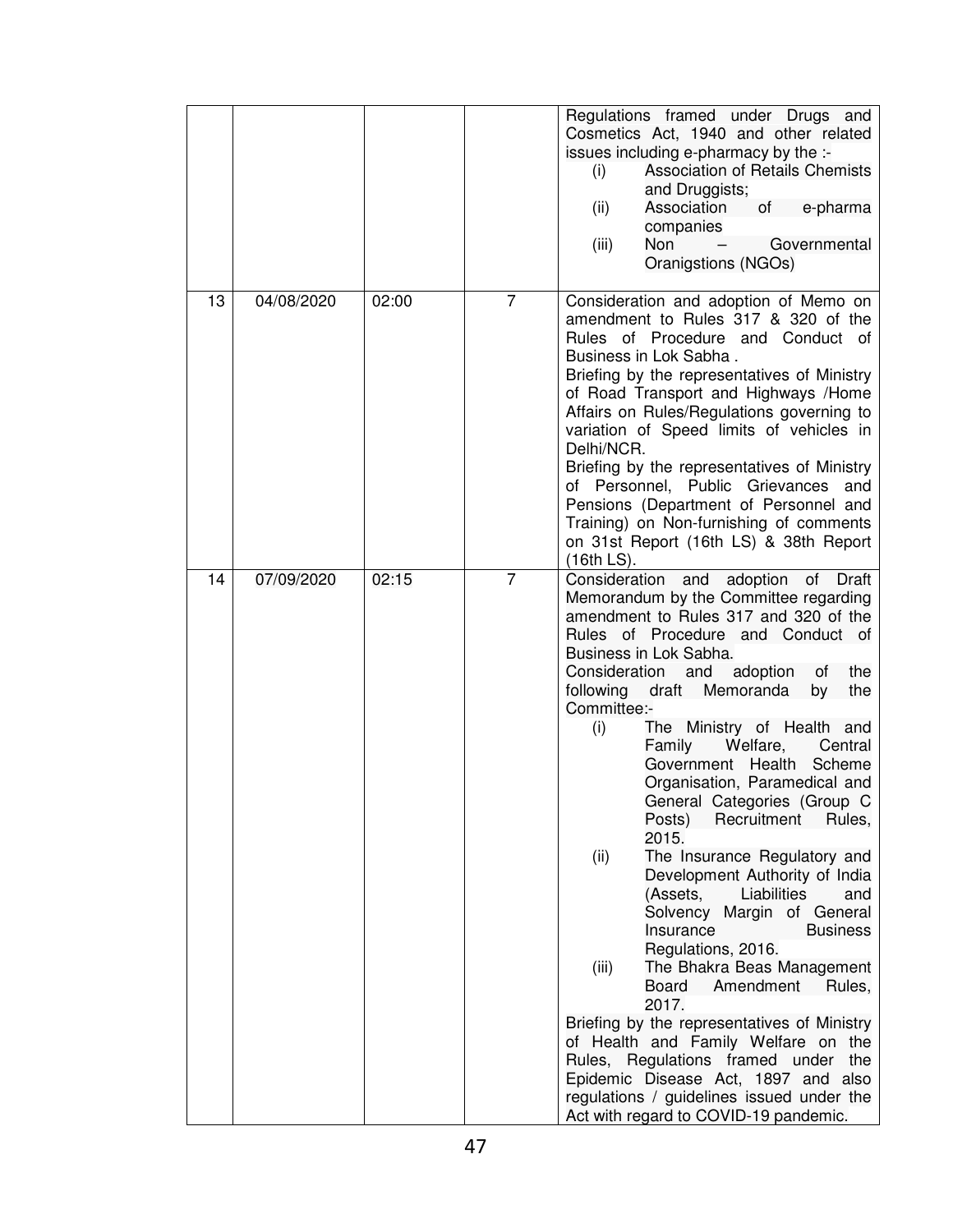| 15 | 21/09/2020 | 00:30 | 7  | Consideration and adoption of the              |
|----|------------|-------|----|------------------------------------------------|
|    |            |       |    | following Draft reports of the Committee       |
|    |            |       |    | on Subordinate Legislation :-                  |
|    |            |       |    | Draft 4th Report of the Committee<br>(i)       |
|    |            |       |    | on the Insurance Ombudsman                     |
|    |            |       |    | Rules, 2017.                                   |
|    |            |       |    | Draft 5th Report of the Committee<br>(ii)      |
|    |            |       |    | based on the examination of                    |
|    |            |       |    | Statutory Orders on the Ministry of            |
|    |            |       |    | Health<br>and<br>Family<br>Welfare.            |
|    |            |       |    | Health<br>Central<br>Government                |
|    |            |       |    | Scheme<br>Organisation,                        |
|    |            |       |    | Paramedical<br>General<br>and                  |
|    |            |       |    | C<br>Posts)<br>Category<br>(Group              |
|    |            |       |    | Recruitment Rules, 2015.                       |
|    |            |       |    | Draft 6th Report of the Committee<br>(iii)     |
|    |            |       |    | based on the examination of                    |
|    |            |       |    | Statutory Orders on the Insurance              |
|    |            |       |    | Regulatory<br>and<br>Development               |
|    |            |       |    | Authority<br>India<br>of<br>(Assets,           |
|    |            |       |    | Liabilities and Solvency Margin of             |
|    |            |       |    | General<br>Insurance<br>Business)              |
|    |            |       |    | Regulations, 2016.                             |
|    |            |       |    | Draft 7th Report of the Committee<br>(iv)      |
|    |            |       |    | based on the examination of                    |
|    |            |       |    | Statutory Orders on the Bhakra                 |
|    |            |       |    | Beas<br>Management<br>Board                    |
|    |            |       |    | Amendment Rules, 2017.                         |
| 16 | 23/09/2020 | 01:45 | 6  | Briefing by the representatives of Ministry    |
|    |            |       |    | of Consumer Affairs, Food and Public           |
|    |            |       |    | Distribution (Department of Food and           |
|    |            |       |    | Public Distribution) on Rules / Regulations    |
|    |            |       |    | bye-laws governing various issues              |
|    |            |       |    | relating to wastage of food grains in the      |
|    |            |       |    | country under the National Food Security       |
|    |            |       |    | Act, 2013.                                     |
| 17 | 24/09/2020 | 02:15 | 10 | Briefing by the representatives of Ministry    |
|    |            |       |    | of Jal Shakti (Department of Water             |
|    |            |       |    | River<br>Development<br>Resources,<br>and      |
|    |            |       |    | Ganga Rejuvenation) on:-                       |
|    |            |       |    | Rules / Regulations framed<br>(i)              |
|    |            |       |    | under 'Inter-State River Water                 |
|    |            |       |    | Disputes Act 1956' enacted                     |
|    |            |       |    | under the Article 262 of the                   |
|    |            |       |    | Constitution of India and as                   |
|    |            |       |    | amended from time to time;                     |
|    |            |       |    | Rules / Regulations relating to<br>(ii)        |
|    |            |       |    | the issue of 'Inter-linking of                 |
|    |            |       |    | Rivers in India'.                              |
| 18 | 25/09/2020 | 02:00 | 8  | Briefing by the representatives of Ministry    |
|    |            |       |    | and Natural<br>Petroleum<br>Gas<br>of<br>on    |
|    |            |       |    | examination of Rules / Regulations / bye-      |
|    |            |       |    | laws framed / Orders issued under              |
|    |            |       |    | Essential Commodities Act, 1955 with           |
|    |            |       |    | specific reference to adulteration of petrol / |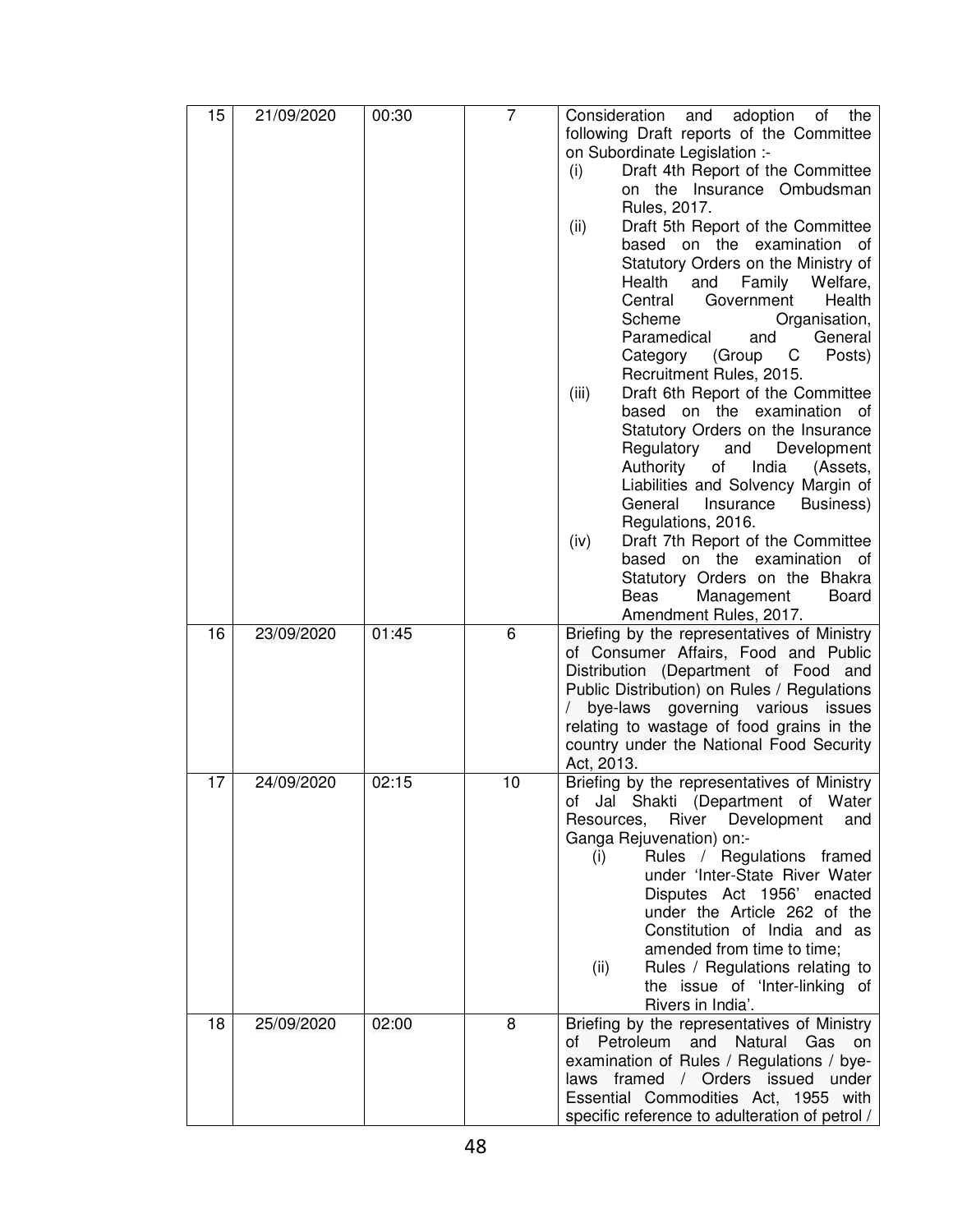|            |            |       |   | diesel and other petroleum products.                                                                                                                                                                                                                                                                                                                                                                                                                                                                                                                                                                                                                                                                                     |
|------------|------------|-------|---|--------------------------------------------------------------------------------------------------------------------------------------------------------------------------------------------------------------------------------------------------------------------------------------------------------------------------------------------------------------------------------------------------------------------------------------------------------------------------------------------------------------------------------------------------------------------------------------------------------------------------------------------------------------------------------------------------------------------------|
| 19         | 07/10/2020 | 02:00 | 5 | Briefing by the representatives of the<br>Ministry of Finance on the followings:-<br>Rules/Regulations<br>framed<br>(i)<br>under Section 52 and other<br>'The<br><b>Sections</b><br>of<br><b>Banking</b><br>Regulations Act,<br>1949', as<br>amended from time to time;<br>Rules/Regulations<br>(ii)<br>framed<br>under Section 38 and other<br>Sections of 'The Securitisation<br>and Reconstruction of Financial<br>Assets and Enforcement of<br>Security Interest Act, 2002, as<br>amended from time to time;<br>and<br>'State Bank of India General<br>(iii)<br>Regulations' framed<br>under<br>Sections 49 and 50 and other<br>sections of 'The State Bank of<br>India Act, 1955', as amended<br>from time to time. |
| 20<br>III. | 08/10/2020 | 01:30 | 5 | Briefing by the representatives of the<br>Ministry of Coal on the followings:-<br>Rules/Regulations<br>(i)<br>framed<br>under Section 31 and other<br>Sections of 'The Coal Mines<br>Provisions)<br>(Special<br>Act,<br>2015', as amended from time to<br>time; and<br>The Coal<br>(ii)<br><b>Blocks Allocation</b><br>Rules, 2017 framed<br>under<br>Section 13 and other Sections<br>of 'The Mines and Minerals<br>(Development and Regulation)<br>Act, 1957', as amended from<br>time to time.<br>Details of number of sittings of the Committee attended by each Member                                                                                                                                              |

8.5 Statement showing the number of Sittings of the Committee attended by each member is given as follows:

| S.No. |                                                  | No.<br>sittings<br>attended | O1 |
|-------|--------------------------------------------------|-----------------------------|----|
|       | Shri Raghurama Krishnaraju Kunumuru- Chairperson | 20                          |    |
|       | <b>Members</b>                                   |                             |    |
| 2.    | Prof. S.P. Singh Baghel,                         | 8                           |    |
| 3.    | Shri Ajay Bhatt,                                 | 16                          |    |
| 4.    | Shri Jyotirmay Singh Mahato,                     | 6                           |    |
| 5.    | Shri Pinaki Misra,                               | 12                          |    |
| 6.    | Shri Chandeshwar Prasad,                         | 8                           |    |
| 7.    | Shri Suresh Pujari,                              | 9                           |    |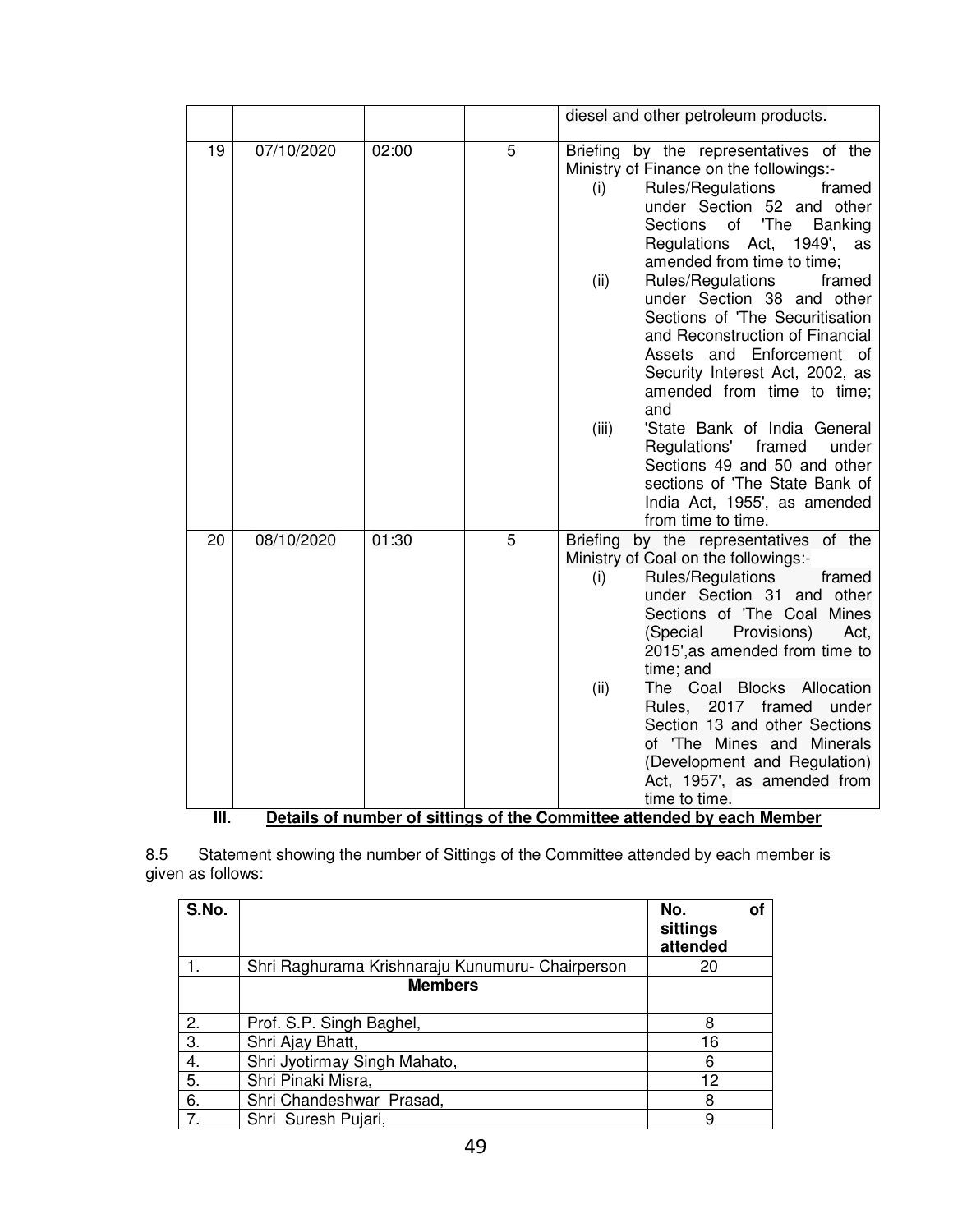| 8.  | Shri A.Raja,                 |    |
|-----|------------------------------|----|
| 9.  | Shri Nama Nageshwar Rao,     | 15 |
| 10  | Shri N.Uttam Kumar Reddy,    |    |
| 11. | Shri Sanjay Seth,            | 13 |
| 12. | Shri Mahendra Singh Solanky, |    |
| 13. | Shri Su Thirunavukkarasar,   |    |
| 14. | Shri B.Manickam Tagore       |    |
| 15. | Shri Ram Kripal Yadav        |    |

## **IV. Visits for on-the-spots studies**

# 8.6 The Committee undertook no study visits during the period under review. **V. Reports Presented**

8.7 During the period, the Committee on Subordinate Legislation presented the following Original Reports to the House on the infirmities observed in Rules/Orders notified in the Gazette of  $India$  :-

| SI. No.        | Report          | Subject                                                                                | Date of      |
|----------------|-----------------|----------------------------------------------------------------------------------------|--------------|
|                | No.             |                                                                                        | Presentation |
|                | 2 <sup>nd</sup> | Report on the statutory orders notified by the Ministry of                             | 13.03.2020   |
|                |                 | Finance and the Ministry of Human Resource Development<br>under delegated legislation. |              |
| $\overline{2}$ | 3 <sup>rd</sup> | Report on the statutory orders notified by the Ministry of                             | 16.03.2020   |
|                |                 | Finance and the Ministry of Shipping under delegated<br>legislation.                   |              |
| 3              | $4^{\text{th}}$ | Report on the Insurance Ombudsman Rules, 2017.                                         | 22.09.2020   |
| 4              | 5 <sup>th</sup> | Report on the Ministry of Health and Family Welfare, Central                           | 22.09.2020   |
|                |                 | Government Health Scheme Organisation, Paramedical and                                 |              |
|                |                 | General Categories (Group-C Posts) Recruitment Rules,                                  |              |
|                |                 | 2015.                                                                                  |              |
| 5              | 6 <sup>th</sup> | Report on the Insurance Regulatory and Development                                     | 22.09.2020   |
|                |                 | Authority of India (Assets, Liabilities and Solvency Margin of                         |              |
|                |                 | General Insurance Business) Regulations, 2016.                                         |              |
| 6              | 7 <sup>th</sup> | Report on the Bhakra Beas Management Board Amendment<br>Rules, 2017.                   | 22.09.2020   |

# **VI. Action Taken Report**

8.8 During the period, the Committee on Subordinate Legislation presented one Action Taken Report to the House:-

| SI.No. Report | Subject                                             | Date<br>οt                   |              |
|---------------|-----------------------------------------------------|------------------------------|--------------|
| No.           |                                                     |                              | Presentation |
| ⊣st           | Action<br>Taken by                                  | Government on the 12.03.2020 |              |
|               | Observations/Recommendations contained in the Tenth |                              |              |
|               | Report of the Committee on Subordinate Legislation  |                              |              |
|               | (Sixteenth Lok Sabha).                              |                              |              |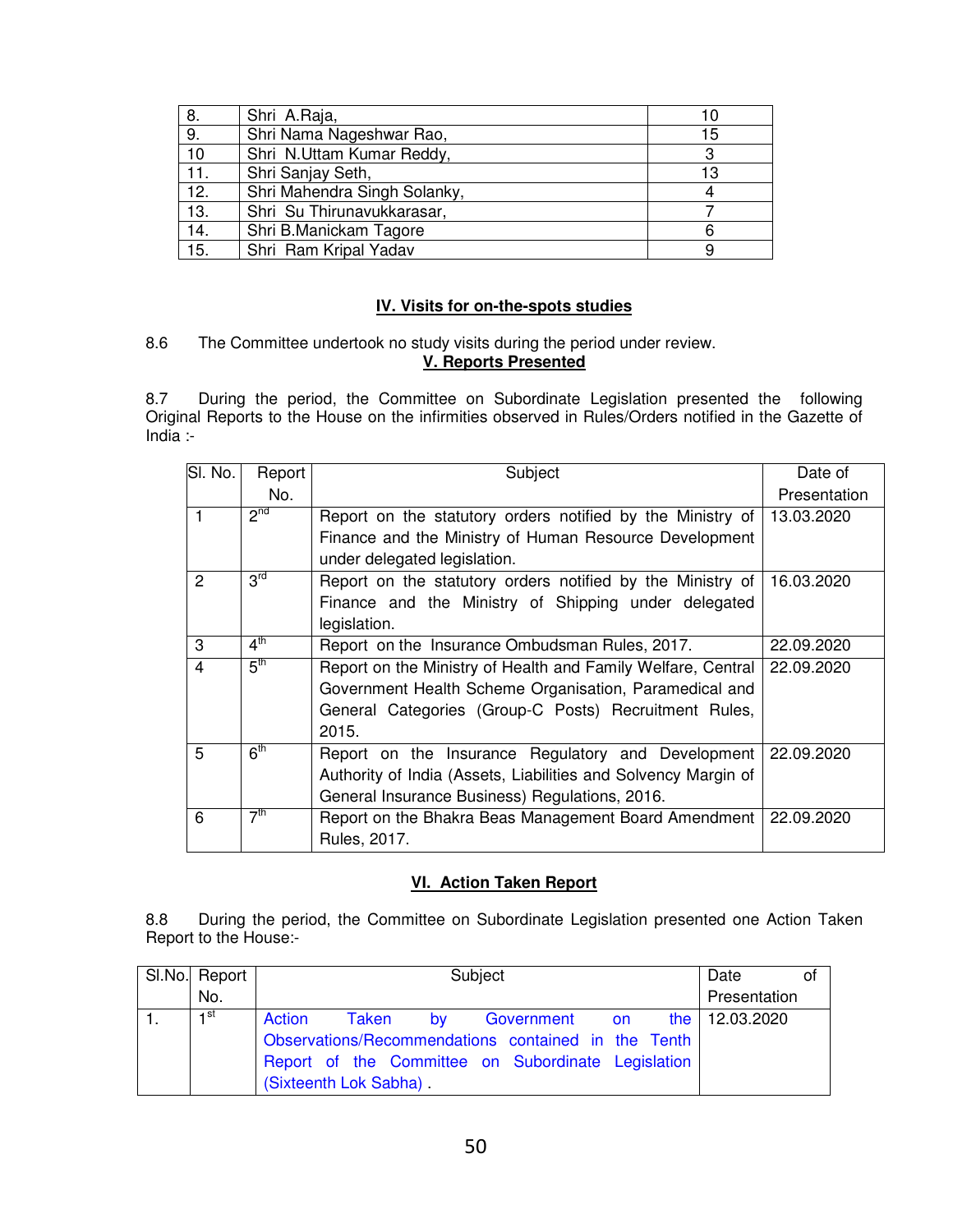# **CHAPTER – NINE**

# **COMMITTEE ON THE WELFARE OF SCHEDULED CASTES AND SCHEDULED TRIBES**

# **I. Constitution of Committee**

9.1 The Committee on the Welfare of Scheduled Castes and Scheduled Tribes for the year 2019-2020 was constituted on  $24<sup>th</sup>$  July, 2019 and continued in office till 30<sup>th</sup> April, 2020.

9.2 The Committee consisted of 20 Members of Lok Sabha and 10 Members of Rajya Sabha. The Speaker appointed Dr. Kirit P. Solanki, Member of the Committee, as the Chairperson of the Committee. . The composition of the Committee for the years 2019-20 is as follows:

# **Dr. Kirit Premji Bhai Solanki - Chairperson**

### **Members Lok Sabha**

- 2. Shri Girish Chandra
- 3. Shri Santokh Singh Chaudhary
- 4. Shri Anil Firojiya
- 5. Shri Tapir Gao<br>6 Shri Saumitra k
- 6 Shri Saumitra Khan<br>7. Ms. Goddeti Madhay
- Ms. Goddeti Madhavi
- 8. Smt. Pratima Mondal
- 9. Shri A. Narayanaswamy
- 10. Shri Ashok Mahadeorao Nete
- 11. Shri Vincent H. Pala
- 12. Shri Chhedi Paswan
- 13. Shri A. Raja
- 14. Shri Upendra Singh Rawat
- 15. Smt. Sandhya Ray
- 16. Shri Rebati Tripura
- 17. Shri Bishweswar Tudu
- 18. Shri Krupal Balaji Tumane
- 19. Shri Bhanu Pratap Singh Verma
- 20. Shri Prince Raj\*

### **Members Rajya Sabha**

- 21. Shri Abir Ranjan Biswas<br>22. Shri Shamsher Singh Du
- Shri Shamsher Singh Dullo
- 23. Dr. Narendra Jadhav
- 24. Shri Amar Shankar Sable
- 25. Shri Ram Shakal
- 26. Shri Veer Singh
- 27. Shri K. Somaprasad
- 28. Smt. Wansuk Syiem
- 29. Mahant Shambhuprasadji Tundiya

\_\_\_\_\_\_\_\_\_\_\_\_\_\_\_\_\_\_\_\_\_\_\_\_\_\_\_\_\_\_\_\_\_\_\_\_\_\_\_\_\_\_\_\_\_\_\_\_\_\_\_\_\_\_\_\_\_\_\_\_\_\_\_\_\_

30. Shri Ramkumar Verma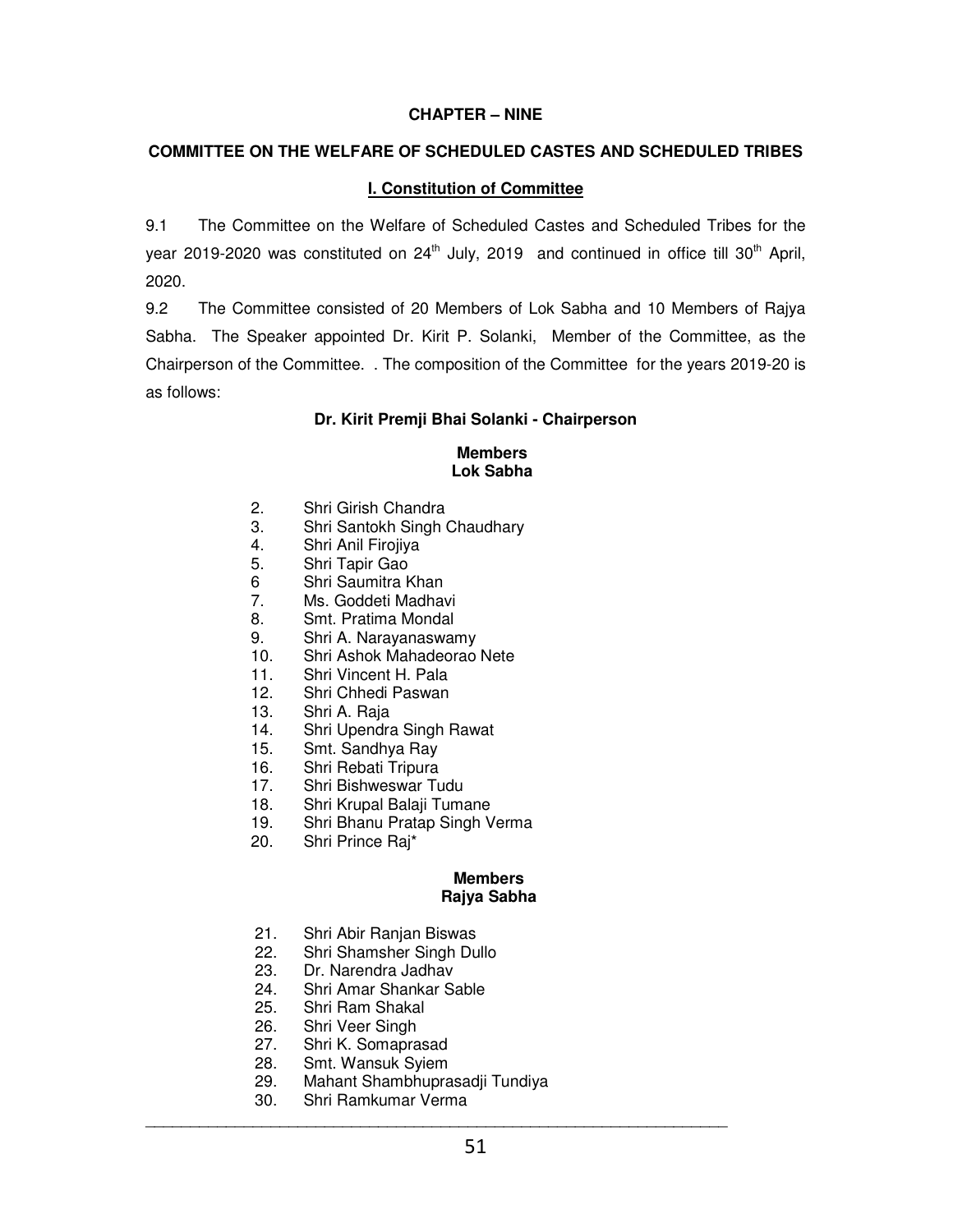\*Shri Prince Raj elected to the Committee w.e.f. 27.11.2019 for the vacant membership vice Shri Ramchandra Paswan who died on 21/7/2019.

# **II. Subjects selected for examination**

9.3. The Committee selected the following subjects for examination during 2019-20:-

### **Ministry of Tribal Affairs**

(i) Examination of Annual Reports of National Commission for Scheduled Tribes presented under Article 338A(5)(d) of the Constitution of India and to report as to the measures that should be taken by the union Government in respect to matters within the purview of the Union Government.

### **Ministry of Law and Justice**

(i) Status of constitution of All India Judicial Service in terms of the Constitutional provisions.

### **Ministry of Home Affairs**

- (i) Reservation for and employment of Scheduled Castes and Scheduled Tribes in Delhi Police.
- (ii) Reservation for and employment of Scheduled Castes and Scheduled Tribes in New Delhi Municipal Council (NDMC).
- (iii) Study of atrocity cases against Scheduled Castes and Scheduled Tribes with respect to implementation of the Prevention of Atrocities Act, 1989

### **Ministry of Housing and Urban Affairs**

- (i) Reservation for and employment of Scheduled Castes and Scheduled Tribes in Delhi Metro Rail Corporation (DMRC).
- (ii) Issues relating to rights on land allotted under Prime Ministers 20 point programme to the landless Scheduled Castes and Scheduled Tribes in NCT of Delhi.

### **Ministry of Corporate Affairs**

(i) Advancement of Scheduled Castes and Scheduled Tribes under 'Corporate Social Responsibility'(CSR) funding and schemes

### **Ministry of Railways**

(i) Reservation for and employment of Scheduled Castes and Scheduled Tribes in the Indian Railways.

### **Ministry of Finance**

- (i) Reservation for and employment of Scheduled castes and Scheduled tribes in Public Sector Insurance Companies.
- (ii) Reservation for Scheduled Castes and Scheduled Tribes in Public Sector Banks/Financial Institutions/Reserve Bank of India and credit facilities being provided to them by the Banks.

## **Ministry of Petroleum and Natural Gas**

(i) Reservation for Scheduled Castes and Scheduled Tribes in Public Sector Oil Companies and status of allotment of Petrol and Gas agencies to Scheduled Castes and Scheduled Tribes.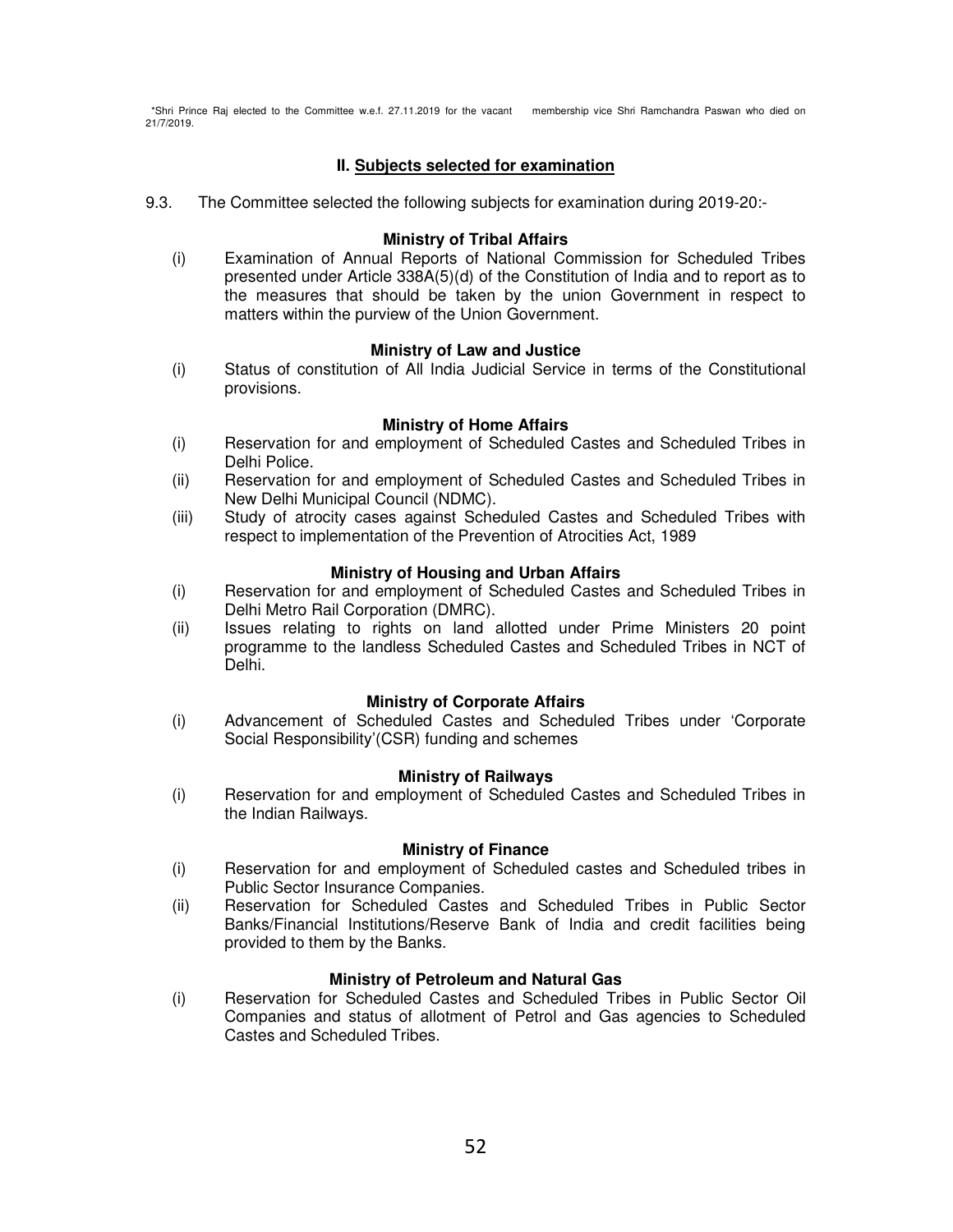## **Ministry of Human Resource Development**

(i) Role of educational Institutions including Central Universities, Engineering Colleges, IITs, Medical Institutes and Central Board of Secondary Education in socio-economic development of Scheduled Castes and Scheduled Tribes

## **Ministry of Coal**

(i) Implementation of Reservation Policy for Scheduled Castes and Scheduled Tribes in Coal India Ltd. and its subsidiaries (8)

## **Department of Personal, Public Grievances and Pension**

- (i) Role of the Ministry of personnel, Public Grievances and Pensions (Department of Personnel & Training) in formulation, implementation and monitoring of reservation policy.
- (ii) Ways and means to ensure reservation for SCs and STs in the light of Privatisation, outsourcing of work and contractual employment in Government Services, PSUs and autonomous bodies.

# **III. Constitution of Sub-Committees/Study Groups**

9.4 No Sub-Committees/Study Groups were constituted to facilitate the Committee for examination of various subjects.

# **IV. Sittings of the Committee**

9.5 During the period under report, the Committee held **12** sittings lasting **15 Hours 15** Minutes. Statement showing the dates of sittings of the Committee, the duration of the sittings, the number of Members present and the subjects discussed is as follows:

| SI. No. | Date of<br><b>Sitting</b> | Duration (in<br>hours and<br>minutes) |            | Number of<br>members<br>present |                                                                                                                                                                                                                                                                                                                                                                                                                         |  | <b>Subject</b> |  |
|---------|---------------------------|---------------------------------------|------------|---------------------------------|-------------------------------------------------------------------------------------------------------------------------------------------------------------------------------------------------------------------------------------------------------------------------------------------------------------------------------------------------------------------------------------------------------------------------|--|----------------|--|
| 1.      | $\mathbf{2}$              | Hrs.                                  | 3<br>Mins. | 4                               | 5                                                                                                                                                                                                                                                                                                                                                                                                                       |  |                |  |
| 1.      | 06.08.2019                | 01                                    | 00         | 21                              | Introductory meeting of the newly<br>constituted<br>Committee;<br>and<br>consideration of Memorandum No. 1<br>regarding selection of subjects for<br>examination during the year 2019-20                                                                                                                                                                                                                                |  |                |  |
| 2.      | 14.08.2019                | 01                                    | 00         | 15                              | Follow-up meeting with<br>the<br>(i)<br>representatives of the Ministry of<br>Communications (Department<br>of .<br>Telecommunications) and<br>Bharat<br>Sanchar Nigam Limited (BSNL) on the<br>issue of implementation of reservation<br>in promotion as per Supreme Court<br>order. (ii) Personal hearing of the<br>representatives of SC/ST Military<br>Engineering Services (MES) regarding<br>promotions on merit. |  |                |  |
| 3.      | 22.08.2019                | 01                                    | 00         | 15                              | Follow-up meeting<br>with<br>the<br>representatives of the<br>Ministry<br>of                                                                                                                                                                                                                                                                                                                                            |  |                |  |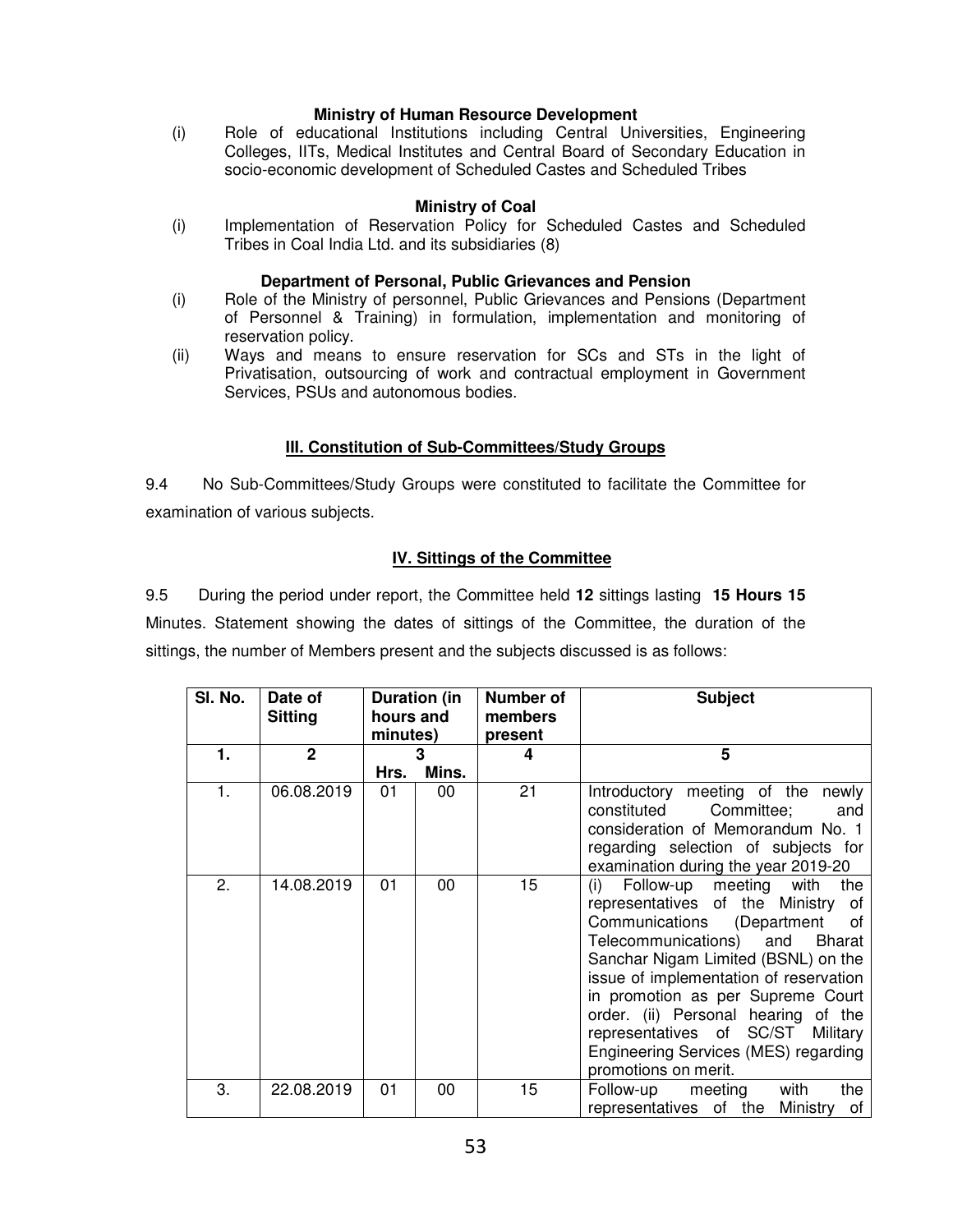|    |            |    |    |    | Communications<br>(Department)<br>of<br>Telecommunications)<br>and<br>Bharat<br>Sanchar Nigam Limited (BSNL) on the<br>issue of implementation of reservation<br>in promotion as per Supreme Court<br>order.                                                                                                                                                                                                                                                                                                                                                                                                                                                                                                                                                                                                                                                                                                                                                                              |
|----|------------|----|----|----|-------------------------------------------------------------------------------------------------------------------------------------------------------------------------------------------------------------------------------------------------------------------------------------------------------------------------------------------------------------------------------------------------------------------------------------------------------------------------------------------------------------------------------------------------------------------------------------------------------------------------------------------------------------------------------------------------------------------------------------------------------------------------------------------------------------------------------------------------------------------------------------------------------------------------------------------------------------------------------------------|
| 4. | 13.09.2019 | 01 | 15 | 23 | Further follow-up meeting with the<br>representatives of the Ministry of<br>Finance (Department of<br>Financial<br>Services) and National Insurance<br>Company Limited on the subject<br>"Reservation for and Employment of<br>Scheduled Castes and Scheduled<br>Tribes in Public Sector Insurance<br>Companies".                                                                                                                                                                                                                                                                                                                                                                                                                                                                                                                                                                                                                                                                         |
| 5. | 01.10.2019 | 01 | 45 | 17 | <b>Briefing</b><br>with<br>meeting<br>the<br>representatives of the Ministry of<br>Petroleum and Natural Gas and Oil<br>and Natural Gas Corporation (ONGC)<br>on the subject – "Reservation for<br>Scheduled Castes and Scheduled<br>Tribes in Public Sector Oil Companies<br>and Status of allotment of Petrol and<br>Gas Agencies to Scheduled Castes<br>and Scheduled Tribes".                                                                                                                                                                                                                                                                                                                                                                                                                                                                                                                                                                                                         |
| 6  | 23.10.2019 | 02 | 00 | 18 | <b>Briefing</b><br>meeting<br>(i)<br>with<br>the<br>representatives of the Ministries of<br>Personnel, Public Grievances<br>and<br>Pensions (Department of Personnel<br>Training) and<br>Ministry<br>and<br>of<br>Information and Broadcasting (Prasar<br>Bharati) on the subject $-$ "Ways and<br>means to ensure reservation for<br>Scheduled Castes and Scheduled<br>Tribes in the light of 54rivatization,<br>outsourcing of work and contractual<br>employment in Government services,<br>Public Sector Undertakings and<br>Autonomous Bodies and other matter<br>connected<br>to<br>implementation<br>of<br>Reservation Policy in promotion in<br>Prasar Bharati as per Supreme Court<br>Order". (ii) Briefing by the Ministry of<br>Defence on follow up action<br>in.<br>pursuance of its meeting held on<br>6.3.2019 on the issue of promotion<br>from JE to AE and AE to Executive<br>Engineer and other matters connected<br>thereto in Military Engineering Service<br>(MES). |
| 7. | 28.11.2019 | 01 | 15 | 14 | meeting<br>Follow<br>with<br>the<br>up<br>of<br>$M/\circ$<br>representatives<br>the<br>Communications<br>(Department<br>of<br>Telecommunications) and BSNL<br>on<br>implementation<br>issue<br>of<br>the<br>of                                                                                                                                                                                                                                                                                                                                                                                                                                                                                                                                                                                                                                                                                                                                                                            |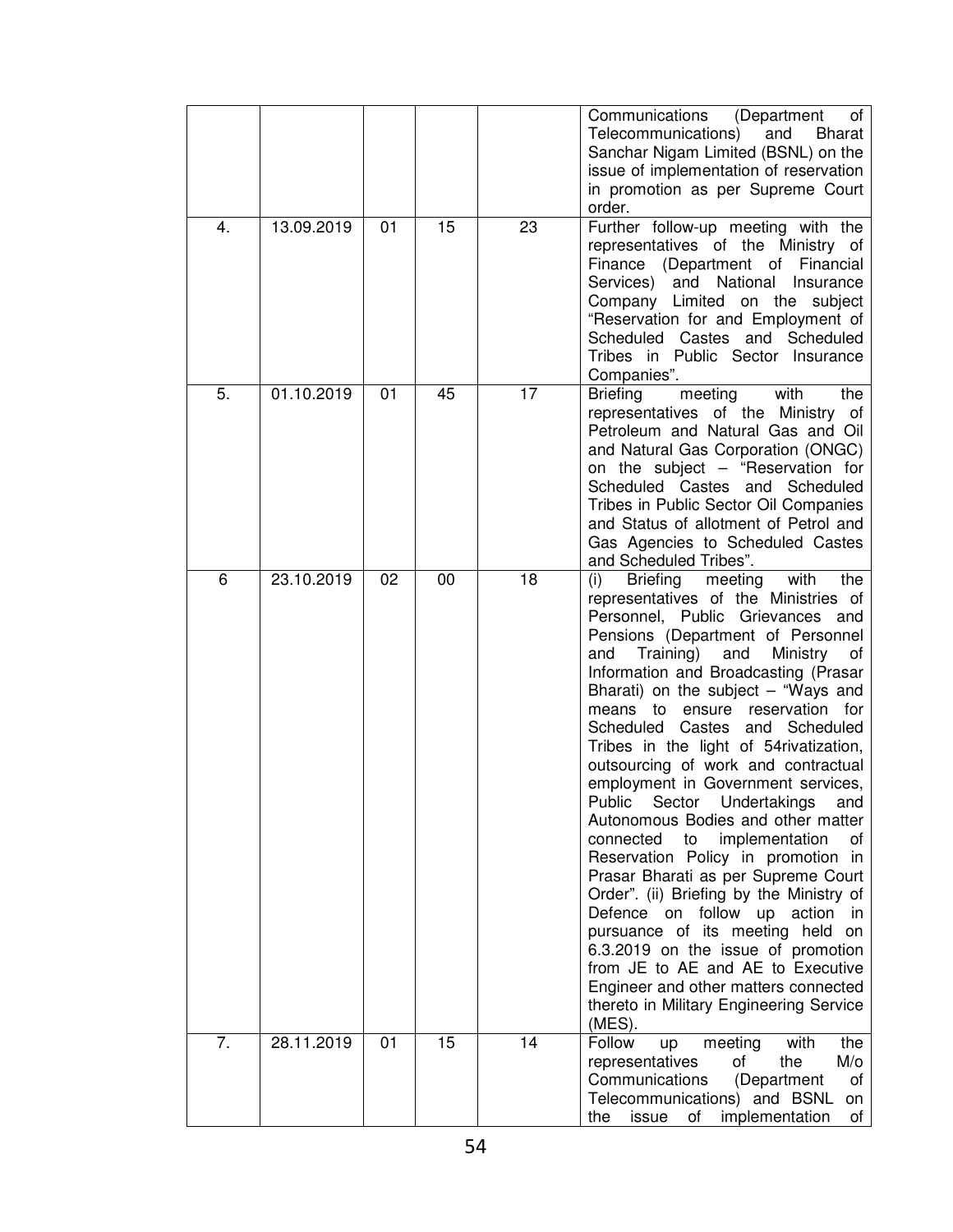|     |            |    |    |    | reservation in promotion<br>as<br>per<br>Supreme Court order.                                                                                                                                                                                                                                                                                                                                                                                                                                                                                                                                                                                                                           |
|-----|------------|----|----|----|-----------------------------------------------------------------------------------------------------------------------------------------------------------------------------------------------------------------------------------------------------------------------------------------------------------------------------------------------------------------------------------------------------------------------------------------------------------------------------------------------------------------------------------------------------------------------------------------------------------------------------------------------------------------------------------------|
| 8.  | 02.12.2019 | 01 | 00 | 18 | Follow<br>meeting<br>with<br>the<br>up<br>representatives of the Ministries of<br>Personnel, Public Grievances and<br>Pensions (Department of Personnel<br>Training) and<br>and<br>Ministry<br>of<br>Information and Broadcasting (Prasar<br>Bharati) on the subject $-$ "Ways and<br>means to ensure reservation for<br>Scheduled Castes and Scheduled<br>Tribes in the light of 55 rivatization,<br>outsourcing of work and contractual<br>employment in Government services,<br>Public Sector Undertakings<br>and<br>Autonomous Bodies and other matter<br>connected to implementation<br>0f<br>Reservation Policy in promotion in<br>Prasar Bharati as per Supreme Court<br>Order". |
| 9.  | 09.01.2020 | 00 | 30 | 17 | Evidence of the representatives of the<br>Ministry of Home Affairs and Delhi<br>Police on the subject - "Reservation<br>for and Employment of Scheduled<br>Castes and Scheduled Tribes in Delhi<br>Police".                                                                                                                                                                                                                                                                                                                                                                                                                                                                             |
| 10. | 10.02.2020 | 01 | 30 | 19 | (i) Consideration and adoption of draft<br>action taken report on Twenty Fifth<br>Report (16 <sup>th</sup> Lok Sabha) of the<br>Committee on the subject "Monitoring<br>of the Scheduled Castes Sub Plan by<br>the Ministry of Social Justice and<br>Empowerment and its implementation<br>for development and Welfare of<br>Scheduled Castes; (ii) Evidence of the<br>representatives of the Ministry of Coal<br>and Coal India Limited on the subject<br>"Reservation for and employment of<br>Scheduled Castes and Scheduled<br>Tribes in Coal India Limited".                                                                                                                       |
| 11. | 26.02.2020 | 01 | 30 | 15 | Evidence of the representatives of the<br>Ministry of Tribal Affairs and National<br>Commission for Scheduled Tribes on<br>subject - "Examination of Annual<br>Reports of NCST presented under<br>Article 338A(5) (d) of the Constitution<br>of India and to report as to the<br>measures that should be taken by the<br>Government in respect of<br>Union<br>matters within the purview of Union<br>Government".                                                                                                                                                                                                                                                                       |
| 12  | 16.03.2020 | 01 | 30 | 21 | Evidence of the representatives of the<br>Ministry of Home Affairs and New<br>Delhi Municipal Council on the subject                                                                                                                                                                                                                                                                                                                                                                                                                                                                                                                                                                    |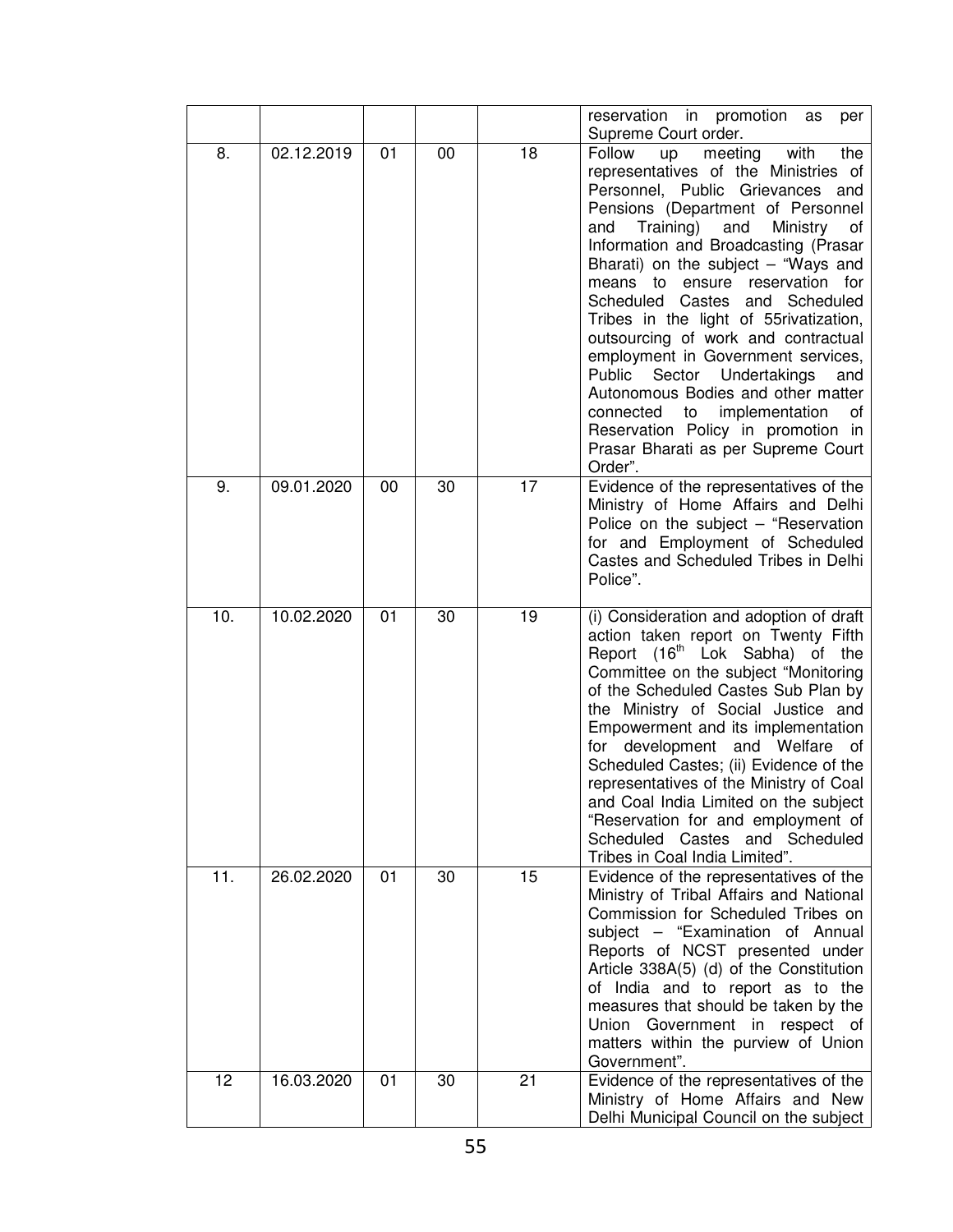|  | "Reservation for and Employment of |
|--|------------------------------------|
|  | SCs and STs in NDMC".              |

## **V. Details of Number of Sittings attended by each Member**

9.6 Statement showing the number of sittings of the Committee attended by each member is as follows:

| SI.No.                  | <b>Members</b>                    | <b>No. of Sittings attended</b> |
|-------------------------|-----------------------------------|---------------------------------|
| $\mathbf{1}$            | Dr. Kirit P. Solanki, Chairperson | 12                              |
|                         | <b>Lok Sabha</b>                  |                                 |
| $\overline{c}$          | Shri Girish Chandra               | 10                              |
| 3                       | Shri Santokh Singh Chaudhary      | 06                              |
| $\overline{\mathbf{4}}$ | Shri Anil Firojiya                | 03                              |
| $\overline{5}$ .        | Shri Tapir Gao                    | 03                              |
| 6                       | Shri Saumitra Khan                | 02                              |
| 7.                      | Ms. Goddeti Madhavi               | 08                              |
| 8.                      | Smt. Pratima Mondal               | 09                              |
| 9.                      | Shri A. Narayanaswamy             | 03                              |
| 10.                     | Shri Ashok Mahadeorao Nete        | 06                              |
| 11.                     | Shri Vincent H. Pala              | 05                              |
| 12.                     | Shri Chhedi Paswan                | 07                              |
| 13.                     | Shri A. Raja                      | 07                              |
| 14.                     | Shri Upendra Singh Rawat          | 07                              |
| 15.                     | Smt. Sandhya Ray                  | 07                              |
| 16.                     | Shri Rebati Tripura               | $\overline{07}$                 |
| 17.                     | Shri Bishweswar Tudu              | 06                              |
| 18.                     | Shri Krupal Balaji Tumane         | 07                              |
| 19.                     | Shri Bhanu Pratap Singh Verma     | 12                              |
| 20.                     | (i) Shri Ramchandra Paswan#       | 00                              |
|                         | (ii) Shri Prince Raj*             | 03                              |
|                         |                                   | Rajya Sabha                     |
| 21.                     | Shri Abir Ranjan Biswas           | 10                              |
| 22.                     | Shri Shamsher Singh Dullo         | 11                              |
| 23.                     | Dr. Narendra Jadhav               | 05                              |
| 24.                     | Shri Amar Shankar Sable           | 04                              |
| 25.                     | Shri Ram Shakal                   | 10                              |
| 26.                     | Shri Veer Singh                   | 09                              |
| $\overline{27}$ .       | Shri K. Somaprasad                | 09                              |
| 28.                     | Smt. Wansuk Syiem                 | 09                              |
| 29.                     | Mahant Shambhuprasadji Tundiya    | 05                              |
| $\overline{30}$ .       | Shri Ramkumar Verma               | $\overline{11}$                 |

#Died on 21.07.2019 \* Elected as Member to serve the Committee w.e.f. 27.11.2019 vice Shri Ramchandra Paswan

## **VI. Bills referred**

| $\sim$ |  |
|--------|--|
|--------|--|

#### **VII. Material and Memoranda received**  9.8-----------------------------------NA----------------------------------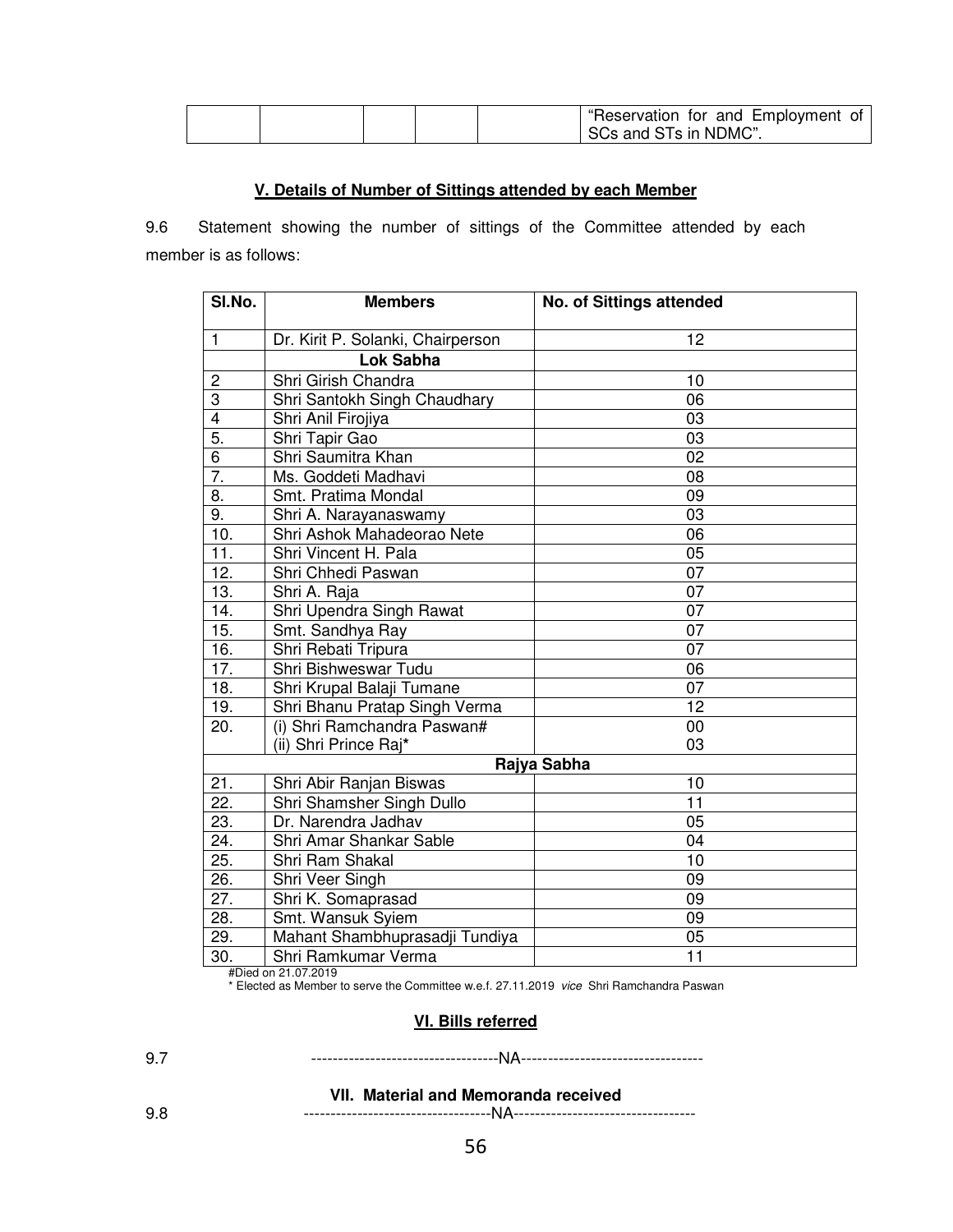### **VIII. Study Visits undertaken**

 **9**.9 During the period the Committee undertook two on the spot Study Visits. The composition of various groups which undertook the study visits, the places visited and date of visits is given as under:

| <b>Places of Visit</b>                                                                                                                                                                                                                                                                                                                                                                                                                                                                                                                                                                   | <b>Date</b>                                | <b>Members</b>                                                                                                                                                                                                                                                                                                                                                                                      |                                                                                                                                                                                                                                                              |  |
|------------------------------------------------------------------------------------------------------------------------------------------------------------------------------------------------------------------------------------------------------------------------------------------------------------------------------------------------------------------------------------------------------------------------------------------------------------------------------------------------------------------------------------------------------------------------------------------|--------------------------------------------|-----------------------------------------------------------------------------------------------------------------------------------------------------------------------------------------------------------------------------------------------------------------------------------------------------------------------------------------------------------------------------------------------------|--------------------------------------------------------------------------------------------------------------------------------------------------------------------------------------------------------------------------------------------------------------|--|
|                                                                                                                                                                                                                                                                                                                                                                                                                                                                                                                                                                                          |                                            | <b>Lok Sabha</b>                                                                                                                                                                                                                                                                                                                                                                                    | Rajya Sabha                                                                                                                                                                                                                                                  |  |
| Guwahati,<br>Itanagar,<br>Imphal and Kolkata (i)<br>East<br>North<br>Frontier<br>Railway (NFR) (ii) Rural<br>Electrification<br>Corporation<br>Limited<br>(REC) and (iii) ONGC at<br>Guwahati; (i) Tea Board<br>India<br>(ii)<br>and<br><b>POWERGRID</b><br>at<br>Manipur<br>Itanagar;<br>(i)<br>University (ii)<br>Regional<br>Institute<br>of<br>Medical<br>(RIMS) and<br>Sciences<br>(iii) NHPC Limited at<br>Imphal; and (i) Garden<br>Reach Shipbuilders &<br>Engineers Ltd. (GRSE)<br>(ii) Ordnance<br>Factory<br>Board (OFB) and (iii)<br>Coal India Limited (CIL)<br>at Kolkata. | $1st$ to $6th$<br>November,<br>2019        | Kirit P. Solanki -<br>Dr.<br>(i)<br>Chairperson,<br>(ii) Shri Rebati Tripura<br>(iii) Shri Saumitra Khan<br>(iv) Shri Tapir Gao<br>(v) Shri Upendra Singh Rawat<br>(vi) Smt. Sandhya Ray<br>(vii) Smt. Pratima Mondal<br>(viii) Smt. Goddeti Madhavi<br>(ix) Shri Krupal Balaji Tumane<br>(x) Shri A. Narayanaswamy<br>(xi) Shri Bishweswar Tudu<br>(xii) Shri Bhanu Pratap Singh<br>Verma          | (i) Dr. Narendra Jadhav<br>(ii) Shri Veer Singh<br>(iii) Shri Ram Shakal<br>(iv) Smt. Wansuk Syiem<br>(v)<br>Shri<br>Abir<br>Ranjan<br><b>Biswas</b><br>(vi) Shri K. Somaprasad                                                                              |  |
| Chennai,<br>Puducherry,<br>Goa and Mumbai<br>(i)<br>Petroleum<br>Chennai<br>Corporation<br>Ltd.<br>(CPCL)at Chennai;<br>(i)<br>NLC India Limited<br>at<br>Puducherry;<br>Goa<br>(i)<br>Shipyard<br>Limited<br>(ii)<br>ONGC Videsh Limited<br>(iii) General Insurance<br>Corporation of India &<br>(iv) BPCL at Goa;<br>(i)<br><b>IDBI</b><br>and<br>$(ii)$ SBI<br>at<br>Mumbai.                                                                                                                                                                                                          | $21^{st}$ to $25^{th}$<br>January,<br>2020 | Kirit<br>P. Solanki<br>Dr.<br>(i)<br>$\overline{\phantom{a}}$<br>Chairperson,<br>(ii) Shri Girish Chandra<br>(iii)<br>Shri<br>Santokh<br>Singh<br>Chaudhary<br>(iv) Shri Anil Firojiya<br>(v) Shri Saumitra Khan<br>(vi) Smt. Pratima Mondal<br>(vii) Shri Upendra<br>Singh<br>Rawat<br>(viii) Shri Rebati Tripura<br>(ix) Shri Bishweswar Tudu<br>(x) Shri Krupal Balaji Tumane<br>(xi) Prince Raj | Shri<br>Abir<br>(i)<br>Ranjan<br><b>Biswas</b><br>(ii) Shri Shamsher Singh<br>Dullo<br>(iii) Dr. Narendra Jadhav<br>(iv) Shri Ram Shakal<br>(v) Shri K. Somaprasad<br>(vi) Smt. Wansuk Syiem<br>Shri<br>(vii)<br>Ramkumar<br>Verma<br>(viii) Shri Veer Singh |  |

### **IX. Original Reports presented**

9.10 **--------------NIL-------------** 

**X. Action Taken Reports**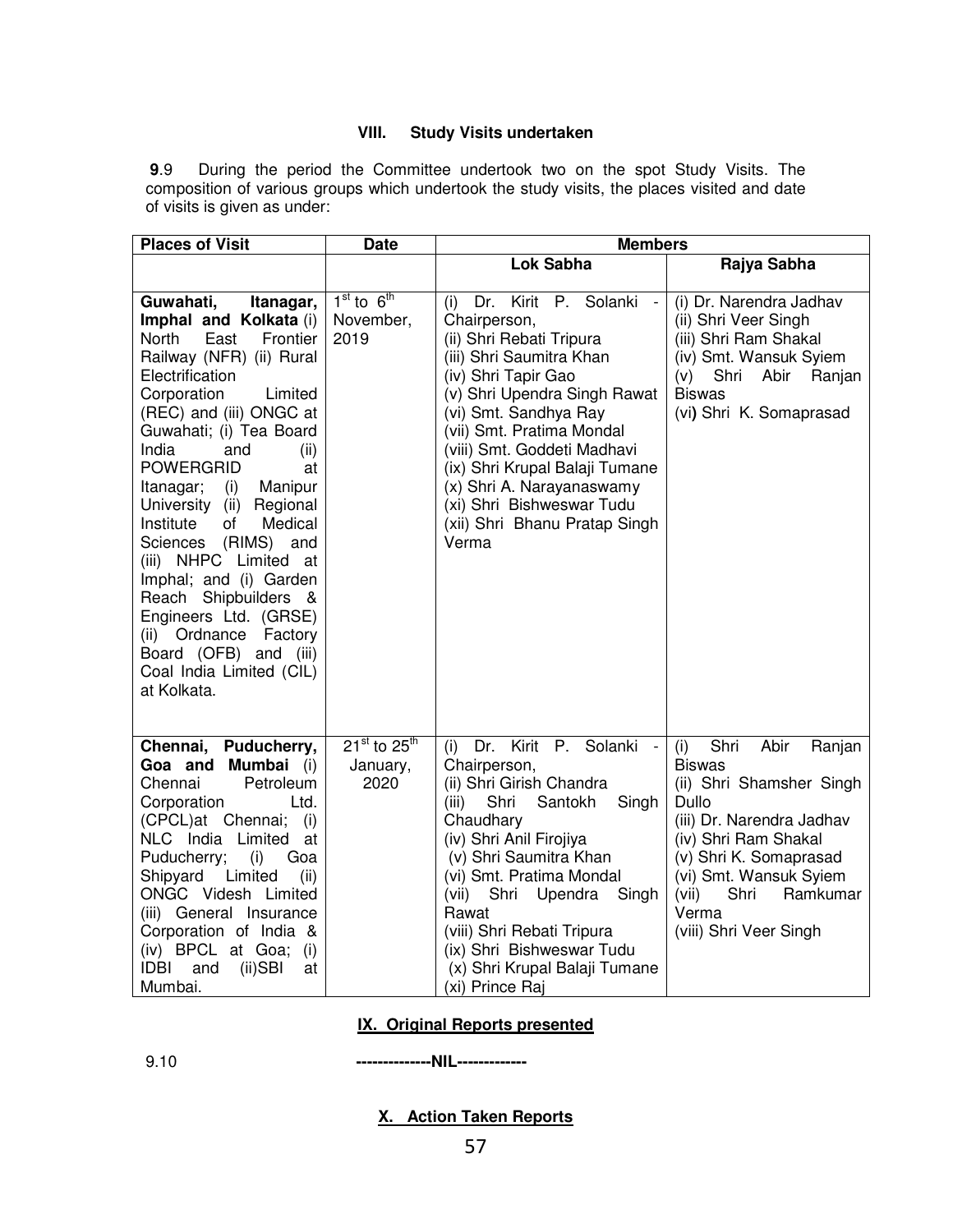9.11 One Action Taken Report was presented to the House during the period under review:

| SI.<br><b>No</b> | Report          | <b>Subject</b>                                                                                                                                                                                                                                                                                                                                                                                        | Date of<br><b>Presentati</b> |
|------------------|-----------------|-------------------------------------------------------------------------------------------------------------------------------------------------------------------------------------------------------------------------------------------------------------------------------------------------------------------------------------------------------------------------------------------------------|------------------------------|
| $\blacksquare$   |                 |                                                                                                                                                                                                                                                                                                                                                                                                       | on                           |
|                  | 1 <sup>st</sup> | Action taken by the Government on the recommendations   18.03.2020<br>contained in the Twenty-Fifth Report (16 <sup>th</sup> Lok Sabha) of the<br>Committee on the Welfare of Scheduled Castes and Scheduled<br>Tribes on the subject "Monitoring of the Scheduled Caste Sub<br>Plan(SCSP) by Ministry of Social Justice and its<br>implementation for development and welfare of Scheduled<br>Caste' |                              |

# **XI. Action Taken Statements were Laid**

Following 02 Action Taken Statements were laid:-

| Report<br>No.    | <b>Subject</b>                                                                                                                                                                                                                                                                                                                                                                                                                                                                                                                    | Date of Laying the<br><b>Statement</b> |
|------------------|-----------------------------------------------------------------------------------------------------------------------------------------------------------------------------------------------------------------------------------------------------------------------------------------------------------------------------------------------------------------------------------------------------------------------------------------------------------------------------------------------------------------------------------|----------------------------------------|
| $15^{\text{th}}$ | Final action taken statement of the government on the<br>recommendations contained in chapter I of the twenty-<br>seventh report (16th Lok Sabha) of the committee on the<br>welfare of scheduled castes and scheduled tribes regarding<br>action taken by the government in the fifteenth report (16th<br>Lok Sabha) pertaining to the ministry of housing and urban<br>affairs on the subject "reservation for and employment of<br>scheduled castes and scheduled tribes in Delhi metro rail<br>corporation (DMRC)".           | 22.11.2019                             |
| $31^{st}$        | Final action taken statement of the government on the<br>recommendations contained in chapter I of the twenty-third<br>report (16th Lok Sabha) of the committee on the welfare of<br>scheduled castes and scheduled tribes regarding action<br>taken by the government in the thirty-first report (15th Lok<br>Sabha) pertaining to the ministry of Defence (department of<br>Defence production) on the subject "reservation for and<br>employment of scheduled castes and scheduled tribes in<br>ordnance factory board (OFB)". | 05.02.2020                             |

# **XI Statements made under Direction 73A**

Not applicable to Non-DRSCs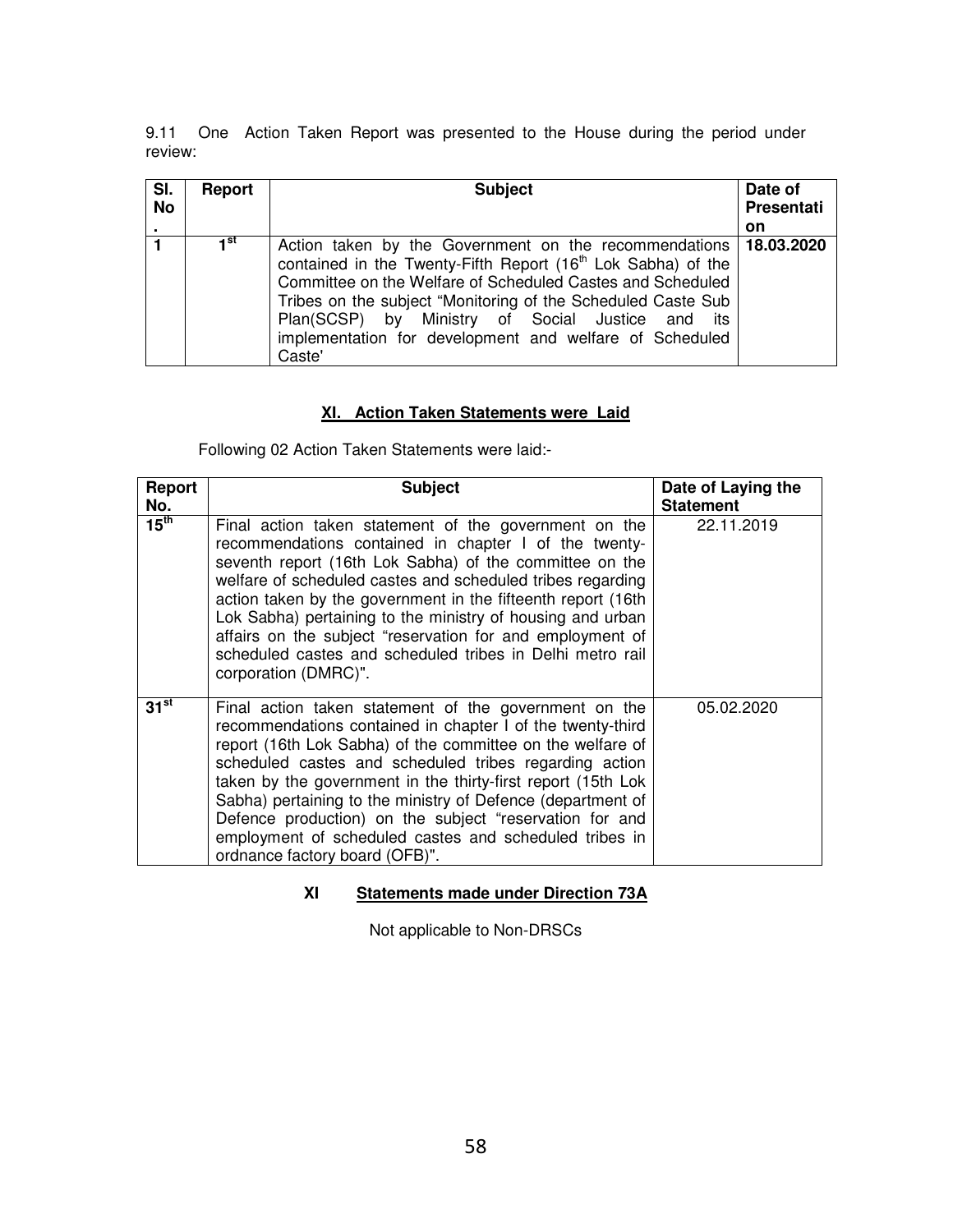# **CHAPTER – TEN**

### **COMMITTEE ON EMPOWERMENT OF WOMEN**

### **I. Constitution of Committee**

10.1 The Committee on the Empowerment of Women for the year 2019-2020 was constituted on 9<sup>th</sup> October, 2019 and continued in office till 08<sup>th</sup> October, 2020.

10.2 The Committee consisted of 20 Members of Lok Sabha and 10 Members of Rajya Sabha. The Speaker appointed Dr. Heena Vijaykumar Gavit, MP, as the Chairperson of the Committee. Dr. Heena Vijaykumar Gavit served as Chairperson of the Committee during the tenure of the Committee. The composition of the Committee for the year 2019-20 is as follows:

| S.No.                                                   |                                         |
|---------------------------------------------------------|-----------------------------------------|
| 1                                                       | Dr. Heena Vijaykumar Gavit- Chairperson |
|                                                         | <b>Members</b>                          |
|                                                         | Lok Sabha                               |
|                                                         | Ms. Bhavana Gawali (Patil)              |
| $\frac{2}{3}$ $\frac{3}{4}$ $\frac{4}{5}$ $\frac{6}{7}$ | Smt. Locket Chatterjee                  |
|                                                         | Ms. Ramya Haridas                       |
|                                                         | Km. Shobha Karandlaje                   |
|                                                         | Smt. Kanimozhi Karunanidhi              |
|                                                         | Smt. Raksha Nikhil Khadse               |
| 8                                                       | Smt. Poonamben Hematbhai Maadam         |
| 9                                                       | Smt. Jyotsna Charandas Mahant           |
| 10                                                      | Smt. Kavitha Malothu                    |
| 11                                                      | Smt. Jaskaur Meena                      |
| 12                                                      | Mrs. Annpurna Devi,                     |
| 13                                                      | Smt. Queen Oja                          |
| 14                                                      | Smt. Shardaben Anilbhai Patel           |
| 15                                                      | Smt. Riti Pathak                        |
| 16                                                      | Smt. Satabdi Roy (Banerjee)             |
| 17                                                      | Smt. Gomati Sai                         |
| 18                                                      | Smt. Sarmistha Sethi                    |
| 19                                                      | Smt. Sangeeta Kumari Singh Deo          |
| 20                                                      | Smt. Geetha Viswanath Vanga             |
|                                                         | Rajya Sabha                             |
| 21                                                      | Smt. Jaya Bachchan                      |
| 22#                                                     | Smt. Jharna Das Baidya                  |
| 23                                                      | Smt. Misha Bharti                       |
| 24                                                      | Smt. Vandana Chavan                     |
| 25                                                      | Smt. Shanta Chhetri                     |
| 26\$                                                    | Smt. M.C. Mary Kom                      |
| 27 @                                                    | Smt. Mamata Mohanta                     |
| 28                                                      | Ms. Saroj Pandey                        |
| 29                                                      | Smt. Sampatiya Uikey                    |
| 30                                                      | Smt. Chhaya Verma                       |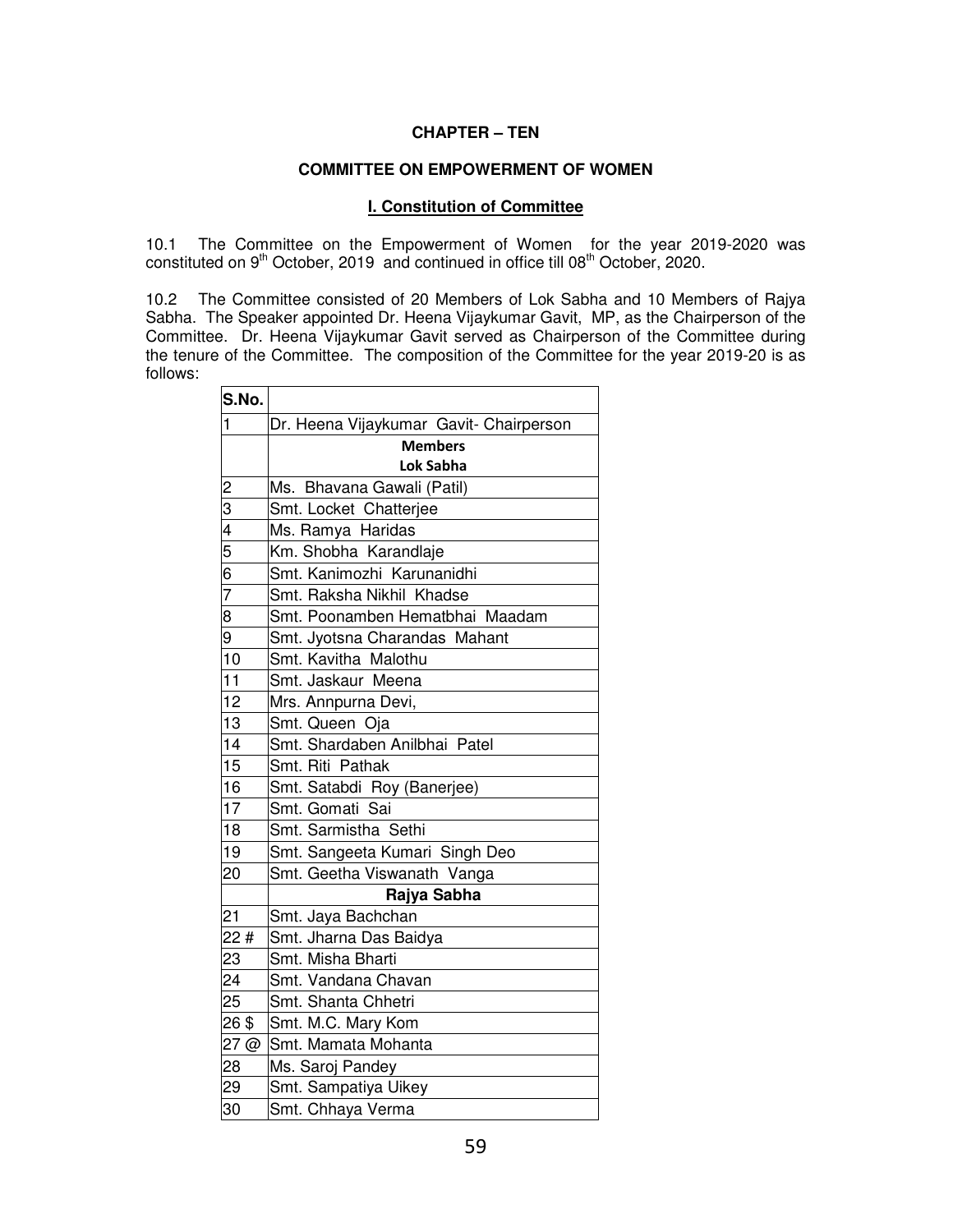- # Smt. Jharna Das Baidya nominated as a Member of the Committee w.e.f. 08.08.2020 vice Smt. Sarojini Hembram upon her retirement w.e.f. 2nd April, 2020 .
- \$ Smt. M.C. Mary Kom nominated as a Member of the Committee w.e.f. 08.08.2020 vice Smt. Kahkashan Perween upon her retirement w.e.f. 9th April, 2020..
- @ Smt. Mamata Mohanta nominated as a Member of the Committee w.e.f. 08.08.2020 vice Smt. Vijila Sathyananth upon her retirement w.e.f. 2nd April, 2020.

### **II. Subjects selected for examination**

10.3. The Committee selected the following subjects for examination during 2019-20:-

| S.No.          | <b>Name of the Subject</b>                                                                                | <b>Ministry/Department</b>                                                                      |
|----------------|-----------------------------------------------------------------------------------------------------------|-------------------------------------------------------------------------------------------------|
|                | Gender Pay Gap                                                                                            | Finance, Labour and Employment,<br>Women and Child Development                                  |
| 2              | <b>Insurance Schemes for Women</b>                                                                        | Finance                                                                                         |
| 3              | Facilities for Women Senior Citizens in the<br>Country                                                    | Social Justice and Empowerment<br>and Women and Child Development                               |
| 4              | <b>Health Facilities for Tribal Women</b>                                                                 | Health and Family Welfare, Tribal<br>Affairs and Women and Child<br>Development                 |
| 5              | Healthcare for Women in the Country                                                                       | Health and Family Welfare, Women<br>and Child Development                                       |
| 6              | Maternity Benefit Schemes in the Country                                                                  | Women and Child Development                                                                     |
| $\overline{7}$ | Condition of Women and Children in<br>Shelter Homes in the Country                                        | Women and Child Development,<br><b>Home Affairs</b>                                             |
| 8              | Cyber Safety and Security for Women                                                                       | Women and Child Development,<br>Home Affairs, Electronics and<br>Information technology         |
| 9              | Working Conditions of Women in Police<br>Force                                                            | Home Affairs, Women and Child<br>Development                                                    |
| 10             | Initiatives under Nirbhaya Fund for the<br>Safety of Women                                                | Women and Child Development                                                                     |
| 11             | The Role of Women in Decision Making                                                                      | Women and Child Development                                                                     |
| 12             | Implementation of Laws regarding Property Law and Justice, Women and Child<br><b>Rights for Women</b>     | Development                                                                                     |
| 13             | Legal Awareness among Women in the<br>Country                                                             | Law and Justice, Women and Child<br>Development                                                 |
| 14             | Impact Assessment of Beti Bachao-Beti<br>Padhao Scheme                                                    | Women and Child Development,<br>Health and Family Welfare, Human<br><b>Resource Development</b> |
| 15             | Empowerment of Women through<br>Education                                                                 | Human Resource Development,<br>Women and Child Development                                      |
| 16             | Measures to Empower Adolescent Girls                                                                      | Women and Child Development                                                                     |
| 17             | Corporate Social Responsibility towards<br>Women                                                          | Heavy Industries and Public<br>Enterprises, Corporate Affairs                                   |
| 18             | Jobs for Women-Representation in<br>different Institutes and Government Offices Pensions, Women and Child | Personnel, Public Grievances and<br>Development                                                 |
| 19             | Women Self-Help Groups-SHGs                                                                               | Finance, Rural Development,<br>Women and Child Development                                      |
| 20             | Trafficking of Women and Girl Children                                                                    | Women and Child Development                                                                     |
|                | III. Constitution of Sub-Committees/Study Groups                                                          |                                                                                                 |

10.4 No Sub-Committees/Study Groups were constituted.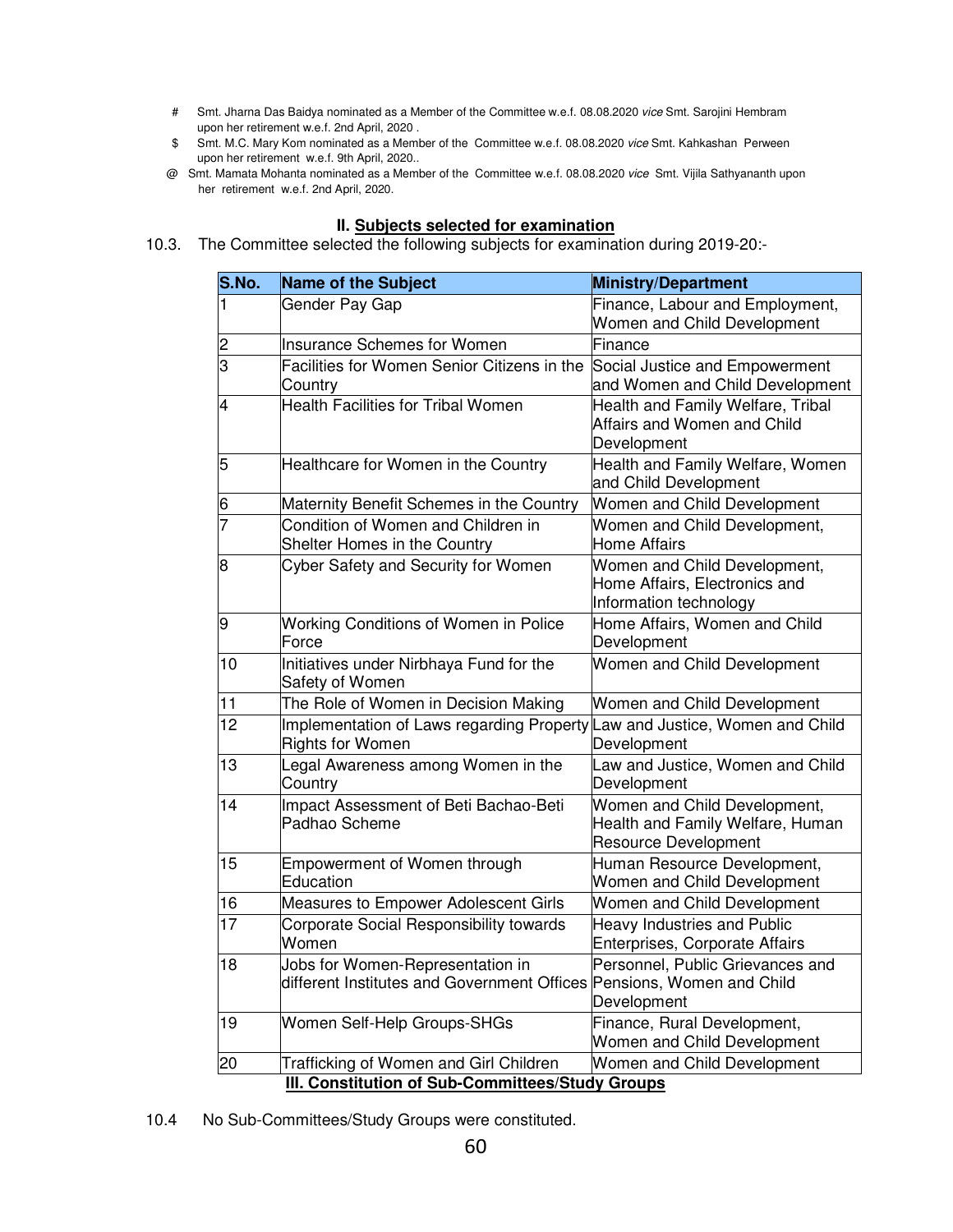# **IV. Sittings of the Committee**

10.5 During the period under report, the Committee held **11** sittings lasting **for 21** hours and 20 Minutes. Statement showing the dates of sittings of the Committee, the duration of the sittings, the number of Members present and the subjects discussed are as follows:

| SI.<br><b>No</b> | Date of<br><b>Sitting</b> | hours and | <b>Duration (in</b> | <b>Number of</b><br>members | <b>Subject</b>                                                                                                                                                                                                                                                                                                                                                                                                                                                                                                                                                                                                                                                                                                              |
|------------------|---------------------------|-----------|---------------------|-----------------------------|-----------------------------------------------------------------------------------------------------------------------------------------------------------------------------------------------------------------------------------------------------------------------------------------------------------------------------------------------------------------------------------------------------------------------------------------------------------------------------------------------------------------------------------------------------------------------------------------------------------------------------------------------------------------------------------------------------------------------------|
|                  |                           | minutes)  |                     | present                     |                                                                                                                                                                                                                                                                                                                                                                                                                                                                                                                                                                                                                                                                                                                             |
| 1.               | $\mathbf 2$               |           | 3                   | 4                           | 5                                                                                                                                                                                                                                                                                                                                                                                                                                                                                                                                                                                                                                                                                                                           |
|                  |                           | Hrs.      | Mins.               |                             |                                                                                                                                                                                                                                                                                                                                                                                                                                                                                                                                                                                                                                                                                                                             |
| 1.               | 13.11.2019                | 00        | 40                  | 12                          | To consider Memorandum No. 1 regarding<br>selection of subjects (2019-2020)                                                                                                                                                                                                                                                                                                                                                                                                                                                                                                                                                                                                                                                 |
| 2.               | 21.11.2019                | 01        | 30                  | 20                          | Briefing and Presentation by Ministry of<br>Affairs,<br>Women<br>Child<br>Home<br>and<br>Development and Electronics and Information<br>Technology on the Subject "Cyber Safety and<br>Security For Women"                                                                                                                                                                                                                                                                                                                                                                                                                                                                                                                  |
| 3.               | 04.12.2019                | 01        | 30                  | 18                          | Interaction with the representatives of Twitter<br>in connection with the examination of the<br>subject 'Cyber Safety and Security<br>for<br>Women.                                                                                                                                                                                                                                                                                                                                                                                                                                                                                                                                                                         |
| 4.               | 05.12.2019                | 02        | 00                  | 12                          | Interaction<br>with<br>the<br>representatives<br>оf<br>Facebook Group (Facebook, WhatsApp and<br>connection<br>with<br>Instagram)<br>in<br>the<br>examination of the subject 'Cyber Safety and<br>Security for Women.                                                                                                                                                                                                                                                                                                                                                                                                                                                                                                       |
| 5.               | 05.02.2020                | 02        | 40                  | 14                          | Discussions with Google and cyber experts in<br>connection with the examination of the<br>subject 'Cyber Safety and Security for<br>Women.                                                                                                                                                                                                                                                                                                                                                                                                                                                                                                                                                                                  |
| 6.               | 10.02.2020                | 02        | 20                  | 18                          | Discussions with experts in connection with<br>the examination of the subject Cyber Safety<br>and Security for Women.                                                                                                                                                                                                                                                                                                                                                                                                                                                                                                                                                                                                       |
| 7.               | 03.03.2020                | 02        | 30                  | 18                          | (i) Adoption of Draft Action Taken Reports on<br>(a) 14th Report on Yoga and Sports Facilities<br>for Women. (b) 15th Report on Working<br>Conditions of Women Teachers in Schools<br>and (c) 16th Report on Higher Education and<br>& Development-Prospects<br>Research<br>for<br>Women. (ii) Interaction with the heads of<br>Cyber Crime Departments of Maharashtra,<br>Telengana, Delhi and Uttar Pradesh in<br>connection with the examination of<br>the<br>subject Cyber Safety<br>and Security<br>for<br>Women.<br>(iii) Interaction with Shri V.S.K. Kaumudi, DG,<br>Bureau of Police Research and Development<br>BPRD in connection with the examination of<br>the subject Cyber Safety and Security for<br>Women. |
| 8.               | 05.03.2020                | 02        | 15                  | 14                          | <b>Discussions</b><br>with<br>the<br>representatives<br>of<br>various audit and consulting companies on<br>Cyber Safety and Security for Women.                                                                                                                                                                                                                                                                                                                                                                                                                                                                                                                                                                             |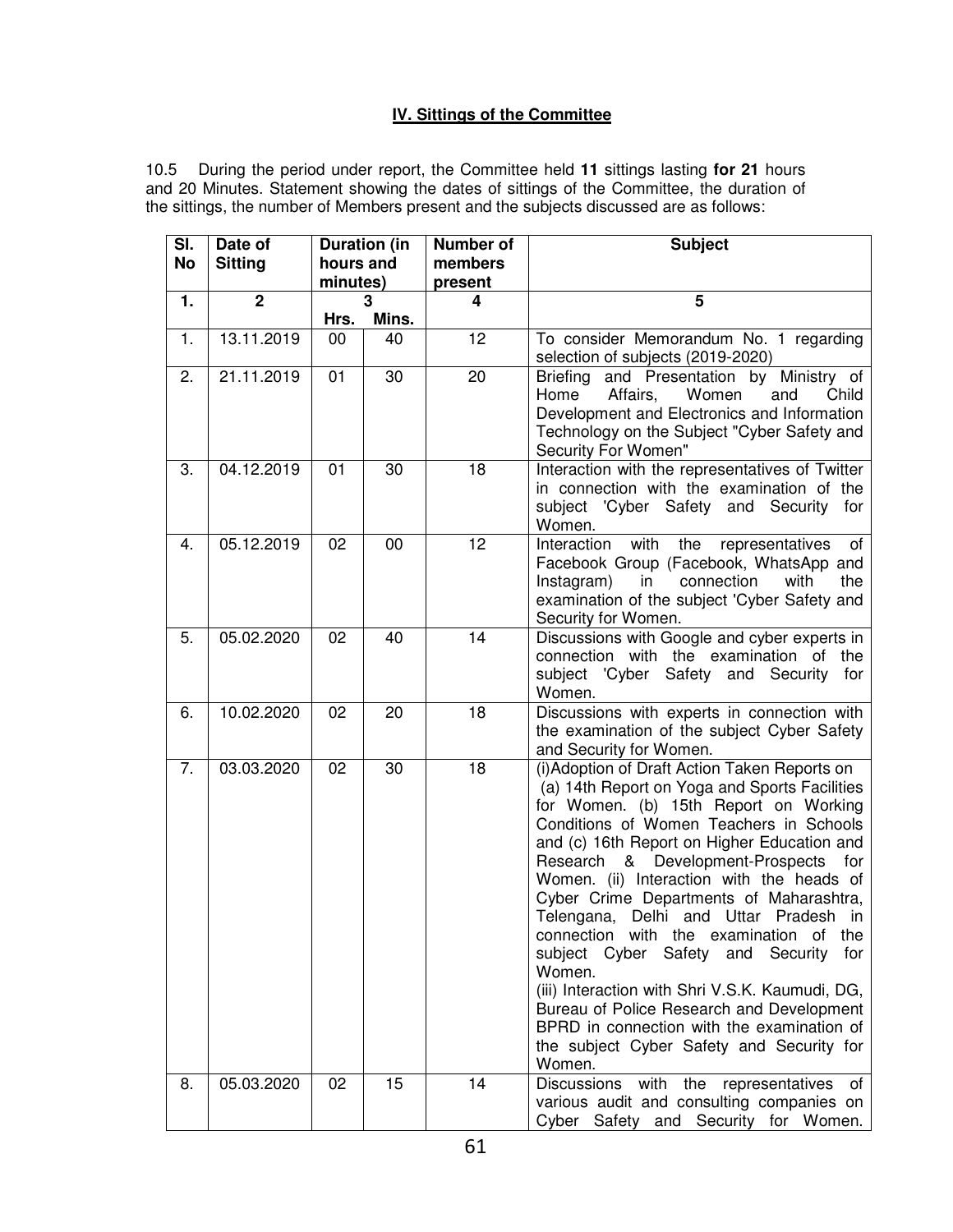|    |            |    |    |                  | (KPMG, Delloite, Ernest&Young, Pricewater<br>House Coopers and Tata Consultancy<br>Services)                                                                                                                                                                                                                     |
|----|------------|----|----|------------------|------------------------------------------------------------------------------------------------------------------------------------------------------------------------------------------------------------------------------------------------------------------------------------------------------------------|
| 9. | 12.03.2020 | 02 | 15 | 15 <sup>15</sup> | Oral Evidence of the representatives of the<br>Ministry of Electronics and Information<br>Technology, Ministry of Home Affairs and<br>Ministry of Women and Child Development in<br>connection with the examination of the<br>subject 'Cyber Safety and Security for<br>Women'.                                  |
| 10 | 17.03.2020 | 01 | 30 | 15               | Briefing by the representatives of the Ministry<br>of Social Justice and Empowerment and the<br>Ministry of Women and Child Development in<br>connection with the examination of the<br>subject 'Facilities for Women Senior Citizens<br>in the Country'                                                         |
| 11 | 19.03.2020 | 02 | 10 | 17               | Briefing and<br>the<br>presentation<br>by<br>representatives of the Ministry of Heavy<br>Industries<br>Public<br>Enterprises(<br>and<br>Department of Public Enterprises) and<br>Ministry of Corporate Affairs in connection<br>with examination of the subject Corporate<br>Social Responsibility towards Women |
|    | Total      | 21 | 20 |                  |                                                                                                                                                                                                                                                                                                                  |

\*Note: The 12<sup>th</sup> sitting of the Committee held on 28 August, 2020 in connection with the Oral evidence of the representatives of the Ministry of Heavy Industries and Public Enterprises and Ministry of Corporate Affairs on the subject 'Corporate Social Responsibility towards Women' was adjourned due to lack of quorum 30 minutes after commencing the sitting at 1500 hours. Only three Members attended the sitting.

### **V. Details of Number of Sittings attended by each Member**

10.6 Statement showing the number of sittings of the Committee attended by each member is as follows:

| S.No. |                                        | Number of sittings attended |
|-------|----------------------------------------|-----------------------------|
|       | Dr. Heena Vijaykumar Gavit-Chairperson | 11                          |
|       | <b>Members</b><br>Lok Sabha            |                             |
| 2     | Smt. Locket Chatterjee                 | 11                          |
| З     | Smt. Sangeeta Kumari Singh Deo         | 8                           |
| 4     | Smt. Annpurna Devi                     | 6                           |
| 5.    | Ms. BhavanaGawali (Patil)              | 0                           |
| 6.    | Ms. RamyaHaridas                       | 3                           |
| 7.    | Smt. K. Kanimozhi                      | 2                           |
| 8.    | Km. Shobha Karandlaje                  |                             |
| 9.    | Smt. MalothuKavitha                    | 0                           |
| 10.   | Smt. Raksha Nikhil Khadse              | 9                           |
| 11.   | Smt. Poonamben Hematbhai Maadam        | 7                           |
| 12.   | Smt. Jyotsna CharandasMahant           | 3                           |
| 13.   | Smt. JaskaurMeena                      | 7                           |
| 14.   | Smt. Queen Oja                         | 7                           |
| 15.   | Smt. ShardabenAnilbhai Patel           |                             |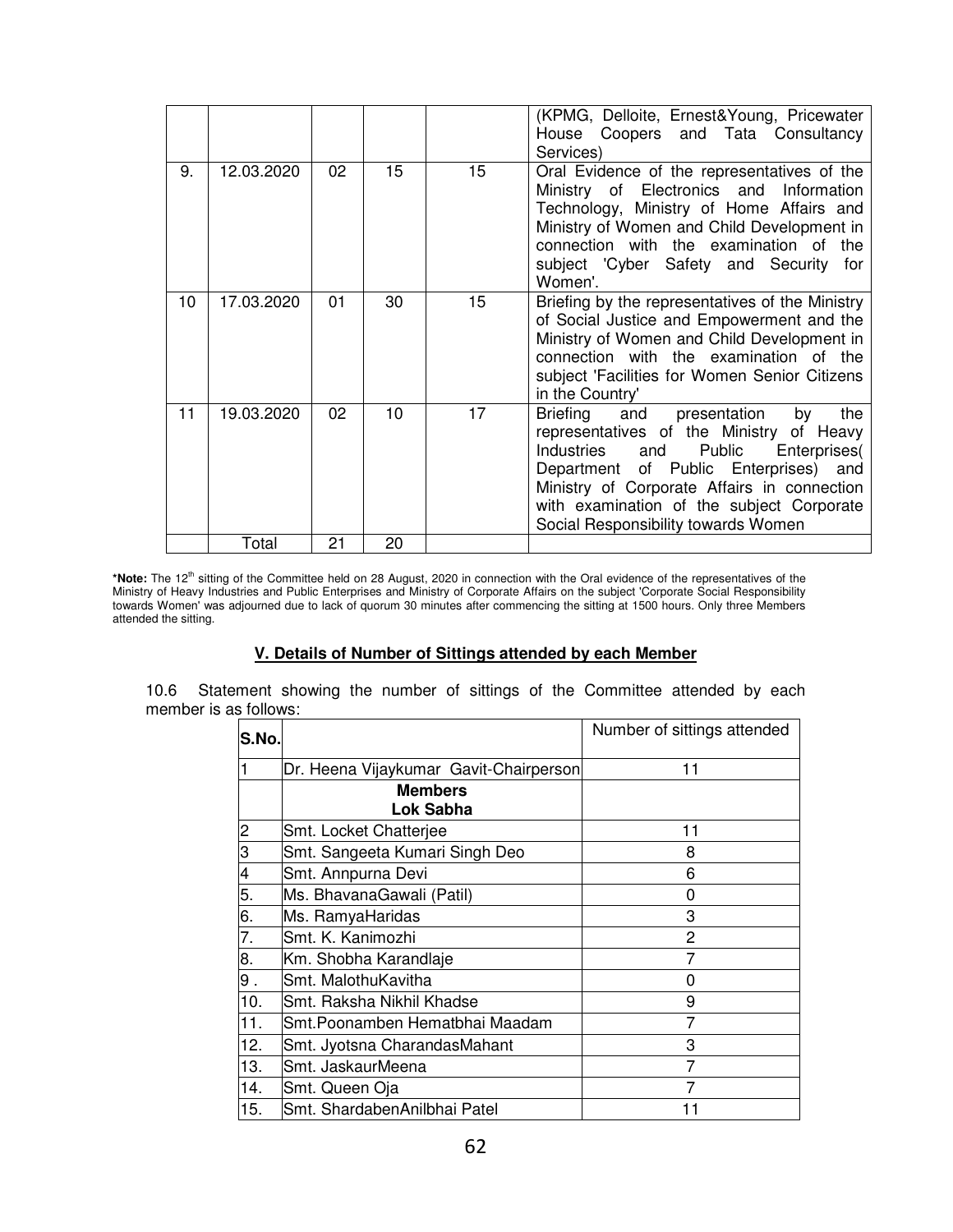| 16.   | Smt. Riti Pathak                                                                                      | 11      |
|-------|-------------------------------------------------------------------------------------------------------|---------|
| 17.   | Smt. Satabdi Roy (Banerjee)                                                                           | 4       |
| 18.   | Smt. Gomati Sai                                                                                       | 3       |
| 19.   | Smt. SarmisthaSethi                                                                                   | 3       |
| 20.   | Smt. Geetha Viswanath Vanga                                                                           | 6       |
|       | Rajya Sabha                                                                                           |         |
| 21.   | Smt. Jaya Bachchan                                                                                    | 0       |
| 22.   | Smt. Misha Bharti                                                                                     | 1       |
| 23.   | Smt. Vandana Chavan                                                                                   | 10      |
| 24.   | Smt. Shanta Chhetri                                                                                   | 6       |
| #25.  | Smt. Sarojini Hembram (retired<br>w.e.f.2/4/20)<br>Smt. Jharna Das Baidya (nominated<br>w.e.f.8/8/20) | 6<br>0  |
| 26.   | Ms. Saroj Pandey                                                                                      | 3       |
| \$27. | Smt. Kahkashan Perween (retired<br>w.e.f.9/4/20)<br>Smt. M.C. Mary Kom (nominated w.e.f.<br>8/8/20    | 10<br>0 |
| @28.  | Smt. Vijila Sathyananth (retired w.e.f.<br>2/4/20<br>Smt. Mamata Mohanta (nominated<br>w.e.f.8/8/20)  | 9<br>0  |
| 29.   | Smt. Sampatiya Uikey                                                                                  | 3       |
| 30.   | Smt. Chhaya Verma                                                                                     | 6       |

- # Smt. Jharna Das Baidya nominated as a Member of the Committee w.e.f. 08.08.2020 vice Smt. Sarojini Hembram upon her retirement w.e.f. 2nd April, 2020 .
- \$ Smt. M.C. Mary Kom nominated as a Member of the Committee w.e.f. 08.08.2020 vice Smt. Kahkashan Perween upon her retirement w.e.f. 9th April, 2020..
- @ Smt. Mamata Mohanta nominated as a Member of the Committee w.e.f. 08.08.2020 vic e Smt. Vijila Sathyananth upon her retirement w.e.f. 2nd April, 2020.
- Note: Dr. Heena Vijaykumar Gavit, Chairperson, EWC, Smt. Saroj Pandey and Smt. Chhaya Verma attended the 12th sitting dated 28 August, 2020 also which was adjourned due to lack of quorum.. If we consider their attendance in the 12th sitting, the number of sittings attended by them would be 12, 4 and 7 respectively).

## **VI. Bills referred – N.A**

### **VII. Material and Memoranda received - Nil**

## **VIII. Study Visits undertaken - Nil**

## **VIII. Original Reports presented - Nil**

### **IX. Action Taken Reports**

10.7 During the period under review, the Committee presented the following Action Taken Reports:

| SI. Report.No. | <b>Subject of The Report</b>                                                                                                   | Date of<br>Presentation |
|----------------|--------------------------------------------------------------------------------------------------------------------------------|-------------------------|
| ⊣ st           | First Report on the Action Taken by the Government on 16.03.2020<br>the recommendations contained in the Fourteenth 16.03.2020 |                         |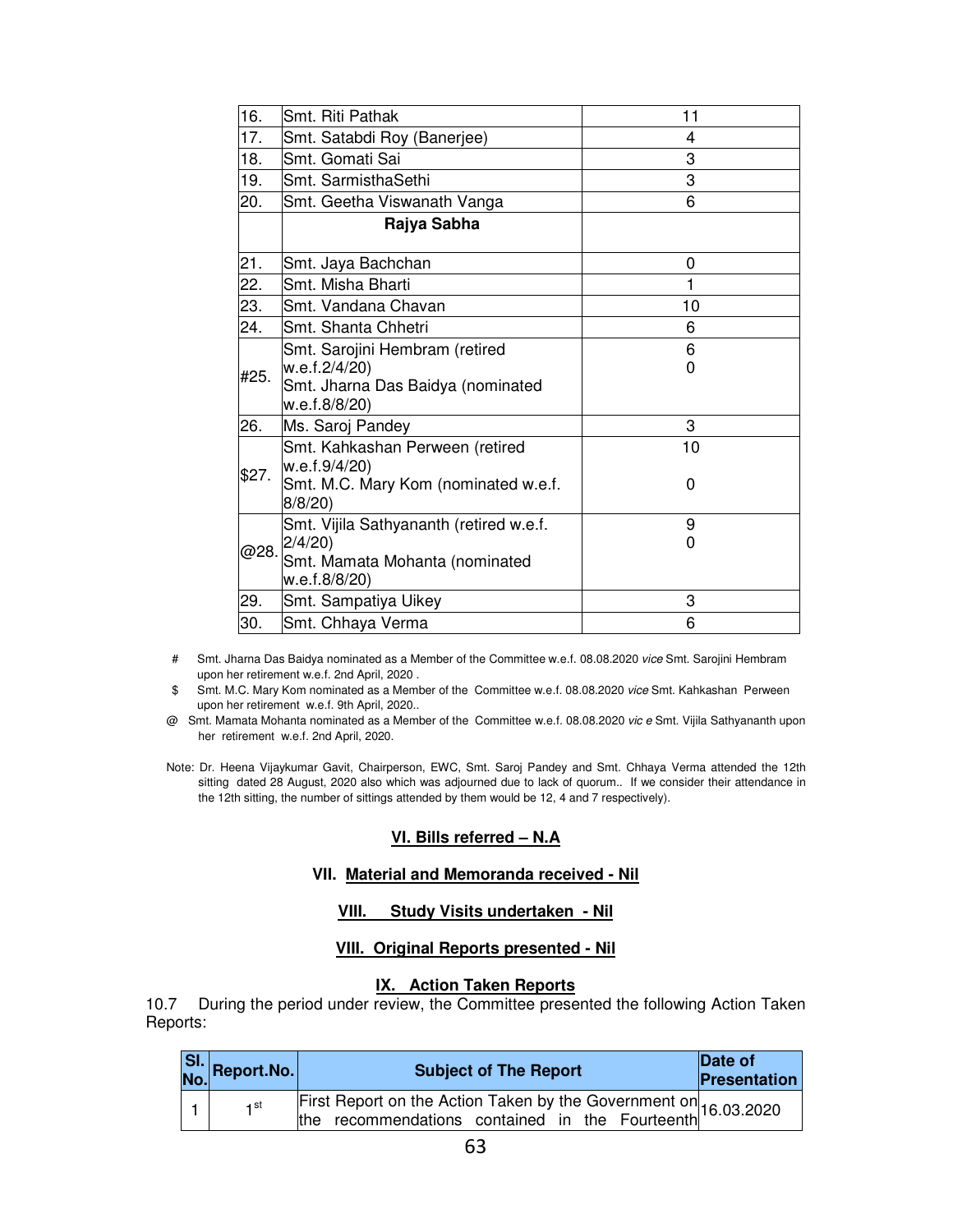|   |                 | Report (Sixteenth Lok Sabha) of the Committee on<br>Empowerment of Women (2018-2019) on the subject<br>'Yoga and Sports Facilities for Women'                                                                                                                                                                      |  |
|---|-----------------|--------------------------------------------------------------------------------------------------------------------------------------------------------------------------------------------------------------------------------------------------------------------------------------------------------------------|--|
| 2 | $2^{nd}$        | Second Report on the Action Taken by the Government<br>on the recommendations contained in the Fifteenth<br>Report (Sixteenth Lok Sabha) of the Committee on 17.03.2020<br>Empowerment of Women (2018-2019) on the subject<br>'Working Conditions of Women Teachers in Schools'.                                   |  |
| 3 | 3 <sup>rd</sup> | Third Report on the Action Taken by the Government<br>on the recommendations contained in the Sixteenth<br>Report (Sixteenth Lok Sabha) of the Committee on 18.03.2020<br>Empowerment of Women (2018- 2019) on the subject   18.03.2020<br>Higher Education and Research and Development -<br>Prospects for Women' |  |

# **X. Action Taken Statement Laid**

| Report<br>No.    | <b>Subject</b>                                                                                                                                                                                                                                                                                                                                                                                             | Date of Laying<br>the Statement |
|------------------|------------------------------------------------------------------------------------------------------------------------------------------------------------------------------------------------------------------------------------------------------------------------------------------------------------------------------------------------------------------------------------------------------------|---------------------------------|
| 13 <sup>th</sup> | Taken by the Government on<br>Action<br>recommendations contained in Chapter I and V of the<br>13th Report of the Committee on Empowerment of<br>Women (2017-2018) on action taken by the Government<br>on the recommendations contained in the 10th Report<br>(Sixteenth Lok Sabha) of the Committee on<br>Empowerment of Women (2016-2017) on the subject<br>'Women in Detention and Access to Justice'. | the   11.12.2019                |

**XI Statements made under Direction 73A**

**----------------NA---------------**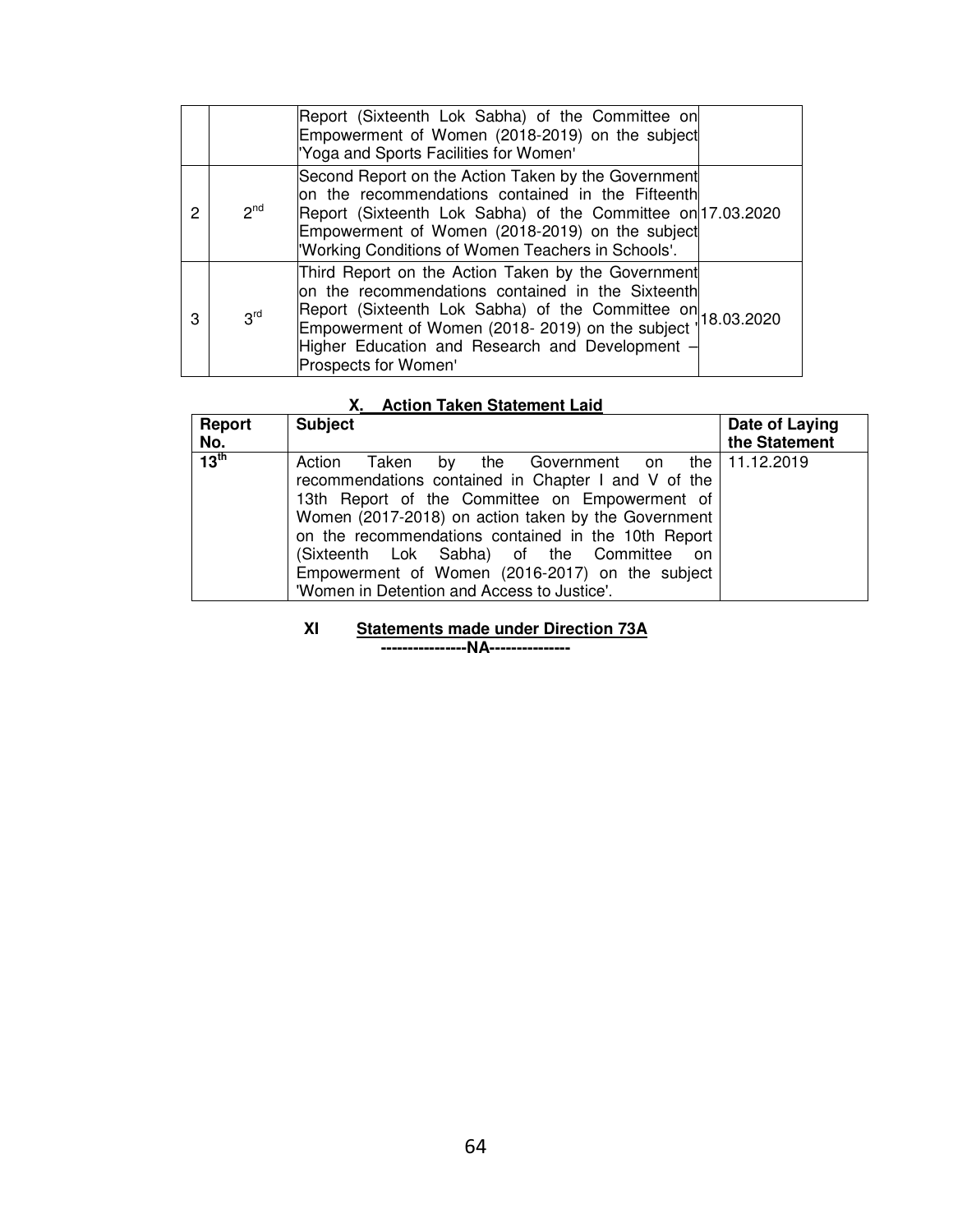### **CHAPTER – ELEVEN**

### **GENERAL PURPOSES COMMITTEE**

### **I. Constitution of the Committee**

11.1 The General Purposes Committee, consists of Hon'ble Speaker, Hon'ble Deputy Speaker, Members of Panel of Chairpersons, Chairperson of all Standing Parliamentary Committees of Lok Sabha, Leaders of recognized parties and groups in Lok Sabha and such other members as may be nominated by the Speaker. The HS is the ex-officio Chairperson of the Committee. The constitution of the Committed was notified on 21<sup>st</sup> November, 2019 . The Committee continued in office during the period under report with such changes in the composition as may be required since the members of the committee hold by virtue of the office they hold. In other words, the membership of General Purposes Committee is ex-officio in nature.

11.2. The Speaker is the ex-officio Chairperson of the Committee. The composition of the Committee is as under:

| S.No                    |                                                |
|-------------------------|------------------------------------------------|
| $\overline{\mathbf{1}}$ | Shri Om Birla- Hon'ble Speaker and Chairperson |
|                         | <b>Members</b>                                 |
|                         |                                                |
| 2                       | Shri Rajendra Agrawal                          |
| 3                       | Shri Thalikkottai Rajuthevar Baalu             |
| 4                       | Shri Sudip Bandyopadhyay                       |
| 5                       | Shri Girish Bhalchandra Bapat                  |
| 6                       | Shri Ramesh Bidhuri                            |
| 7                       | Shri P.P. Chaudhary                            |
| 8                       | Shri Adhir Ranjan Chowdhury                    |
| 9                       | Dr. (Smt.) Kakoli Ghosh Dastidar               |
| 10                      | Smt. Rama Devi                                 |
| 11                      | Shri Parvatagouda Chandanagouda Gaddigoudar    |
| 12                      | Dr. Heena Vijaykumar Gavit                     |
| $\overline{13}$         | Shri Prataprao Jadhav                          |
| 14                      | Jaiswal, Dr. Sanjay                            |
| $\overline{15}$         | Prof. Rita Bahuguna Joshi                      |
| 16                      | Shri Raghu Ramakrishna Raju Kanumuru           |
| 17                      | Smt. Kanimozhi Karunanidhi                     |
| 18                      | Shri Suresh Kodikunnil                         |
| 19                      | Dr. Virendra Kumar                             |
| 20                      | Smt. Meenakashi Lekhi                          |
| $\overline{21}$         | Shri Bhartruhari Mahtab                        |
| $\overline{22}$         | Shri Pinaki Misra                              |
| $\overline{23}$         | Shri Jual Oram                                 |
| 24                      | Shri Jagdambika Pal                            |
| $\overline{25}$         | Shri Ritesh Pandey                             |
| $\frac{26}{27}$         | Shri Chirag Paswan                             |
|                         | Shri C. R. Patil                               |
| 28                      | Shri N.K. Premachandran                        |
| $\overline{29}$         | Shri Andimuthu Raja                            |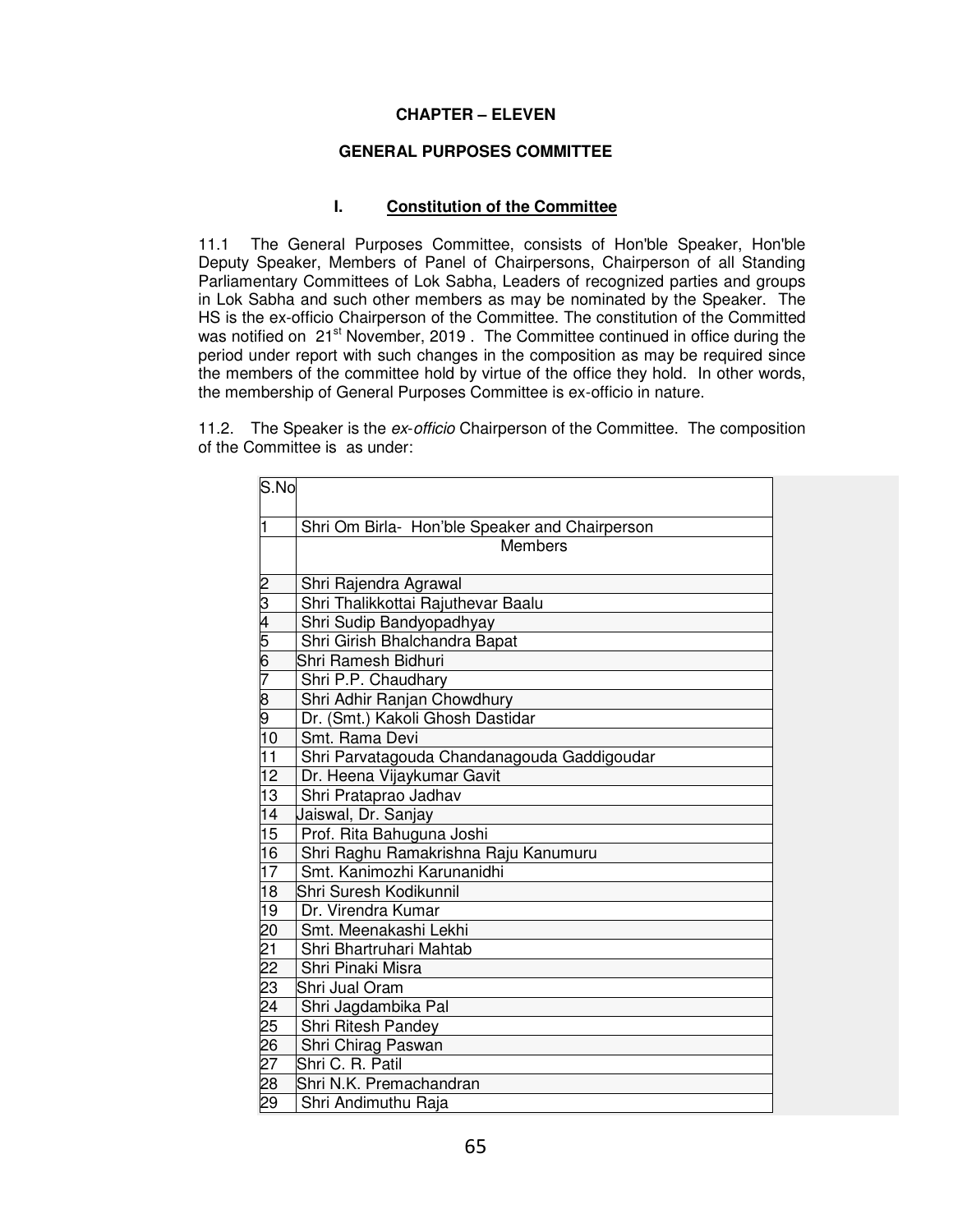| 30              | Shri Nama Nageswara Rao              |
|-----------------|--------------------------------------|
| 31              | Shri Vinayak Bhaurao Raut            |
| 32              | Shri Midhun Reddy                    |
| 33              | Dr. Satya Pal Singh                  |
| $\overline{34}$ | Shri Shyam Yadav Singh               |
| 35              | Shri Radha Mohan Singh               |
| 36              | Shri Rajiv Ranjan Singh (Lalan)      |
| $\overline{37}$ | Shri Rakesh Singh                    |
| 38              | Shri Ravneet Singh                   |
| 39              | Shri Sunil Kumar Singh               |
| 40              | Shri Jayant Sinha                    |
| $\overline{41}$ | Dr. (Prof.) Kirit Premjibhai Solanki |
| $\overline{42}$ | Shri Vinod Kumar Sonkar              |
| 43              | Smt. Supriya Sadanand Sule           |
| 44              | Dr. Shashi Tharoor                   |
| $\overline{45}$ | Shri Mulayam Singh Yadav             |

# **II. Subjects selected for examination**

11.3. GPC consider and advise on such matters concerning the affairs of the House as referred by HS from time to time.

# **III. Constitution of Sub-Committees of the Committee, if applicable.**

11.4 No Sub-Committees has been set up so far

# **IV. Sittings of the Committee**

11.5 During the period under report, the Committee held **2** sittings lasting 2 hours 30 Minutes. Statement showing the dates of sittings of the Committee, the duration of the sittings, the number of Members present and the subjects discussed is as follows:

| SI. No. | Date of<br><b>Sitting</b> | <b>Duration (in</b><br>hours and<br>minutes) |       | <b>Number of</b><br>members<br>present | <b>Subject</b> |
|---------|---------------------------|----------------------------------------------|-------|----------------------------------------|----------------|
|         | 2                         |                                              |       |                                        | 5              |
|         |                           | Hrs.                                         | Mins. |                                        |                |
|         | 10.02.2020                | 01                                           | 10    | 34                                     | Nil            |
| 2.      | 19.03.2020                | 01                                           | 20    | 38                                     | Nil            |
|         | Total                     |                                              |       |                                        |                |

# **V. Details of Number of Sittings attended by each Member**

1.6 Statement showing the number of sittings of the Committee attended by each member is as follows:

| S.No |                                                   | No. of Sittings attended by Member<br>To be filled by Committee Branch |
|------|---------------------------------------------------|------------------------------------------------------------------------|
|      | Shri Om Birla- Hon'ble Speaker and<br>Chairperson |                                                                        |
|      | <b>Members</b>                                    |                                                                        |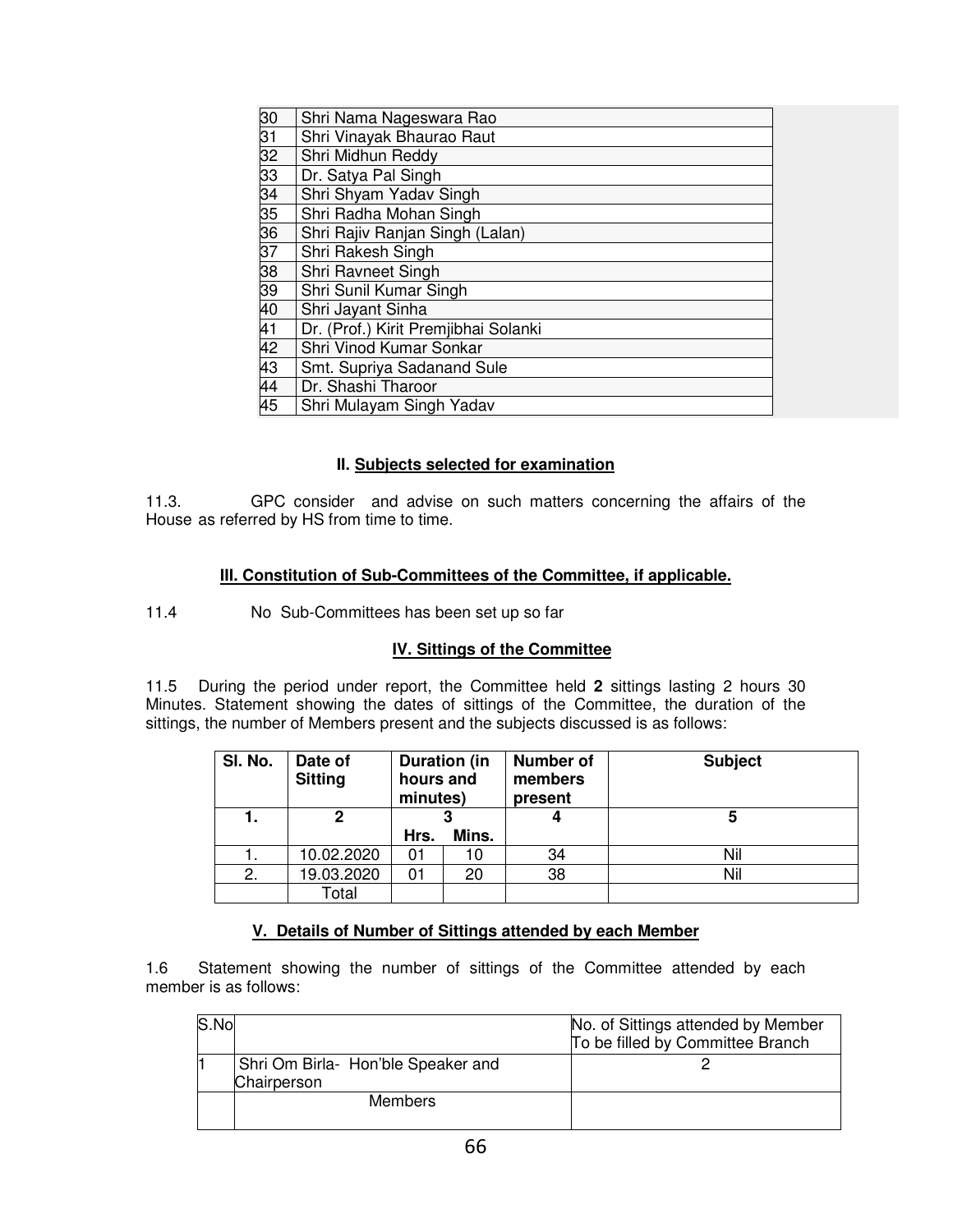|                                               | Shri Rajendra Agrawal                | $\mathbf{2}$            |
|-----------------------------------------------|--------------------------------------|-------------------------|
|                                               | Shri Thalikkottai Rajuthevar Baalu   | 2                       |
|                                               | Shri Sudip Bandyopadhyay             | 2                       |
|                                               | Shri Girish Bhalchandra Bapat        | $\overline{c}$          |
| $2\overline{3}\overline{4}\overline{5}$<br>67 | Shri Ramesh Bidhuri                  | $\overline{c}$          |
|                                               | Shri P.P. Chaudhary                  | $\overline{c}$          |
|                                               | Shri Adhir Ranjan Chowdhury          | $\overline{2}$          |
| $\frac{8}{9}$                                 | Dr. (Smt.) Kakoli Ghosh Dastidar     | 1                       |
| 10                                            | Smt. Rama Devi                       | $\overline{c}$          |
| $\overline{11}$                               | Shri Parvatagouda Chandanagouda      | $\overline{2}$          |
|                                               | Gaddigoudar                          |                         |
| 12                                            | Dr. Heena Vijaykumar Gavit           | 1                       |
| 13                                            | Shri Prataprao Jadhav                | 1                       |
| 14                                            | Jaiswal, Dr. Sanjay                  | $\overline{2}$          |
| 15                                            | Prof. Rita Bahuguna Joshi            | 2                       |
| 16                                            | Shri Raghu Ramakrishna Raju Kanumuru | $\overline{c}$          |
| 17                                            | Smt. Kanimozhi Karunanidhi           | 1                       |
| 18                                            | Shri Suresh Kodikunnil               | $\overline{c}$          |
| 19                                            | Dr. Virendra Kumar                   | $\overline{c}$          |
| 20                                            | Smt. Meenakashi Lekhi                | $\overline{c}$          |
| $\frac{21}{22}$                               | Shri Bhartruhari Mahtab              | 2                       |
|                                               | Shri Pinaki Misra                    | 1                       |
| 23                                            | Shri Jual Oram                       | $\overline{c}$          |
| $\overline{24}$                               | Shri Jagdambika Pal                  | $\overline{2}$          |
| 25                                            | Shri Ritesh Pandey                   | $\overline{c}$          |
| $\overline{26}$                               | Shri Chirag Paswan                   | 1                       |
| $\overline{27}$                               | Shri C. R. Patil                     | 2                       |
| $\overline{28}$                               | Shri N.K. Premachandran              | $\overline{2}$          |
| 29                                            | Shri Andimuthu Raja                  | 2                       |
| $\overline{30}$                               | Shri Nama Nageswara Rao              | $\overline{2}$          |
| $\overline{31}$                               | Shri Vinayak Bhaurao Raut            | 1                       |
| 32                                            | Shri Midhun Reddy                    | 1                       |
| 33                                            | Dr. Satya Pal Singh                  | $\overline{c}$          |
| 34                                            | Shri Shyam Yadav Singh               | $\overline{c}$          |
| $\overline{35}$                               | Shri Radha Mohan Singh               | $\overline{\mathbf{c}}$ |
| 36                                            | Shri Rajiv Ranjan Singh (Lalan)      | $\overline{2}$          |
| <u>37</u>                                     | Shri Rakesh Singh                    | 0                       |
| $\frac{38}{39}$                               | Shri Ravneet Singh                   | 1                       |
|                                               | Shri Sunil Kumar Singh               | $\overline{c}$          |
| $\frac{40}{41}$                               | Shri Jayant Sinha                    | $\overline{c}$          |
|                                               | Dr. (Prof.) Kirit Premjibhai Solanki | $\overline{2}$          |
| 42                                            | Shri Vinod Kumar Sonkar              | 1                       |
| 43                                            | Smt. Supriya Sadanand Sule           | 1                       |
| 44                                            | Dr. Shashi Tharoor                   | $\mathbf{1}$            |
| 45                                            | Shri Mulayam Singh Yadav             | 0                       |

# **VI. Bills referred**

# 11.7 Not applicable to GPC

# **VII. Material and Memoranda received.**

11.8 One Memorandum received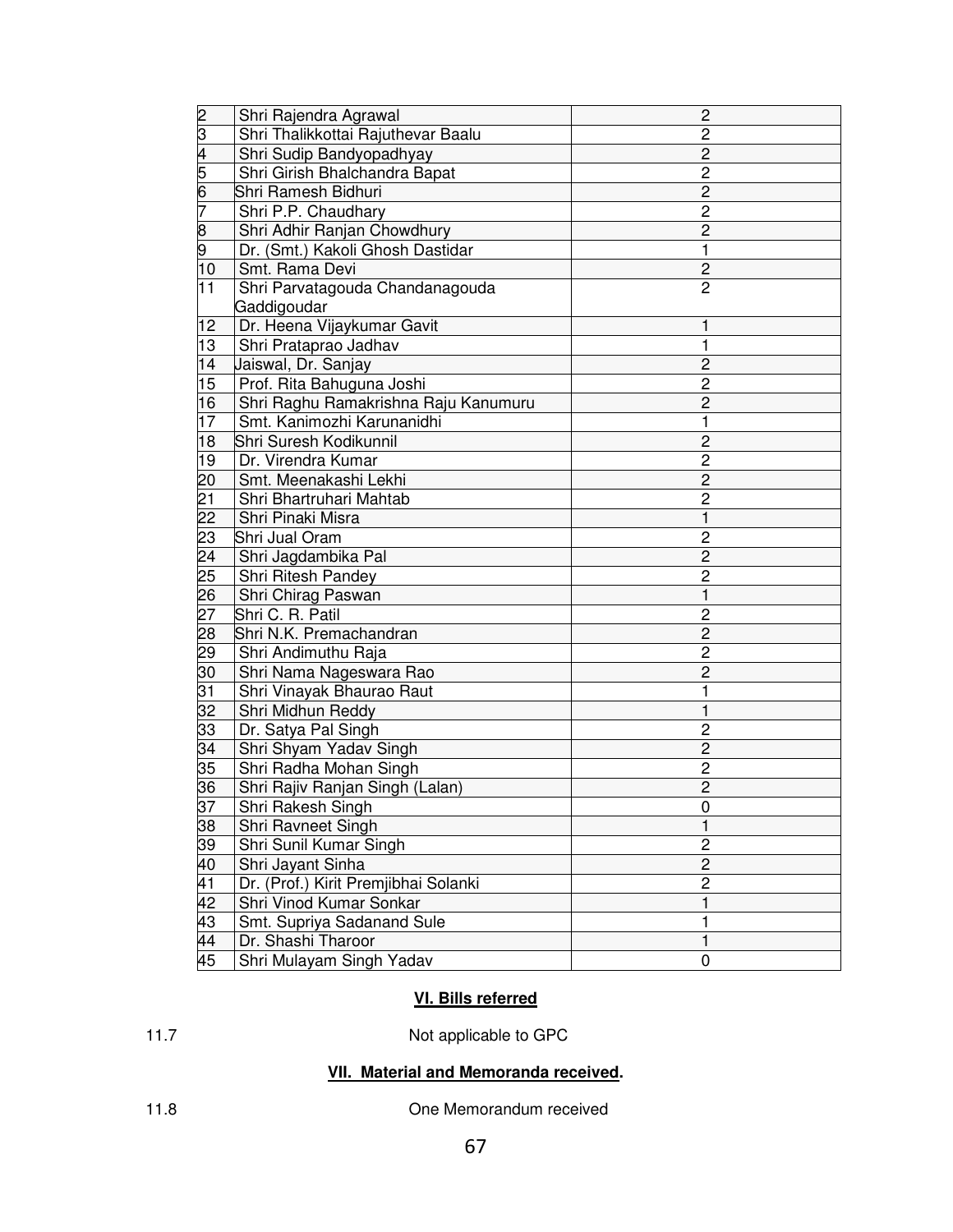### **VIII. Study Visits undertaken**

| 11.9 |  | Nil |
|------|--|-----|
|      |  |     |

### **VIII. Original Reports presented**

## 11.10 Committee does not present any report to the House

#### **IX. Action Taken Reports**

11.11 GPC does not present any ATR. The decisions taken by the Committee as recorded in the approved minutes are sent to the concerned officers and agencies for implementation

### **X. Action Taken Statement Laid**

11.12 Not applicable to GPC

### **XI Statements made under Direction 73A**

11.13 Not applicable to GPC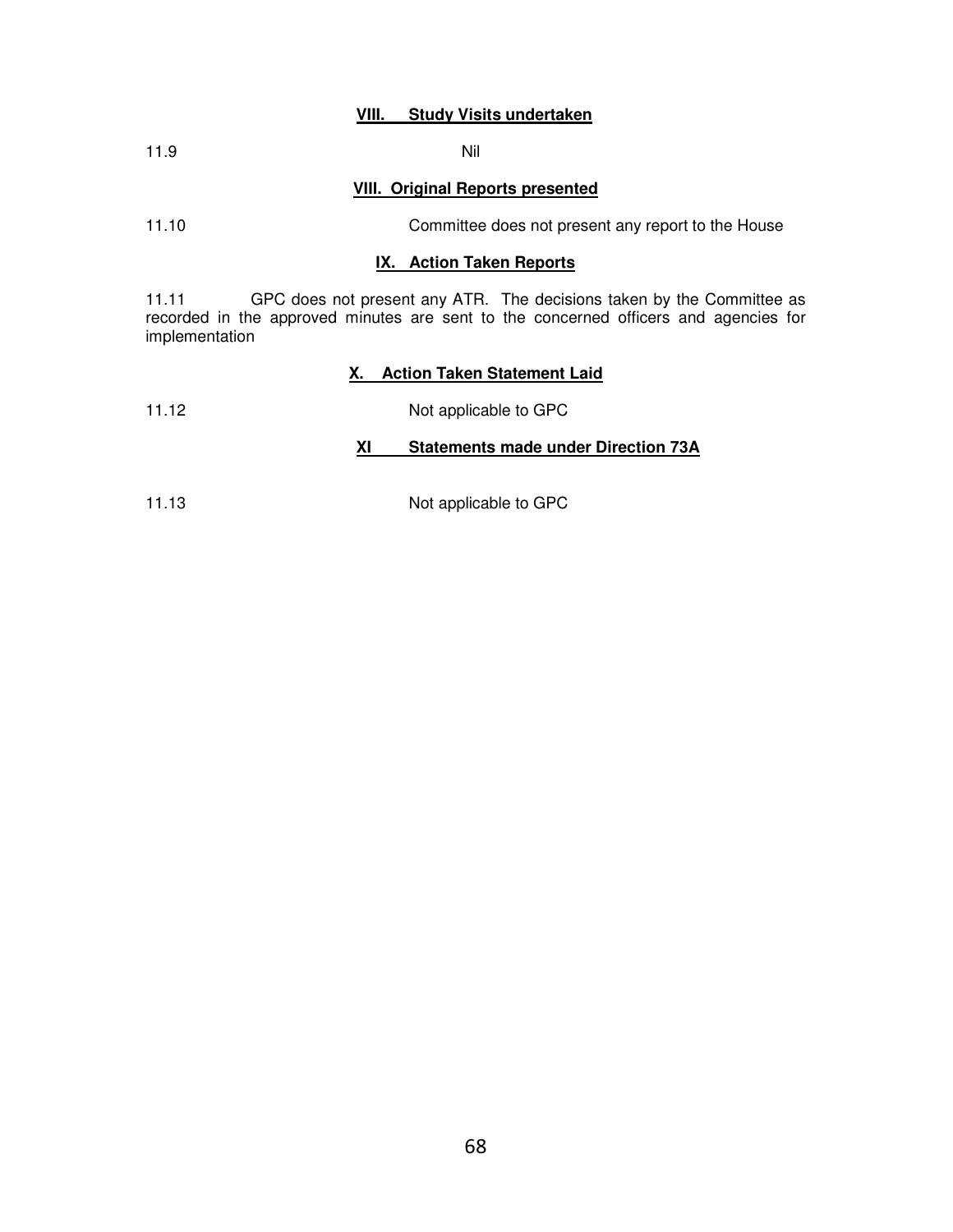## **CHAPTER - TWELVE**

### **HOUSE COMMITTEE**

### **I. Constitution of the Committee**

12.1. The House Committee for the year **2019-20** was constituted on **25th June, 2019** and continued in office till 24<sup>th</sup> June, 2020.

12.2. The Committee consisted of **12 Members** of Lok Sabha. The Hon'ble Speaker appointed Shri C.R. Patil as the Chairperson of House Committee. The composition of the Committee is given as under:

| S.No                  |                                |
|-----------------------|--------------------------------|
|                       | Shri C. R. Patil - Chairperson |
|                       | Members                        |
|                       |                                |
|                       | Shri Kalyan Banerjee           |
|                       | Shri Sudheer Gupta             |
|                       | Shri Prataprao Jadhav          |
| $2\overline{3456789}$ | Smt. Kanimozhi                 |
|                       | Smt. Jaskaur Meena             |
|                       | Shri P.V. Midhun Reddy         |
|                       | Shri Gopal Chinayya Shetty     |
|                       | Shri G. M. Siddeshwara         |
| 10                    | Smt. Sangeeta Kumari Singh Deo |
| 11                    | Shri Manickam Tagore           |
| 12                    | Shri Bhanu Pratap Singh Verma  |

### **II. Subjects selected for examination**

12.3 Agenda regarding Members' Services/facilities are discussed and placed before the Committee in the form of Memoranda

### **III. Constitution of Sub-Committees/Study Groups**

12.4 No Sub-Committees/Study Groups was constituted.

### **IV. Sittings of the Committee**

12.5 During the period under report, the Committee held **06** sitting lasting **07 hours and 40 Minutes.** Statement showing the dates of sittings of the Committee, the duration of the sittings, the number of Members present and the subjects discussed is as follows:

| SI.<br>No. | Date of<br><b>Sitting</b> | Duration (in<br>hours and<br>minutes) |            | <b>Number of</b><br>members<br>present | <b>Subject</b>                                                                                                                   |
|------------|---------------------------|---------------------------------------|------------|----------------------------------------|----------------------------------------------------------------------------------------------------------------------------------|
|            | 2                         |                                       | Hrs. Mins. | 4                                      |                                                                                                                                  |
|            | 8.7.2019                  | 01                                    | 05         | 12                                     | (i) Consideration and approval of criteria by<br>the House Committee to be followed for<br>allotment of regular accommodation to |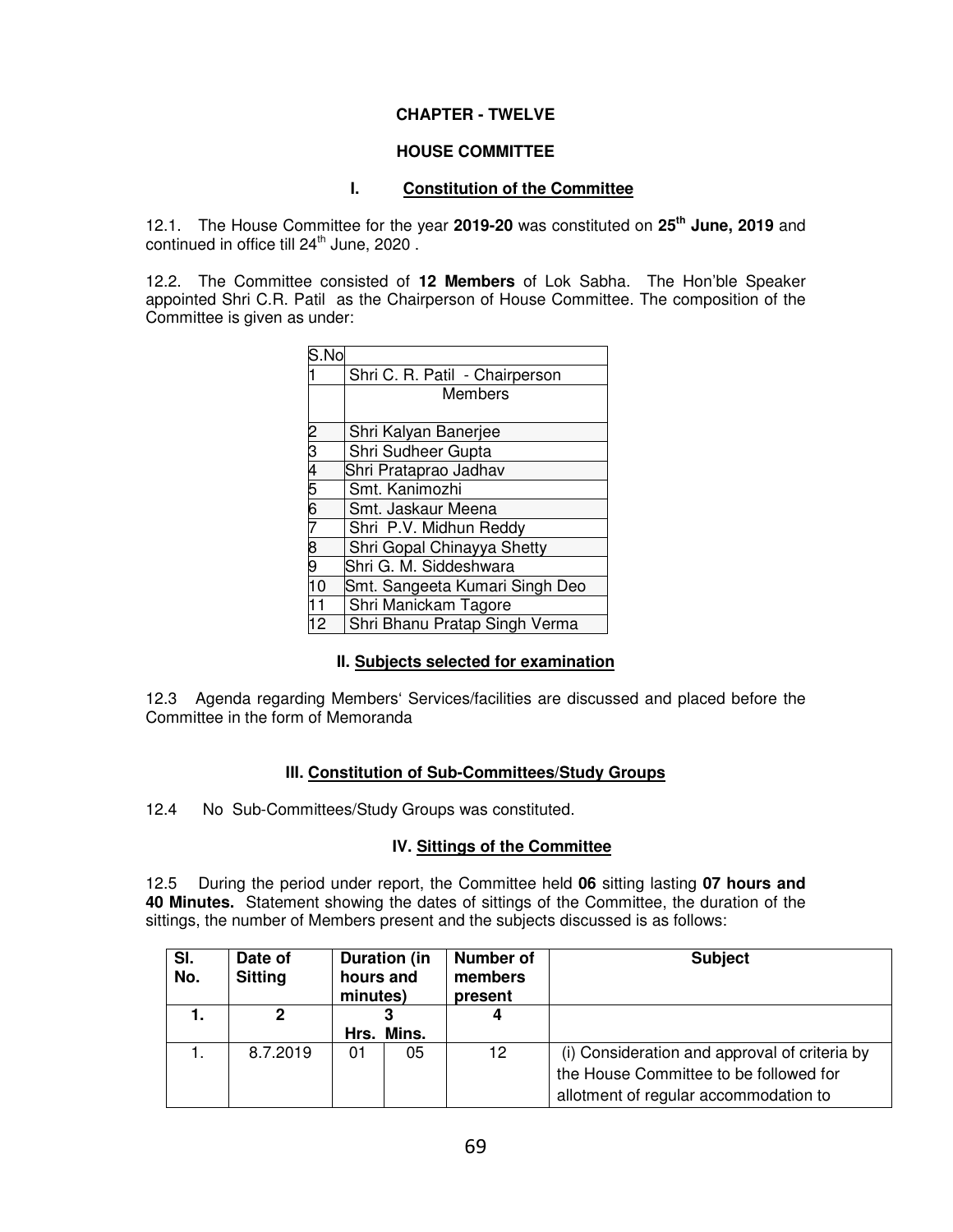|    |            |    |    |    | Members.<br>(ii) Constitution of Accommodation sub<br>Committee for the allotment of residential<br>accommodation to elected Members of 17 <sup>th</sup><br>Lok Sabha<br>(iii) Constitution of requests of 16 <sup>th</sup> Lok<br>Sabha(now ex-MPs) for extension/retention<br>of residential accommodation after ceasing to<br>be a Member of Lok Sabha                                                                         |
|----|------------|----|----|----|-----------------------------------------------------------------------------------------------------------------------------------------------------------------------------------------------------------------------------------------------------------------------------------------------------------------------------------------------------------------------------------------------------------------------------------|
|    | 19.08.2019 | 01 | 00 | 08 | (i) Status of redevelopment of North Avenue<br>and Dr. B.D.<br>Marg and<br>(ii) Inauguration of newly constructed 36<br>duplex flats at North Avenue                                                                                                                                                                                                                                                                              |
| 3. | 15.10.2019 | 01 | 45 | 05 | (i) Issues related to Mobile/broadband<br>connectivity in North Avenue Duplex flat area<br>(ii) Status of vacation of accommodation by<br>ex-MPs<br>(iii) Terms and conditions for the allotment of<br>Multi-Purpose Hall at Western Court Annexe<br>(iv) Discussion regarding redevelopment of<br>North Avenue Phase-I &II and Power Point<br>Presentation by CPWD<br>(v) Status /progress of redevelopment of Dr.<br>B.D. Marg. |
| 4. | 02.01.2020 | 01 | 20 | 05 | (i) Status/progress of<br>redevelopment/construction of flats at Dr. B.<br>D. Marg<br>(ii) Consideration regarding installation of<br>gates/stainless steel grill at staircase of newly<br>constructed flats in North Avenue.                                                                                                                                                                                                     |
| 5  | 26.02.2020 | 01 | 30 | 05 | (i)Status of construction of 76 flats at Dr. B.<br>D. Marg.<br>(ii) Redevelopment of BKS Marg.                                                                                                                                                                                                                                                                                                                                    |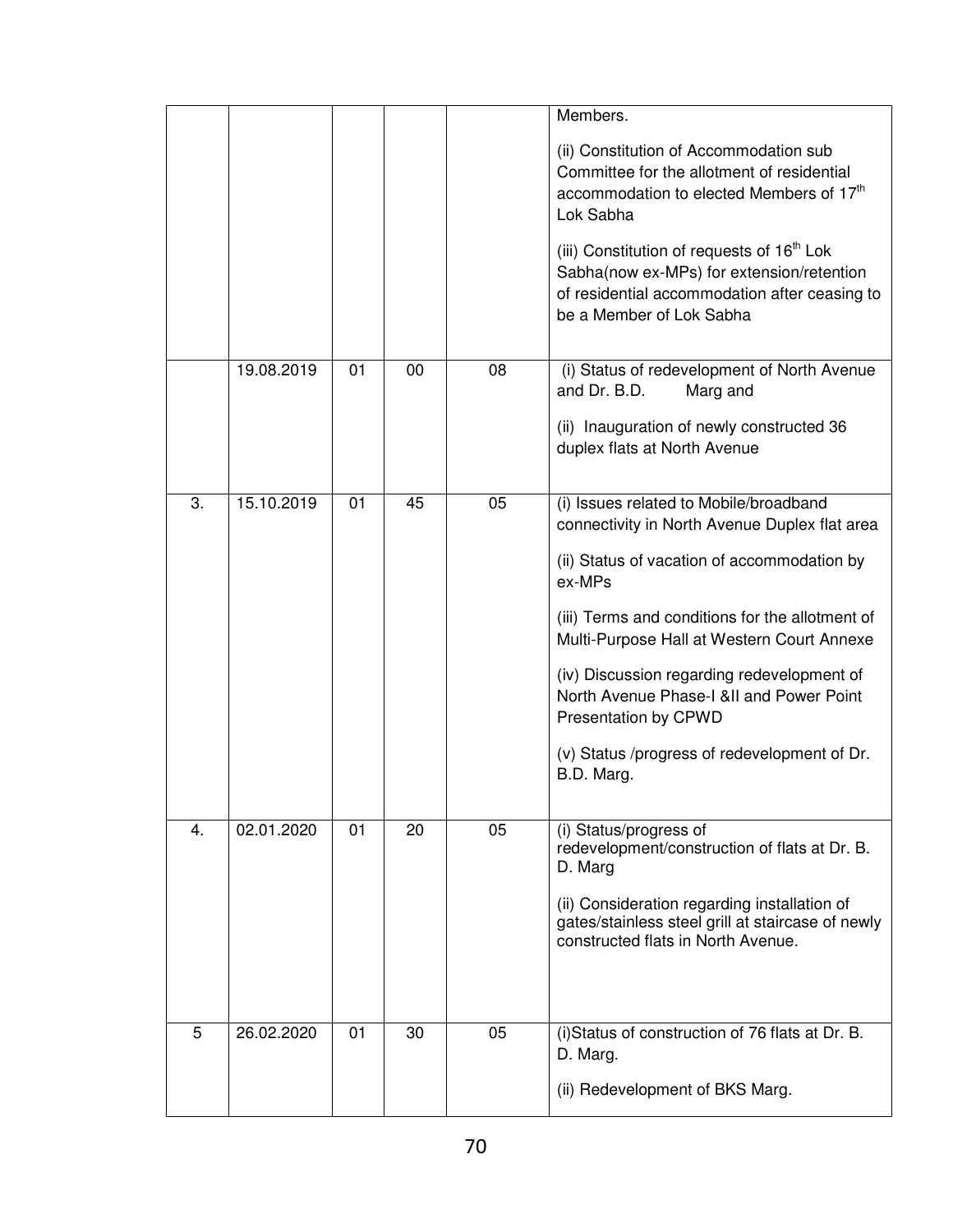|    |            |    |    |    | (iii) Status of habitability of regular<br>accommodation allotted to MPs of 17 <sup>th</sup> Lok<br>Sabha.<br>(iv)Consideration of Estimates for conversion<br>of hall at First Floor WCA into dormitory.<br>(v) Consideration of estimates for vehicle &<br>pedestrian Management system at<br>WCH/WCA.<br>(vi) Consideration of estimates for fixing pre-<br>cast GRC balusters railing at Ground Floor at<br>Western Court Hostel.<br>(vi) Provision of catering services at MPs<br>Canteen, South Avenue.<br>(vii) Provision of catering services at Multi<br>Purpose Hall at Western Court Annexe. |
|----|------------|----|----|----|---------------------------------------------------------------------------------------------------------------------------------------------------------------------------------------------------------------------------------------------------------------------------------------------------------------------------------------------------------------------------------------------------------------------------------------------------------------------------------------------------------------------------------------------------------------------------------------------------------|
| 6. | 12.03.2020 | 01 | 00 | 08 | (i) Status of construction of 76 flats at Dr. B.<br>D. Marg.<br>(ii) Redevelopment of BKS Marg.                                                                                                                                                                                                                                                                                                                                                                                                                                                                                                         |

## **V. Details of Number of Sittings attended by each Member**

12.6 Statement showing the number of sittings of the Committee (2019-20) attended by each Member is as follows:

| S.No |                                | No. of Sittings attended<br>by each Member |
|------|--------------------------------|--------------------------------------------|
|      | Shri C. R. Patil - Chairperson | 06                                         |
|      | <b>Members</b>                 |                                            |
| 2    | Shri Kalyan Banerjee           | 04                                         |
| ß    | Shri Sudheer Gupta             | 03                                         |
| 4    | Shri Prataprao Jadhav          | 03                                         |
| 5    | Smt. Kanimozhi                 | 02                                         |
| 6    | Smt. Jaskaur Meena             | 03                                         |
|      | Shri P.V. Midhun Reddy         | 02                                         |
| 8    | Shri Gopal Chinayya Shetty     | 05                                         |
| 19   | Shri G. M. Siddeshwara         | 03                                         |
| 10   | Smt. Sangeeta Kumari Singh Deo | 03                                         |
| 11   | Shri Manickam Tagore           | 04                                         |
| 12   | Shri Bhanu Pratap Singh Verma  | 05                                         |

# **VI. Bills referred**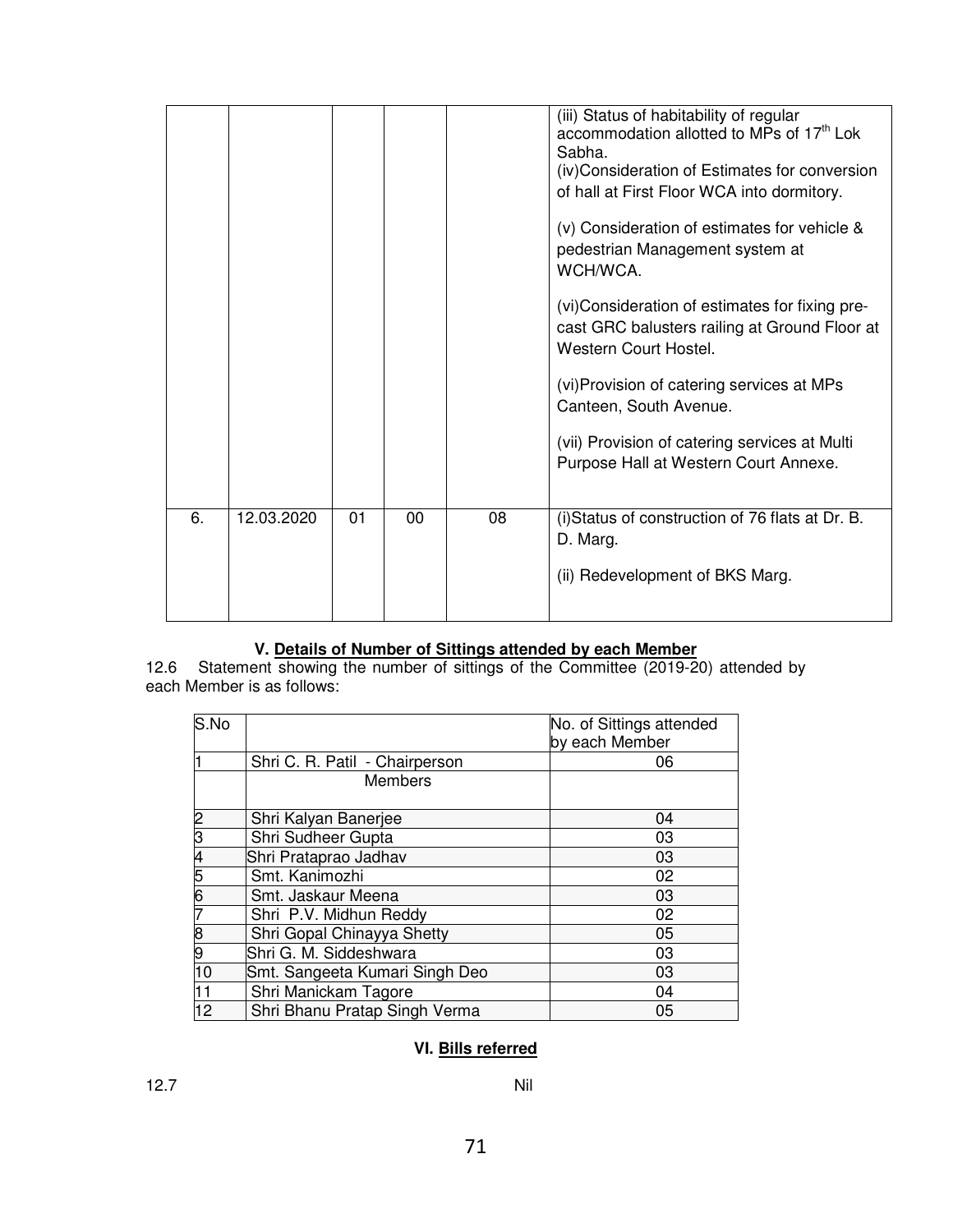|       | VII. Material and Memoranda received.            |
|-------|--------------------------------------------------|
| 12.8  | Nil                                              |
|       | <b>Study Visits undertaken</b><br>VIII.          |
| 12.9  | Nil                                              |
|       | IX. Original Reports presented                   |
| 12.9  | --------------NIL-------------                   |
|       | IX. Action Taken Reports                         |
| 12.10 | Nil<br>Х.<br><b>Action Taken Statement Laid</b>  |
| 12.11 | <b>Nil</b>                                       |
|       | XI<br><b>Statements made under Direction 73A</b> |
| 12.12 | Nil                                              |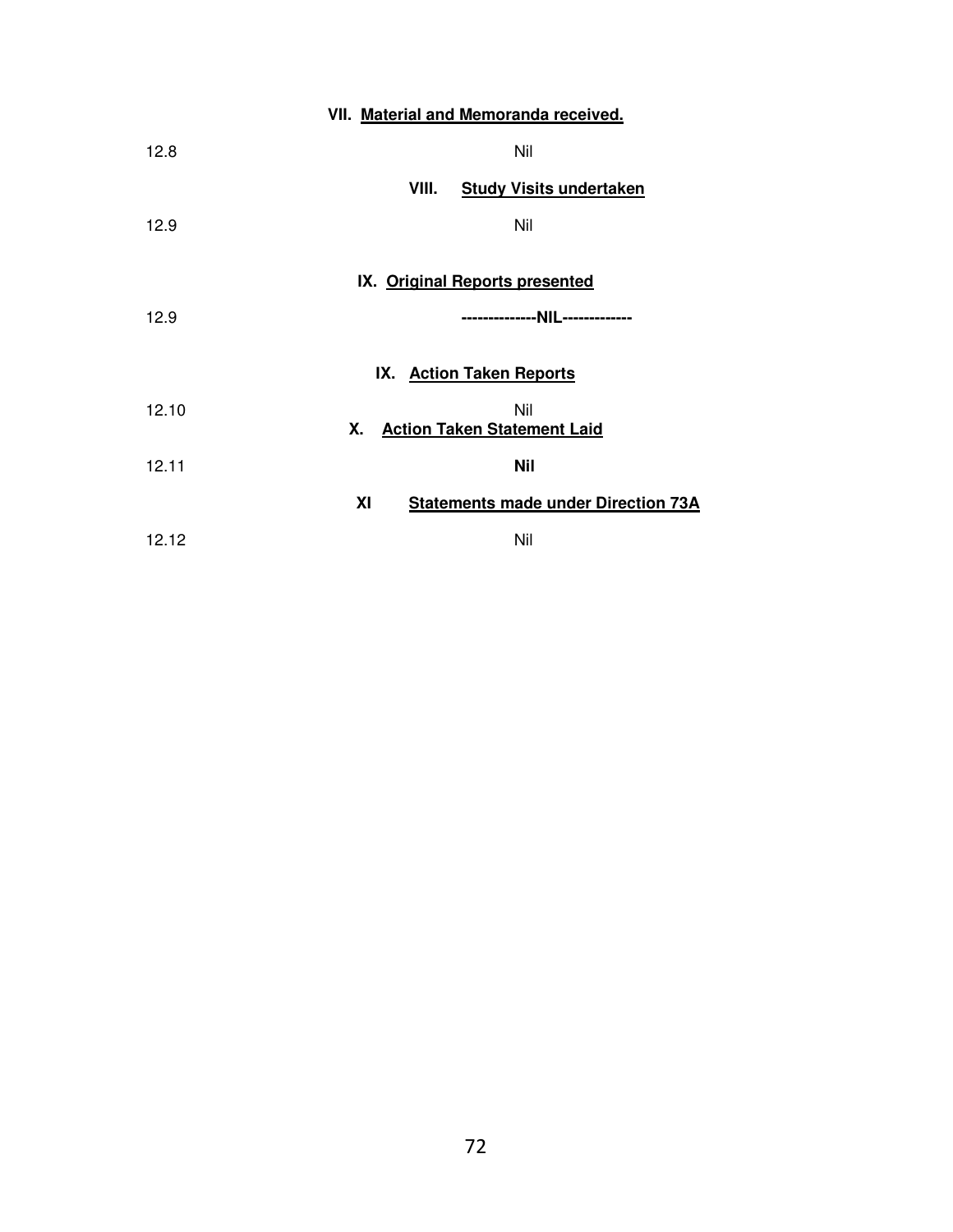#### **CHAPTER – THIRTEEN**

#### **JOINT COMMITTEE ON OFFICES OF PROFIT**

#### **I. Constitution of Committee**

13.1 The Joint Committee on Offices of Profit was constituted on 16<sup>th</sup> September, 2019 for the duration of Seventeenth Lok Sabha on a motion adopted by Lok Sabha on  $23^{\text{rd}}$  July, 2019 and concurred to by Rajya Sabha on the same day.

13.2 The Committee consists of 15 Members (10 Members of Lok Sabha and 05 Members of Rajya Sabha). Dr. Satya Pal Singh, MP (Lok Sabha) was appointed as the Chairperson of the Committee by the Speaker, Lok Sabha. The composition of the Committee is as follows:

| S.No             |                                   |
|------------------|-----------------------------------|
| 1.               | Dr. Satya Pal Singh - Chairperson |
|                  | <b>Members</b>                    |
|                  | Lok Sabha                         |
| 2.               | Shri Behanan Benny                |
| $\overline{3}$ . | Shri Vinod Chavda                 |
| 4.               | Shri Vijay Kumar Hansdak          |
| $\overline{5}$ . | Dr. Manoj Rajoria                 |
| 6.               | Smt. Aparajita Sarangi            |
| 7.               | Shri Mahendra Singh Solanky       |
| 8.               | Shri L.S. Tejasvi Surya           |
| 9.               | Shri Balashowry Vallabbhaneni     |
| 10.              | Shri Shyam Singh Yadav            |
|                  | Rajya Sabha                       |
| 11.              | Shri Sasmit Patra                 |
| 12.              | Shri Mahesh Poddar                |
| 13.              | Shri V. Vijayasai Reddy           |
| 14.              | Ms. Dola Sen                      |
| 15.              | Vacant@                           |

 $@$  Dr. K. Keshava Rao, MP (RS) has retired from Rajya Sabha w.e.f.  $9^{th}$  April, 2020.

#### **II. Subjects selected for examination**

13.3 The Committee as per their mandate examines the queries related to Offices of Profit received from the Members of Parliament/Ministries of Government of India/ State Governments/Other Institutions. No formal selection/ adoption of subjects is done as in the case of DRSCs.

#### **III. Constitution of Sub-Committees/Study Groups**

13.4 No Sub-Committees/Study Groups were constituted.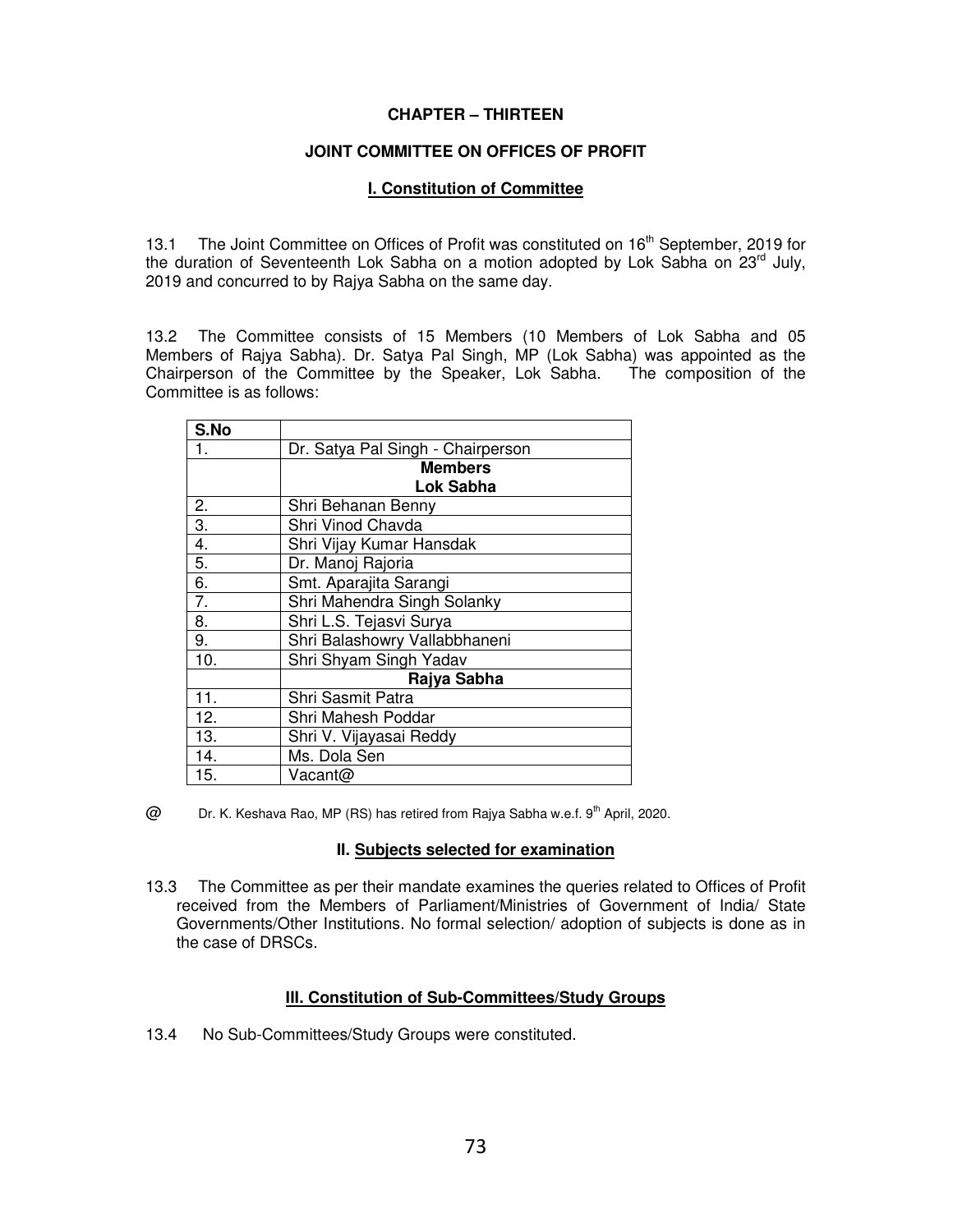# **IV. Sittings of the Committee**

13.5 During the period under report, the Committee held **03** sittings lasting 03 hours 30 Minutes. Statement showing the dates of sittings of the Committee, the duration of the sittings, the number of Members present and the subjects discussed is as follows :-

| Date of    | <b>Duration</b> |                | No.<br>of                 | <b>Subjects discussed</b>                                                                                                                                                                                                                                                                                                                                                                      |  |
|------------|-----------------|----------------|---------------------------|------------------------------------------------------------------------------------------------------------------------------------------------------------------------------------------------------------------------------------------------------------------------------------------------------------------------------------------------------------------------------------------------|--|
| sittings   | <b>Hours</b>    | <b>Minutes</b> | <b>Members</b><br>present |                                                                                                                                                                                                                                                                                                                                                                                                |  |
| 30.09.2019 | 01              | 30             | 10                        | Consideration<br>adoption<br>and<br>of<br>(i)<br>Memorandum No.I and chalking<br>out<br>future course of action of the Committee;<br>and                                                                                                                                                                                                                                                       |  |
|            |                 |                |                           | Oral evidence of the Ministry of Law and<br>(ii)<br>Justice (Legislative<br>Department<br>and<br>Department of Legal Affairs) for having a<br>status update on the follow up action<br>taken by the Ministry of Law and Justice<br>in respect of the following two Reports of<br>the erstwhile Committees: -                                                                                   |  |
|            |                 |                |                           | The Joint Parliamentary Committee<br>(i)<br>to examine the Constitutional and<br>Legal Position Relating to Office of<br>Profit (14 <sup>th</sup> LS), reiterated in the 28 <sup>th</sup><br>Report of 16 <sup>th</sup> Lok Sabha.                                                                                                                                                             |  |
|            |                 |                |                           | (ii)<br>Comprehensive<br>Review<br>A<br>οf<br>Parliament<br>(Prevention<br>οf<br>Disqualification) Act, 1959 - Way<br>$28th$ Report $(16th$<br>Forward,<br>Lok<br>Sabha).                                                                                                                                                                                                                      |  |
| 20.11.2019 | 01              | 15             | 06                        | Oral evidence of the representatives of<br>(i)<br>the Ministries of Law & Justice and<br>Animal Husbandry, Dairying & Fisheries<br>with<br>connection<br>the<br>election/<br>in.<br>nomination of six Members of Parliament<br>to the Animal Welfare Board of India.<br>Oral evidence of the Ministry of Law and<br>Justice (Legislative<br>Department<br>and<br>Department of Legal Affairs); |  |
|            |                 |                |                           | Status update on the action taken by the<br>(ii)<br>recommendations<br>Ministry<br>the<br>on<br>Report<br>contained<br>the<br>"A<br>in.<br>Comprehensive<br>review of Parliament<br>(Prevention<br>Disqualification)<br>of<br>Act,<br>1959-Way<br>Forward",<br>28th<br>Report<br>$(16th$ Lok Sabha);                                                                                           |  |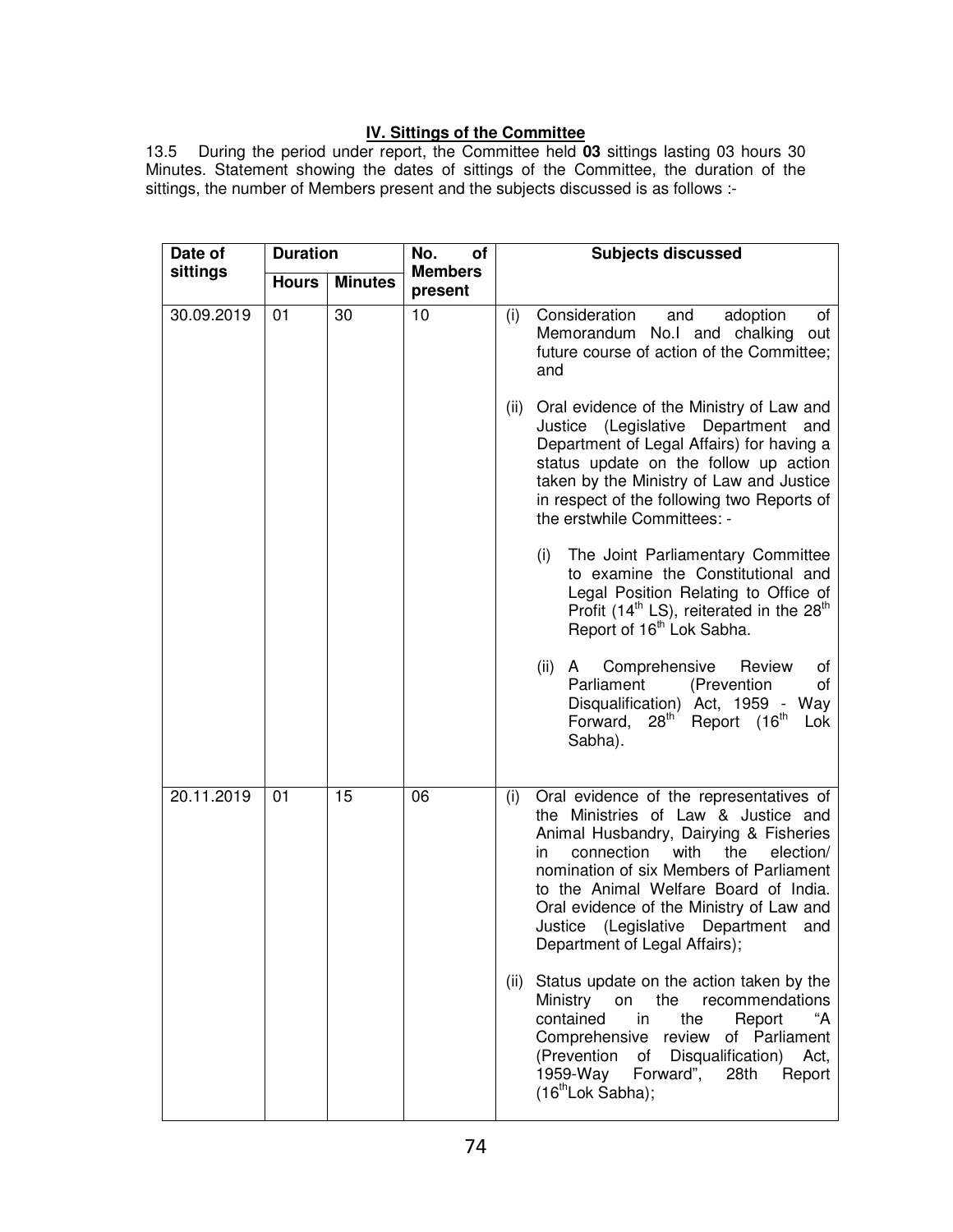|              |    |    |    | (iii) Appointment/nomination of Member of<br>Parliament to the Committee, Board and<br>District Level Committee constituted for<br>Central/Districts Jails by the State<br>Government-Reg; and<br>(iv) Request of Prof. Manoj Kumar Jha and<br>Shri Rakesh Kumar Sinha, Members of<br>Parliament, Rajya Sabha seeking<br>clarification regarding drawing<br>οf<br>Salary/Allowances by Teacher/ Professor<br>of University of Delhi on<br>being<br>elected/nominated<br>Member<br>as<br>Ωf<br>Parliament. |
|--------------|----|----|----|-----------------------------------------------------------------------------------------------------------------------------------------------------------------------------------------------------------------------------------------------------------------------------------------------------------------------------------------------------------------------------------------------------------------------------------------------------------------------------------------------------------|
| 10.12.2019   | 00 | 45 | 12 | Oral evidence of the Ministry of Law and<br>Justice (Legislative Department and<br>Department of Legal Affairs) on Draft Bill<br>to amend the Constitution of India to<br>define the expression 'Office of Profit'<br>with reference to Ministry's letter No. F.<br>No.17(2)/2018-Leg.III dated 13-03-2019<br>to this Secretariat.                                                                                                                                                                        |
| <b>Total</b> | 03 | 30 | 28 |                                                                                                                                                                                                                                                                                                                                                                                                                                                                                                           |

# **V. Details of Number of Sittings attended by each Member**

13.6 Statement showing the number of sittings of the Committee attended by each Member is as follows: -

| S.No |                                   | No.<br><b>Sittings</b><br>оf<br>attended by Member |
|------|-----------------------------------|----------------------------------------------------|
| 1.   | Dr. Satya Pal Singh - Chairperson | 03                                                 |
|      | <b>Members</b><br>Lok Sabha       |                                                    |
| 2.   | Shri Behanan Benny                | 02                                                 |
| 3.   | Shri Vinod Chavda                 |                                                    |
| 4.   | Shri Vijay Kumar Hansdak          |                                                    |
| 5.   | Dr. Manoj Rajoria                 | 03                                                 |
| 6.   | Smt. Aparajita Sarangi            | 02                                                 |
| 7.   | Shri Mahendra Singh Solanky       | 03                                                 |
| 8.   | Shri L.S. Tejasvi Surya           | 02                                                 |
| 9.   | Shri Balashowry Vallabbhaneni     |                                                    |
| 10.  | Shri Shyam Singh Yadav            | 03                                                 |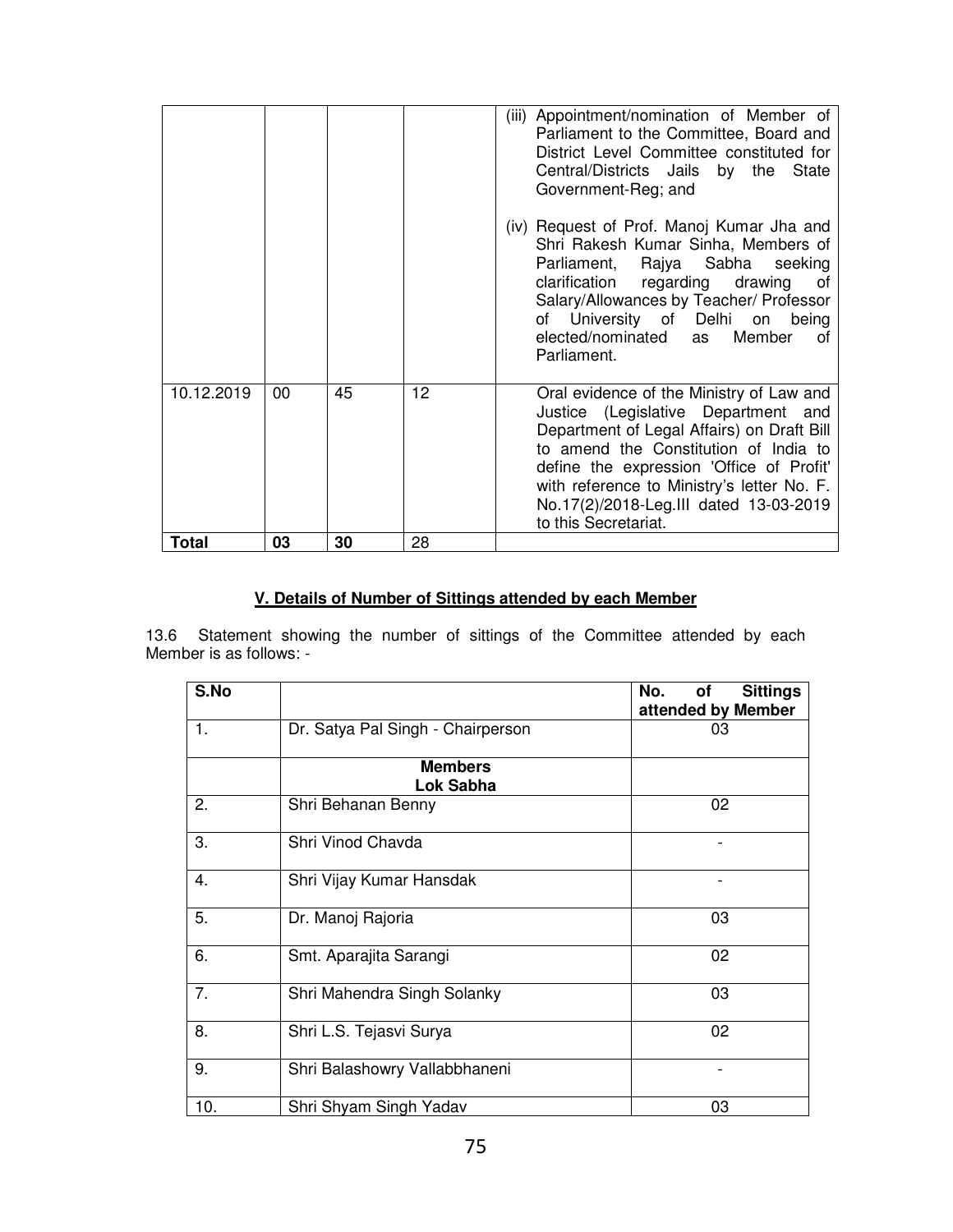| Rajya Sabha |                         |    |  |  |  |  |
|-------------|-------------------------|----|--|--|--|--|
| 11.         | Shri Sasmit Patra       | 02 |  |  |  |  |
| 12.         | Shri Mahesh Poddar      | 01 |  |  |  |  |
| 13.         | Dr. K. Keshava Rao      | 02 |  |  |  |  |
| 14.         | Shri V. Vijayasai Reddy | 03 |  |  |  |  |
| 15.         | Ms. Dola Sen            | 02 |  |  |  |  |

| (vi)              | Government Bills/Policies referred to the Committees | Nil        |
|-------------------|------------------------------------------------------|------------|
| (vii)             | Material and memoranda received                      | #          |
| (viii)            | Study visits undertaken                              | NIL        |
| (ix)              | <b>Original Reports</b>                              | <b>NIL</b> |
| (x)               | <b>Action Taken Reports</b>                          | ΝA         |
| (x <sub>i</sub> ) | Action Taken statement laid                          | ΝA         |
| (xii)             | Statements made under Direction 73A                  | ΝA         |

**# After constitution of the Committee, a letter was issued to the States / UTs and all the Ministries for examination of the composition and character of the Committees under them. In response thereof, 11 States and 37 Ministries have furnished their replies till now.**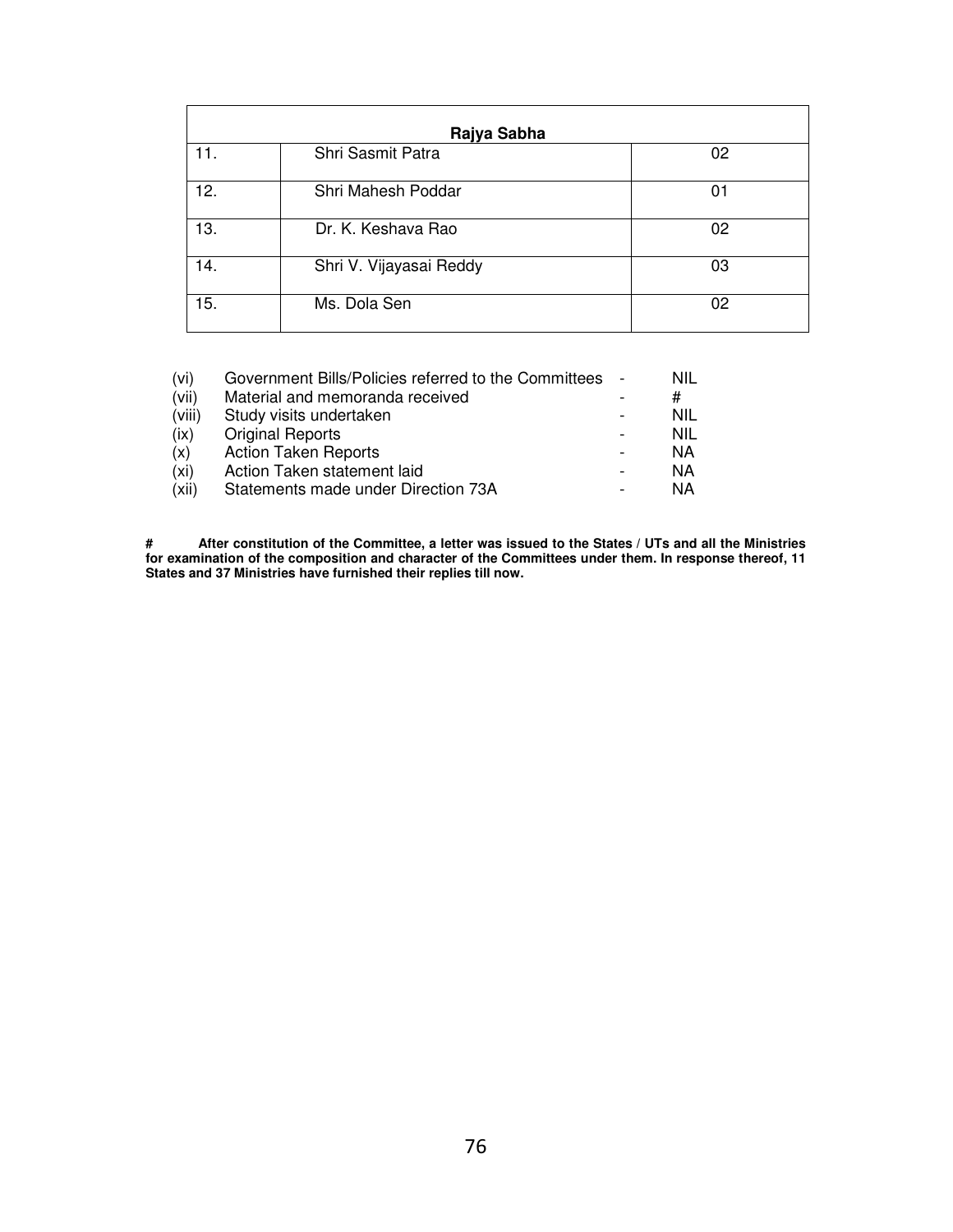#### **CHAPTER – FOURTEEN**

#### **JOINT COMMITTEE ON SALARIES AND ALLOWANCES OF MEMBERS OF PARLIAMENT**

#### **I. Constitution of the Committee**

14.1 The Joint Committee on Salaries and Allowances of Members of Parliament for the year 2019-20 was constituted on  $6<sup>th</sup>$  November, 2019 and election of Chairperson was held in the first Sitting of the Committee on  $6<sup>th</sup>$  November, 2019. The Committee continued in Office during the period under review.

14.2 The Committee consists of 10 Members from Lok Sabha and 5 Members from RajyaSabha. The Chairperson of the Committee is elected by the Members of the Committee. Prof. Rita Bahuguna Joshi, Member of the Committee, was elected as the Chairperson of the Committee for 2019-20. The composition of the Committee during 2019- 20 is given as under:

| Prof. Rita Bahuguna Joshi-Chairperson |
|---------------------------------------|
| <b>Members</b>                        |
| Shri Sanjay Bhatia                    |
| Shri Chandra PrakashChoudhary         |
| Dr. S.T. Hasan                        |
| ShriMohanbhaiKalyanjiKundariya        |
| Adv. AdoorPrakash                     |
| ShriTirath SinghRawat                 |
| ShriGowdarMallikarjunappaSiddeshwara  |
| ShriMahabali Singh                    |
| Shri Sunil KumarSoni                  |
| Shri S. R. Balasubramoniyan           |
| Prof. M.V. Rajeev Gowda \$            |
| ShriDeepender Singh Hooda#            |
| ShriSurendra Singh Nagar              |
| Shri Narayan LalPanchariya@           |
| Shri Bhubaneswar Kalita#              |
| Shri Ram Nath Thakur@#                |
|                                       |

@ Vacant w.e.f. 9.4.2020 Vide CB-I Branch Note dated 23.01.2020(RSS (CS) note dated 08.01.2020) on expiration of term from Rajya Sabha.

\$Vacant w.e.f. 25.6.2020 Vide CB-I Branch Note dated 23.01.2020(RSS (CS) note dated 08.01.2020) on expiration of term from Rajya Sabha.

#Nominated to JCMSA w.e.f. 8.8.2020 Vide CB-I Branch Note dated 10.8.2020 (RSS (CS) note dated 9.8.2020).

#### **II. Subjects selected for examination**

14.3. Subjects are not selected in this Committee. Memoranda are prepared and put up before the Committee for consideration.

#### **III. Constitution of Sub-Committees/Study Groups**

14.4 No Sub-Committees/Study Groups were constituted.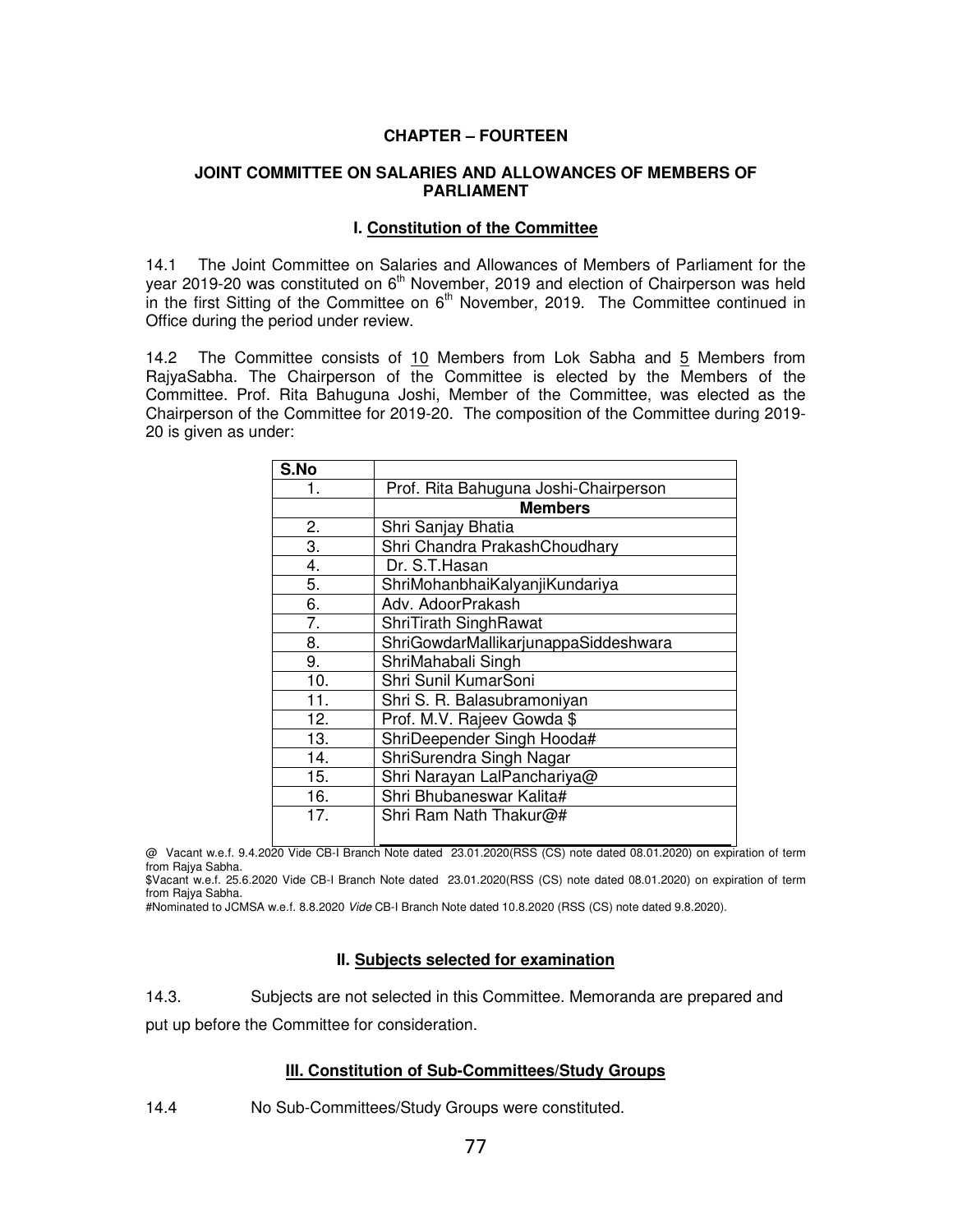# **IV. Sittings of the Committee**

14.5 During the period under report, the Committee held **7** sittings lasting for 7 hours and 25 Minutes. Statement showing the dates of sittings of the Committee, the duration of the sittings, the number of Members present and the subjects discussed is as follows:

| SI. No.        | Date of        | <b>Duration (in</b>   |       | <b>Number of</b>   | <b>Subject</b>                                                                                                                                                                                                                                                                                |
|----------------|----------------|-----------------------|-------|--------------------|-----------------------------------------------------------------------------------------------------------------------------------------------------------------------------------------------------------------------------------------------------------------------------------------------|
|                | <b>Sitting</b> | hours and<br>minutes) |       | members<br>present |                                                                                                                                                                                                                                                                                               |
| 1.             | $\overline{2}$ |                       | 3     | 4                  | 5                                                                                                                                                                                                                                                                                             |
|                |                | Hrs.                  | Mins. |                    |                                                                                                                                                                                                                                                                                               |
| 1.             | 06.11.2019     | 00                    | 25    | 11                 | Election of Chairperson                                                                                                                                                                                                                                                                       |
| $\overline{2}$ | 07.01.2020     | 01                    | 25    | 06                 | Discussion on Memoranda nos. 1 to 4<br>regarding Payment of Road mileage to<br>Members of Parliament, Permitting ex-<br>MPs to travel with spouse in AC first<br>class in rail journey, Discontinuation of<br>Motor Car Advance for MPs, Provision<br>for PRI Lines at the residences of MPs. |
| 3              | 10.02.2020     | 01                    | 00    | 09                 | Discussion on Memoranda nos. 5 to 8<br>regarding Payment of Road mileage to<br>Members of Parliament, Constituency<br>Allowance to Members of Parliament,<br>Office Expense Allowance to Members<br>of Parliament, Air travel facility to Ex-<br>Members of Parliament.                       |
| 4              | 19.03.2020     | 01                    | 05    | 09                 | Rail travel facilities to MPs and Ex-MPs                                                                                                                                                                                                                                                      |
| $\overline{5}$ | 06.04.2020     | 01                    | 00    | 11                 | $30\%$<br>of the Constituency<br>Forego<br>Allowance i.e. from Rs. 70000 to Rs.<br>49000 and Office Expenses Allowance<br>i.e. from Rs. 60000 to Rs. 54000<br>(14000 for Postage and stationery and<br>Rs. 40000 for Secretarial Assistance)<br>from 1.4.2020 to 31.3.2021                    |
| 6              | 06.04.2020     | 01                    | 00    | 10                 | Discussion on Memorandum no. 11<br>regarding approval of notifications for<br>foregoing of 30% of Constituency<br>Allowance<br>and<br>Office<br><b>Expenses</b><br>Allowance                                                                                                                  |
| $\overline{7}$ | 19.08.2020     | 01                    | 30    | 10                 | Payment of Road mileage to Members<br>of Parliament, Air travel facility to Ex-<br>Members of Parliament, Permitting ex-<br>MPs to travel with spouse in AC first<br>class in rail journey<br>--- - --                                                                                        |

## **V. Details of Number of Sittings attended by each Member**

14.6 Statement showing the number of sittings of the Committee attended by each Member is as follows:

|                | Number of sittings attended |
|----------------|-----------------------------|
| by each Member |                             |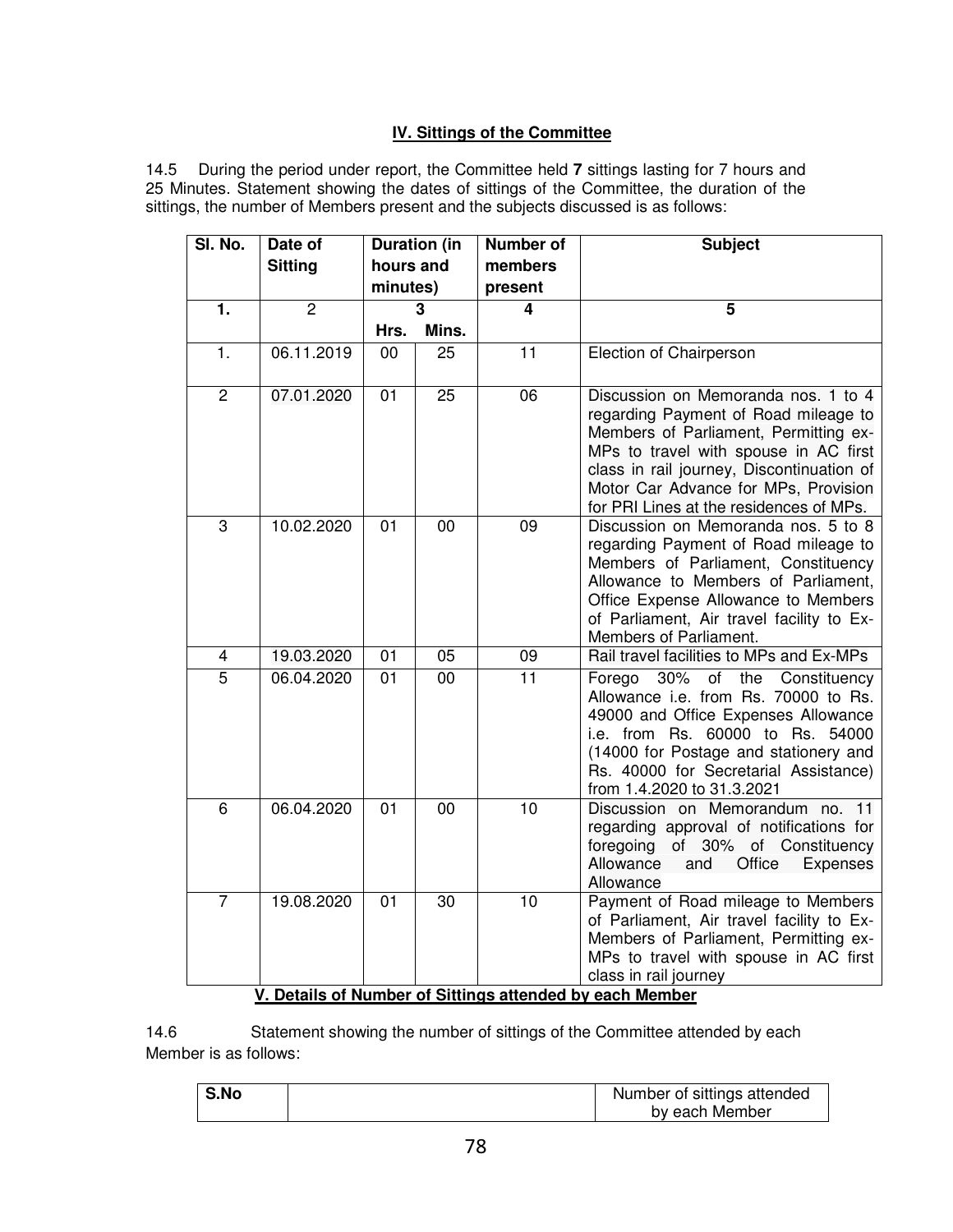|     | Prof. Rita Bahuguna Joshi-Chairperson |   |
|-----|---------------------------------------|---|
|     | <b>Members</b>                        |   |
| 2.  | Shri Sanjay Bhatia                    | 6 |
| 3.  | Shri Chandra PrakashChoudhary         | 2 |
| 4.  | Dr. S.T. Hasan                        |   |
| 5.  | ShriMohanbhaiKalyanjiKundariya        | 6 |
| 6.  | Adv. AdoorPrakash                     | 5 |
| 7.  | ShriTirath SinghRawat                 | 5 |
| 8.  | ShriGowdarMallikarjunappaSiddeshwara  | 4 |
| 9.  | ShriMahabali Singh                    | 5 |
| 10. | Shri Sunil KumarSoni                  | 6 |
| 11. | Shri S. R. Balasubramoniyan           | 3 |
| 12. | Prof. M.V. Rajeev Gowda \$            | 3 |
| 13. | ShriDeepender Singh Hooda#            |   |
| 14. | ShriSurendra Singh Nagar              |   |
| 15. | Shri Narayan LalPanchariya@           | 6 |
| 16. | Shri Bhubaneswar Kalita#              |   |
| 17. | Shri Ram Nath Thakur@#                | 5 |
|     |                                       |   |

@ Vacant w.e.f. 9.4.2020 Vide CB-I Branch Note dated 23.01.2020(RSS (CS) note dated 08.01.2020) on expiration of term from RajyaSabha.

\$Vacant w.e.f. 25.6.2020 Vide CB-I Branch Note dated 23.01.2020(RSS (CS) note dated 08.01.2020) on expiration of term from RajyaSabha.

#Nominated to JCMSA w.e.f. 8.8.2020 Vide CB-I Branch Note dated 10.8.2020 (RSS (CS) note dated 9.8.2020).

#### **VI. Bills referred**

14.7 Bills are not referred in this Committee. Memoranda are prepared and put up before the Committee for consideration.

# **VII. Material and Memoranda received.**

14.8 Nil

#### **VIII. Study Visits undertaken**

#### Nil

#### **VIII. Original Reports presented**

14.10 Reports are not prepared and presented during the said period by the Committee.

#### **IX. Action Taken Reports** ni a shekarar 1995) na matsayin na matsayin na matsayin na matsayin na matsayin na matsayin na matsayin na mats

#### **X. Action Taken Statement Laid** ni a shekarar 1995) na matsayin na matsayin na matsayin na matsayin na matsayin na matsayin na matsayin na mats

**XI Statements made under Direction 73A** ni na matsayin na katalog asl na katalog asl na katalog asl na katalog asl na katalog asl na katalog asl na ka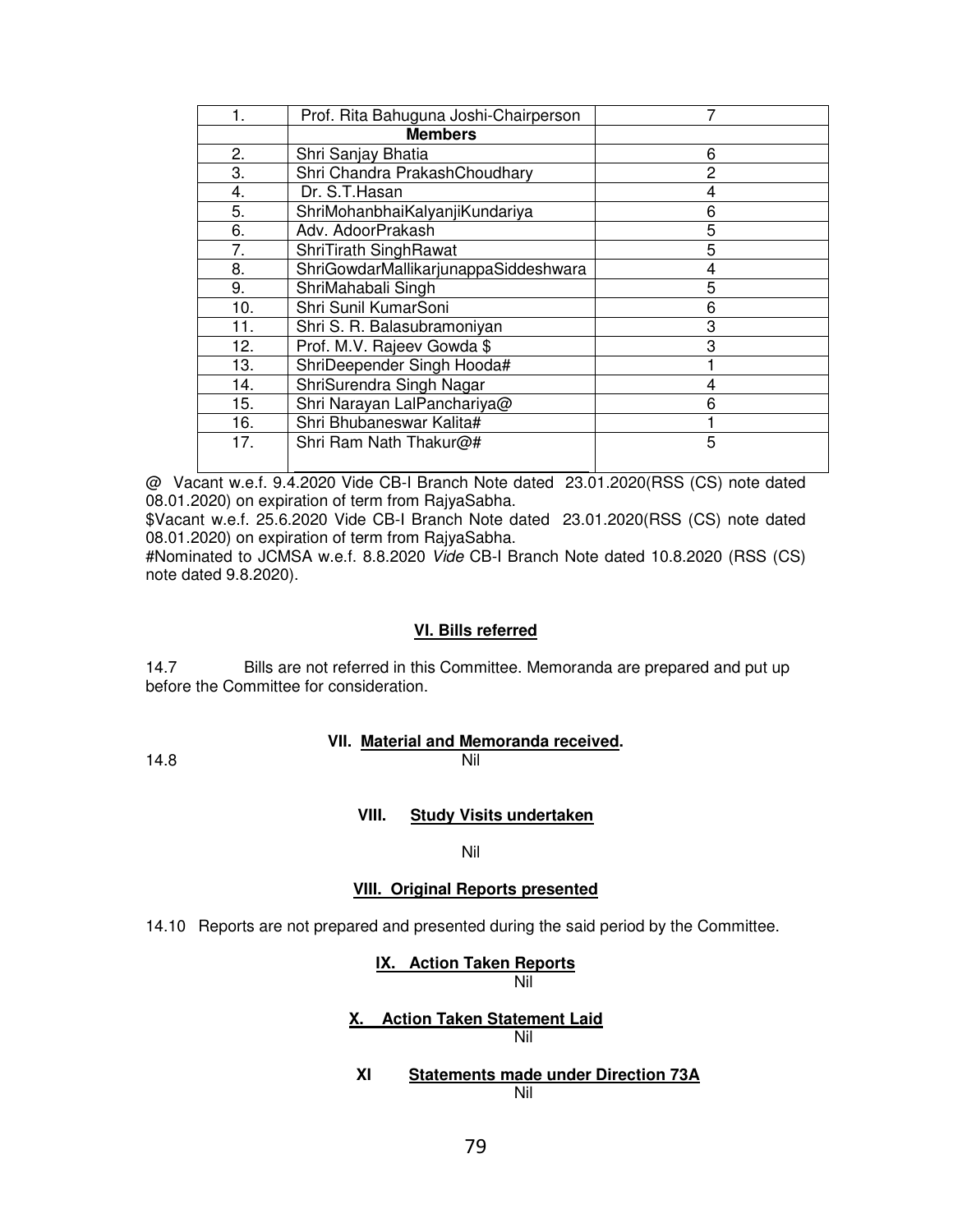## **CHAPTER – FIFTEEN**

#### **RULES COMMITTEE**

## **I. Constitution of the Committee**

15.1 The Rules Committee, was constituted on  $9<sup>th</sup>$  October, 2019. The Committee has no fixed term under the rules and it may remain in office until it is reconstituted by the Hon'ble Speaker.

15.2 The Committee consists of 15 Members of Lok Sabha. The Speaker is the ex-officio Chairperson of the Rules Committee. The composition of the Committee is as under:

| S.No            |                                                 |
|-----------------|-------------------------------------------------|
|                 | Shri Om Birla - Hon'ble Speaker and Chairperson |
|                 | <b>Members</b>                                  |
|                 | Smt. Sangeeta Azad                              |
| $\frac{2}{3}$   | Shri Pradyut Bordoloi                           |
|                 | Kunwar Pushpendra Singh Chandel                 |
| 456789          | Shri Chhatar Singh Darbar                       |
|                 | Shri Jayadev Galla                              |
|                 | Dr. Umesh G. Jadhav                             |
|                 | Shri Raghu Ramakrishna Raju Kanumuru            |
|                 | Shri Santosh Kumar                              |
| 10              | Dr. Ranjan Singh Rajkumar                       |
| $\overline{11}$ | Shri Vishnu Dayal Ram                           |
| 12              | Col. Rajyavardhan Singh Rathore                 |
| 13              | Smt. Gitaben Vajesingbhai Rathva                |
| $\overline{14}$ | Shri Rajiv Pratap Rudy                          |
| 15              | Shri K. Subbarayan                              |

#### **II. Subjects selected for examination**

15.3. Rules Committee consider matters of procedure and conduct of business in the House and recommend any amendments or additions to these rules that may be deemed necessary. The Committee do not select any subject for examination. The proposals for amendments for the rules come from Hon'ble Speaker, Members of Lok Sabha or Government or from the officers of the Secretariat. The proposals are placed before the Committee for consideration in the form of Memoranda duly approved by HS or SG.

#### **III. Constitution of Sub-Committees/Study Groups**

15.4 No Sub-Committees/Study Groups has been constituted

# **IV. Sittings of the Committee**

No sitting has been held so far.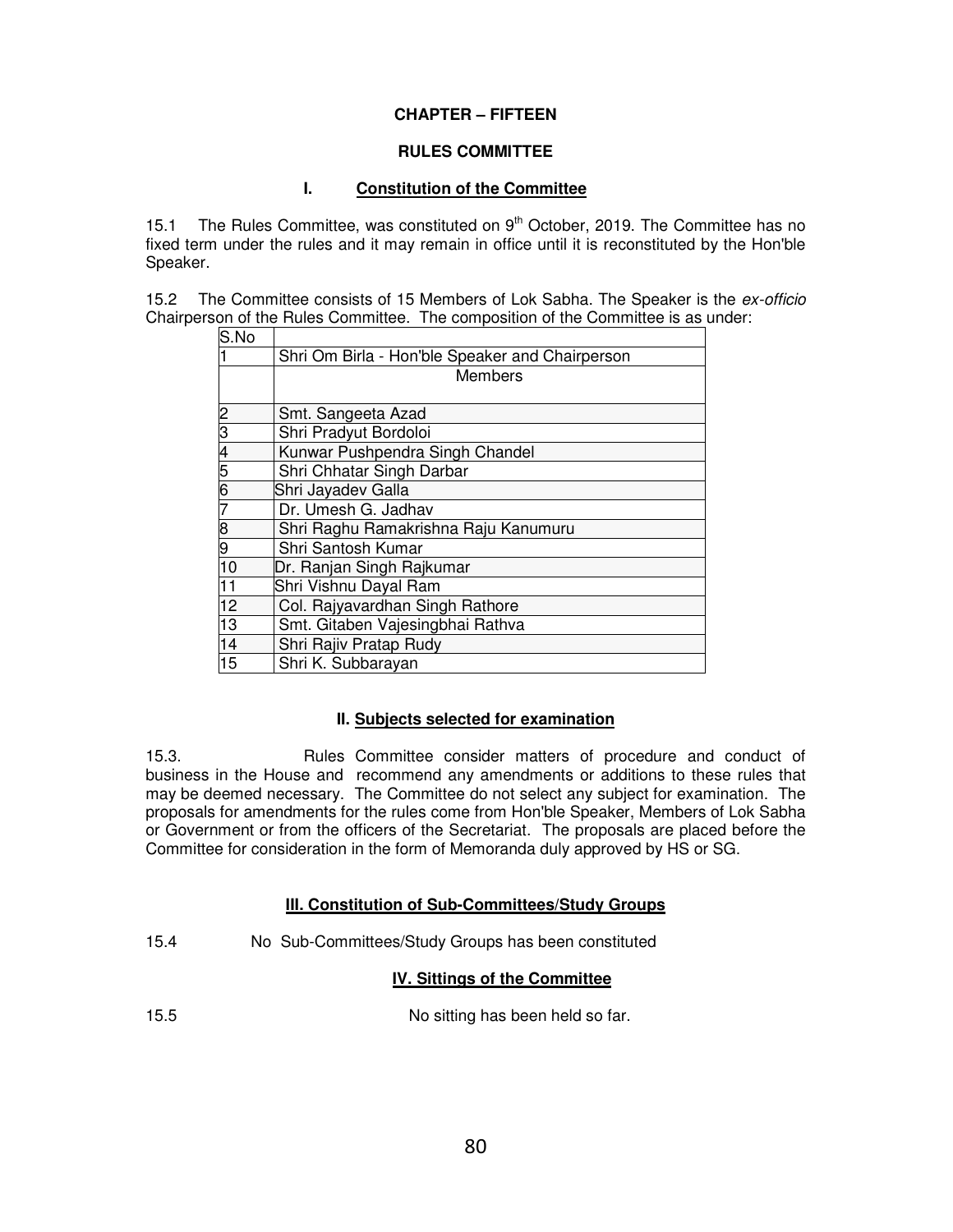|                                                       | V. Details of Number of Sittings attended by each Member                            |  |  |  |  |
|-------------------------------------------------------|-------------------------------------------------------------------------------------|--|--|--|--|
| 15.6<br>No sitting has been held so far.              |                                                                                     |  |  |  |  |
|                                                       | VI. Bills referred                                                                  |  |  |  |  |
| 15.7                                                  | Not applicable to Rules Committee                                                   |  |  |  |  |
|                                                       | VII. Material and Memoranda received.                                               |  |  |  |  |
| 15.8                                                  | No Memoranda received so far                                                        |  |  |  |  |
| VIII.                                                 | <b>Study Visits undertaken</b>                                                      |  |  |  |  |
| 15.9                                                  | No study visit has been undertaken                                                  |  |  |  |  |
|                                                       | <b>IX. Original Reports presented</b>                                               |  |  |  |  |
|                                                       | 15.10 The Committee present Reports to the House as per procedure laid down in Rule |  |  |  |  |
| 331 of the Rules of Procedure and Conduct of Business |                                                                                     |  |  |  |  |
| IX.                                                   | <b>Action Taken Reports</b>                                                         |  |  |  |  |
| 15.11                                                 | Not applicable to the Committee                                                     |  |  |  |  |
| Х.                                                    | <b>Action Taken Statement Laid</b>                                                  |  |  |  |  |
| 15.12                                                 | Not applicable to the Committee                                                     |  |  |  |  |
| XI                                                    | <b>Statements made under Direction 73A</b>                                          |  |  |  |  |
| 15.13                                                 | Not applicable to the Committee                                                     |  |  |  |  |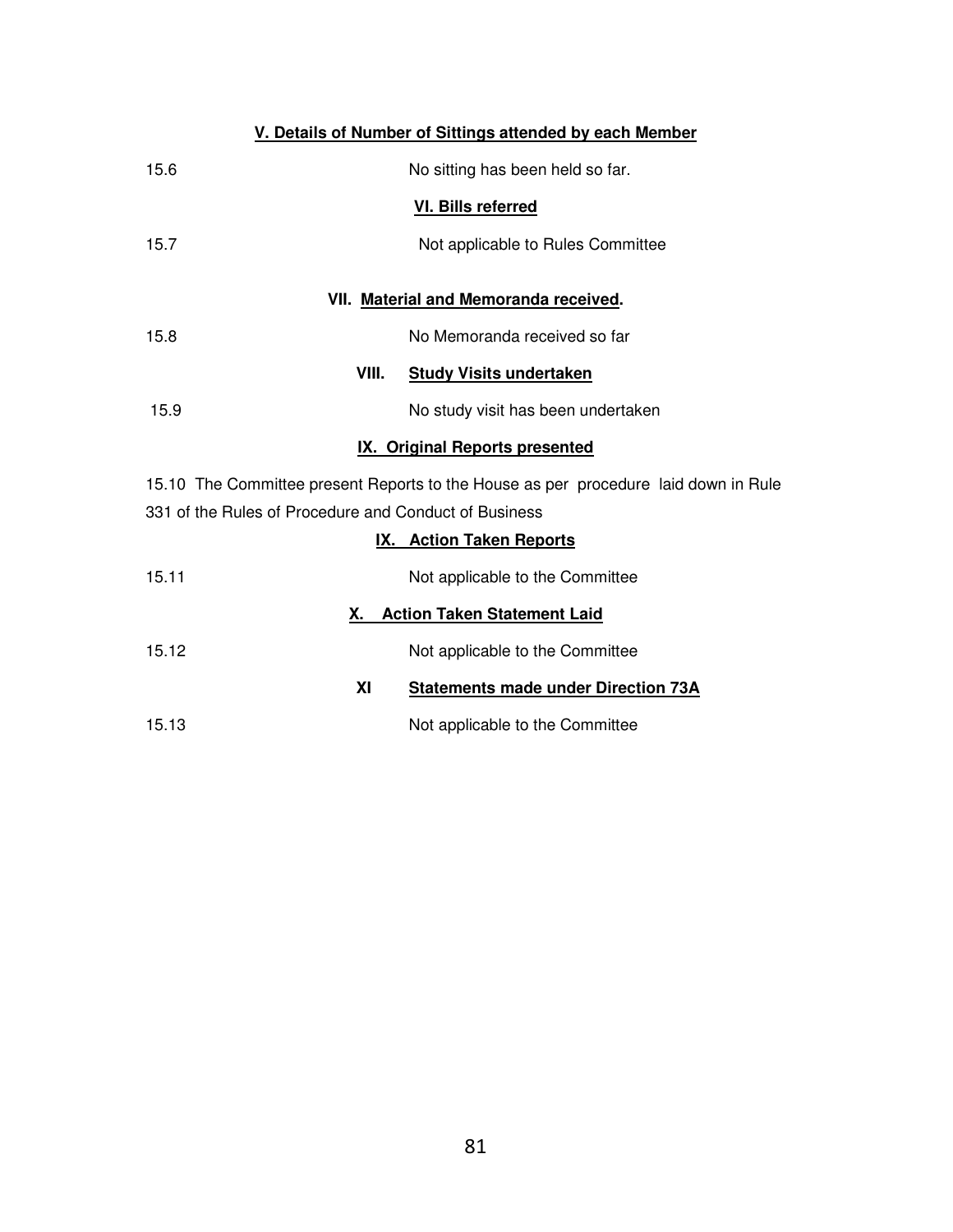#### **CHAPTER – SIXTEEN**

#### **COMMITTEE TO REVIEW THE RATE OF DIVIDEND PAYABLE BY RAILWAY UNDERTAKIN TO GENERAL REVENUES (RAILWAY CONVENTION COMMITTEE)**

The Committee is yet to be constituted.

---

## **CHAPTER – SEVENTEEN**

#### **COMMITTEE ON MEMBERS OF PARLIAMENT LOCAL AREA DEVELOPMENT SCHEME**

The Committee is yet to be constituted.

**---** 

# **CHAPTER – EIGHTEEN**

## **JOINT COMMITTEE ON FOOD MANAGEMENT IN PARLIAMENT HOUSE COMPLEX**

The Committee is yet to be constituted.

**---**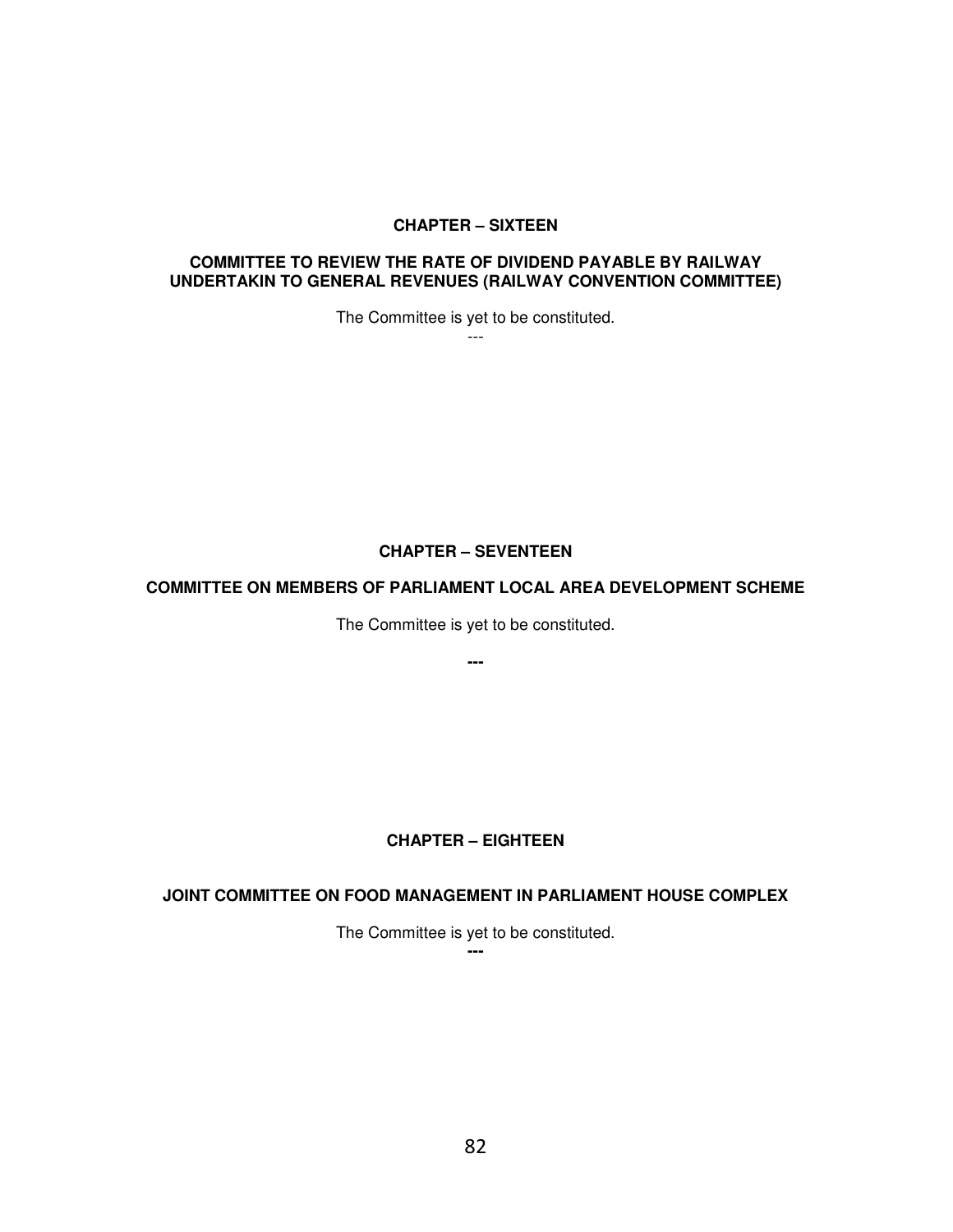## **CHAPTER – NINTEEN**

## **COMMITEEE ON ETHICS**

## **I. Constitution of Committee**

19.1 The Committee on Ethics  $(17<sup>th</sup> Lok Sabha)$  was constituted on  $9<sup>th</sup> October, 2019$  for a one year term.

19.2 The Committee consisted of **14** Members of Lok Sabha. The Speaker appointed Shri Vinod Kumar Sonkar, Member of the Committee, as the Chairperson of the Committee. The Composition of the Committee is given as under:

| S.No |                                       |  |  |
|------|---------------------------------------|--|--|
|      | Shri Vinod Kumar Sonkar - Chairperson |  |  |
|      | <b>Members</b>                        |  |  |
| 2    | Dr. SubhashRamraoBhamre               |  |  |
| 3    | Smt. Sunita Duggal                    |  |  |
| 4    | Shri Hemant TukaramGodse              |  |  |
| 5    | Smt. Preneet Kaur                     |  |  |
| 6    | ƘunwarDanish Ali                      |  |  |
|      | Shri P.R. Natarajan                   |  |  |
| 8    | Dr. Rajdeep Roy                       |  |  |
| 9    | Smt. Aparajita Sarangi                |  |  |
| 10   | Shri SumedhanandSaraswati             |  |  |
| 11   | Shri Vishnu Dutt Sharma               |  |  |
| 12   | Shri BalashowryVallabbhaneni          |  |  |
| 13   | Shri VeVaithilingam                   |  |  |
| 14   | Shri Giridhari Yadav                  |  |  |
| 15   | Vacant                                |  |  |

#### **II. Subjects selected for examination**

19.3 The functions and procedure to be followed by the Committee has been laid out in Rules 233A, 233B under Chapter XXA and rules 316A to 316F of the Rules of Procedure and Conduct of Business in Lok Sabha. The Committee examines the matters referred to it by the Hon'ble Speaker in regard to unethical conduct of member. The following matters were under examination of the Committee during the period:-

| SI.<br>No. | <b>Subject</b>                            | Date of Reference to the<br><b>Committee by HS</b> |
|------------|-------------------------------------------|----------------------------------------------------|
|            | Code of Conduct for Members of Lok Sabha. | 24.01.2020                                         |

# **III. Constitution of Sub-Committees/Study Groups**

19.4 No Sub-Committees/Study Groups were constituted.

## **IV. Sittings of the Committee**

19.5 During the period under report, the Committee held **4** sittings lasting 2 hour20Minutes. Statement showing the dates of sittings of the Committee, the duration of each sitting, the number of Members present and the subjects discussed is as follows: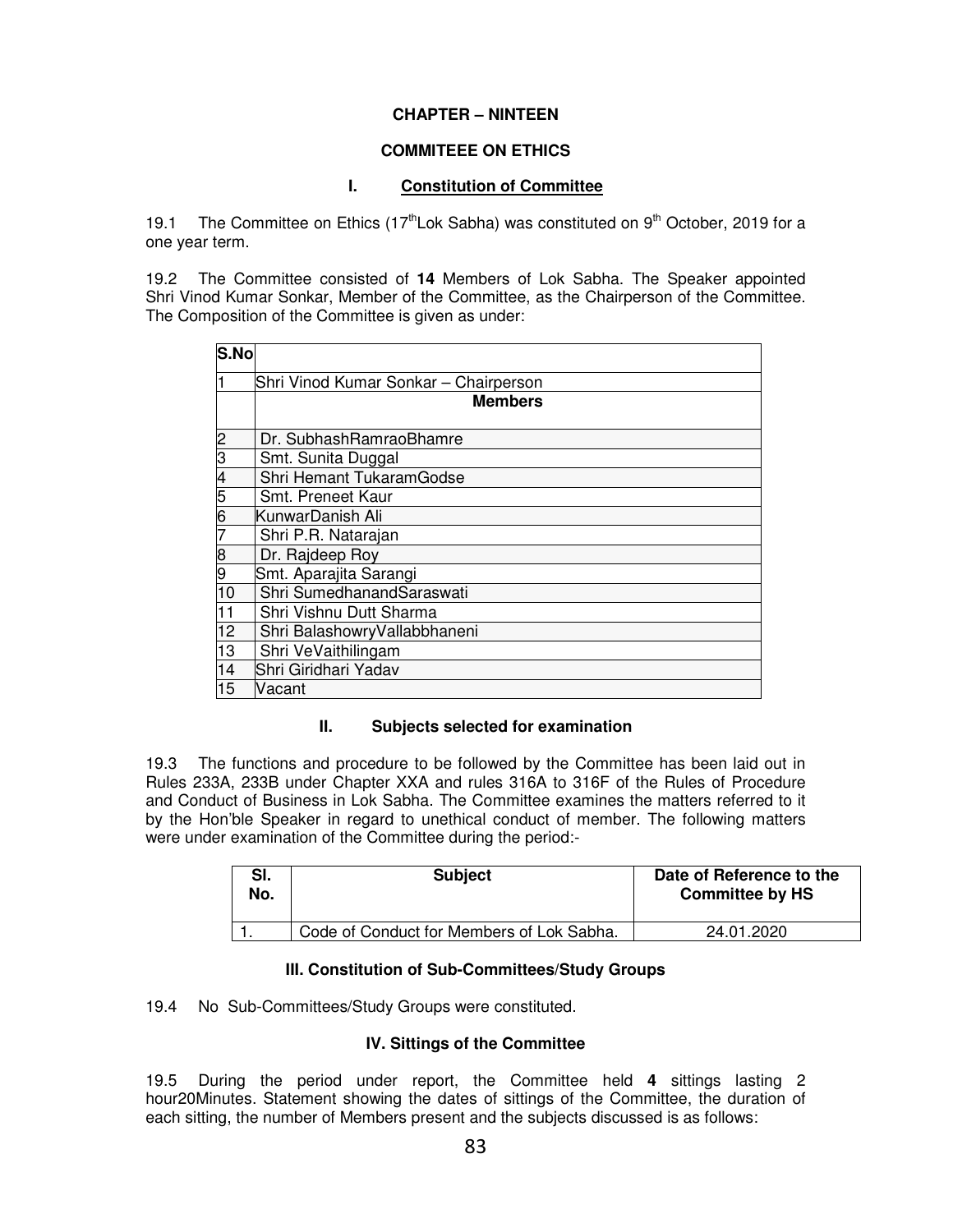| SI.<br>No. | οf<br><b>Date</b><br><b>Sitting</b> | <b>Duration</b><br>hours<br>(in<br>and<br>minutes) |    | Number of<br>members<br>present | <b>Subject</b>                                                                                                                                  |  |
|------------|-------------------------------------|----------------------------------------------------|----|---------------------------------|-------------------------------------------------------------------------------------------------------------------------------------------------|--|
| 1.         | $\mathbf{2}$                        | 3<br>Hrs.<br>Mins.                                 |    | 4                               | 5                                                                                                                                               |  |
| 1.         | 18.11.2019                          | 00                                                 | 30 | 12                              | First sitting of the Committee on Ethics.                                                                                                       |  |
| 2.         | 02.12.2019                          | 01                                                 | 00 | 11                              | Consideration of<br>the<br>following<br>matters/subjects: Code of Conduct for<br>Members of Lok Sabha.                                          |  |
| 3.         | 24.08.2020                          | 00                                                 | 25 | 05                              | Further deliberation on Code of Conduct<br>for Members of Lok Sabha.                                                                            |  |
| 4.         | 29.09.2020                          | 00                                                 | 25 | 04                              | Further deliberations on Code of Conduct<br>for Members of Lok Sabha - Evaluation<br>and decision. [Sitting adjourned due to<br>lack of quorum] |  |

# **V. Details of Number of Sittings attended by each Member**

| 19.6 |                                    |                                            |
|------|------------------------------------|--------------------------------------------|
| S.No |                                    | No. of sittings attended by each<br>Member |
|      | Shri Vinod KumarSonkar-Chairperson | 04                                         |
|      | <b>Members</b>                     |                                            |
|      | Dr. SubhashRamraoBhamre            | 02                                         |
|      | Smt. Sunita Duggal                 | 03                                         |
|      | Shri Hemant TukaramGodse           | 01                                         |
| 5    | Smt. Preneet Kaur                  | 03                                         |
|      | KunwarDanish Ali                   | 04                                         |
|      | Shri P.R. Natarajan                | 02                                         |
| 8    | Dr. Rajdeep Roy                    | 02                                         |
| 9    | Smt. Aparajita Sarangi             | 02                                         |
| 10   | Shri SumedhanandSaraswati          | 03                                         |
| 11   | Shri Vishnu Dutt Sharma            | 02                                         |
| 12   | Shri BalashowryVallabbhaneni       | 01                                         |
| 13   | Shri VeVaithilingam                | 01                                         |
| 14   | Shri Giridhari Yadav               | 02                                         |
| 15   | Vacant                             |                                            |

# **VI. Bills referred**

19.7 Not applicableto the Committee.

# **VII. Material and Memoranda received.**

19.8 Nil.

## **VIII. Study Visits undertaken**

19.9 Nil.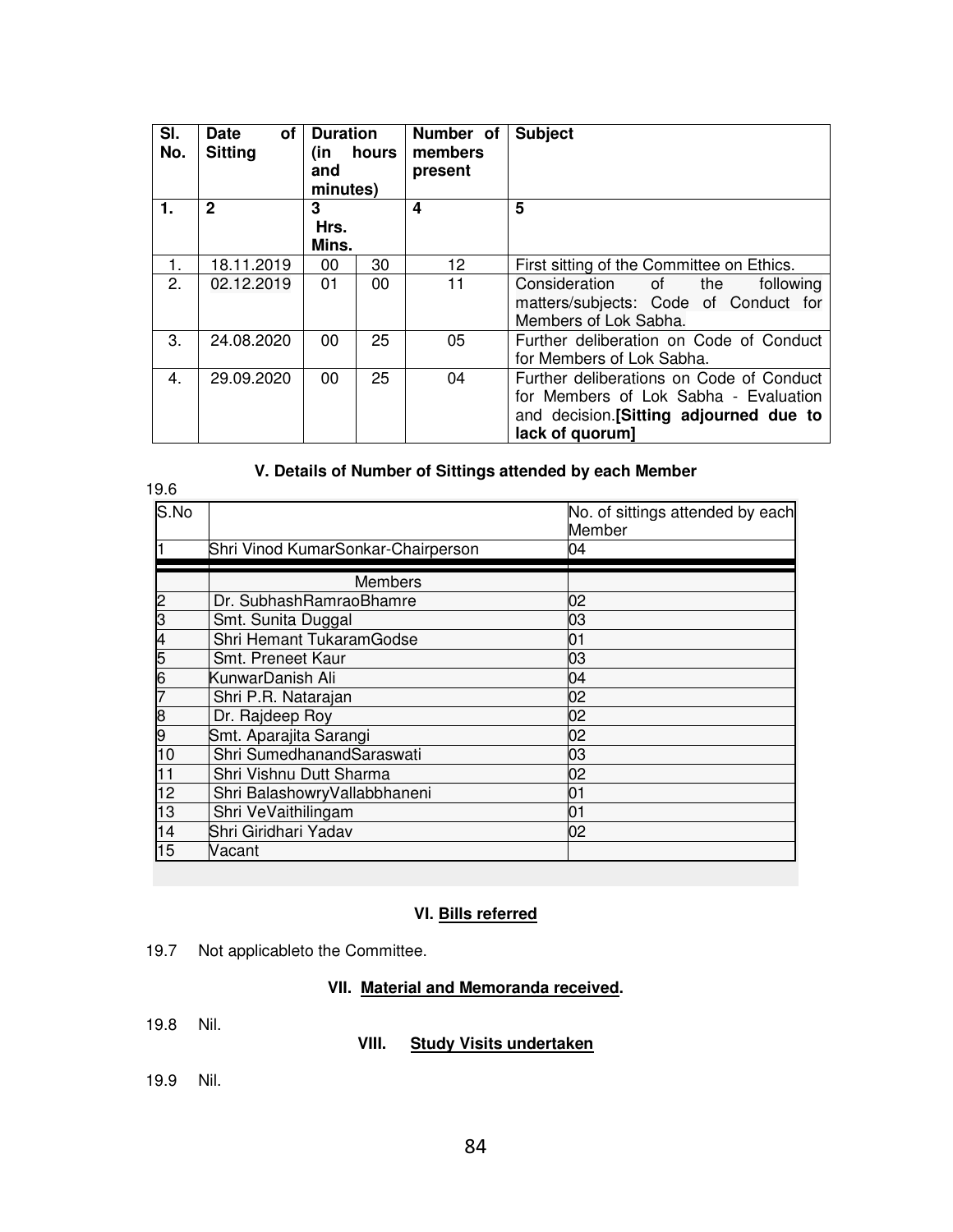# **VIII. Original Reports presented**

19.10 Nil.

# **IX. Action Taken Reports**

19.11 Not applicable to the Committee.

# **X. Action Taken Statement Laid**

19.12 Not applicable.

# **XI Statements made under Direction 73A**

19.13 Not applicable.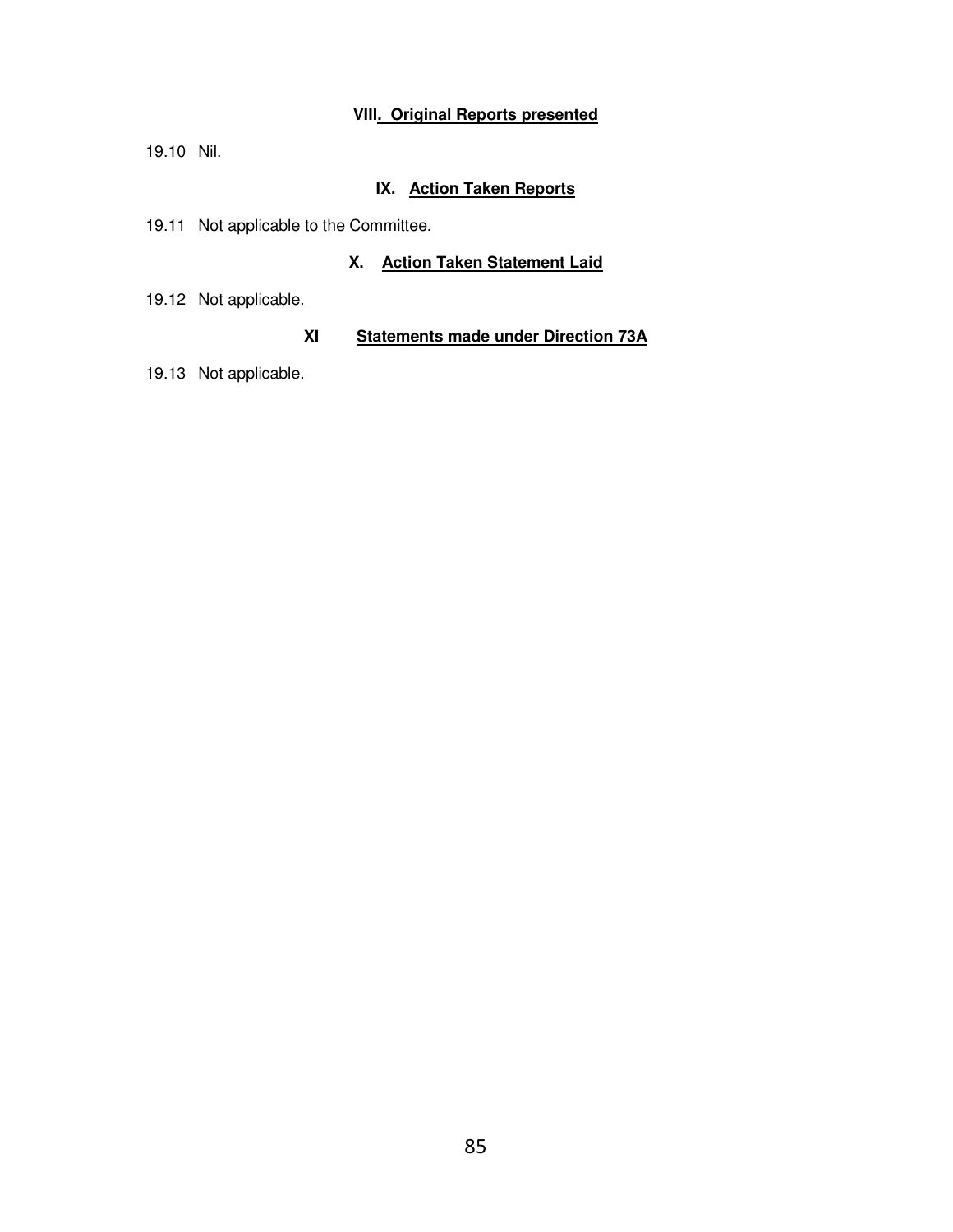## **CHAPTER – TWENTY**

#### **JOINT COMMITTEE ON INSTALLATION OF PORTRAITS /STATUES OF NATIONAL LEADERS AND PARLIAMENTARIANS IN PARLIAMENT HOUSE COMPLEX.**

The Committee is yet to be constituted.

**---** 

## **CHAPTER – TWENTY - ONE**

#### **JOINT PARLIAMENTARY COMMITTEE ON MAINTENANCE OF HERITAGE CHARACTER AND DEVELOPMENT OF PARLIAMENT HOUSE COMPLEX.**

The Committee is yet to be constituted.

**---** 

# **CHAPTER – TWENTY – TWO**

# **COMMITTEE ON VIOLATION OF PROTOCOL NORMS AND CONTEMPTUOUS BEHAVIOUR OF GOVERNMENT OFFICER WITH MEMBERS OF LOK SABHA.**

The Committee is yet to be constituted.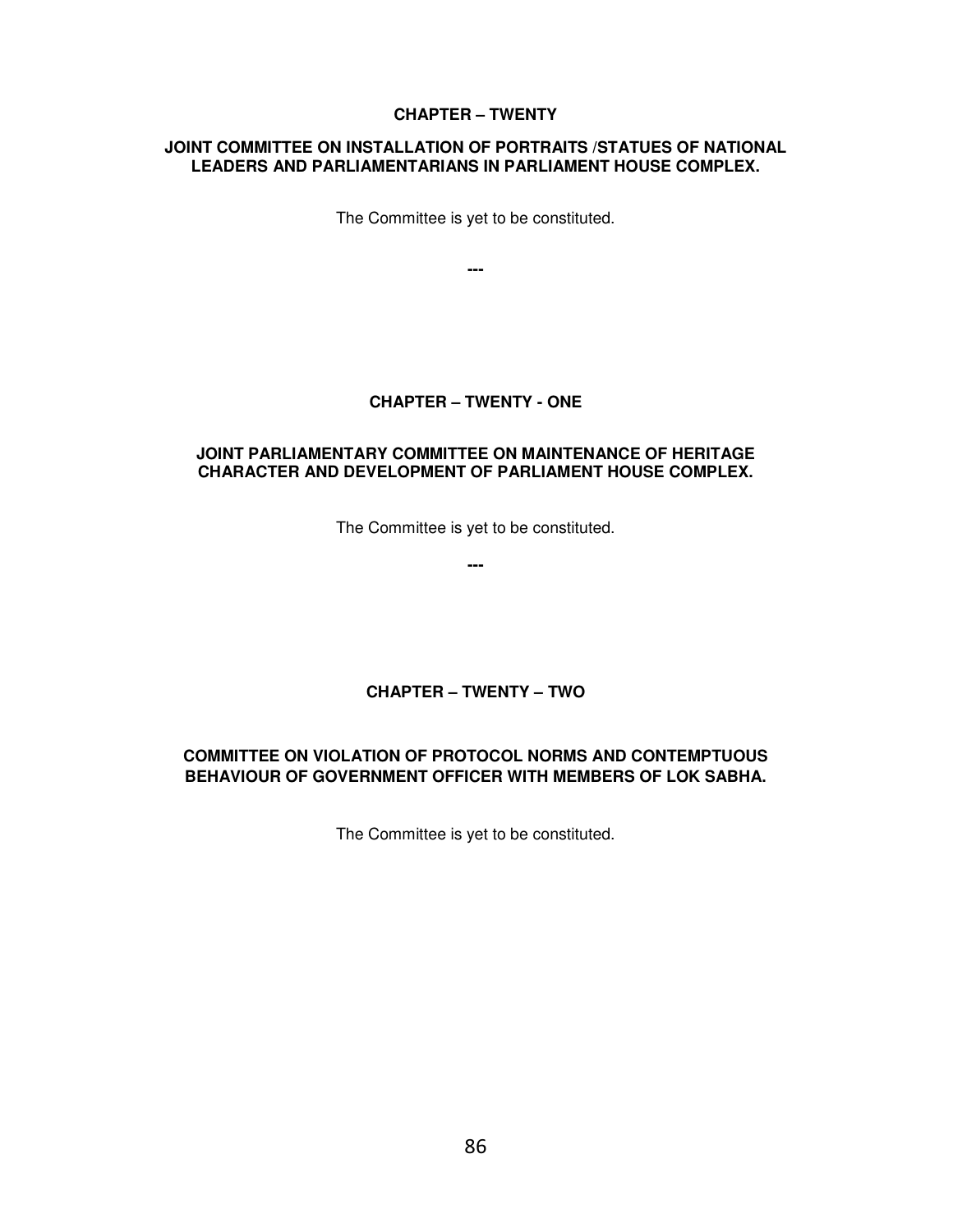#### **CHAPTER – TWENTY - THREE**

#### **COMMITTEE ON WELFARE OF OBCS**

#### **I. Constitution of Committee**

23.1 The Committee on Welfare of OBCs for the year 2019-2020 was constituted vide Bulletin Part-II No. 405 dated 25 July, 2019. The term of the Committee commenced on 31<sup>st</sup> July, 2019 i.e.. date of the first sitting of the Committee. The term of the Committee came to an end on  $30<sup>th</sup>$  July, 2020.

23.2 The Committee consists of 30 Members (20 Members of Lok Sabha and 10 Members of Rajya Sabha). Shri Ganesh Singh, MP (Lok Sabha) was appointed as the Chairperson of the Committee by the Speaker, Lok Sabha. The composition of the Committee for the years 2019-20 is as follows:

| S.No.                                     |                                                           |  |  |
|-------------------------------------------|-----------------------------------------------------------|--|--|
| $\mathbf{1}$                              | Shri Ganesh Singh - Chairperson                           |  |  |
|                                           | <b>Members</b>                                            |  |  |
|                                           | <b>Lok Sabha</b>                                          |  |  |
| $\overline{2}$                            | Shri Sanjay Kumar Bandi                                   |  |  |
|                                           | Shri Ramesh Bidhuri                                       |  |  |
| $\frac{3}{4}$ $\frac{4}{5}$ $\frac{1}{6}$ | Shri S. Jagathrakshakan                                   |  |  |
|                                           | Smt S. Jothimani                                          |  |  |
|                                           | Shri Dileshwar Kamait                                     |  |  |
| 7                                         | Smt. Raksha Nikhil Khadse                                 |  |  |
| $\frac{8}{9}$                             | Shri Sadashiv Kisan Lokhande                              |  |  |
|                                           | Dr. Sanghamitra Maurya                                    |  |  |
| 10                                        | Dr. Pritam Gopinath Munde                                 |  |  |
| 11                                        | Shri Balak Nath                                           |  |  |
| 12                                        | Shri Ajay Nishad                                          |  |  |
| 13                                        | Shri Parbatbhai Savabhai Patel                            |  |  |
| 14                                        | Shri Kapil Moreshwar Patil                                |  |  |
| 15                                        | Shri Shiromani Ram                                        |  |  |
| 16                                        | Shri Mahesh Sahoo                                         |  |  |
| 17                                        | Shri Sanjay Seth                                          |  |  |
| 18                                        | Shri Kumbakudi Sudhakaran                                 |  |  |
| 19                                        | Shri Rajesh Verma                                         |  |  |
| 20                                        | Shri Ashok Kumar Yadav                                    |  |  |
|                                           | Rajya Sabha                                               |  |  |
| 21                                        | Dr. Banda Prakash                                         |  |  |
| 22                                        | Shri T.K.S. Elangovan                                     |  |  |
| 23                                        | Shri Vishambhar Prasad Nishad                             |  |  |
| 24                                        | Shri K.K. Ragesh                                          |  |  |
| 25                                        | Smt. Chhaya Verma                                         |  |  |
| $\overline{26}$                           | Shri Harnath Singh Yadav                                  |  |  |
| 27                                        | Shri Ram Narain Dudi (Term in R.S. expired on 09.04.2020) |  |  |
| 28                                        | Shri B.K. Hariprasad (Term in R.S. expired on 25.06.2020) |  |  |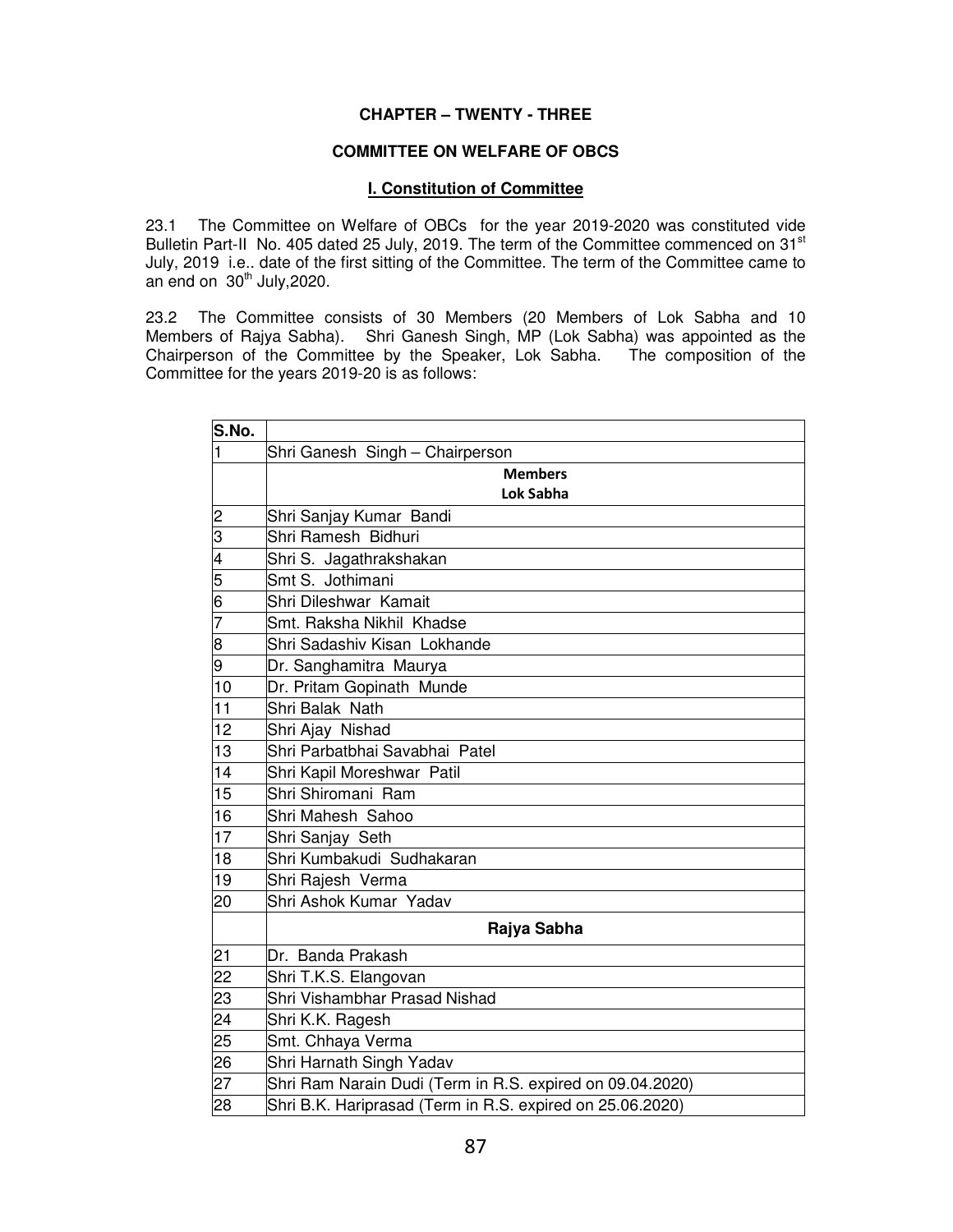| 29 | Smt. Vijila Sathyanathan (Term in R.S. expired on 02.04.2020) |
|----|---------------------------------------------------------------|
| 30 | Shri Ram Nath Thakur (Term in R.S. expired on 09.04.2020)     |

# **II. Subjects selected for examination**

| S.No.                    | <b>Name of the Subject</b>                                                                                                                                                                                                                                                                                                             | <b>Ministry/Department</b> |  |
|--------------------------|----------------------------------------------------------------------------------------------------------------------------------------------------------------------------------------------------------------------------------------------------------------------------------------------------------------------------------------|----------------------------|--|
| $\mathbf{1}$             | Measures undertaken to secure representation of OBCs Agriculture And Farmers<br>in employment and for their welfare in PSUs and other Welfare<br>organisations under the Ministry of Agriculture and<br><b>Farmers Welfare</b>                                                                                                         |                            |  |
| $\overline{c}$           | Measures undertaken to secure representation of OBCs Atomic Energy<br>in employment and for their welfare in PSUs and other<br>organisations under the Department of Atomic Energy<br>(DAE)                                                                                                                                            |                            |  |
| lЗ                       | Measures undertaken to secure representation of OBCs Chemicals and Fertilizers<br>in employment and for their welfare in PSUs and other<br>organisations under the Ministry of Chemicals and<br>Fertilizers                                                                                                                            |                            |  |
| $\overline{\mathcal{A}}$ | Measures undertaken to secure representation of OBCs Civil Aviation<br>in employment and for their welfare in PSUs and other<br>organisations under the Ministry of Civil Aviation                                                                                                                                                     |                            |  |
| 5                        | Measures undertaken to secure representation of OBCs Communications<br>in employment and for their welfare in: (i) Bharat Sanchar<br>Nigam Limited (BSNL) (ii) Mahanagar Telephone Nigam<br>Limited (MTNL) (iii) Department of Posts                                                                                                   |                            |  |
| 6                        | Measures undertaken to secure representation of OBCsCoal<br>in employment and for their welfare in PSUs under the<br>Ministry of Coal                                                                                                                                                                                                  |                            |  |
| $\overline{7}$           | Measures undertaken to secure representation of OBCs Defence<br>in employment and for their welfare in PSUs under the<br>Ministry of Defence                                                                                                                                                                                           |                            |  |
| 8                        | (i) Measures undertaken to secure representation of Finance<br>OBCs in employment and for their welfare in Public<br>Banks/Financial<br>Institutions/Insurance<br>Sector<br>Companies/other Departments. (ii) Measures undertaken<br>to secure representation of OBCs in employment and for<br>their welfare in Reserve Bank of India. |                            |  |
| 9                        | Measures undertaken to secure representation of OBCs Health and Family Welfare<br>in employment and for their welfare in All India Institute of<br>Medical Sciences (AIIMS) and other Central Government<br>Hospitals/Medical Institutions                                                                                             |                            |  |
| 10                       | Measures undertaken to secure representation of OBCs Heavy Industries and<br>in employment and for their welfare in PSUs and other Public Enterprises<br>organisations under the Ministry of Heavy Industries &<br><b>Public Enterprises</b>                                                                                           |                            |  |
| 11                       | Measures undertaken to secure representation of OBCs Home Affairs<br>in employment and for their welfare in (i) the Union<br>Territories;<br><b>PSUs</b><br>and<br>(ii)<br>and<br>other<br>organisations/Police/Para-Military Forces<br>the<br>under<br>Ministry of Home Affairs.                                                      |                            |  |
| 12                       | Measures undertaken to secure representation of OBCs Human Resource<br>in admissions, employment and for their welfare in (i) Development                                                                                                                                                                                              |                            |  |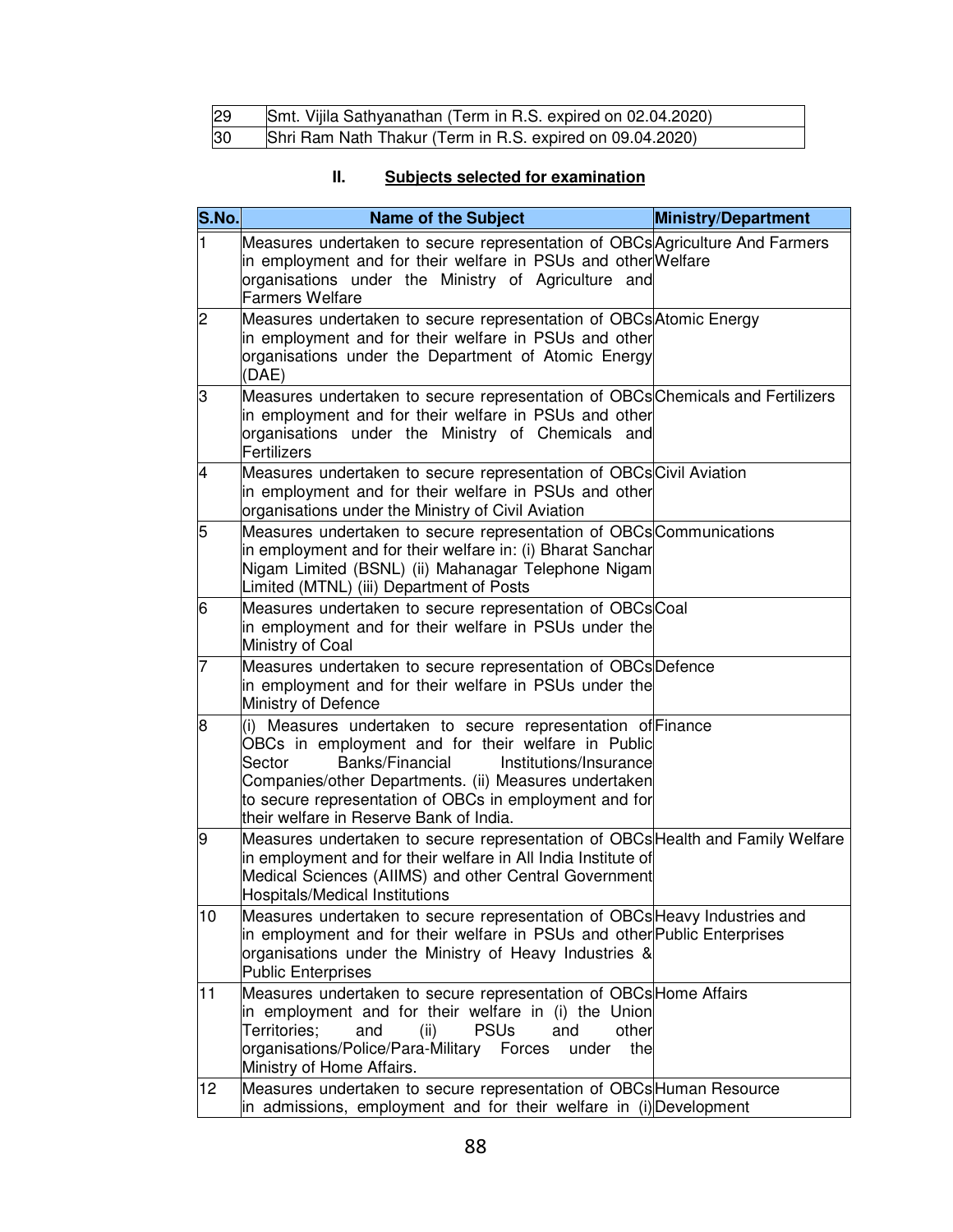| <b>Universities</b><br>other<br>and<br>institutions;<br>Department of School Education and Literacy                                                    |                                                                                                                                                                                                                                                                                                                                                                                                                                                                                                                                                                                                                                                                                                                                                                                                                                                                                                                                                                                                                                                                                                                                                                                                                                                                                                                                                                                                                                                                                                                                                                                                                                                                                                                                                                |
|--------------------------------------------------------------------------------------------------------------------------------------------------------|----------------------------------------------------------------------------------------------------------------------------------------------------------------------------------------------------------------------------------------------------------------------------------------------------------------------------------------------------------------------------------------------------------------------------------------------------------------------------------------------------------------------------------------------------------------------------------------------------------------------------------------------------------------------------------------------------------------------------------------------------------------------------------------------------------------------------------------------------------------------------------------------------------------------------------------------------------------------------------------------------------------------------------------------------------------------------------------------------------------------------------------------------------------------------------------------------------------------------------------------------------------------------------------------------------------------------------------------------------------------------------------------------------------------------------------------------------------------------------------------------------------------------------------------------------------------------------------------------------------------------------------------------------------------------------------------------------------------------------------------------------------|
|                                                                                                                                                        |                                                                                                                                                                                                                                                                                                                                                                                                                                                                                                                                                                                                                                                                                                                                                                                                                                                                                                                                                                                                                                                                                                                                                                                                                                                                                                                                                                                                                                                                                                                                                                                                                                                                                                                                                                |
| organisations under the Ministry of Mines                                                                                                              |                                                                                                                                                                                                                                                                                                                                                                                                                                                                                                                                                                                                                                                                                                                                                                                                                                                                                                                                                                                                                                                                                                                                                                                                                                                                                                                                                                                                                                                                                                                                                                                                                                                                                                                                                                |
| India and Union Territories and Welfare measures for<br>Departments/Organisations/Institutions<br>under<br>Department of Personnel and Training (DoPT) |                                                                                                                                                                                                                                                                                                                                                                                                                                                                                                                                                                                                                                                                                                                                                                                                                                                                                                                                                                                                                                                                                                                                                                                                                                                                                                                                                                                                                                                                                                                                                                                                                                                                                                                                                                |
| Gas.                                                                                                                                                   |                                                                                                                                                                                                                                                                                                                                                                                                                                                                                                                                                                                                                                                                                                                                                                                                                                                                                                                                                                                                                                                                                                                                                                                                                                                                                                                                                                                                                                                                                                                                                                                                                                                                                                                                                                |
| organisations under the Ministry of Power                                                                                                              |                                                                                                                                                                                                                                                                                                                                                                                                                                                                                                                                                                                                                                                                                                                                                                                                                                                                                                                                                                                                                                                                                                                                                                                                                                                                                                                                                                                                                                                                                                                                                                                                                                                                                                                                                                |
| Railways                                                                                                                                               |                                                                                                                                                                                                                                                                                                                                                                                                                                                                                                                                                                                                                                                                                                                                                                                                                                                                                                                                                                                                                                                                                                                                                                                                                                                                                                                                                                                                                                                                                                                                                                                                                                                                                                                                                                |
| and other organisations under Ministry of Shipping                                                                                                     |                                                                                                                                                                                                                                                                                                                                                                                                                                                                                                                                                                                                                                                                                                                                                                                                                                                                                                                                                                                                                                                                                                                                                                                                                                                                                                                                                                                                                                                                                                                                                                                                                                                                                                                                                                |
| organisations under the Ministry of Skill Development &<br>Entrepreneurship                                                                            |                                                                                                                                                                                                                                                                                                                                                                                                                                                                                                                                                                                                                                                                                                                                                                                                                                                                                                                                                                                                                                                                                                                                                                                                                                                                                                                                                                                                                                                                                                                                                                                                                                                                                                                                                                |
| Implementation of<br>various<br>measures/schemes<br><b>Welfare of OBCs</b>                                                                             | for Social Justice and<br>Empowerment                                                                                                                                                                                                                                                                                                                                                                                                                                                                                                                                                                                                                                                                                                                                                                                                                                                                                                                                                                                                                                                                                                                                                                                                                                                                                                                                                                                                                                                                                                                                                                                                                                                                                                                          |
| organisations under the Ministry of Steel                                                                                                              |                                                                                                                                                                                                                                                                                                                                                                                                                                                                                                                                                                                                                                                                                                                                                                                                                                                                                                                                                                                                                                                                                                                                                                                                                                                                                                                                                                                                                                                                                                                                                                                                                                                                                                                                                                |
| <b>Affairs</b>                                                                                                                                         |                                                                                                                                                                                                                                                                                                                                                                                                                                                                                                                                                                                                                                                                                                                                                                                                                                                                                                                                                                                                                                                                                                                                                                                                                                                                                                                                                                                                                                                                                                                                                                                                                                                                                                                                                                |
|                                                                                                                                                        | higher educational/technical<br>and (ii) Institutions/Organisations under<br>Measures undertaken to secure representation of OBCsLabour and Employment<br>in employment and for their welfare in PSUs and other<br>organisations under the Ministry of Labour & Employment<br>Measures undertaken to secure representation of OBCs Mines<br>in employment and for their welfare in PSUs and other<br>(i) Formulation and implementation of Reservation Policy Personnel, Public<br>for OBCs in the posts and services under Government of Grievances and Pensions<br>them. (ii) Measures undertaken to secure representation<br>of OBCs in employment and for their welfare in various<br>Measures undertaken to secure representation of OBCs Petroleum And Natural<br>in employment and for their welfare in PSUs and otherGas<br>organisations under the Ministry of Petroleum & Natural<br>Measures undertaken to secure representation of OBCs Power<br>in employment and for their welfare in PSUs and other<br>Measures undertaken to secure representation of OBCs Railways<br>in employment and for their welfare in the Ministry of<br>Measures undertaken to secure representation of OBCs Shipping<br>in employment and for their welfare in various Port Trusts<br>Measures undertaken to secure representation of OBCs Skill Development and<br>in employment and for their welfare in PSUs and other Entrepreneurship<br>Measures undertaken to secure representation of OBCsSteel<br>in employment and for their welfare in PSUs and other<br>Measures undertaken to secure representation of OBCs Housing and Urban Affairs<br>in employment and for their welfare in PSUs and other<br>organisations under the Ministry of Housing and Urban |

#### **III. Constitution of Sub-Committees of the Committee, if applicable:**

#### 23.3 No separate Sub-Committee/Study Group was constituted

# **IV. Sittings of the Committee:**

23.4 During the period under review, the Committee held 28 sittings lasting 27 Hours and 45 minutes. Statement showing the dates of sittings of the Committee, the duration of the Sittings the number of Members present and the subjects discussed is as follows: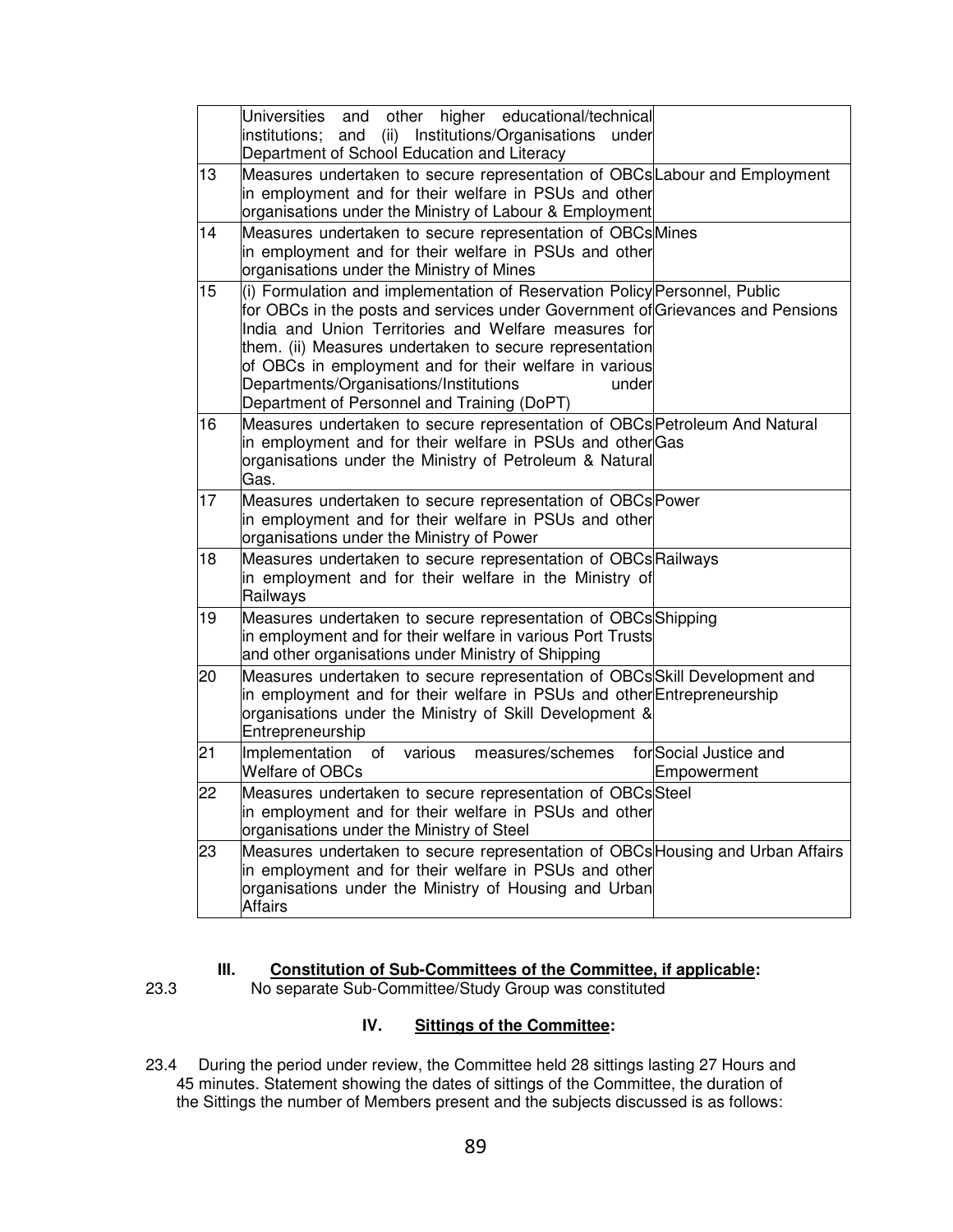|   | S.No. Date of Sitting /<br>Sitting From /<br>Sitting To /<br>Duration (Hrs:Mts) minutes) | <b>Duration of</b><br><b>Sittings (in</b><br>hrs and | Number of<br><b>Members</b><br>present (to be<br>filled by<br>concerned<br>Committee) | <b>Subject Considered</b>                                                                                                                                                                                                                                                                                                                                                                                                                                                                                                                                                                                                                                                                                                                                                                          |
|---|------------------------------------------------------------------------------------------|------------------------------------------------------|---------------------------------------------------------------------------------------|----------------------------------------------------------------------------------------------------------------------------------------------------------------------------------------------------------------------------------------------------------------------------------------------------------------------------------------------------------------------------------------------------------------------------------------------------------------------------------------------------------------------------------------------------------------------------------------------------------------------------------------------------------------------------------------------------------------------------------------------------------------------------------------------------|
| 1 | 31/07/2019                                                                               | 01:00                                                | 25                                                                                    | For considering Memorandum No. 1<br>for examination of subject during the<br>vear 2019-20.                                                                                                                                                                                                                                                                                                                                                                                                                                                                                                                                                                                                                                                                                                         |
| 2 | 06/08/2019                                                                               | 01:25                                                | 25                                                                                    | Briefing by the representatives of<br>the Ministry of Social Justice and<br>Empowerment,<br>Ministry<br>οf<br>Personnel, Public Grievances and<br>Pensions (Department of Personnel<br>Training)<br>and<br>and<br>National<br>Commission for Backward Classes<br>following<br>the<br>issues:<br>on<br>(i)<br>Formulation and implementation of<br>policy and<br>reservation<br>welfare<br>measures for OBCs; (ii) Functioning<br>of<br>National<br>Commission<br>for<br>Backward Classes (NCBC) and (iii)<br>Recommendations<br>οf<br>the<br>Committee on Welfare of OBCs<br>contained in their Twenty First<br>Report (Sixteenth Lok Sabha) on<br>'Rationalisation of Creamy Layer in<br>employment for OBCs in the posts<br>and services under Government of<br>India including UTs, PSUs, etc." |
| 3 | 06/08/2019                                                                               | 00:20                                                | 25                                                                                    | To<br>of<br>take<br>evidence<br>the<br>representatives of the<br>Reserve<br>Bank of India in connection with the<br>of<br>the<br>examination<br>subject<br>Measures undertaken to secure<br>of<br><b>OBCs</b><br>representation<br>in<br>employment and for their welfare in<br>Reserve Bank of India'.                                                                                                                                                                                                                                                                                                                                                                                                                                                                                            |
| 4 | 09/09/2019                                                                               | 01:25                                                | 20                                                                                    | Discussion with the representatives<br>of the Ministry of Social Justice &<br>Empowerment<br>and<br>Ministry<br>of<br>Personnel, Public Grievances and<br>Pensions (Department of Personnel<br>& Training) on the subject "Impact of<br>decision<br>of<br>some<br>State<br>Governments on OBC Quota".                                                                                                                                                                                                                                                                                                                                                                                                                                                                                              |
| 5 | 09/09/2019                                                                               | 00:30                                                | 21                                                                                    | Discussion with the representatives<br><b>State</b><br>Governments<br>the<br>ot<br>Οt<br>Madhya Pradesh and Chhattisgarh<br>on the subject "Impact of decision of<br>some State Governments on OBC<br>Quota".                                                                                                                                                                                                                                                                                                                                                                                                                                                                                                                                                                                      |
| 6 | 09/09/2019                                                                               | 01:00                                                | 20                                                                                    | take<br>evidence<br>the<br>To<br>οf<br>representatives of the Ministry of                                                                                                                                                                                                                                                                                                                                                                                                                                                                                                                                                                                                                                                                                                                          |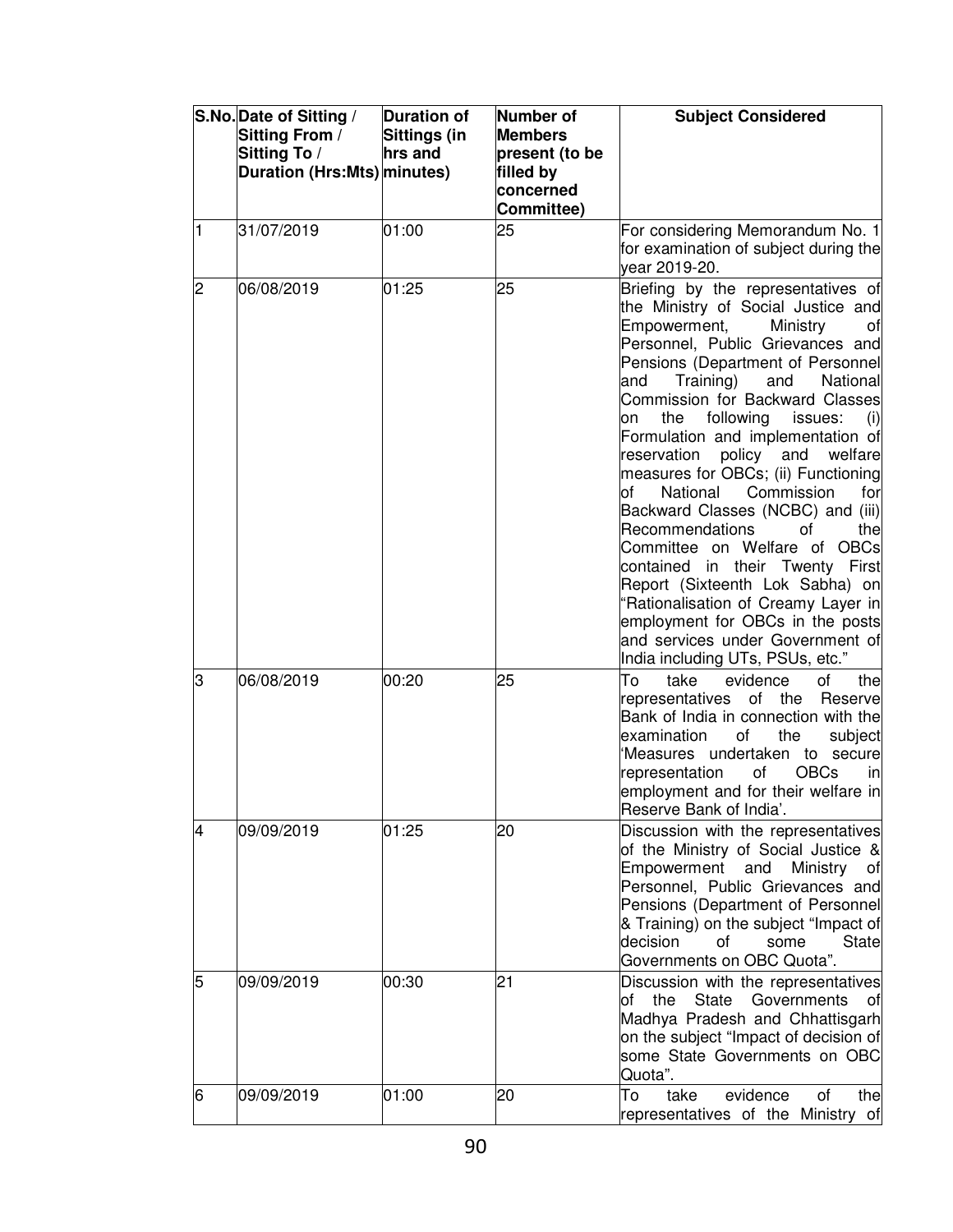|    |            |       |    | Power, NTPC and NHPC on the<br>subject "Measures undertaken to<br>secure representation of OBCs in<br>employment and for their welfare in<br>PSUs and other organisations under<br>the Ministry of Power".                                                                                                                                                                                                                                                                                                         |
|----|------------|-------|----|--------------------------------------------------------------------------------------------------------------------------------------------------------------------------------------------------------------------------------------------------------------------------------------------------------------------------------------------------------------------------------------------------------------------------------------------------------------------------------------------------------------------|
| 7  | 09/09/2019 | 01:25 | 20 | To<br>take<br>evidence<br>οf<br>the<br>representatives of the Ministry of<br>Petroleum and Natural Gas, Oil and<br>Natural Gas Corporation (ONGC)<br>and Bina Refinery on the subject<br>"Measures undertaken to secure<br><b>OBCs</b><br>representation<br>of<br>in<br>employment and for their welfare in<br>PSUs and other organisations under<br>the Ministry of Petroleum & Natural<br>Gas".                                                                                                                  |
| 8  | 25/10/2019 | 00:52 | 19 | Discussion with the representatives<br>of the State Government of Uttar<br>Pradesh<br>regarding<br>reservation<br>policy and programme followed by<br>the State Government and UP<br>Higher<br>Education<br>Service<br>Commission for the welfare of<br>OBCs.                                                                                                                                                                                                                                                      |
| 9  | 25/10/2019 | 01:05 | 19 | Discussion with the representatives<br>of the Ministry of Human Resource<br>Development, Ministry of Defence,<br><b>University</b><br>Grants<br>Commission<br>(UGC) and Kendriya<br>Vidyalaya<br>Sangathan<br>(KVS)<br>regarding<br>reservation<br>admission<br>in<br>for<br>OBCs/SCs/STs in (i) Universities<br>and<br>other<br>higher<br>educational/technical institutions; (ii)<br>Kendriya Vidyalayas and Navodaya<br>Vidyalayas; and (iii) Sainik Schools<br>Rashtriya Indian<br>Military<br>and<br>Schools. |
| 10 | 25/10/2019 | 01:25 | 19 | evidence<br>To<br>take<br>of<br>the<br>representatives of the Ministry of<br>Coal, Coal India Ltd. (CIL), South<br>Eastern Coalfields Ltd (SECL) and<br>Northern Coalfields Ltd (NCL) on<br>the subject "Measures undertaken<br>to secure representation of OBCs in<br>employment and for their welfare in<br>PSUs under Ministry of Coal".                                                                                                                                                                        |
| 11 | 25/10/2019 | 01:05 | 19 | take<br>evidence<br>To<br>the<br>οf<br>representatives of the Department<br>of Fertilizers, National Fertilizers Ltd<br>(NFL) and Rashtriya Chemicals &<br>Fertilizers Ltd. (RCFL) on the<br>subject "Measures undertaken to                                                                                                                                                                                                                                                                                       |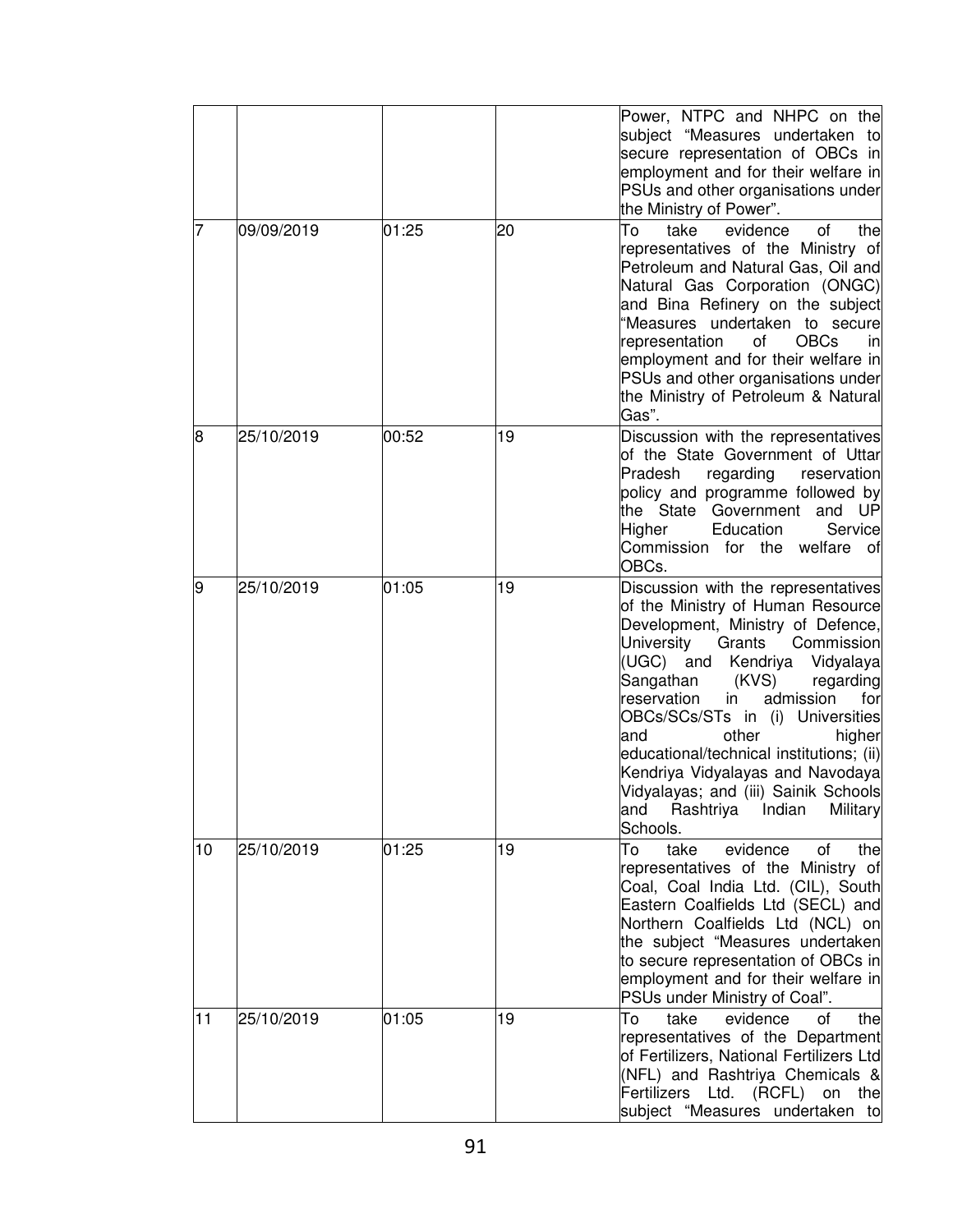|    |            |       |    | secure representation of OBCs in<br>employment and for their welfare in<br>PSUs and other organisations under<br>Ministry<br>Chemicals<br>of<br>and<br>Fertilizers".                                                                                                                                                                                                                                                                                                        |
|----|------------|-------|----|-----------------------------------------------------------------------------------------------------------------------------------------------------------------------------------------------------------------------------------------------------------------------------------------------------------------------------------------------------------------------------------------------------------------------------------------------------------------------------|
| 12 | 18/11/2019 | 01:15 | 22 | Follow<br>meeting<br>with<br>the<br>up<br>representatives of the Ministry of<br>Power, NTPC and NHPC on the<br>subject "Measures undertaken to<br>secure representation of OBCs in<br>employment and for their welfare in<br>PSUs and other organisations under<br>the Ministry of Power".                                                                                                                                                                                  |
| 13 | 18/11/2019 | 00:58 | 22 | Follow<br>with<br>up<br>meeting<br>the<br>representatives of the Ministry of<br>Petroleum and Natural Gas, Oil and<br>Natural Gas Corporation (ONGC),<br>Bharat<br>Petroleum<br>Corporation<br>Limited (BPCL) and Bina Refinery<br>"Measures<br>the<br>subject<br>on<br>undertaken to secure representation<br>of OBCs in employment and for<br>their welfare in PSUs and other<br>organisations under the Ministry of<br>Petroleum & Natural Gas".                         |
| 14 | 19/11/2019 | 01:00 | 17 | Follow<br>with<br>meeting<br>the<br>up<br>representatives of the Ministry of<br>Development,<br>Human<br>Resource<br>Ministry<br>of Defence,<br>University<br>Grants<br>Commission<br>(UGC)<br>regarding reservation in admission<br>for OBCs/SCs/STs in a) Universities<br>and<br>other<br>higher<br>educational/technical institutions; b)<br>Kendriya Vidyalayas and Navodaya<br>Vidyalayas; and c) Sainik Schools<br>and<br>Rashtriya<br>Indian<br>Military<br>Schools. |
| 15 | 19/11/2019 | 00:50 | 17 | Follow<br>meeting<br>with<br>the<br>up<br>representatives of the Ministry of<br>Coal, Coal India Ltd. (CIL), South<br>Eastern Coalfields Ltd (SECL),<br>Northern Coalfields Ltd (NCL) and<br>NLC India Limited on the subject<br>"Measures undertaken to secure<br><b>OBCs</b><br>representation<br>of<br><sub>in</sub><br>employment and for their welfare in<br>PSUs under Ministry of Coal".                                                                             |
| 16 | 19/11/2019 | 00:30 | 17 | Follow<br>meeting<br>with<br>up<br>the<br>representatives of the Department<br>of Fertilizers, National Fertilizers Ltd<br>(NFL) and Rashtriya Chemicals &<br>Fertilizers Ltd. (RCFL) on the<br>subject "Measures undertaken to                                                                                                                                                                                                                                             |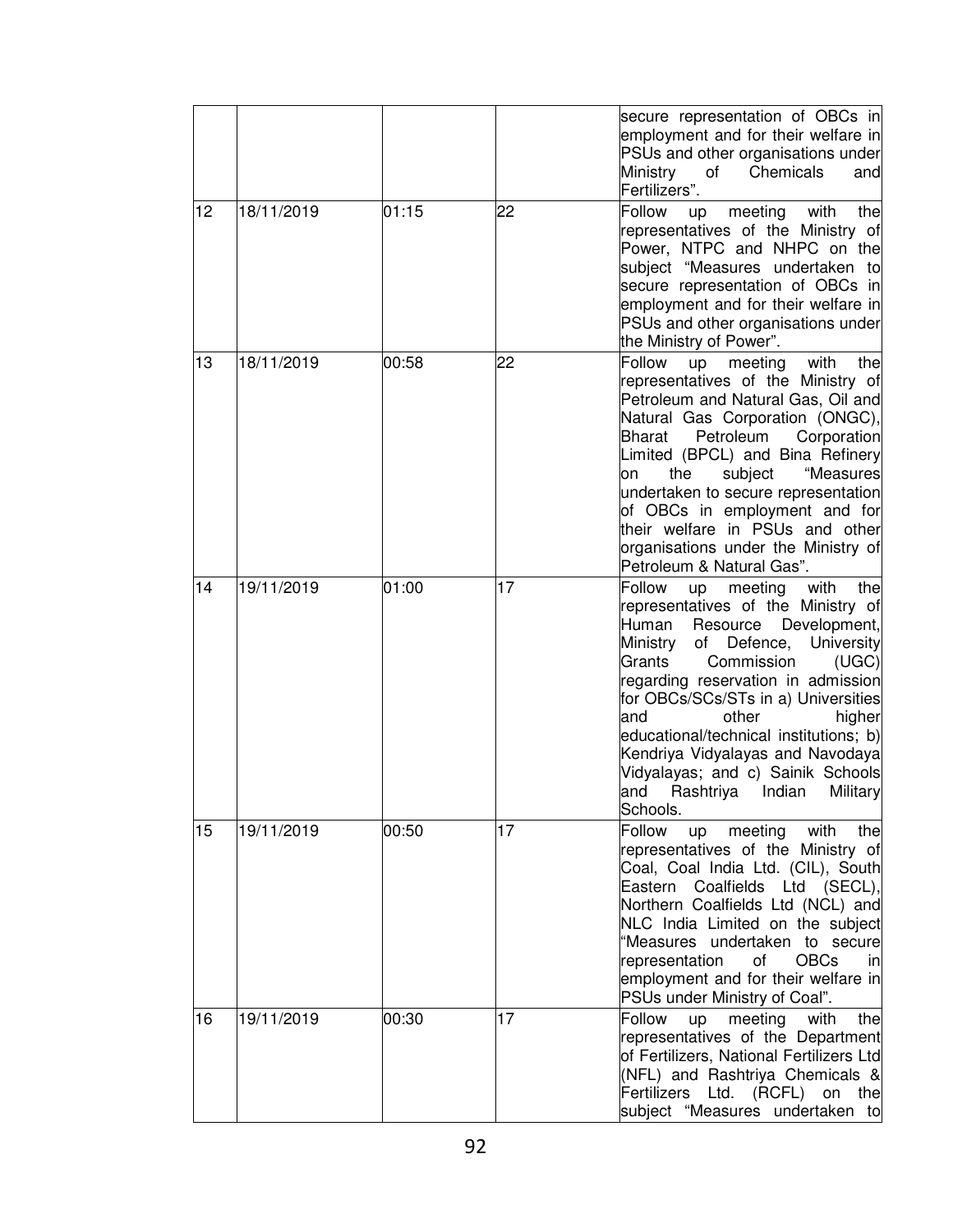|    |            |       |    | secure representation of OBCs in<br>employment and for their welfare in<br>PSUs and other organisations under<br>Ministry<br>of<br>Chemicals<br>and<br>Fertilizers".                                                                                                                                                                                                                                                                                                |
|----|------------|-------|----|---------------------------------------------------------------------------------------------------------------------------------------------------------------------------------------------------------------------------------------------------------------------------------------------------------------------------------------------------------------------------------------------------------------------------------------------------------------------|
| 17 | 09/12/2019 | 00:30 | 13 | Consideration and adoption of Draft<br>Report on the subject "Measures<br>undertaken to secure representation<br>of OBCs in employment and for<br>their welfare in NHPC" pertaining to<br>the Ministry of Power.                                                                                                                                                                                                                                                    |
| 18 | 12/12/2019 | 00:10 | 11 | Consideration and adoption of Draft<br>Report on the subject "Measures<br>undertaken to secure representation<br><b>of</b><br>admissions<br><b>OBCs</b><br>$\mathsf{in}$<br>and<br>Kendriya<br>employment<br>in<br>Vidyalayas/Navodaya<br>Vidyalayas<br>Sainik<br>Schools/Rashtriya<br>land<br>Military Schools" pertaining to the<br>Human<br>Ministry<br>of<br>Resource<br>Development<br>(Department<br>οf<br>School Education and Literacy).                    |
| 19 | 12/12/2019 | 01:00 | 16 | To<br>evidence<br>of<br>take<br>the<br>representatives of the Ministry of<br>Finance, Life Insurance Corporation<br>(LIC),<br>Bank,<br>Canara<br>Punjab<br>National Bank (PNB) and Union<br>Bank of India (UBI) on the subject<br>"Measures undertaken to secure<br><b>OBCs</b><br>representation<br>of<br>in<br>employment and for their welfare in<br>Public<br>Sector<br>Banks/Financial<br>Institutions                                                         |
| 20 | 19/03/2020 | 00:10 | 22 | Consideration and adoption of the<br>the<br>Draft<br>Report<br>subject<br>on<br>"Measures undertaken to secure<br><b>OBCs</b><br>οf<br>representation<br>in<br>employment and for their welfare in<br>Coal India Ltd. (CIL), Northern<br>Coalfields Limited (NCL) and South<br>Eastern Coalfields Limited (SECL)"<br>pertaining to the Ministry of Coal.                                                                                                            |
| 21 | 19/03/2020 | 01:10 | 22 | Evidence of the representatives of<br>the Ministry of Human Resource<br>Development, University Grants<br>Commission (UGC) and University<br>Delhi<br>on:-<br>(a) "Measures<br>lof<br>undertaken to secure representation<br>admissions<br><b>OBCs</b><br>in<br>and<br>of<br>employment<br>Kendriya<br>in<br>Vidyalayas/Navodaya Vidyalayas";<br>(b) "Measures undertaken to secure<br>of<br><b>OBCs</b><br>representation<br>in<br>in<br>Ph.D<br>admissions<br>and |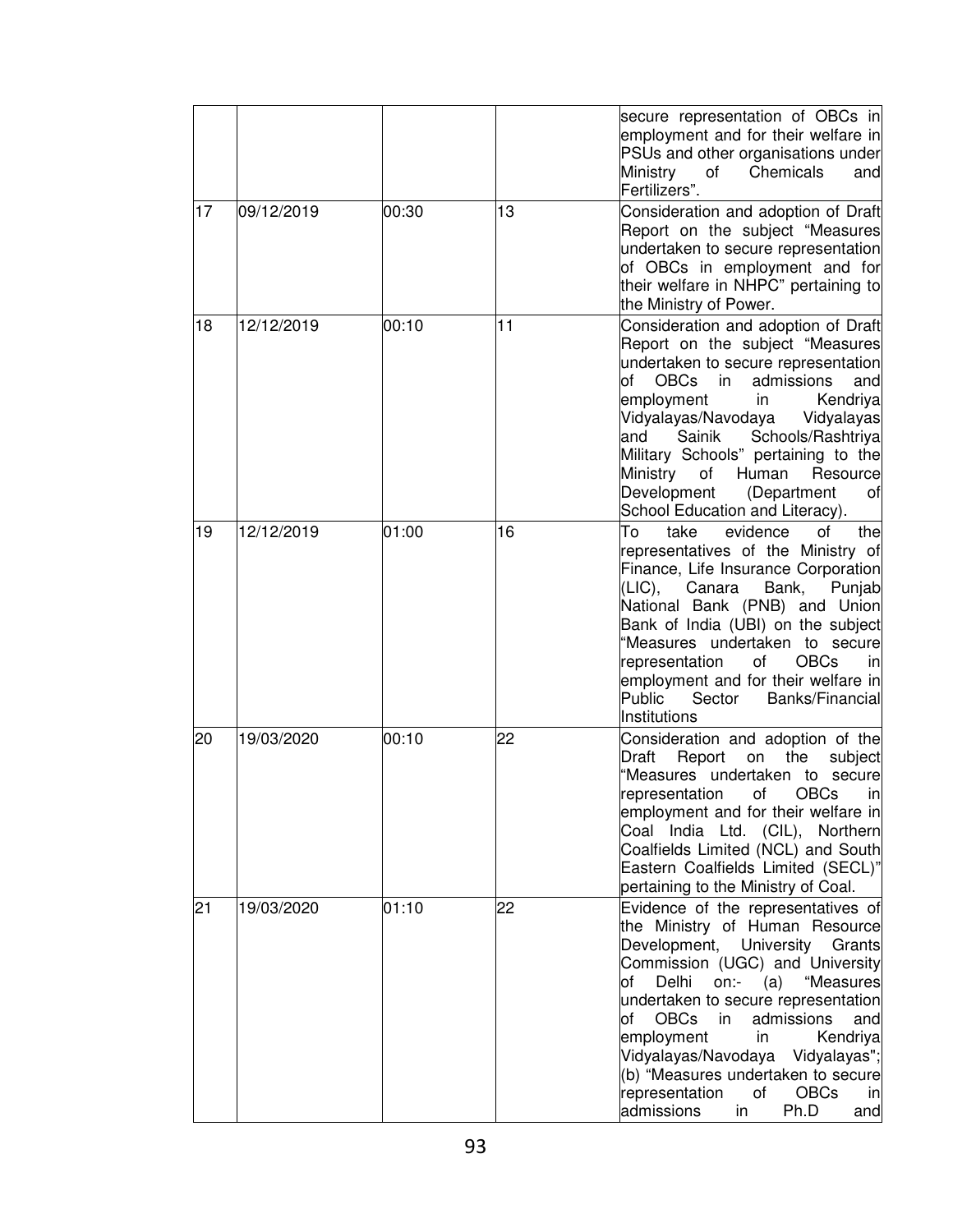|    |            |       |    | appointment of teachers in Delhi<br>University"                                                                                                                                                                                                                                                                                                                                                                                                                                                           |
|----|------------|-------|----|-----------------------------------------------------------------------------------------------------------------------------------------------------------------------------------------------------------------------------------------------------------------------------------------------------------------------------------------------------------------------------------------------------------------------------------------------------------------------------------------------------------|
| 22 | 29/06/2020 | 01:05 | 11 | To<br>evidence<br>take<br>οf<br>the<br>representatives of the Ministry of<br>Health and Family Welfare on the<br>subject "Measures undertaken to<br>secure representation of OBCs in<br>employment and for their welfare in<br>All<br>India Institute of<br>Medical<br>Sciences (AIIMS) and other Central<br>Hospitals/Medical<br>Government<br>Institutions<br>and Reservation<br>in<br>admission of OBC candidates in<br>Medical Colleges on the basis of<br>National Eligibility cum Entrance<br>Test" |
| 23 | 29/06/2020 | 00:25 | 11 | To<br>take<br>evidence<br>of<br>the<br>representatives of the Ministry of<br>Resource Development,<br>Human<br>Kendriya Vidyalayas (KVS) and<br>Navodaya Vidyalayas Samiti (NVS)<br>"Measures<br>subject<br>the<br>on<br>undertaken to secure representation<br><b>OBCs</b><br>in<br>of<br>admissions<br>and<br>employment in Kendriya Vidyalayas<br>and Navodaya Vidyalays"                                                                                                                              |
| 24 | 29/06/2020 | 00:50 | 11 | To<br>take<br>evidence<br>of<br>the<br>representatives of the Ministry of<br>Power,<br>National<br>Hydroelectric<br>Power Corporation (NHPC)<br>and<br>National<br>Thermal<br>Power<br>Corporation Limited (NTPC) on the<br>subject "Measures undertaken to<br>secure representation of OBCs in<br>employment and for their welfare in<br>PSUs and other organisations under<br>Ministry of Power"                                                                                                        |
| 25 | 29/06/2020 | 01:10 | 11 | take<br>evidence<br>of<br>the<br>To<br>representatives of the Ministry of<br>Petroleum and Natural Gas, GAIL<br>(India) Ltd., Indian Oil Corporation<br>Limited (IOCL) and<br>Hindustan<br>Petroleum<br>Corporation<br>Limited<br>(HPCL) on the subject "Measures<br>undertaken to secure representation<br>of OBCs in employment and for<br>their welfare in PSUs and other<br>organisations under Ministry of<br>Petroleum and Natural Gas".                                                            |
| 26 | 14/07/2020 | 00:10 | 12 | Consideration and adoption of the<br>Draft<br>Reports:-<br>following<br>"Measures undertaken to secure<br><b>OBCs</b><br>representation<br>of<br>inl<br>employment and for their welfare in                                                                                                                                                                                                                                                                                                               |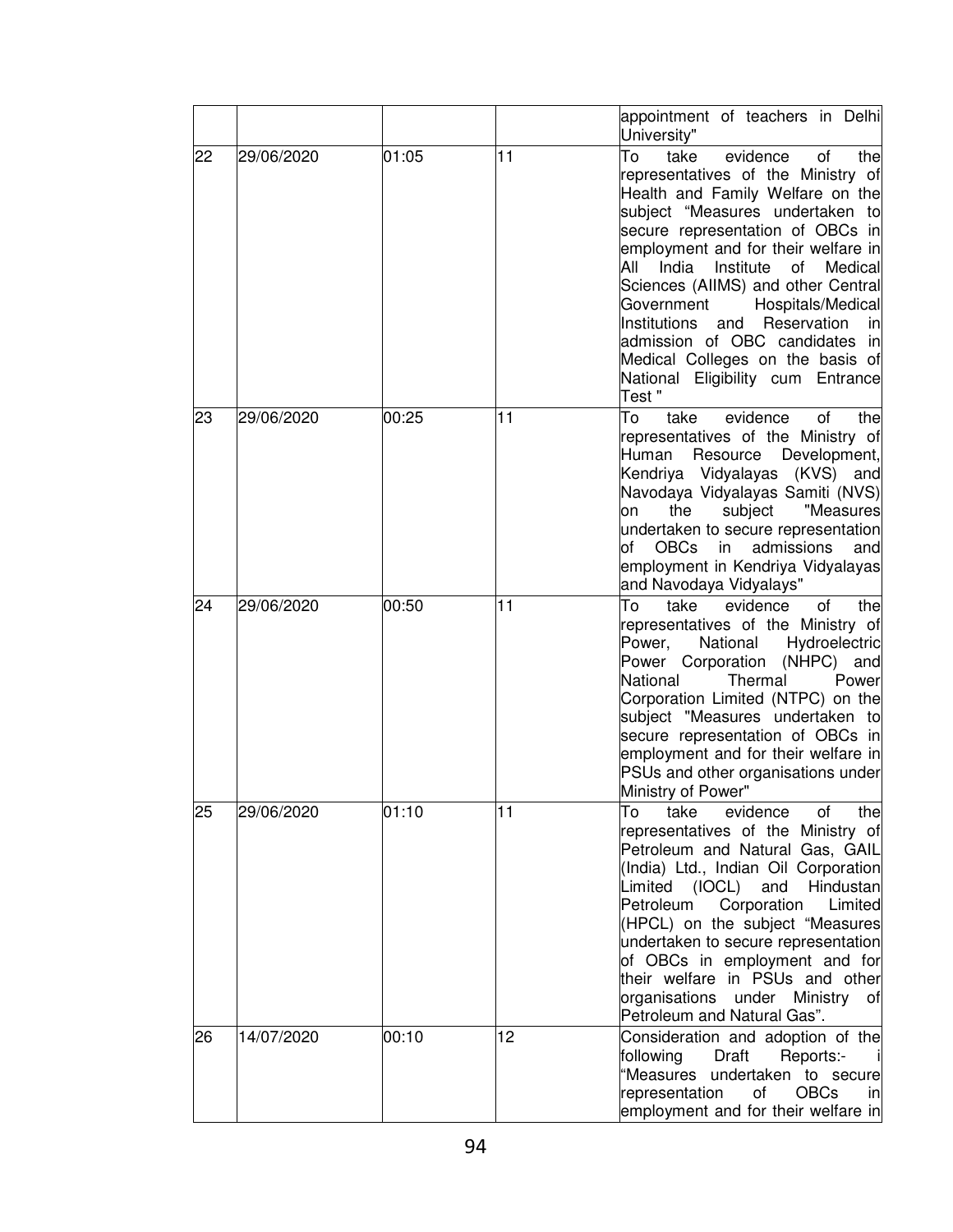|    |            |       |    | RCFL" pertaining to the Ministry of<br>Chemical<br>and<br>Fertilisers:<br>"Measures<br>undertaken to secure<br>οf<br><b>OBCs</b><br>representation<br>in<br>employment and for their welfare in<br>NFL" pertaining to the Ministry of<br>Chemical<br>and<br>Fertilisers;<br>iij<br>"Measures<br>undertaken to secure<br>of<br><b>OBCs</b><br>representation<br>in<br>admissions<br>Ph.D.<br>in<br>and<br>appointment of teachers in Delhi<br>University" pertaining to the Ministry<br>of Human Resource Development;<br>iv Action Taken Report on Twentieth<br>Report of the Committee on the<br>subject "Measures undertaken to<br>secure representation of OBCs in<br>employment and for their welfare in<br>Central Public Works Department<br>(CPWD)" pertaining to the Ministry<br>of Housing and Urban Affairs; and v<br>Action Taken Report on Twenty<br>First Report of the Committee on<br>subject "Rationalisation<br>the<br>οt<br>Creamy Layer in Employment for<br>OBCs in Services and Posts under<br>the control of Government of India<br>including Union Territories, PSUs<br>etc." |
|----|------------|-------|----|------------------------------------------------------------------------------------------------------------------------------------------------------------------------------------------------------------------------------------------------------------------------------------------------------------------------------------------------------------------------------------------------------------------------------------------------------------------------------------------------------------------------------------------------------------------------------------------------------------------------------------------------------------------------------------------------------------------------------------------------------------------------------------------------------------------------------------------------------------------------------------------------------------------------------------------------------------------------------------------------------------------------------------------------------------------------------------------------------|
| 27 | 14/07/2020 | 01:15 | 12 | To<br>take<br>evidence<br>the<br>οf<br>representatives of the Ministry of<br>Social Justice and Empowerment<br>subject "Imperative<br>the<br>for<br>on<br>having separate sub-plan for OBCs<br>in the Union Budget on the lines of<br>SCs and STs".                                                                                                                                                                                                                                                                                                                                                                                                                                                                                                                                                                                                                                                                                                                                                                                                                                                  |
| 28 | 14/07/2020 | 00:55 | 12 | To<br>evidence<br>take<br>of<br>the<br>representatives of the Ministry of<br>Health and Family Welfare on the<br>subject "Reservation in admission of<br><b>OBC</b><br>candidates<br>in<br>Medical<br>Colleges on the basis of National<br>Eligibility<br>Entrance<br>cum<br>Test<br>(NEET) "                                                                                                                                                                                                                                                                                                                                                                                                                                                                                                                                                                                                                                                                                                                                                                                                        |

## **V. Details of number of Sittings attended by each Member**

23.5 Statement showing the number of sittings of the Committee attended by each Member is as follows:

| <b>S. No.</b> | Name of Member                | <b>Number of Sittings attended</b> |
|---------------|-------------------------------|------------------------------------|
|               | Shri Ganesh Singh-Chairperson | 28                                 |
|               | <b>Members</b><br>Lok Sabha   |                                    |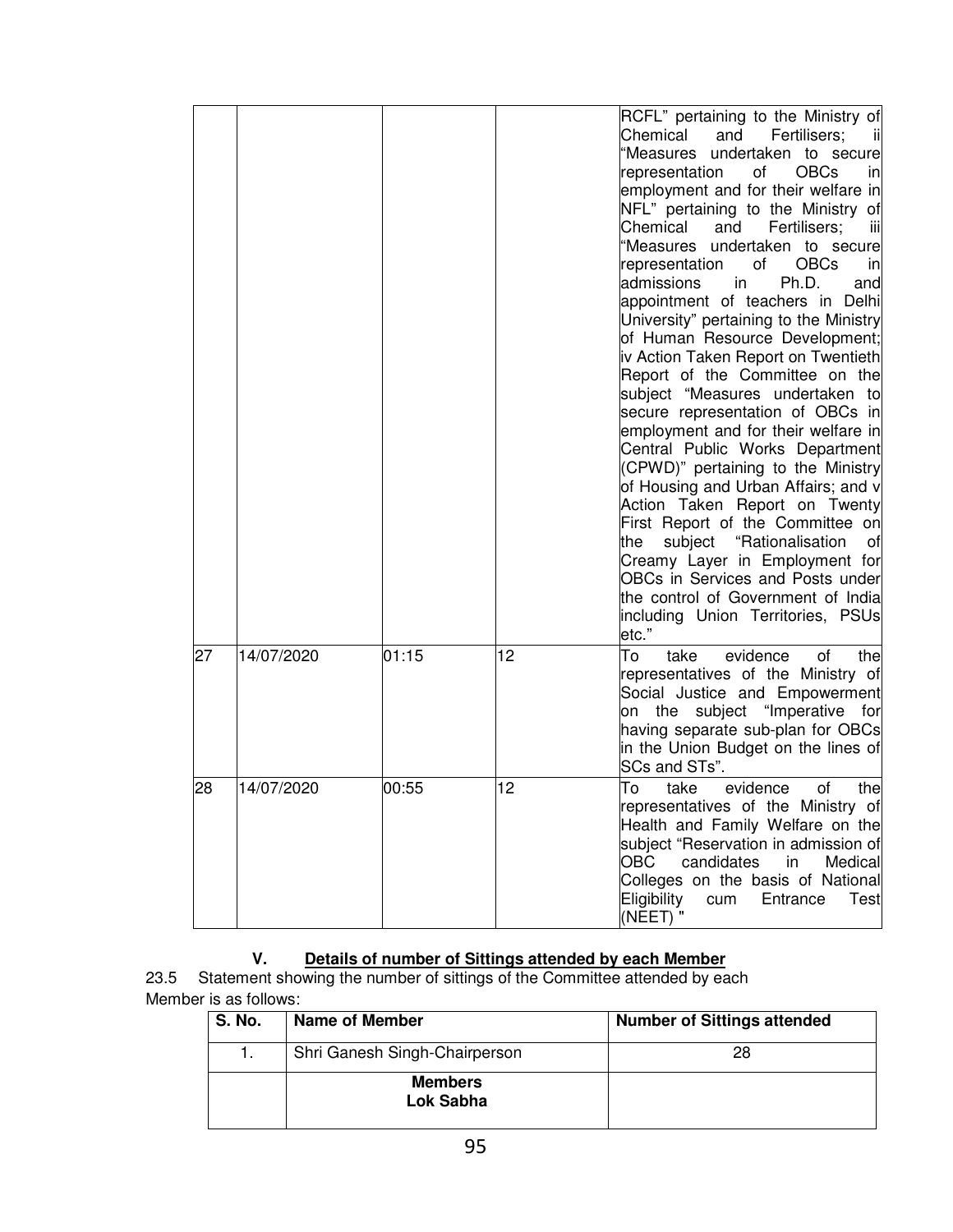| 2.          | Shri Ramesh Bidhuri                 | 21             |  |  |
|-------------|-------------------------------------|----------------|--|--|
| 3.          | Shri S. Jagathrakshakan             | $\overline{4}$ |  |  |
| 4.          | Smt S. Jothimani                    | 16             |  |  |
| 5.          | Shri Dileshwar Kamait               | 17             |  |  |
| 6.          | Smt. Raksha Nikhil Khadse           | 15             |  |  |
| 7.          | Shri Bandi Sanjay Kumar             | 14             |  |  |
| 8.          | Shri Sadashiv Kisan Lokhande        | 11             |  |  |
| 9.          | Dr. (Smt.) Pritam Gopinathrao Munde | 18             |  |  |
| 10.         | Shri Balak Nath                     | 17             |  |  |
| 11.         | Shri Ajay Nishad                    | 18             |  |  |
| 12.         | Dr. Sanghamitra Maurya              | 27             |  |  |
| 13.         | Shri Parbatbhai Savabhai Patel      | 9              |  |  |
| 14.         | Shri Kapil Moreshwar Patil          | $\overline{7}$ |  |  |
| 15.         | Shri Mahesh Sahoo                   | 6              |  |  |
| 16.         | Shri Sanjay Seth                    | 3              |  |  |
| 17.         | Shri Ram Shiromani                  | 26             |  |  |
| 18.         | Shri K. Sudhakaran                  | 3              |  |  |
| 19.         | Shri Rajesh Verma                   | 21             |  |  |
| 20.         | Shri Ashok Kumar Yadav              | 18             |  |  |
| Rajya Sabha |                                     |                |  |  |
| 21.         | Shri Ram Narain Dudi                | 21             |  |  |
| 22.         | Shri T.K.S. Elangovan               | 14             |  |  |
| 23.         | Shri B.K. Hariprasad                | 21             |  |  |
| 24.         | Shri Vishambhar Prasad Nishad       | 18             |  |  |
| 25.         | Dr. Banda Prakash                   | 21             |  |  |
| 26.         | Shri K.K Ragesh                     | 16             |  |  |
| 27.         | Smt. Vijila Sathyananth             | 17             |  |  |
| 28.         | Shri Ram Nath Thakur                | 18             |  |  |
| 29.         | Smt. Chhaya Verma                   | 24             |  |  |
| 30.         | Shri Harnath Singh Yadav            | 20             |  |  |
|             |                                     |                |  |  |

# **VI. Government Bills/ Policies referred to the Committees**

23.5 Bills are not referred to the Committee for examination and report.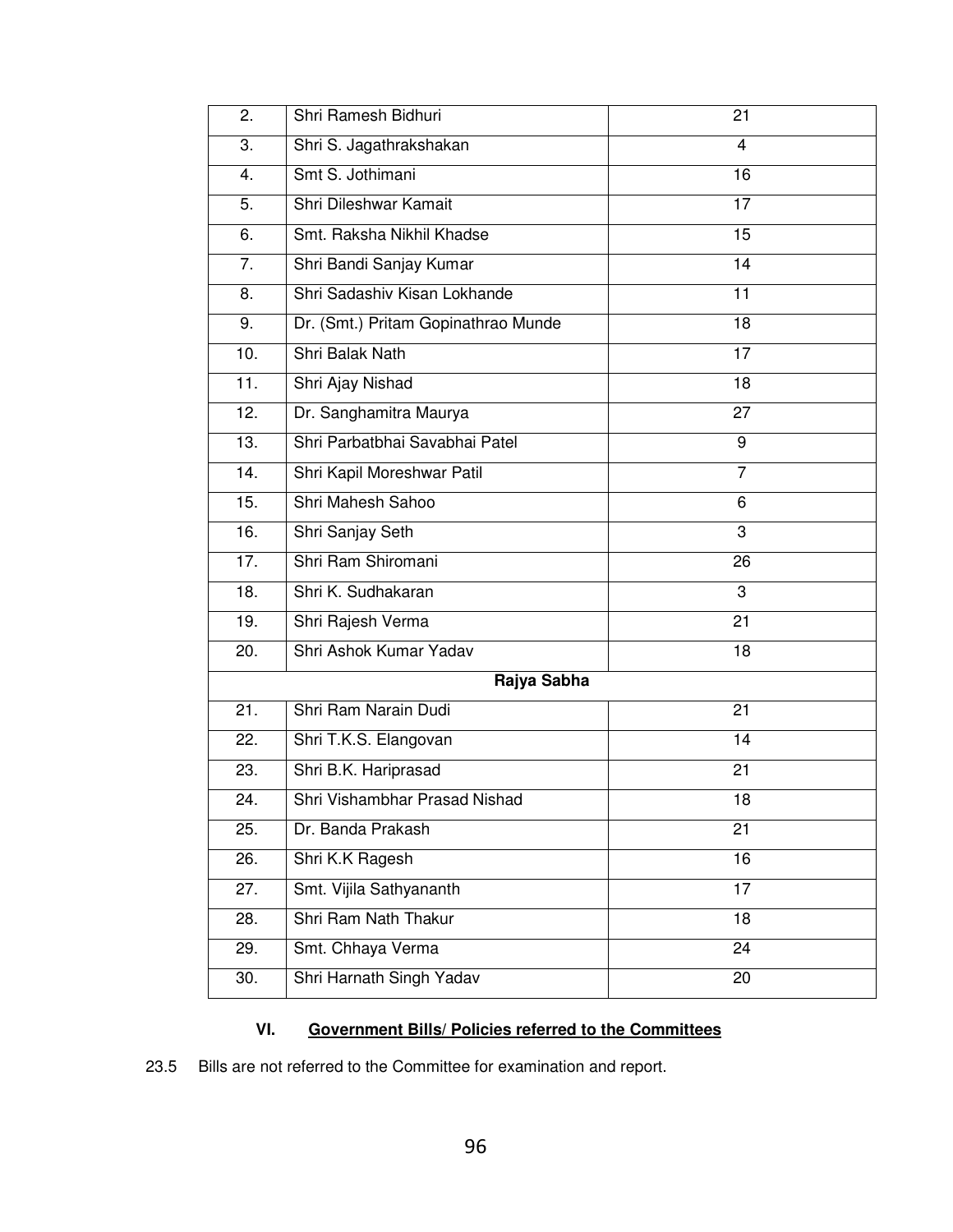# **VII. Material and memoranda received**

23.7 The Committee Branch had received background material on the subjects selected from all the concerned Ministries/ Department. Replies to the List-of-points w.r.t. the subjects examined by the Committee were also furnished by the Ministries/ Departments.

## **VIII. Study visits undertaken**

**23.8** During the period, the Committee undertook one on the spot study tour. The details are given below:

| <b>S. No.</b> | <b>Duration of visit</b>       | <b>Places</b><br>visited | Names of Members attended the visit.                                                                                                                                                                                                                                                                                                           |
|---------------|--------------------------------|--------------------------|------------------------------------------------------------------------------------------------------------------------------------------------------------------------------------------------------------------------------------------------------------------------------------------------------------------------------------------------|
|               | 13.01.2020<br>to<br>16.01.2020 | Mumbai and<br>Goa        | Shri Ganesh Singh, Chairperson, Shri<br>Dileshwar Kamait, Shri Sadashiv Kisan<br>Lokhande, Shri Ajay Nishad, Dr.<br>Sanghamitra Maurya, Shri Kapil Moreshwar<br>Patil, Shri Rajesh Verma, Shri Ashok Kumar<br>Yadav, Shri Ram Narain Dudi, Shri B.K.<br>Hariprasad, Shri Vishambha Prasad Nishad,<br>Dr. Banda Prakash, Shri K.K. Ragesh, Smt. |
|               |                                |                          | Vijila Sathyananth, Shri Ram Nath Thakur,<br>Smt. Chhaya Verma, Shri Harnath Singh.                                                                                                                                                                                                                                                            |

# **IX. Original Reports**

| Report<br>No.   | <b>Subject</b>                                                                                                                                                                                           | Date of<br><b>Presentation</b><br>of Report                             |
|-----------------|----------------------------------------------------------------------------------------------------------------------------------------------------------------------------------------------------------|-------------------------------------------------------------------------|
| 1 <sup>st</sup> | Measures undertaken to secure representation of OBCs in<br>employment and for their welfare in NHPC Ltd.                                                                                                 | 12.12.2019                                                              |
| 2 <sup>nd</sup> | 'Measures undertaken to secure representation of OBCs in<br>employment<br>admissions<br>and<br>in<br>Kendriya<br>Vidyalayas/Navodaya Vidyalayas<br>Sainik<br>and<br>Schools/Rashtriya Military Schools'  | 05.02.2020                                                              |
| 3 <sup>rd</sup> | Measures undertaken to secure representation of OBCs in<br>employment and for their welfare in Coal India Ltd (CIL),<br>Northern Coalfields Limited (NCL) and South Eastern<br>Coalfields Limited (SECL) | (Presented to<br>the Hon'ble<br>Speaker, Lok<br>Sabha on<br>13.06.2020) |
| 4 <sup>th</sup> | 'Measures undertaken to secure representation of OBCs in<br>employment and for their welfare in Rashtriya Chemicals &<br>Fertilizers Limited (RCF)'                                                      | Presented to the<br>Hon'ble Speaker,<br>Lok Sabha on<br>25.07.2020      |
| $5^{\text{th}}$ | "Measures undertaken to secure representation of OBCs in<br>employment and for their welfare in National Fertilizers Limited<br>(NFL)"                                                                   | -do-                                                                    |
| 6 <sup>th</sup> | 'Measures undertaken to secure representation of OBCs in<br>admissions in Ph.D and appointment of teachers in Delhi<br>University'                                                                       | -do-                                                                    |